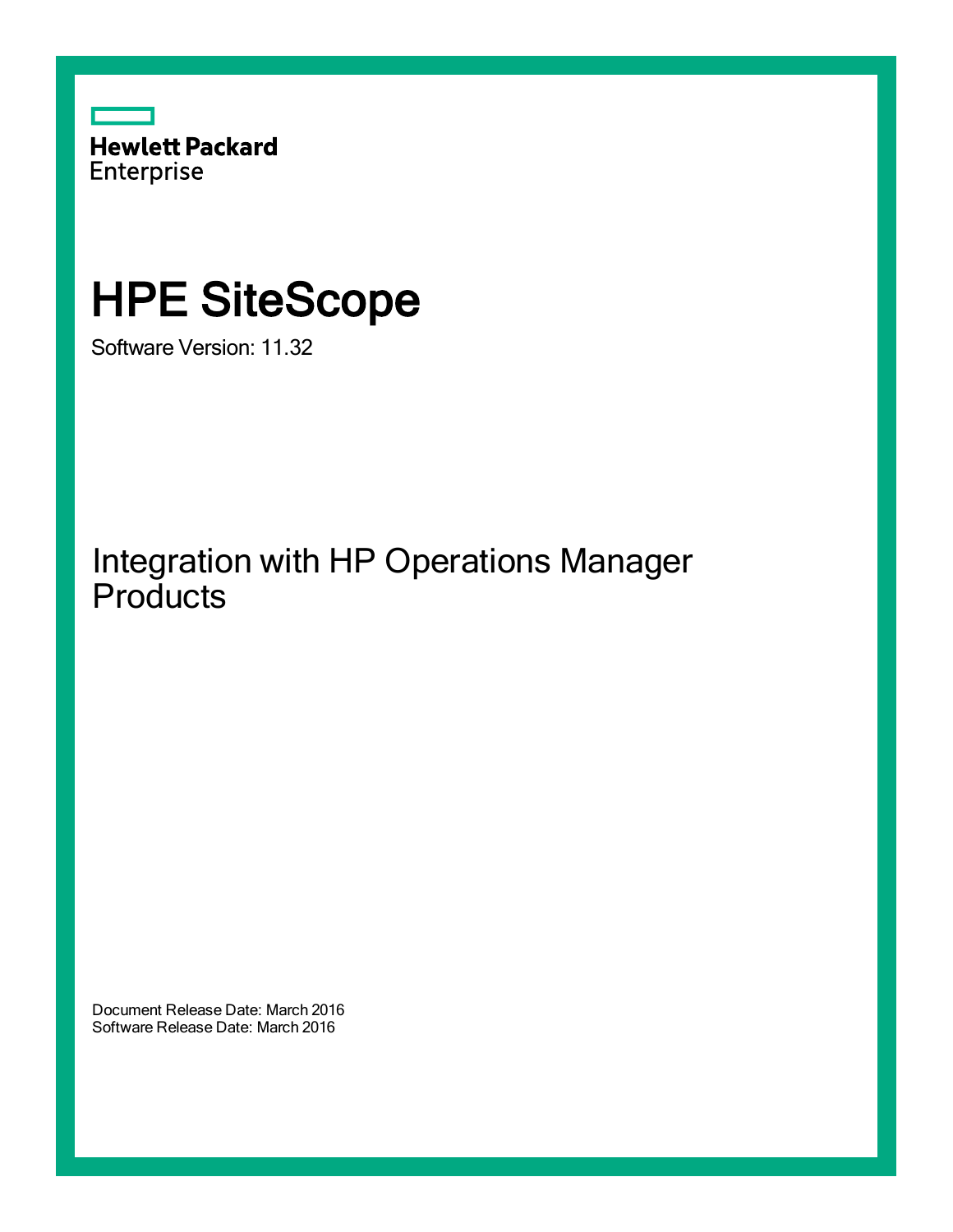#### Legal Notices

#### **Warranty**

The only warranties for Hewlett Packard Enterprise products and services are set forth in the express warranty statements accompanying such products and services. Nothing herein should be construed as constituting an additional warranty. HPE shall not be liable for technical or editorial errors or omissions contained herein.

The information contained herein is subject to change without notice.

#### Restricted Rights Legend

Confidential computer software. Valid license from HPE required for possession, use or copying. Consistent with FAR 12.211 and 12.212, Commercial Computer Software, Computer Software Documentation, and Technical Data for Commercial Items are licensed to the U.S. Government under vendor's standard commercial license.

#### Copyright Notice

© Copyright 2015 Hewlett Packard Enterprise Development LP

#### Trademark Notices

Adobe® and Acrobat® are trademarks of Adobe Systems Incorporated.

Intel®, Pentium®, and Intel® Xeon® are trademarks of Intel Corporation in the U.S. and other countries.

iPod is a trademark of Apple Computer, Inc.

Java is a registered trademark of Oracle and/or its affiliates.

Microsoft®, Windows®, Windows NT®, and Windows® XP are U.S registered trademarks of Microsoft Corporation.

Oracle is a registered trademark of Oracle Corporation and/or its affiliates.

UNIX® is a registered trademark of The Open Group.

#### Documentation Updates

The title page of this document contains the following identifying information:

- Software Version number, which indicates the software version.
- Document Release Date, which changes each time the document is updated.
- Software Release Date, which indicates the release date of this version of the software.

To check for recent updates or to verify that you are using the most recent edition of a document, go to: https://softwaresupport.hp.com/group/softwaresupport/search-result?keyword=.

This site requires an HP Passport account. If you do not have one, click the **Create an account** button on the HP Passport Sign in page.

#### **This document was last updated: Wednesday, March 30, 2016**

#### Support

Visit the HPE Software Support web site at: **https://softwaresupport.hp.com**

This web site provides contact information and details about the products, services, and support that HPE Software offers.

HPE Software Support provides customer self-solve capabilities. It provides a fast and efficient way to access interactive technical support tools needed to manage your business. As a valued support customer, you can benefit by using the support web site to:

- Search for knowledge documents of interest
- Submit and track support cases and enhancement requests
- Download software patches
- Manage support contracts
- Look up HPE support contacts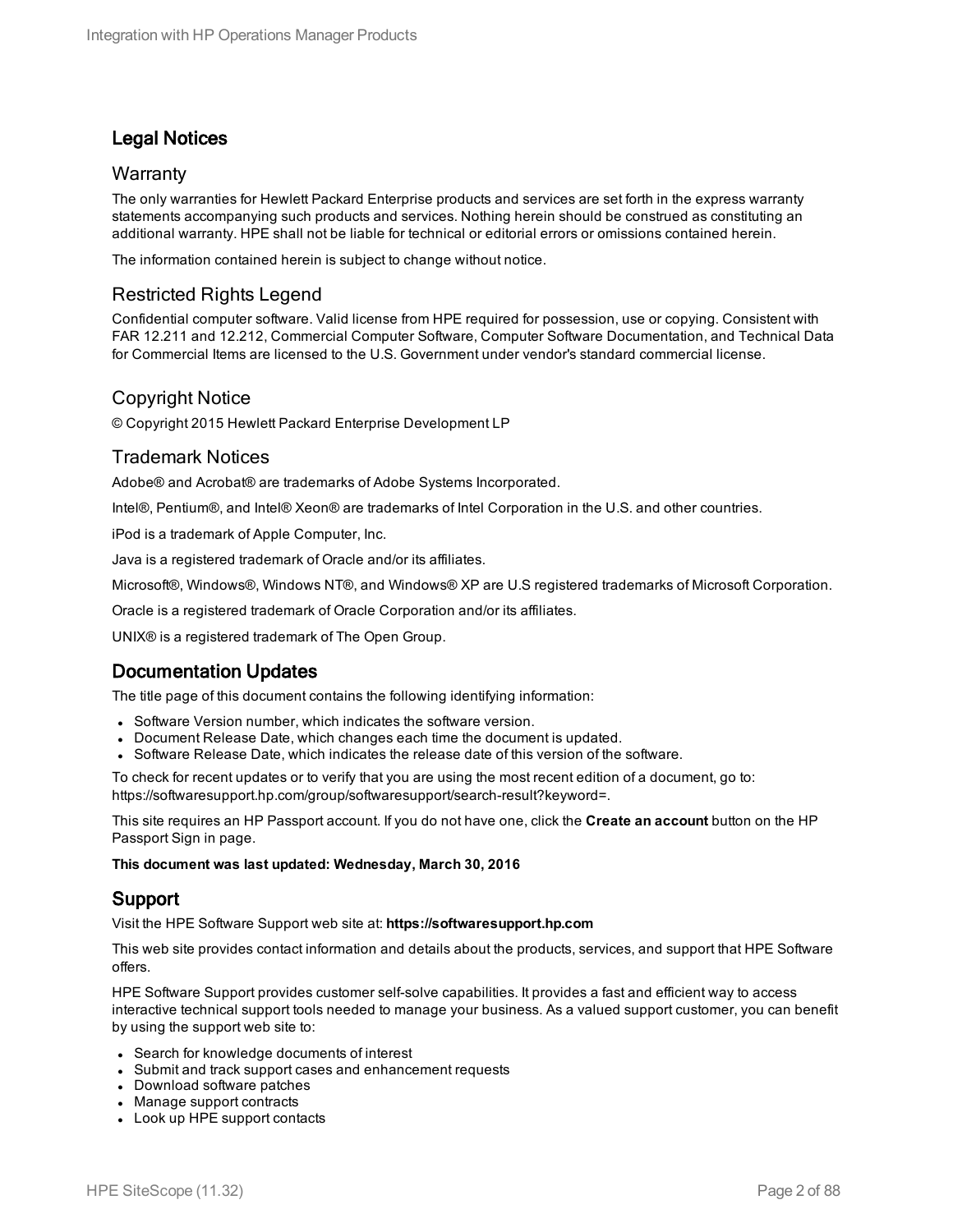- Review information about available services
- Enter into discussions with other software customers
- Research and register for software training

Most of the support areas require that you register as an HPE Passport user and sign in. Many also require a support contract. To register for an HPE Passport ID, go to **https://softwaresupport.hp.com** and click **Register**.

To find more information about access levels, go to: **https://softwaresupport.hp.com/web/softwaresupport/access-levels**

#### HPE Software Integrations, Solutions and Best Practices

Visit the Integrations and Solutions Catalog at https://hpenterprise.sharepoint.com/teams/aztec/Portal/index.html to explore how the products in the HPE Software catalog work together, exchange information, and solve business needs.

Visit the Cross Portfolio Best Practices Library at **https://hpln.hpe.com/group/best-practices-hpsw** to access a wide variety of best practice documents and materials.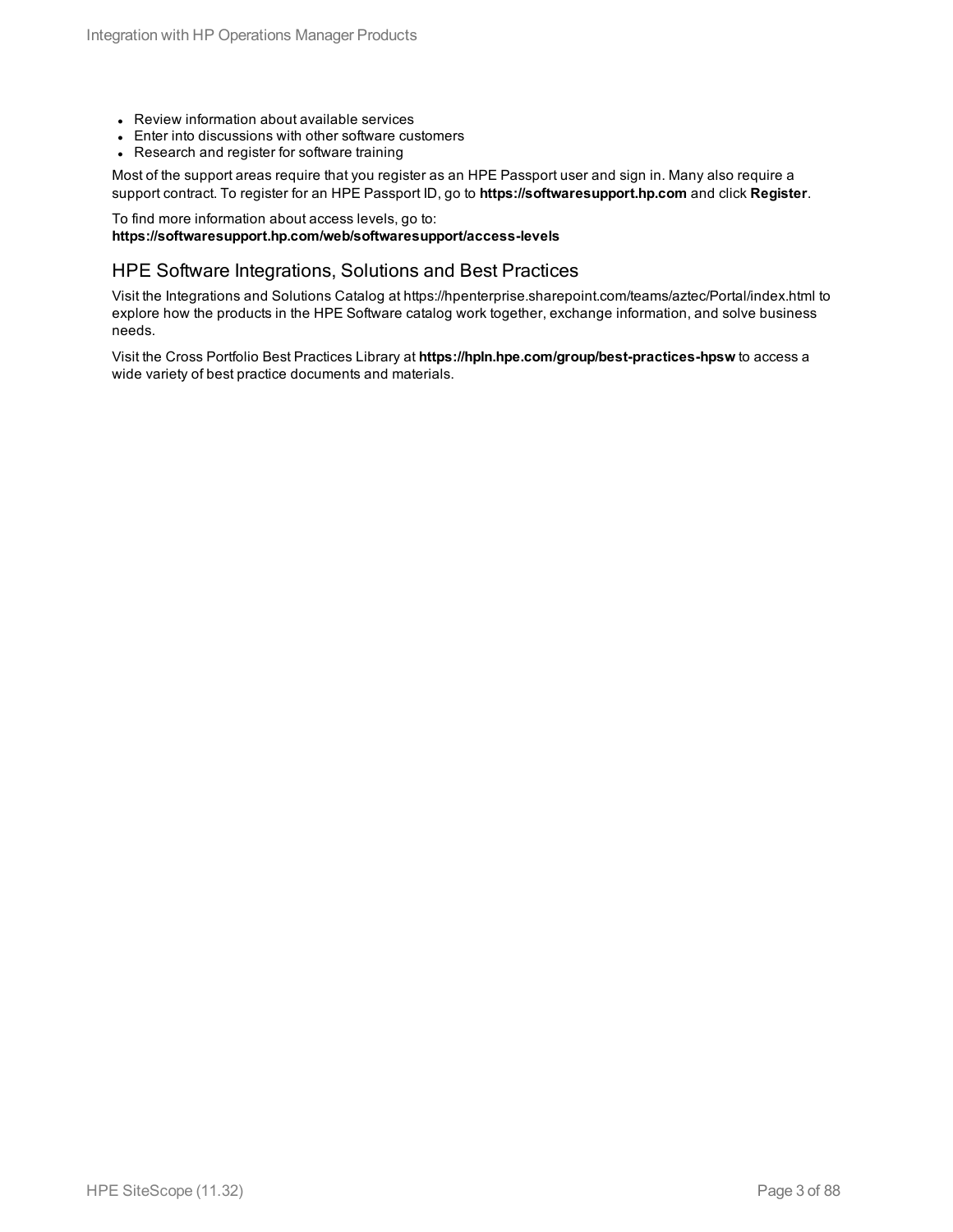# **Contents**

| Chapter 1: Configuring SiteScope to Communicate with HPOM and Operations Management              |  |
|--------------------------------------------------------------------------------------------------|--|
|                                                                                                  |  |
|                                                                                                  |  |
|                                                                                                  |  |
|                                                                                                  |  |
| Chapter 3: SiteScope Failover and Operations Manager Integration  12                             |  |
|                                                                                                  |  |
| 14. Configuring SiteScope to Send Events to HPOM or Operations Management Overview 14            |  |
|                                                                                                  |  |
| Discovery Scripts and Drilling Down User to View HPOM Events 17                                  |  |
| Chapter 5: How to Enable SiteScope to Send Events to HPOM or Operations Management 19            |  |
| Chapter 6: How to Reconnect the Operations Agent to a Different HPOM or BSM Server 30            |  |
| Chapter 7: How to Enable the Drill Down to SiteScope Tool on HPOM for Windows 32                 |  |
| Chapter 8: How to Enable the Drill Down to SiteScope Tool on HPOM for UNIX/Linux/Solaris 34      |  |
|                                                                                                  |  |
| Chapter 10: How to Configure Common Event Mappings for HPOM or BSM 40                            |  |
|                                                                                                  |  |
|                                                                                                  |  |
|                                                                                                  |  |
|                                                                                                  |  |
|                                                                                                  |  |
|                                                                                                  |  |
|                                                                                                  |  |
|                                                                                                  |  |
|                                                                                                  |  |
| Certificate Requests Do Not Reach the Operations Management Server 65                            |  |
|                                                                                                  |  |
| Chapter 14: Configuring SiteScope to Report Metrics for Use in HPOM or Operations Management .67 |  |
|                                                                                                  |  |
|                                                                                                  |  |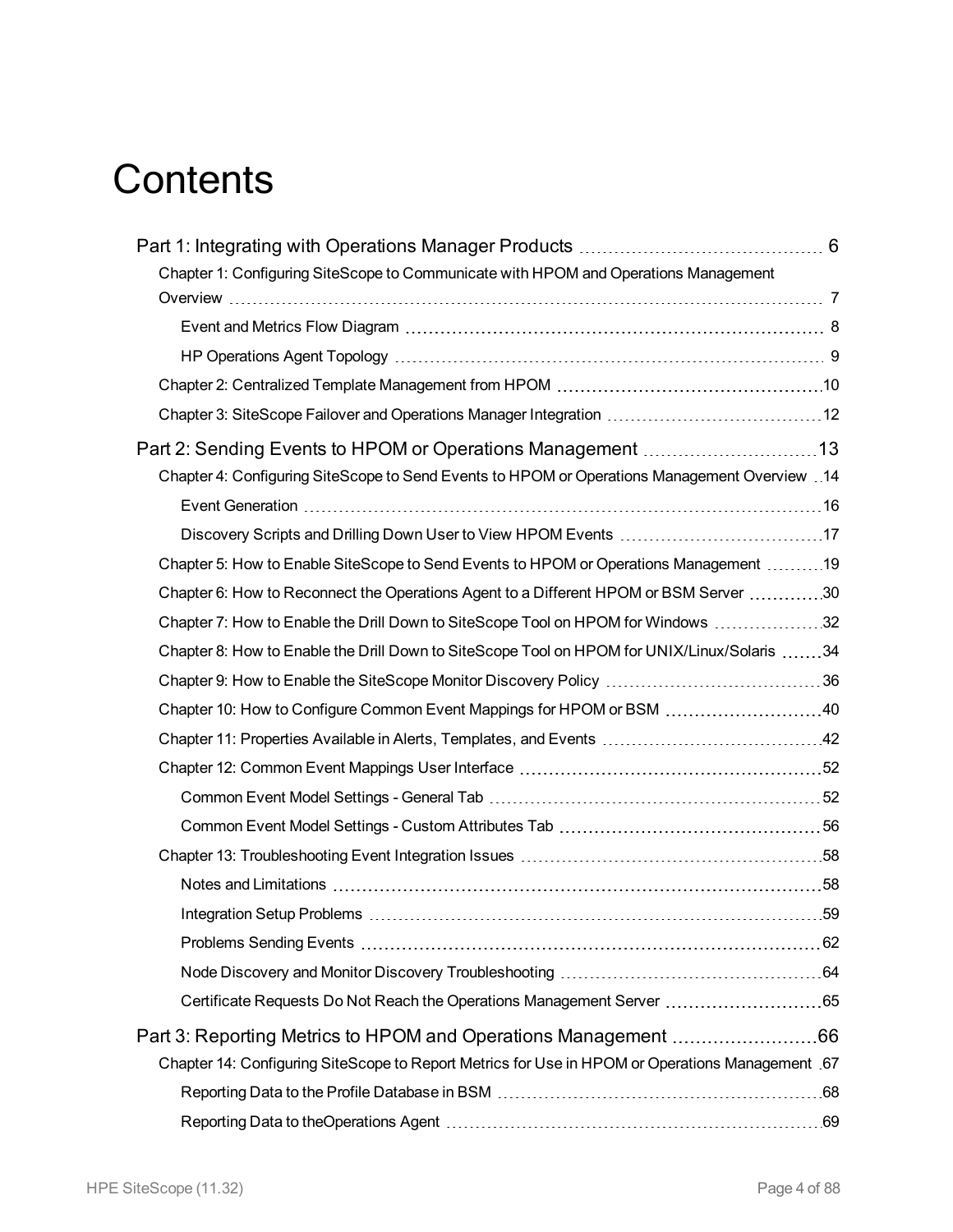| Chapter 17: How to Enable SiteScope to Report Metrics to the Operations Agent               |    |
|---------------------------------------------------------------------------------------------|----|
|                                                                                             |    |
| Chapter 19: Sizing Recommendations for SiteScope-Operations Manager Metrics Integration  82 |    |
|                                                                                             |    |
|                                                                                             |    |
|                                                                                             |    |
|                                                                                             |    |
|                                                                                             |    |
|                                                                                             |    |
|                                                                                             |    |
|                                                                                             | 88 |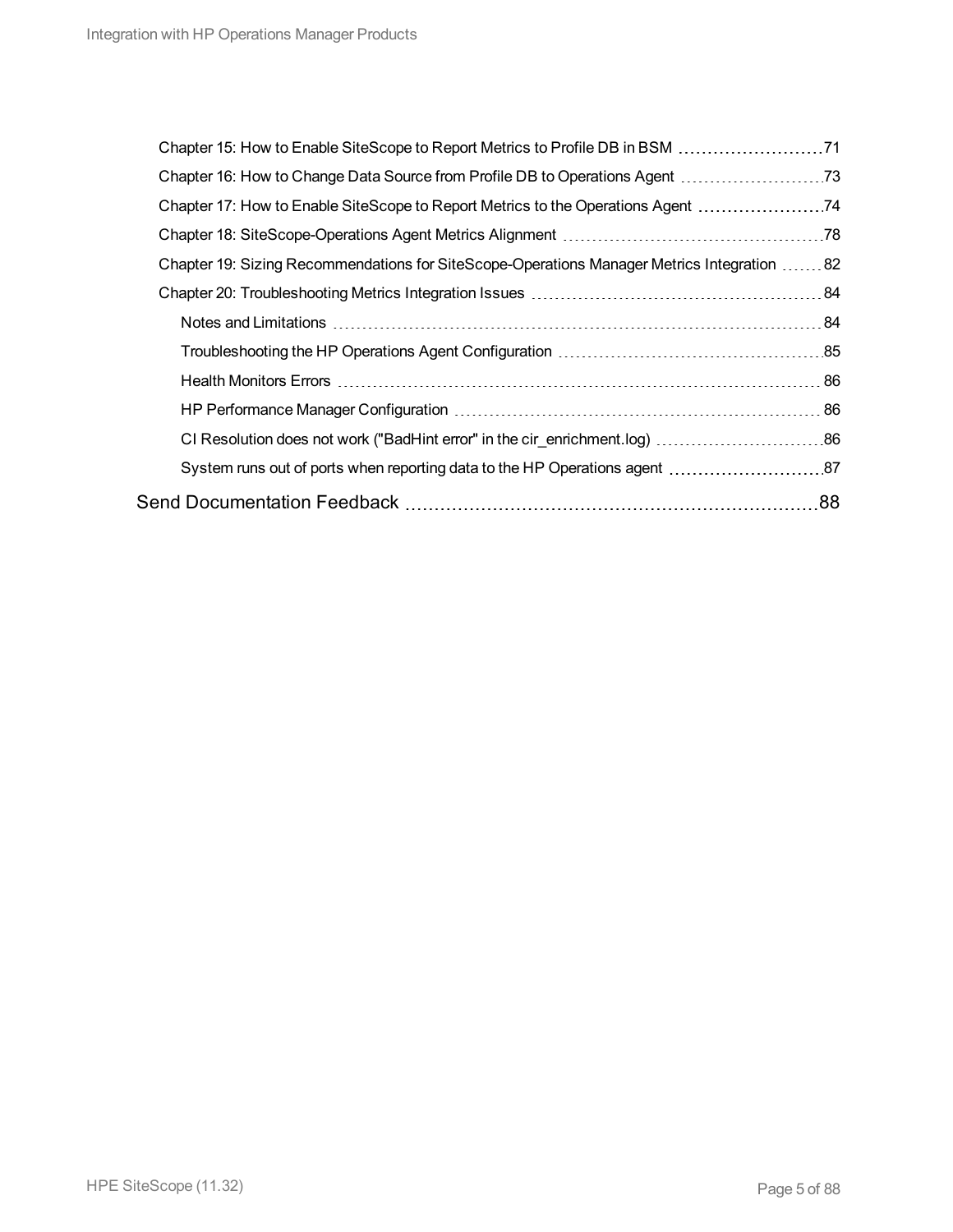# <span id="page-5-0"></span>Part 1: Integrating with Operations Manager Products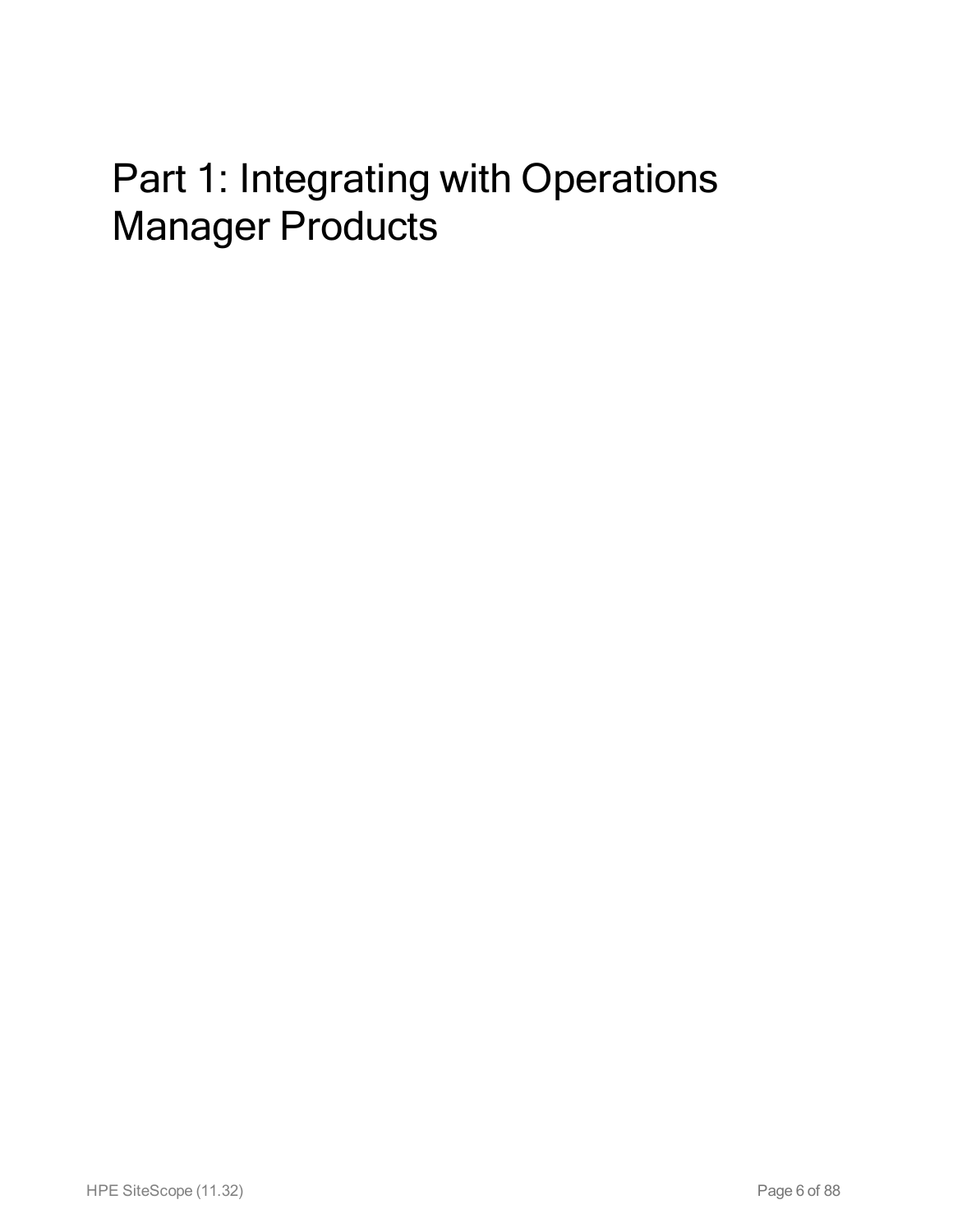# <span id="page-6-0"></span>Chapter 1: Configuring SiteScope to Communicate with HPOM and Operations Management Overview

SiteScope, which is an agentless solution for IT infrastructure performance and availability monitoring, can work together with Operations Manager (HPOM) and Operations Management in BSM 9.x, to provide a powerful combination of agentless and agent-based infrastructure management.

**Note:** SiteScope can also be integrated with Operations Manager i 10 (OMi 10) which is a separate product from BSM and HPOM. For details on performing this integration, see the Operations Manager i - HP SiteScope Integration section of the OMi [Integrations](https://softwaresupport.hp.com/group/softwaresupport/search-result/-/facetsearch/document/KM01223606) Guide 10.00.

- **Events**. SiteScope communicates events to these applications using the HP Operations agent, which must be installed on the SiteScope server. Events in SiteScope are based on SiteScope monitor metric status changes and alerts being triggered. SiteScope sends events by writing them to a log file which is monitored by the HP Operations agent. The agent reads the data and converts it to events, which it forwards to the HPOM management server, or to BSM for use in Operations Management, Service Health, and Service Level Management. For details on sending events, see ["Configuring](#page-13-0) SiteScope to Send Events to HPOM or Operations [Management](#page-13-0) Overview" on page 14.
- <sup>l</sup> **Metrics Integration.** SiteScope makes its metrics data available for use in HP Performance Manager (the reporting component of HPOM) and Performance Graphing in BSM's Operations Management.
	- For **Performance Graphing**, you can use either of the following data sources for reporting data to BSM:
		- <sup>o</sup> Profile database in BSM, as part of the BSM integration (this is the recommended data source).
		- HP Operations agent installed on the SiteScope server, as part of the Operations Manager metric integration.

**Note:** While reporting metrics data to the HP Operations agent is supported for Performance Graphing in this release, HP plan to stop supporting it in the future, and recommend that you use the BSM profile database method instead. Reporting metrics to the HP Operations agent as part of the Operations Manager metric integration is still supported for making metrics available in Performance Manager.

<sup>l</sup> For **Performance Manager**, you must use the HP Operations agent installed on the SiteScope server, as part of the Operations Manager metric integration.

For details on reporting metrics, see ["Configuring](#page-66-0) SiteScope to Report Metrics for Use in HPOM or Operations [Management"](#page-66-0) on page 67.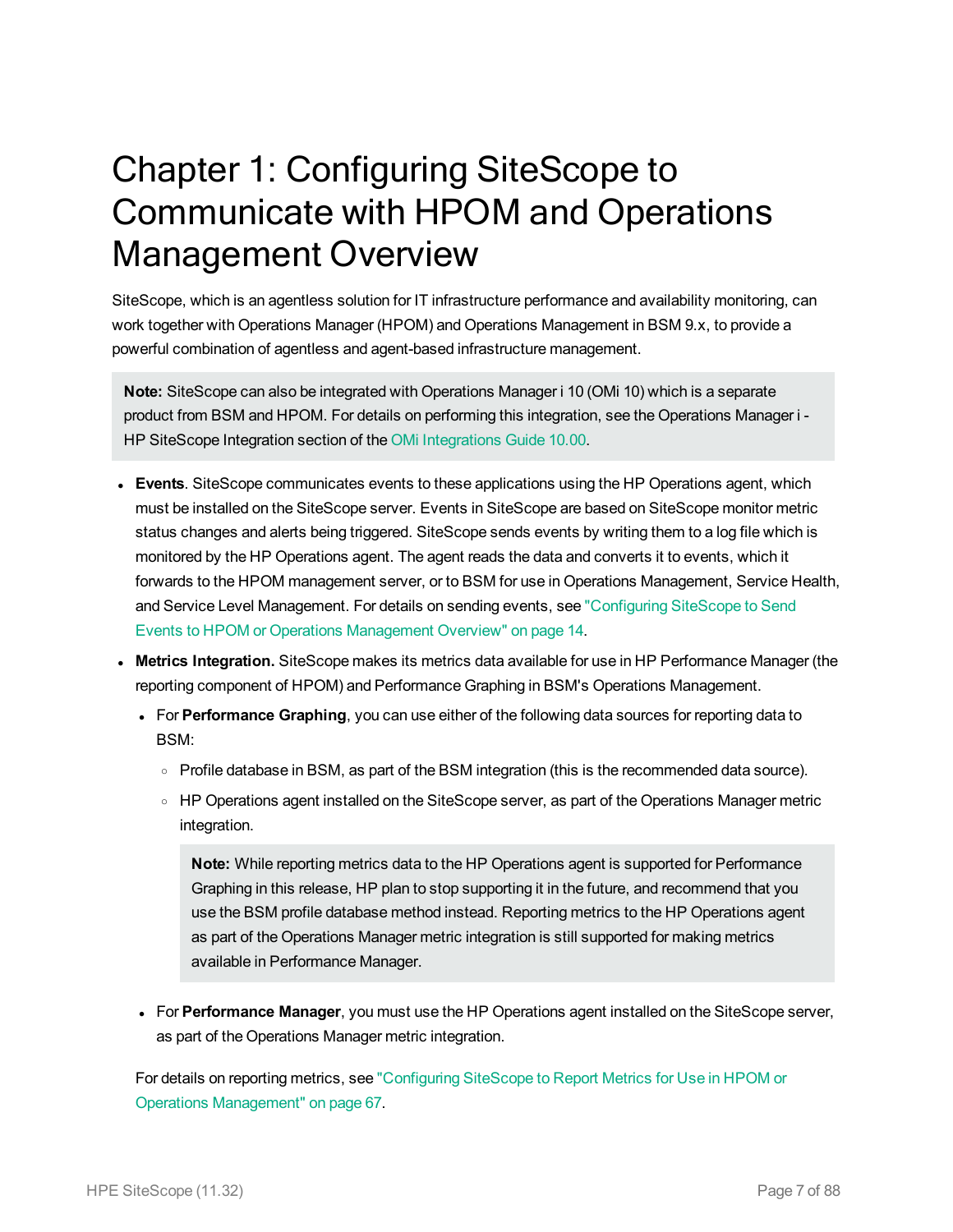#### **Note:**

- This integration replaces the need to install the HP SiteScope Adaptor on the HPOM server that was required for the earlier integration solution when using the basic alert script mechanism.
- Metrics integration using the HP Operations agent (where metrics data is used in Performance Graphing in BSM's Operations Management) should not be confused with the BSM integration where SiteScope monitor metrics are used by the various BSM applications to calculate CI status (for example, in Service Health, Service Level Management, and System Availability Management). For details on BSM metrics integration, see the Connecting to a BSM Server section of the Using SiteScope Guide in the SiteScope Help.

**Tip:** For best practices and troubleshooting for reporting data to BSM and HPOM products, see the Integration with BSM and HPOM Best Practices Guide available from the SiteScope Help.



### <span id="page-7-0"></span>Event and Metrics Flow Diagram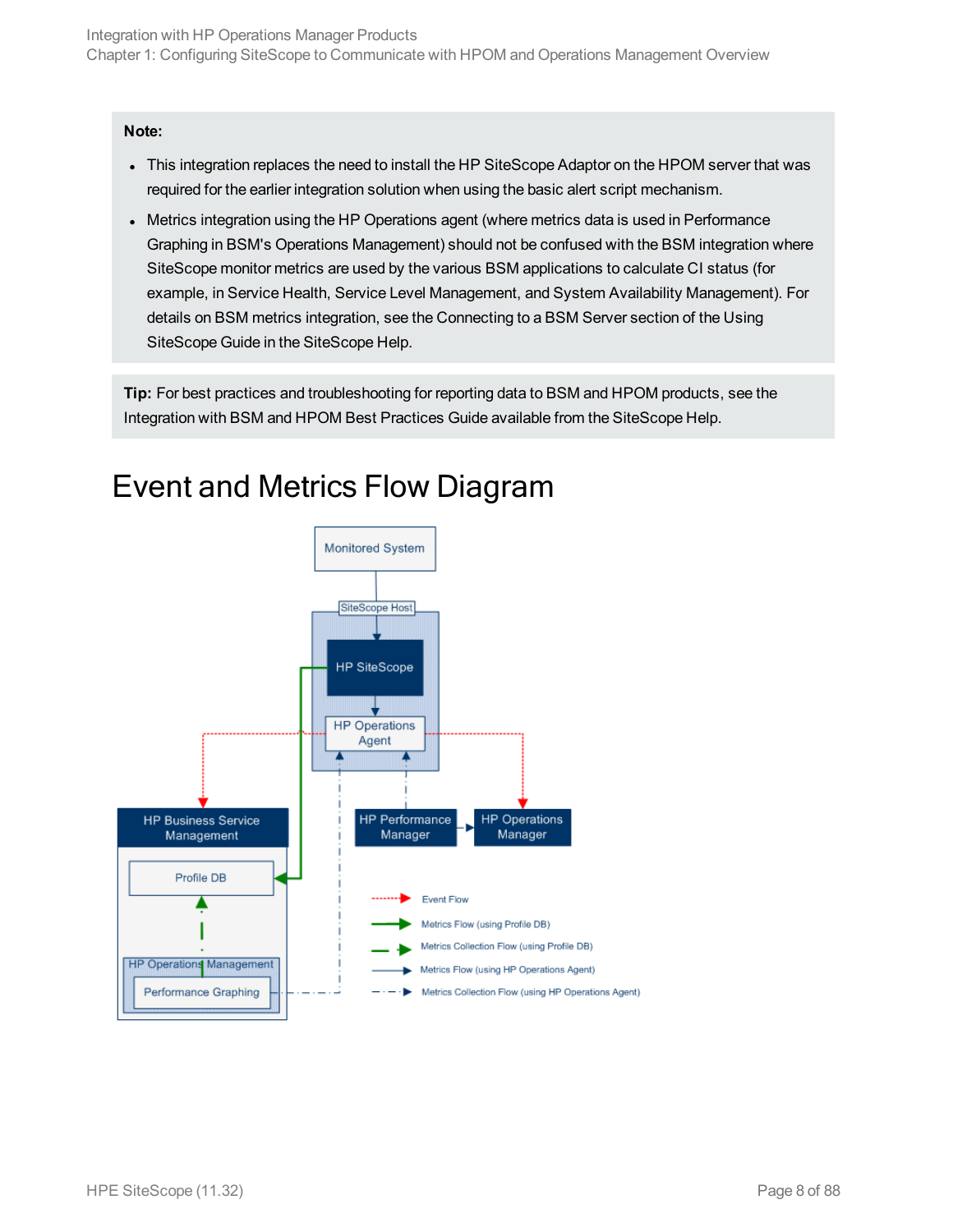## <span id="page-8-0"></span>HP Operations Agent Topology

HP Operations agent CIs are created when SiteScope is connected to HPOM, and HPOM is connected to BSM.

When SiteScope is connected directly to BSM, SiteScope creates the agent CI through its usual topology flow. When SiteScope sends its main topology (profile CI) and there is either an event or metrics integration with Operations Manager active, it also sends the agent topology.

#### **Note:**

- The agent CI is deleted only when both event and metrics integrations are removed.
- The agent CI is not deleted when SiteScope is disconnected from BSM, because SiteScope cannot detect if the connection is through HPOM or BSM (the agent CI eventually disappears due to the aging process).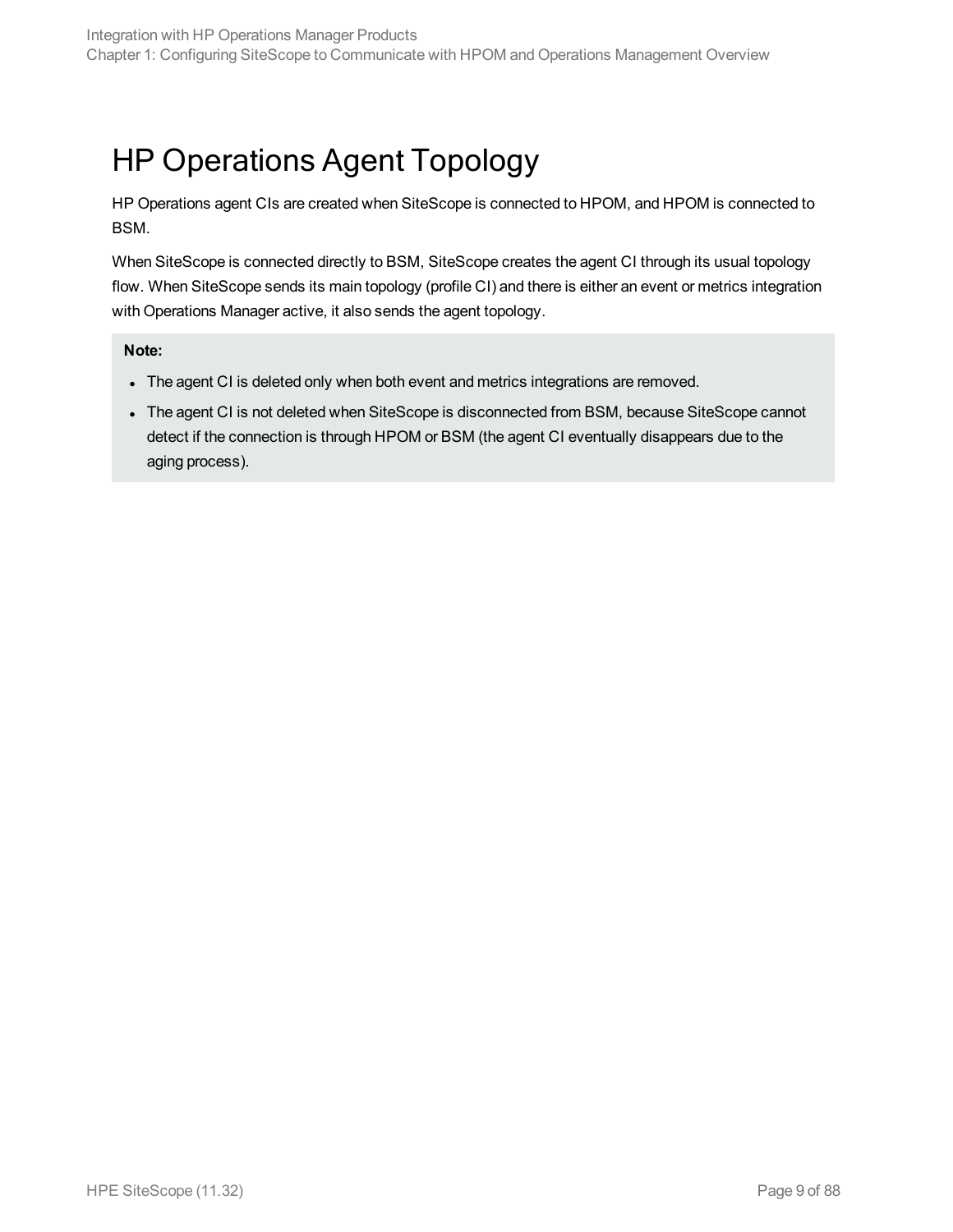# <span id="page-9-0"></span>Chapter 2: Centralized Template Management from HPOM

This integration enables you to centrally manage and deploy templates from multiple SiteScope instances from within HPOM (this is not relevant when SiteScope is integrated with Operations Management).

### **Benefits**

This integration provides the following benefits:

- Centralized management of templates across multiple SiteScope instances—you no longer have to worry about templates getting out of sync or to manually sync templates.
- Version control for templates (including roll-back functionality).
- Automatic and robust deployment of templates based on group policy assignment (desired state handling).
- Scheduled roll out of template deployment.
- Reduced firewall configuration, leveraging existing Operations agent-HPOM management server connectivity.
- Unified management of SiteScope and the Operations Agent through a single administrative console.

**Note:** This integration is currently not supported for HPOM for Windows.

### Available Actions

When managing SiteScope templates with HPOM, you can perform the following actions:

- Export all templates from SiteScope and import them to HPOM as policies, which you can later on assign and deploy. Use the **Export to OM** option in the Template shortcut menu in SiteScope to export SiteScope templates to HPOM when SiteScope and HPOM are installed on the same machine.
- Create or modify a template on SiteScope and then move this template to HPOM (only when SiteScope and HPOM are installed on the same system). This means that you can either create a new template or modify an existing template to contain the text or the variables that you choose.
- Deploy a SiteScope template or import template container from HPOM.
- Delete SiteScope templates.

**Note:** When deploying a template to SiteScope from HPOM, all mandatory SiteScope variables must have a value set in the OM Policy. If not, the deployment fails.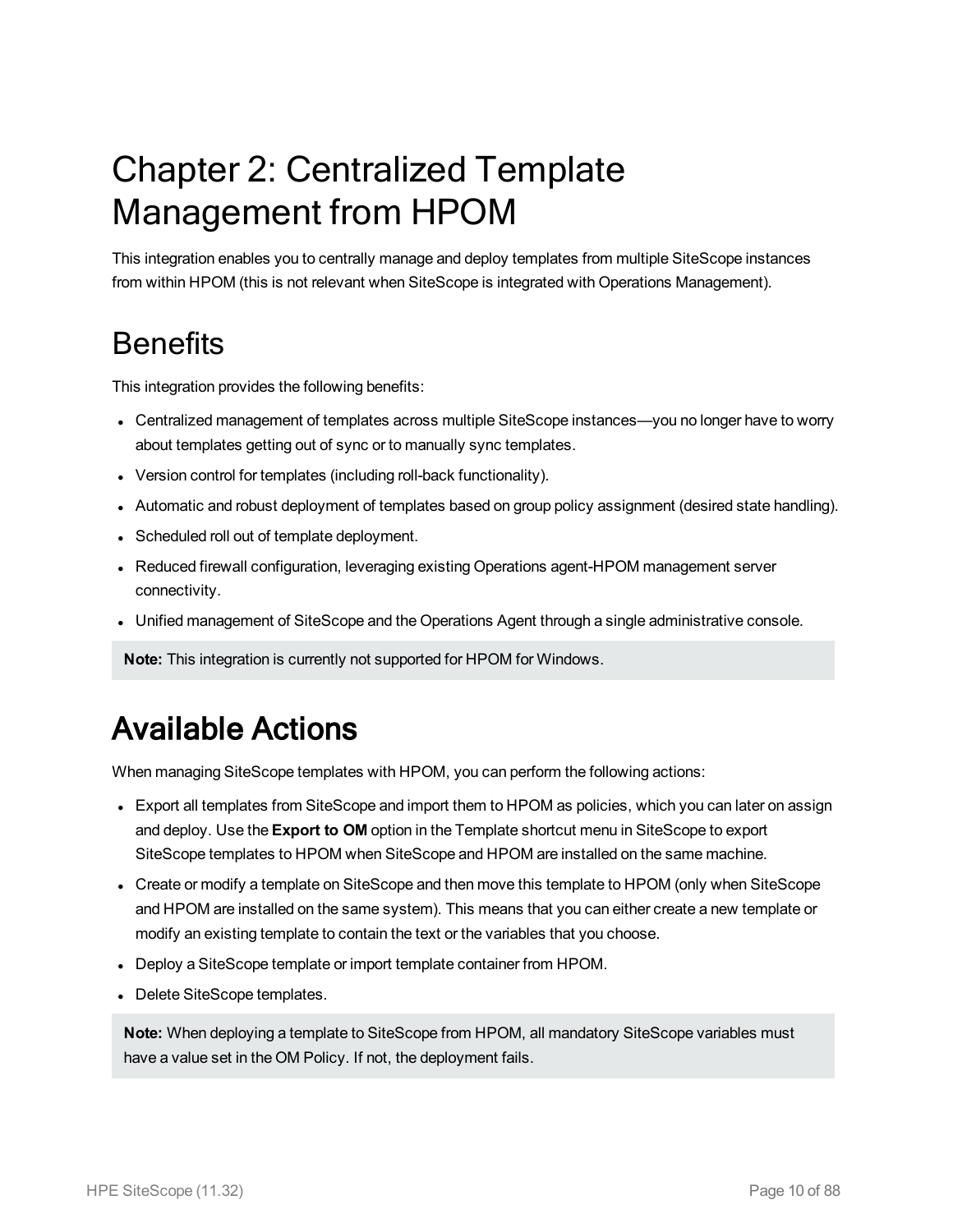For details on managing SiteScope templates with HPOM, see the Deploying SiteScope Configuration with HPOM Guide, available from the Home page of the SiteScope Help, or from the HPE [Software](https://softwaresupport.hp.com/) Support site.

## System Requirements

Template integration with HPOM is available provided your system conforms to the following requirements:

- SiteScope is installed and connected to a supported version of HPOM. For the HPOM versions supported in this release, see the HP Operations Manager Integration Support Matrix in the SiteScope Deployment Guide (available from the HPE [Software](https://softwaresupport.hp.com/) Support site), or check the HPE [Integrations](https://hpenterprise.sharepoint.com/teams/aztec/Portal/index.html) site.
- Before installing SiteScope, you should create a predefined SiteScope configuration with a defined username and password for the SiteScope Administrator. For details, see the Deploying SiteScope Configuration with HPOM Guide, available from the SiteScope Help or from the HP [Software](https://softwaresupport.hp.com/) Support site.
- The Operations agent is installed on the SiteScope server. You can install Operations Agent 11.14 from the root directory of the SiteScope release media. For details, see the Installing SiteScope section of the HPE SiteScope Deployment Guide (available from the HPE [Software](https://softwaresupport.hp.com/) Support site).
- <sup>l</sup> Operations Manager integration is configured in SiteScope and the **Enable exporting templates to HP Operations Manager** check box is selected in HP Operations Manager Integration Main Settings. For details, see "How to Enable SiteScope to Send Events to HPOM or Operations [Management"](#page-18-0) on page 19.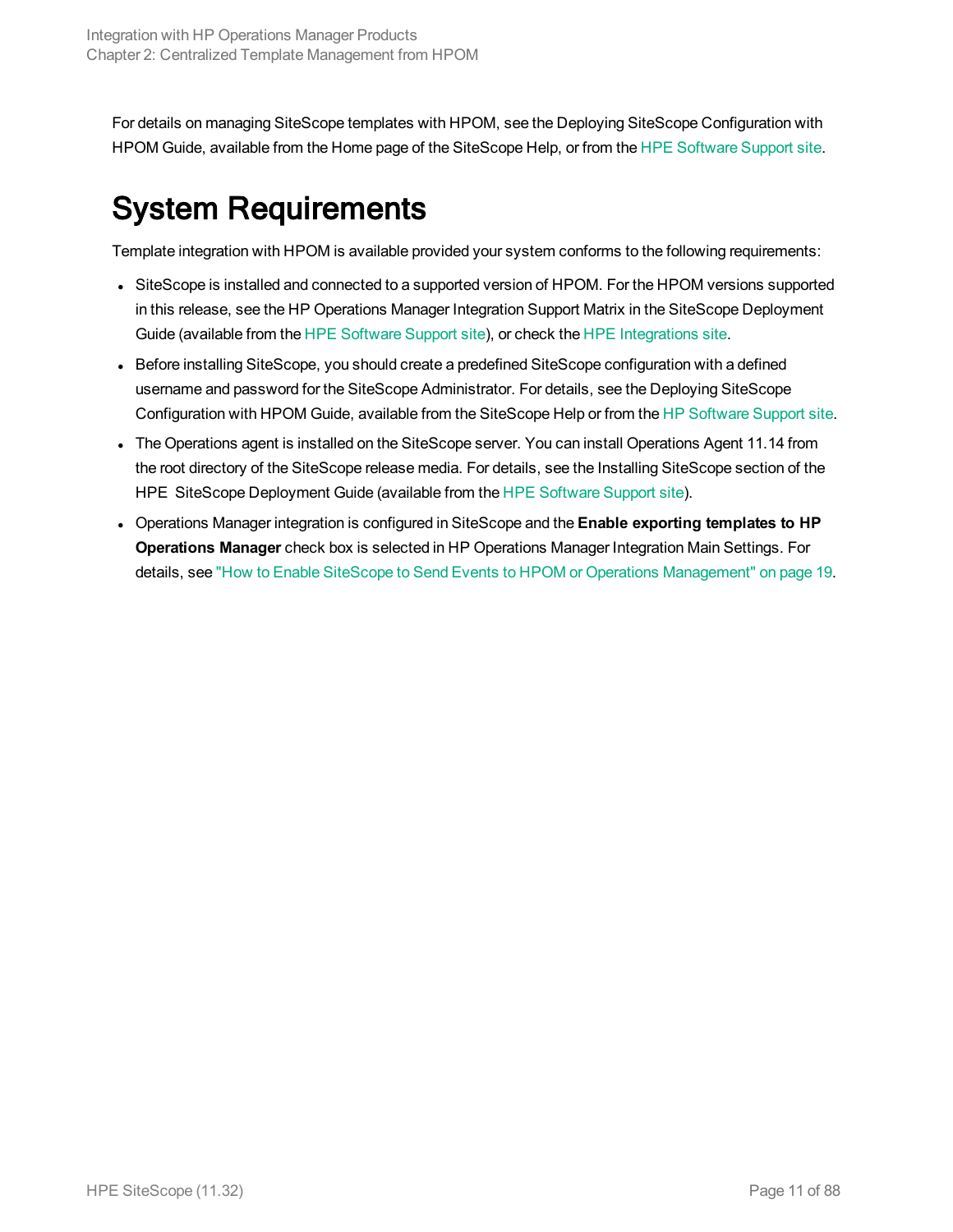# <span id="page-11-0"></span>Chapter 3: SiteScope Failover and Operations Manager Integration

The SiteScope Failover (automated mirroring) solution provides support for Operations Manager event and metrics integration.

### Event Integration

To enable SiteScope Failover support for OM event integration, perform the steps in "How to [Enable](#page-18-0) SiteScope to Send Events to HPOM or Operations [Management"](#page-18-0) on page 19, both for the primary SiteScope and for the SiteScope Failover.

Event flow and host discovery flow work without any additional steps. For the Monitor Discovery integration, follow the steps in "How to Enable the [SiteScope](#page-35-0) Monitor Discovery Policy" on page 36 for the primary SiteScope only.

#### **Notes and Limitations**

- Since there is only one SiteScope service tree (and it is affected by events), it is not possible to know if it is affected by what was reported from the primary or failover SiteScope.
- When the primary is down, events triggered from monitors that are monitoring the SiteScope server (in this case, the SiteScope server is the failover) do not affect the service tree.
- Groups and monitors added when the primary is down are not displayed in the service tree.
- The Drill Down to SiteScope tool works only when the primary SiteScope is running.
- If there are different agent configurations on the primary and SiteScope Failover (for example, an agent is installed on a different path), the agent command on the failover server will not run from the Event Integration preferences user interface and you need to enter the agent path manually beforehand.

### Metrics Integration

SiteScope Failover provides support for OM metrics integration.

**Note:** When using the Operations Agent as the data source for reporting metrics to Operations Management, SiteScope Failover reports metrics to the Operations Agent and not to the primary's agent.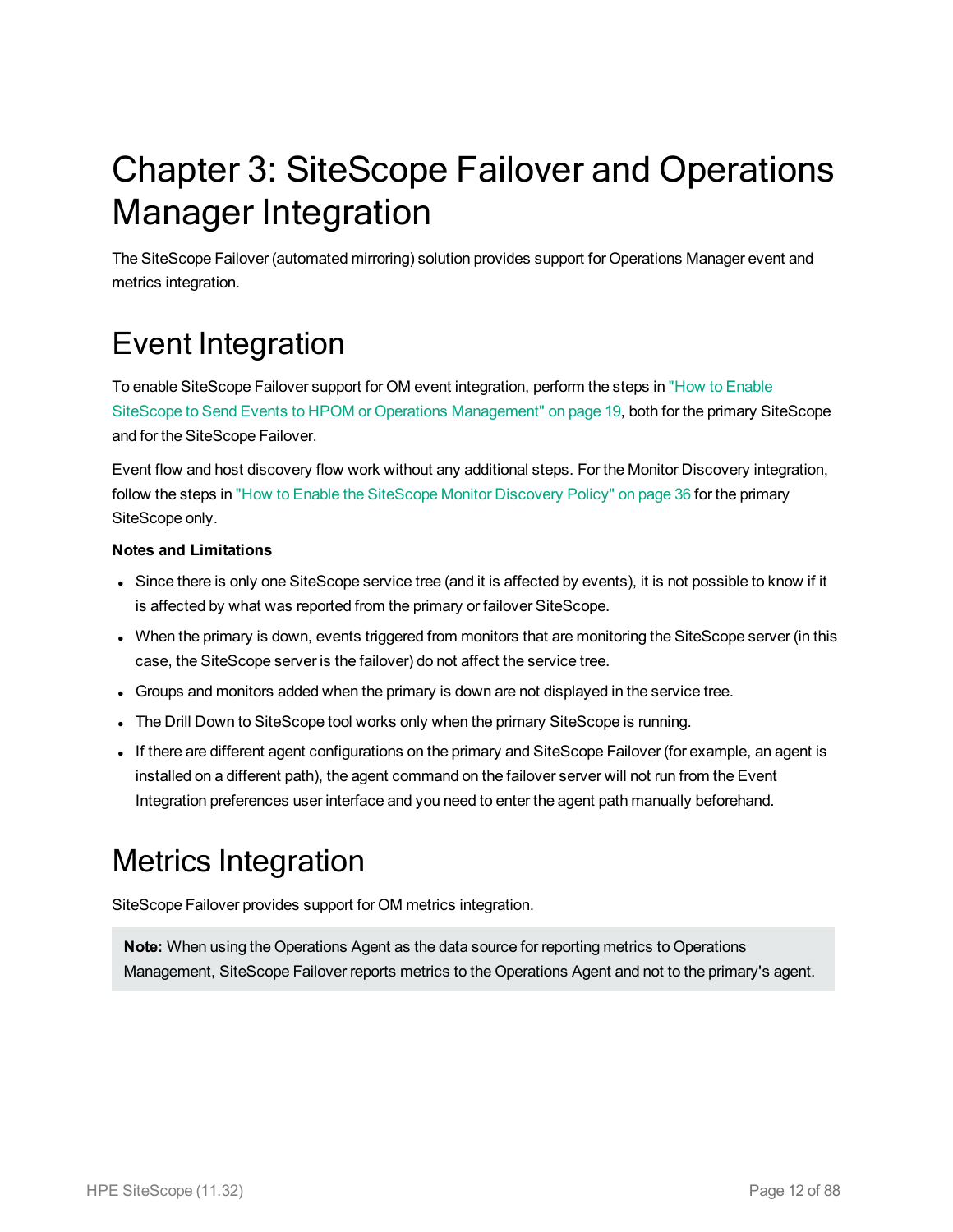# <span id="page-12-0"></span>Part 2: Sending Events to HPOM or Operations Management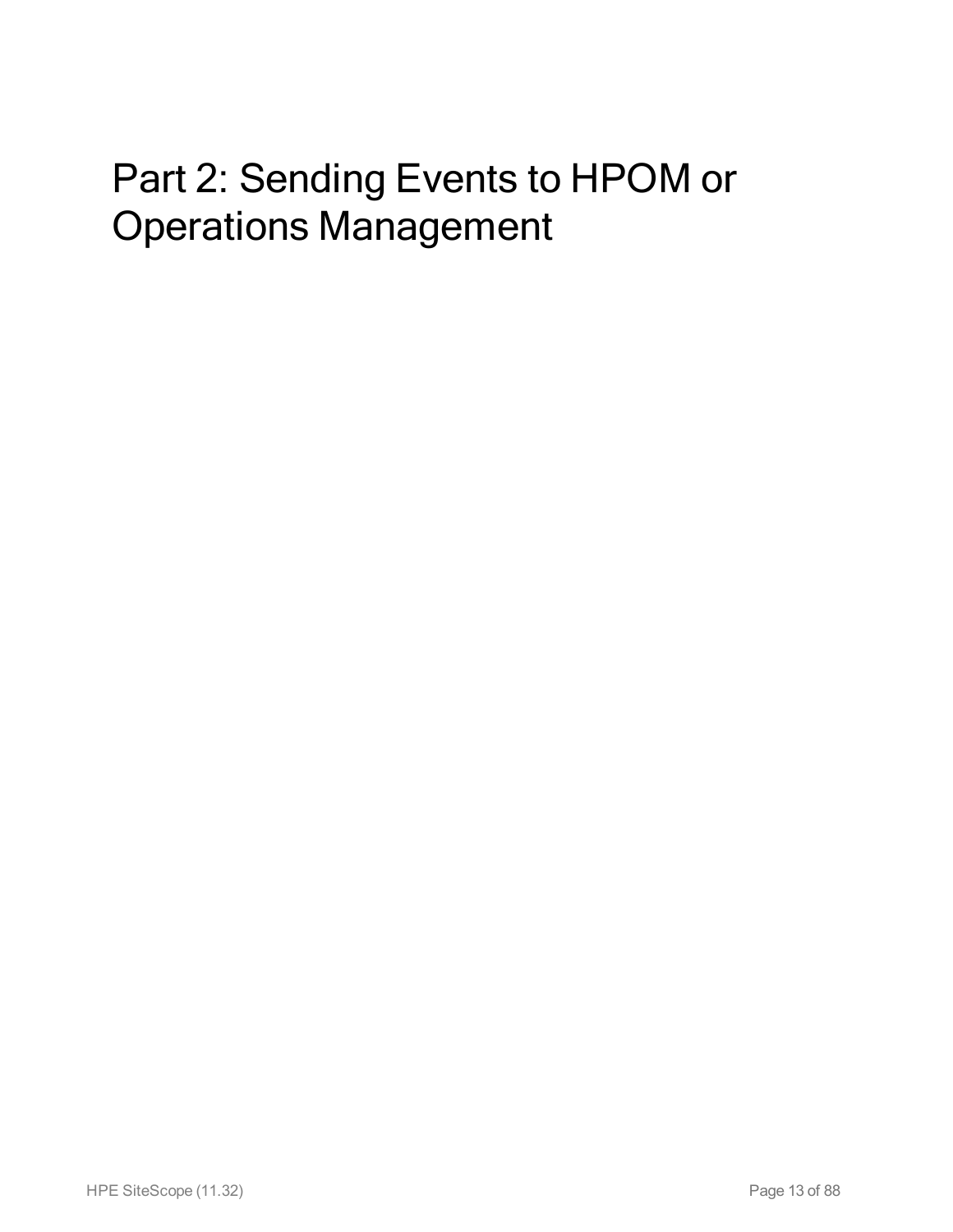## <span id="page-13-0"></span>Chapter 4: Configuring SiteScope to Send Events to HPOM or Operations Management **Overview**

You can enable SiteScope to send events directly to the HPOM management server and to BSM (for use in Operations Management, Service Health, and Service Level Management). Events in SiteScope are based on SiteScope monitor metric status changes and alerts being triggered.

To enable SiteScope to send events, the HP Operations agent must be installed on the SiteScope server. You can install the Operations Agent from the SiteScope installer package, or download it from the HPE Software Support web site.

After the agent is installed, it must be configured in SiteScope Integration Preferences. This involves entering the installation path of the agent and the host name or IP address of the HPOM management or BSM Gateway Server, and connecting the agent to HPOM or BSM. The agent then sends a connection request to HPOM or BSM which must grant the certificate request (the HPOM management server can be configured to accept this client automatically).

After the certificate request has been granted on the HPOM or BSM server, a preconfigured log file policy should be installed and signed on the agent installation on the SiteScope server. This enables SiteScope to sign the preconfigured Operations Manager policies locally and automatically. This policy comes with SiteScope, and is deployed from the Operations Manager Integration dialog box in SiteScope's Integration Preferences.

When an event is triggered, SiteScope writes the event data to the

**HPSiteScopeOperationsManagerIntegration.log** file which is located in the **<SiteScope root directory>\logs** directory. Each event is written as a separate line in the log. The log file policy instructs the agent to read this file and create event messages that are sent to HPOM or BSM.

The format of the event attributes is determined using the event mapping template. The template maps SiteScope runtime data to the event attribute values that are sent to the HPOM management or BSM Gateway Server when an event is triggered. For details on event mappings, see the section on Common Event Mappings in the Using SiteScope Guide in the SiteScope Help.

After the data is converted to an event, the agent sends the event to the HPOM management/BSM Gateway Server. Events appear in:

- HPOM's Event Console.
- BSM's Operations Management Event Browser if you have an Event Management Foundation license, and in Service Health for events that affect CIs. If Operations Management is not part of your BSM installation, you can still view events that affect CI status using a health indicator in Service Health.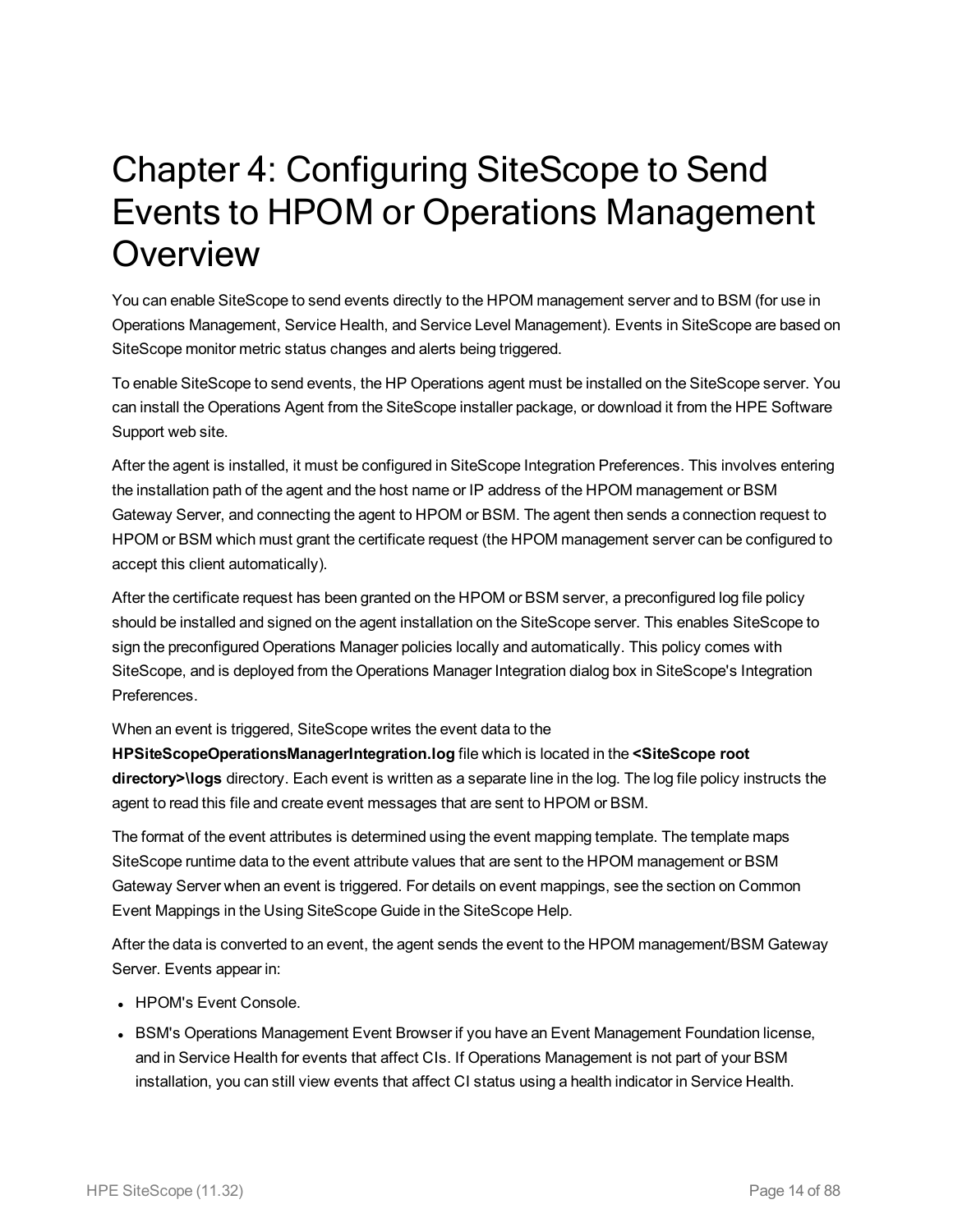#### The following diagram illustrates event data flow:



**Note:** The HP Operations agent can be configured either to report events to an HPOM management or a BSM Gateway Server—not to both.

For details on configuring SiteScope to send events, see "How to Enable [SiteScope](#page-18-0) to Send Events to HPOM or Operations [Management"](#page-18-0) on page 19.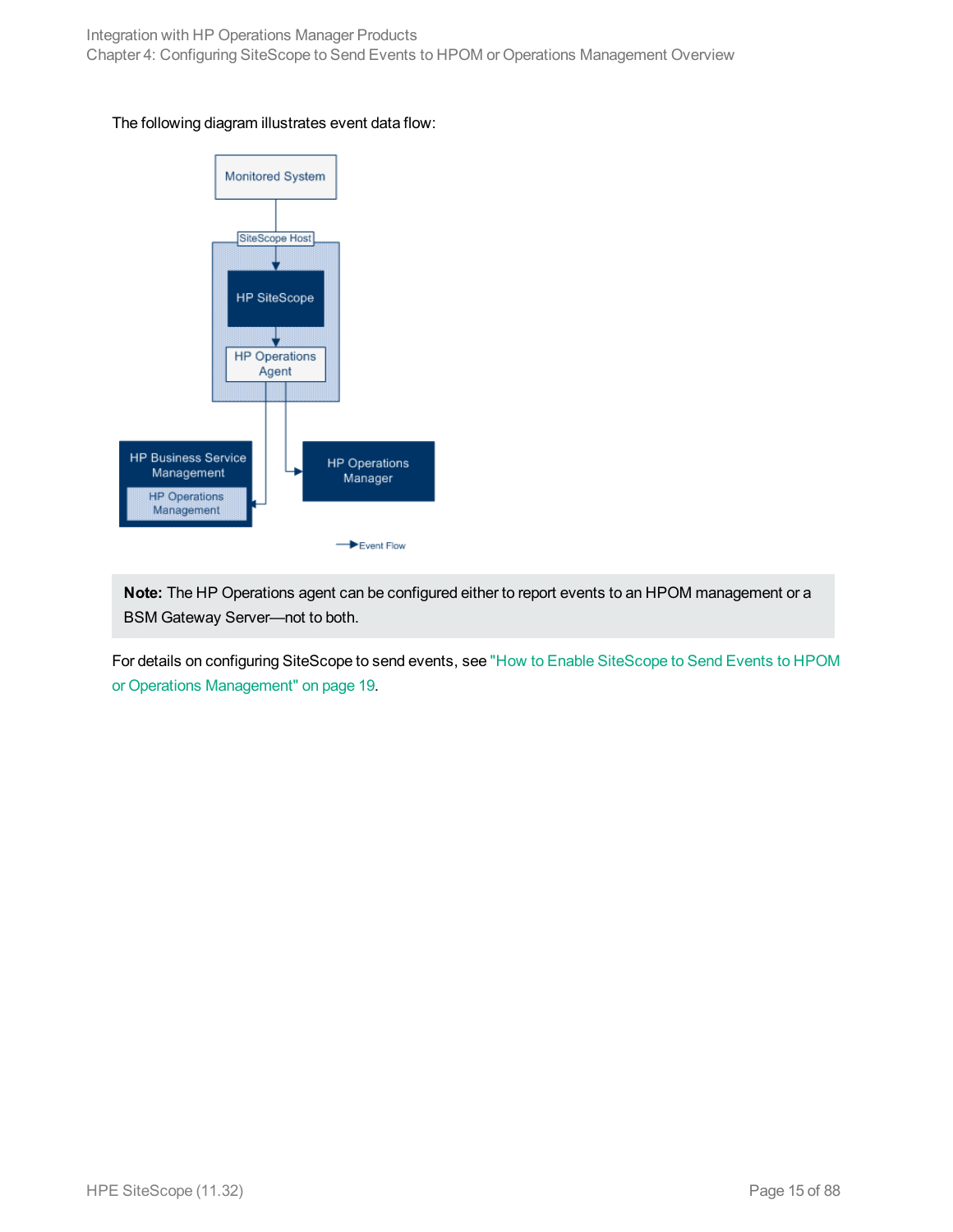### <span id="page-15-0"></span>Event Generation

You can configure events to be generated and sent to the HPOM management server or to Operations Management in BSM following a change in a monitor's metric status or when a SiteScope alert is triggered.

**Status Change**. Every metric/counter status change is an event (for example, if the CPU utilization status changes from Good to Error). You can choose whether events are triggered for metrics status changes in the monitor's properties. By default, SiteScope sends an event for each metric status change for the monitor instance.

You can change the default settings for sending events and the event attribute values used when an event is triggered. The event attribute values are filled according to the event configuration mappings using the monitor's properties. For details on event mappings, see the event mapping section in the Using SiteScope Guide in the SiteScope Help.

In addition to sending the monitor properties, SiteScope also sends health indicators or event type indicators ("indicators") for the monitor instance. Events are categorized according to indicators. The BSM event manager uses indicators to categorize events according to the type of occurrence in the managed IT environment (for example, CPU Load). Indicators that provide CI state information are then used to calculate the CI.

**Note:** Status change is applicable only to metrics that are configured in the monitor's Thresholds Settings.

• Alert. Every alert is an event. Since alerts are triggered per monitor, an event triggered by an alert can use the monitor's properties, but not the indicators associated with a specific metric. Therefore, when configuring an event alert, you can manually select the indicator that is reported when an event is triggered by an alert. As a result, the indicator is more generic, and you should select indicators that do not affect health indicators in BSM.

You can choose whether an alert sends events to HPOM or BSM in the alert definition in the Operations Manager Integration Settings panel.

**Note:**

- When a SiteScope alert is triggered, it is possible that two events are generated if both the alert and monitor are configured to send events. When configuring alerts to send events, you should not also enable the monitors to send events. Conversely, if you want an alert for each metric status change (together with health or event type indicators for the monitor instance), we do not recommend also using alert events.
- SiteScope also includes threshold information in alerts that are sent to HPOM. In earlier versions of SiteScope and BSM, it was not possible to include the thresholds created for monitors in alerts.
- In Operations Management, it is recommended to use alert events for notification purposes only.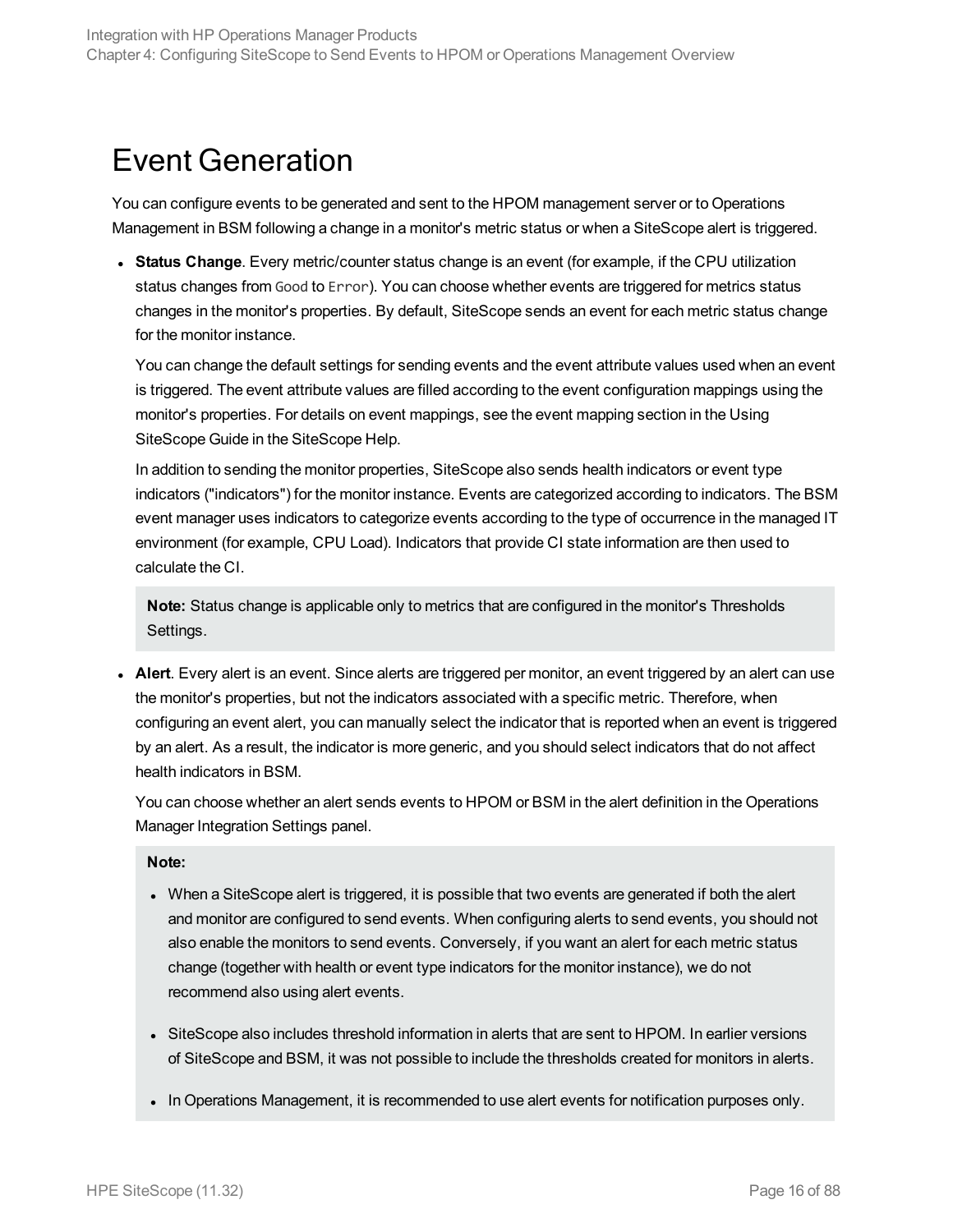### <span id="page-16-0"></span>Discovery Scripts and Drilling Down User to View HPOM Events

When SiteScope is integrated with HPOM, the **Node discovery** and **Monitor discovery** policies are activated for nodes and monitors on the HPOM management server.

Both discovery policies rely on the **Integration Viewer** user in SiteScope. This is the user provided by SiteScope for drilling down from HPOM events. This user has been granted view permissions, and permissions to refresh groups and monitors. For details on users and user permissions, see the User Management Preferences section of the Using SiteScope Guide in the SiteScope Help.

#### **Note:**

- If the Integration Viewer user is deleted from User Management Preferences, this user type is automatically created when SiteScope is restarted.
- If the Integration Viewer user properties are changed, you must restart SiteScope to update the user properties file, or you can manually update the user properties in the **<SiteScope root directory>\conf\sitescope\_connection.properties** file.

When changing Integration Viewer user properties manually, the user login name and password should be encrypted using the SiteScope Encryption Tool as follow:

- a. Run the following batch file:
	- <sup>o</sup> **For Windows:** <SiteScope root directory>/tools/AutoDeployment/encrypt\_ password.bat
	- <sup>o</sup> **For UNIX:** <SiteScope root directory>/tools/AutoDeployment/encrypt\_ password.sh<SiteScope
- b. Open a command prompt window.
	- $\circ$  In Windows, drag and drop the file into your command prompt window.
	- <sup>o</sup> In UNIX, you must run the .sh file from its directory.
- c. Enter space and the password value (for example Mypassword). Click Enter.
- d. Use the returned string as a value for the encrypted variable in the XML file. You much change the value of the attribute **encrypted** to **yes** and the **value** of the variable attribute to the returned string.

For example, the following value was generated by the encryption tool: <deploy:variables encrypted="yes" name="password" value="(sisp)d5JLOSWaVfE="/>

For details on deploying the discovery policies on the HPOM management server, refer to the HPOM documentation.

For troubleshooting discovery policy issues, see "Node Discovery and Monitor Discovery [Troubleshooting"](#page-63-0) on [page 64](#page-63-0).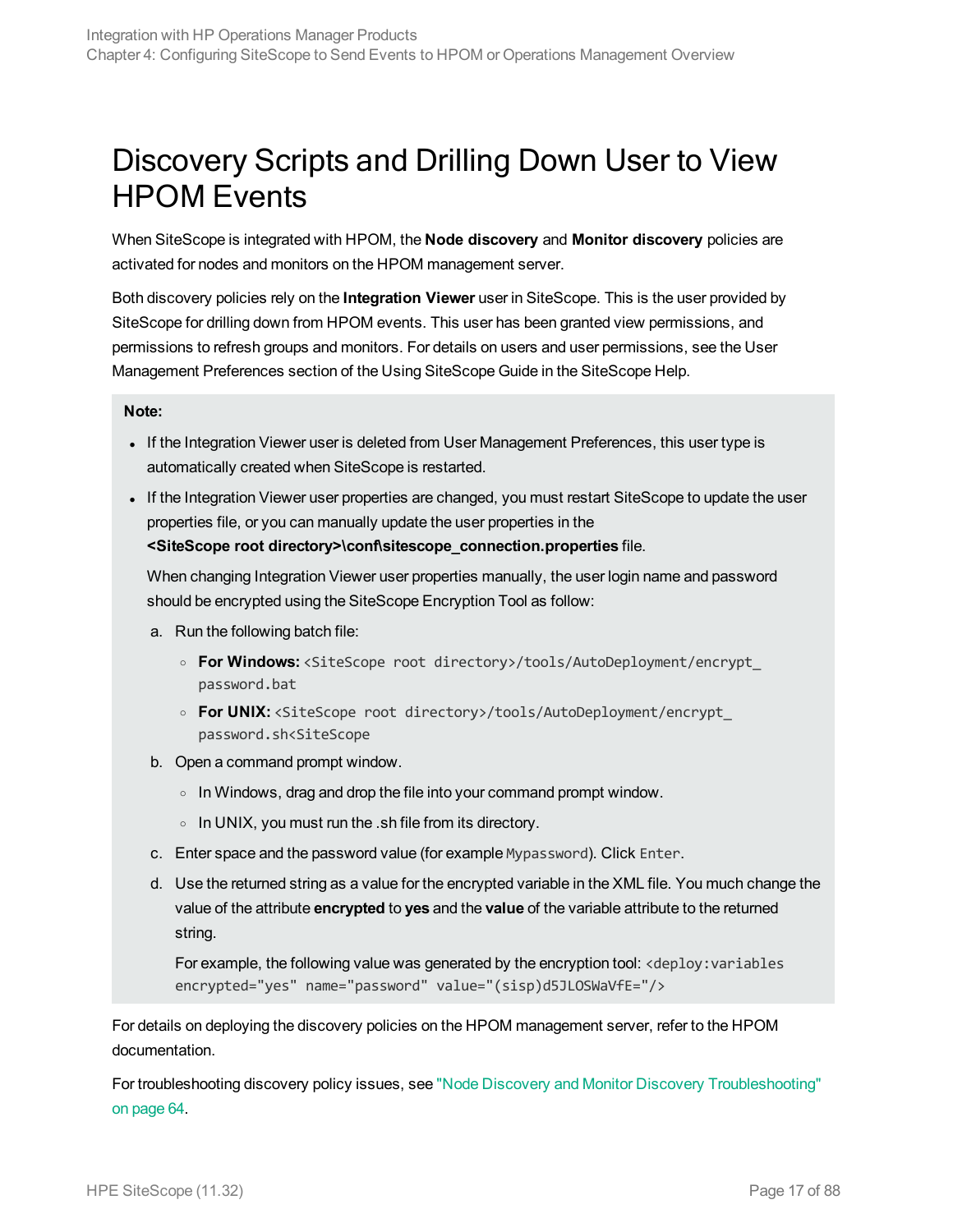### Node Discovery Policy

When SiteScope is connected with HPOM, a node is automatically created and registered in HPOM for each node monitored by SiteScope. This enables SiteScope to report all the nodes that it monitors to HPOM. Only hosts for monitors which report events are sent to HPOM through the discovery policy.

**Tip:** When you are not connected to HPOM (if connected to Operations Management), it is recommended to disable the node discovery by running the command: ovpolicy -disable -polname SiteScope Hosts Discovery

#### **Note:**

- SiteScope does not report nodes or services to HPOM for monitors that are disabled, or are not configured to send events.
- By default, SiteScope reports all the nodes that it monitors to HPOM every 5 minutes. You can modify this frequency by adding the **\_timeOutRunDiscoveryPolicyMinutes=** property to the **<SiteScope root directory>\groups\master.config** file, and a value, in minutes, representing the reporting frequency. For example, timeOutRunDiscoveryPolicyMinutes=10 means that the discovery policy is run every 10 minutes.
- When SiteScope uses an SSL connection, you need to update the node discovery policies batch file with the trust store password and keystore password and run the policy again. For details, see the "Update Discovery Policies when [SiteScope](#page-37-0) uses SSL" on page 38.

### Monitor Discovery Policy

This is an optional policy that must be activated manually on HPOM using the files in the **<SiteScope root directory>\tools\OMIntegration\**

**SiteScopeMonitorDiscoveryPolicy** directory. After the policy has been activated, SiteScope runs the SiteScope-OM monitor discovery script when it is connected with HPOM.

This policy enables the HPOM Service Navigator to view the SiteScope monitor tree in the HPOM service maps. When new monitors, groups, or both, are added or changes are made in the SiteScope monitor tree, the services tree is updated in HPOM to reflect these changes. In addition, when events arrive to HPOM, they affect the SiteScope services tree and color all related nodes affected by them.

For details on how to enable the monitor discovery policy, see "How to Enable the [SiteScope](#page-35-0) Monitor [Discovery](#page-35-0) Policy" on page 36.

For details on enabling the tool to drill down to SiteScope from HPOM, see "How to [Enable](#page-31-0) the Drill Down to [SiteScope](#page-31-0) Tool on HPOM for Windows" on page 32 and "How to Enable the Drill Down to [SiteScope](#page-33-0) Tool on HPOM for [UNIX/Linux/Solaris"](#page-33-0) on page 34.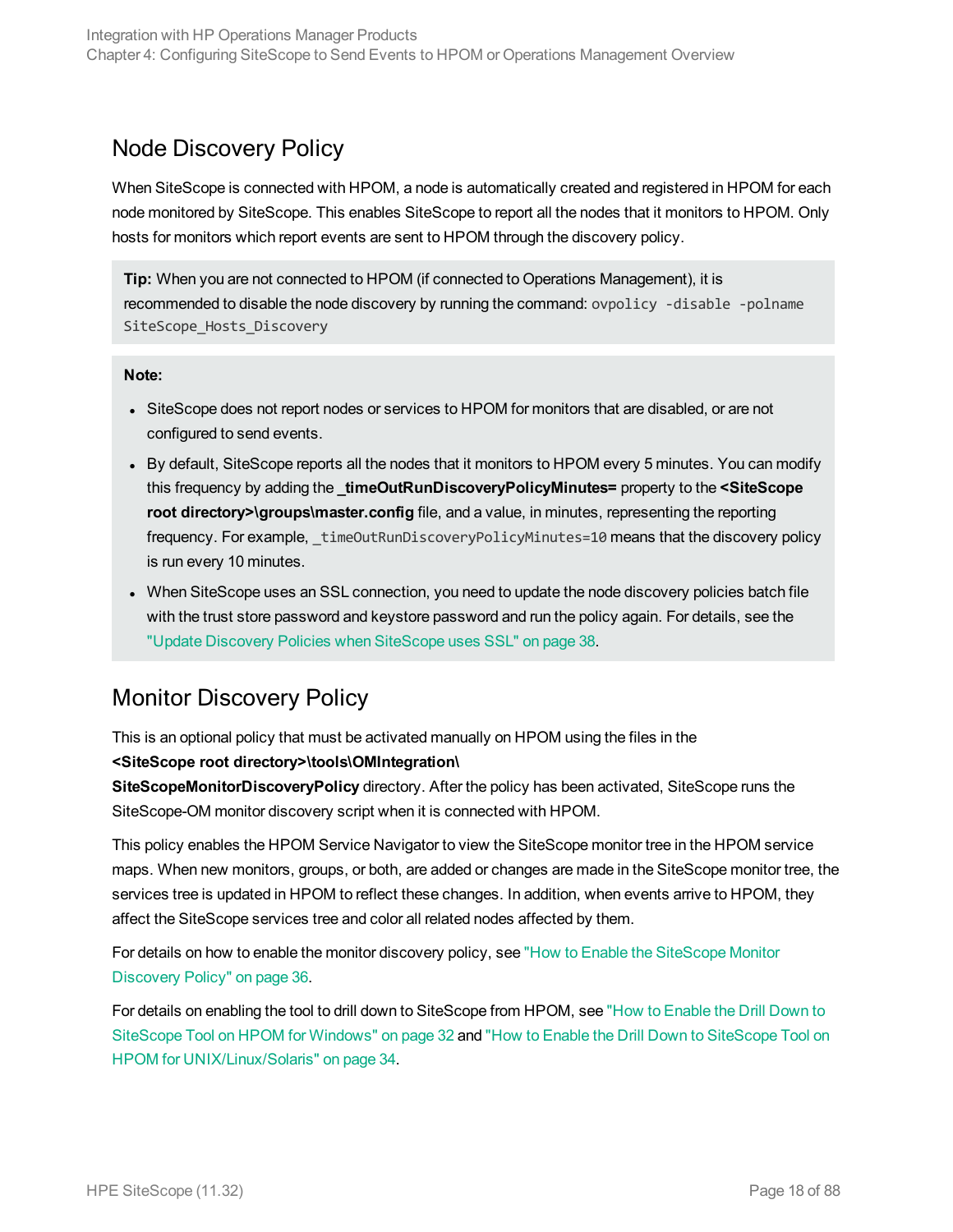# <span id="page-18-0"></span>Chapter 5: How to Enable SiteScope to Send Events to HPOM or Operations Management

This task describes how to enable SiteScope to be used to send events to the HPOM management server or BSM Gateway Server.

#### 1. **Prerequisites**

- Your system must conform to the following requirements:
	- o SiteScope version 11.00 or later is installed.
	- <sup>o</sup> For Operations Management, BSM 9.00 or later is installed.

**Note:** SiteScope can also be integrated with Operations Manager i 10 (OMi 10) which is a separate product from BSM and HPOM. For details on performing this integration, see the Operations Manager i - SiteScope Integration section of the OMi [Integrations](https://softwaresupport.hp.com/group/softwaresupport/search-result/-/facetsearch/document/KM01223606) Guide 10.00.

<sup>o</sup> For HPOM, Operations Manager for UNIX 9.0x or later, or Operations Manager for Windows 8.1x or later is installed.

**Note:** The node discovery, monitor discovery, and template integration are not supported for all versions of HPOM. For details of the integrations that are supported and of any patch requirements, refer to the Operations Manager (HPOM) Integration Support Matrix in the HP SiteScope Deployment Guide (available from the HPE [Software](https://softwaresupport.hp.com/) Support site).

- <sup>l</sup> Only a SiteScope administrator user, or a user granted **Edit integration preferences** and **Add, edit or delete common event mappings** permissions can configure the integration and event mappings. For details on user permissions, see the User Management Preferences section of the Using SiteScope Guide in the SiteScope Help.
- (If SiteScope is installed on a Red Hat ES Linux 6.0 64-bit environment) You must install the following dependencies before installing the Operations Agent:
	- <sup>o</sup> Install **compat-libstdc++-33-3.2.3-69.el6.i686.rpm** on the Red Hat Enterprise Linux 6 x64 node.

**Note:** To install SiteScope with the Operations Agent on RHEL x64 in graphics mode, you must run the installer with the machine default 64-bit JRE.

./<PRODUCT\_NAME>\_<VERSION>\_setup.bin LAX\_VM /usr/bin/java \$@

For example, if /usr/bin/java points to the 64-bit JRE or JDK:

./HPSiteScope\_11.30\_setup.bin LAX\_VM /usr/bin/java \$@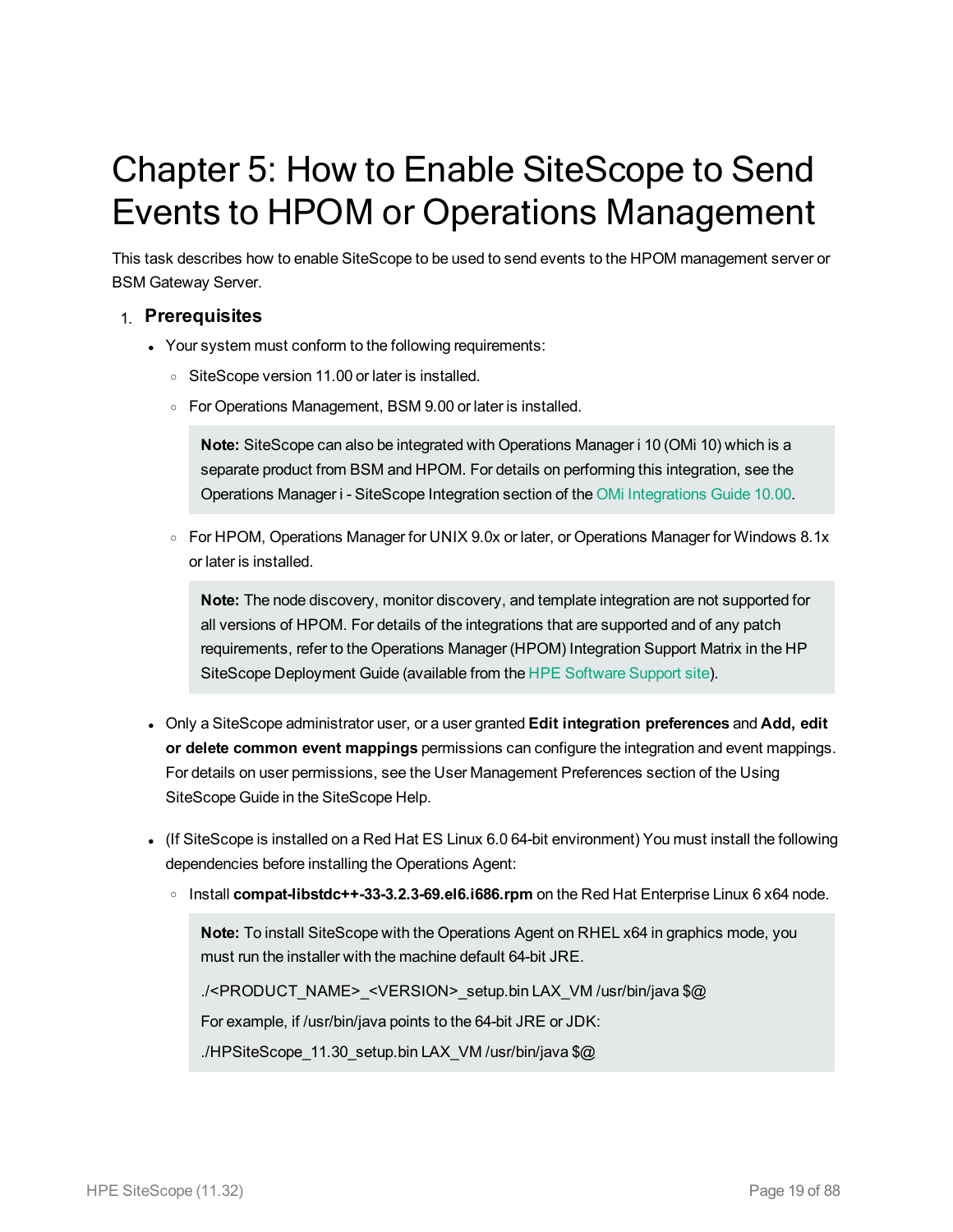<sup>o</sup> Install **compat-libstdc++-33-3.2.3-69.el6.ppc64.rpm** on the Red Hat Enterprise Linux 6 PPC node.

You can install the dependencies, using the yum package manager provided in Red Hat Enterprise Linux, by running the command:

```
o yum install compat-libstdc++-33-3.2.3-69.el6.i686
```
or

<sup>o</sup> yum install compat-libstdc++-33-3.2.3-69.el6.ppc64

#### 2. **Install the Operations Agent on the SiteScope server**

Install Operations Agent 11.14 from the SiteScope installer package, or download it from the [HPE](https://softwaresupport.hp.com/) [Software](https://softwaresupport.hp.com/) Support web site (in the Search box, type "Operations Agent", select the relevant version, under Document Type, select **Patches**, and locate the installation file).

**Note:** If an older version of the agent is already installed, or the agent is already integrated with OMi/OMu/OMw, you should:

- a. Upgrade the agent according to the instructions in the [HPE Operations](https://softwaresupport.hp.com/group/softwaresupport/search-result/-/facetsearch/document/KM01001255) Agent 11.14 Installation [Guide](https://softwaresupport.hp.com/group/softwaresupport/search-result/-/facetsearch/document/KM01001255).
- b. Configure the agent using the SiteScope Configuration Tool as described in step 3 below.

On Windows:

- a. Log on to the node with the administrator privileges.
- b. Go to the directory where you extracted the contents of the ISO file.
- c. Run the following command to install the agent:

```
cscript oainstall.vbs -i –a
```
On UNIX/Linux:

- a. Log on to the node with the root privileges.
- b. Go to the directory where you extracted the contents of the ISO file.
- c. Run the following command to start the installation:

./oainstall.sh -i -a

d. When the installation is complete, the agent starts its operation on the node and all the necessary components start running.

For more detailed installation instructions, see the [HPE Operations](https://softwaresupport.hp.com/group/softwaresupport/search-result/-/facetsearch/document/KM01001255) Agent 11.14 Installation Guide, available from the HPE [Software](https://softwaresupport.hp.com/) Support site.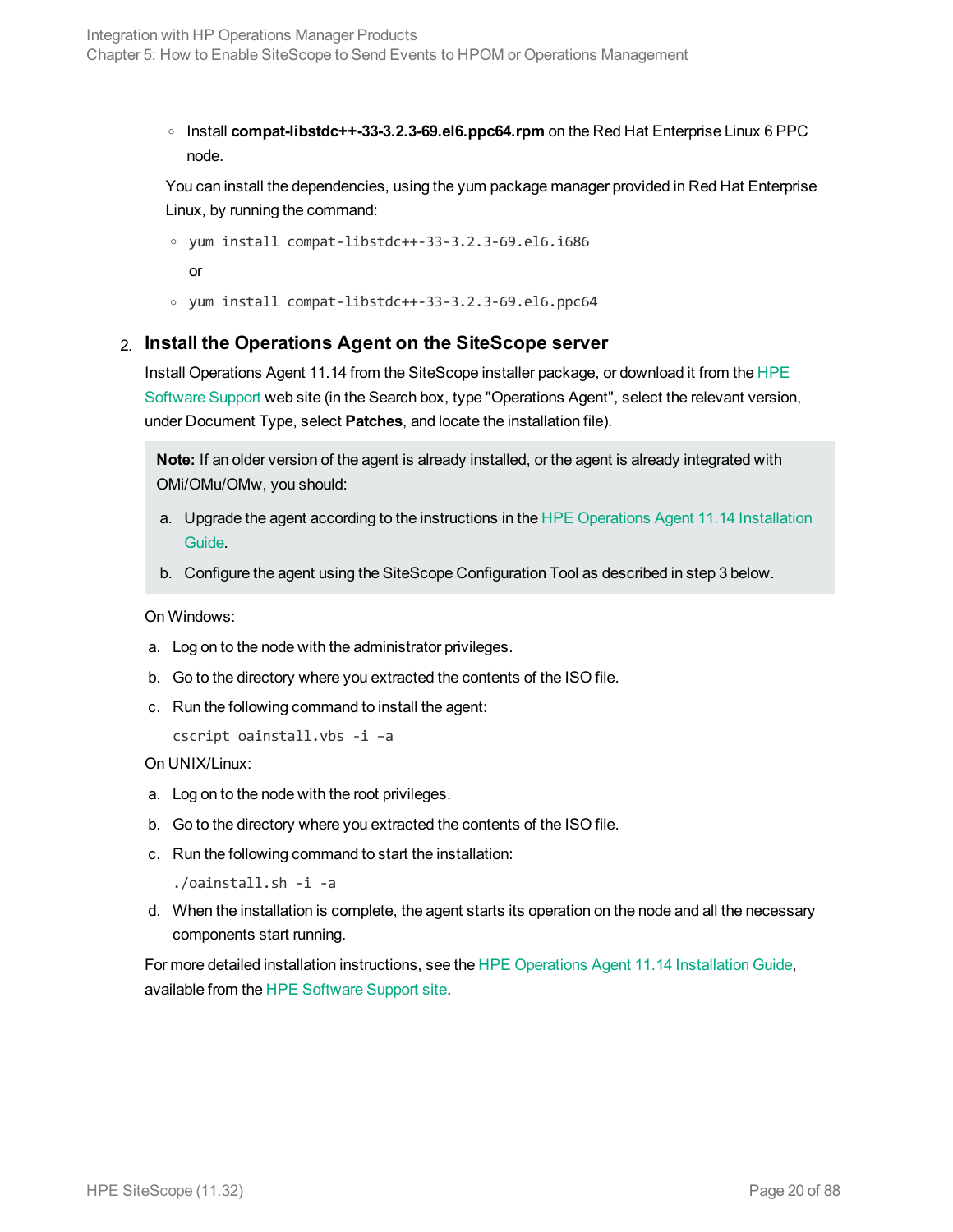#### **Note:**

- Only Operations Agent version 11.14 is certified with SiteScope 11.30 or later.
- Use the -includeupdates installation option to install Operations Agent 11.14 with pre-packed hotfixes. For details, refer to the Operations Agent 11.14 Installation Guide.
- To enable the Operations Manager event integration, the Operations Agent on the SiteScope machine must run under the same user as in SiteScope, namely a non-root user. For details, see Configure an Agent to run Under an Alternative User on UNIX in the Operations Manager for UNIX - HTTPS Agent Concepts and Configuration Guide.

#### 3. **Complete the Operations Agent installation using the SiteScope Configuration Tool**

**Note:** This step must be performed before integrating the Operations Agent to HPOM.

The Configuration Tool installs two components:

- a. Run the SiteScope Configuration Tool on the SiteScope server:
	- <sup>o</sup> On Windows: Select **Start > All Programs > HP SiteScope > Configuration Tool**.
	- <sup>o</sup> On Linux (graphic mode): Run <SiteScope install Directory>/bin/config\_tool.sh.
	- On Linux (console mode): Run /opt/HP/SiteScope/bin/config\_tool.sh -i console.

For more details on using the SiteScope Configuration Tool, see the HPE SiteScope Deployment Guide (available from the HPE [Software](https://softwaresupport.hp.com/) Support site).

- b. In the **Configure HP Operations Agent installed separately** option (**HP Operations Agent** option in console mode), select **Configure HP Operations Agent** to complete the installation of the Operations Agent.
- c. Restart SiteScope (if required).
- d. (If the agent is installed on a Red Hat ES Linux 6.0 environment) After installing the Operations Agent, check the installation status in the log files.
	- $\circ$  SiteScope log. This just shows whether the installation passed successfully or not.

Log file name: **HPSiteScope\_config\_tool.log**

Log file location:

- **win-** %temp% on Windows platforms
- <sup>l</sup> **/temp** or **/var/temp** on UNIX/Linux platforms (search for results of "installOATask")
- <sup>o</sup> Operations Agent log files.

Log file name: **oainstall.log**, **oapatch.log**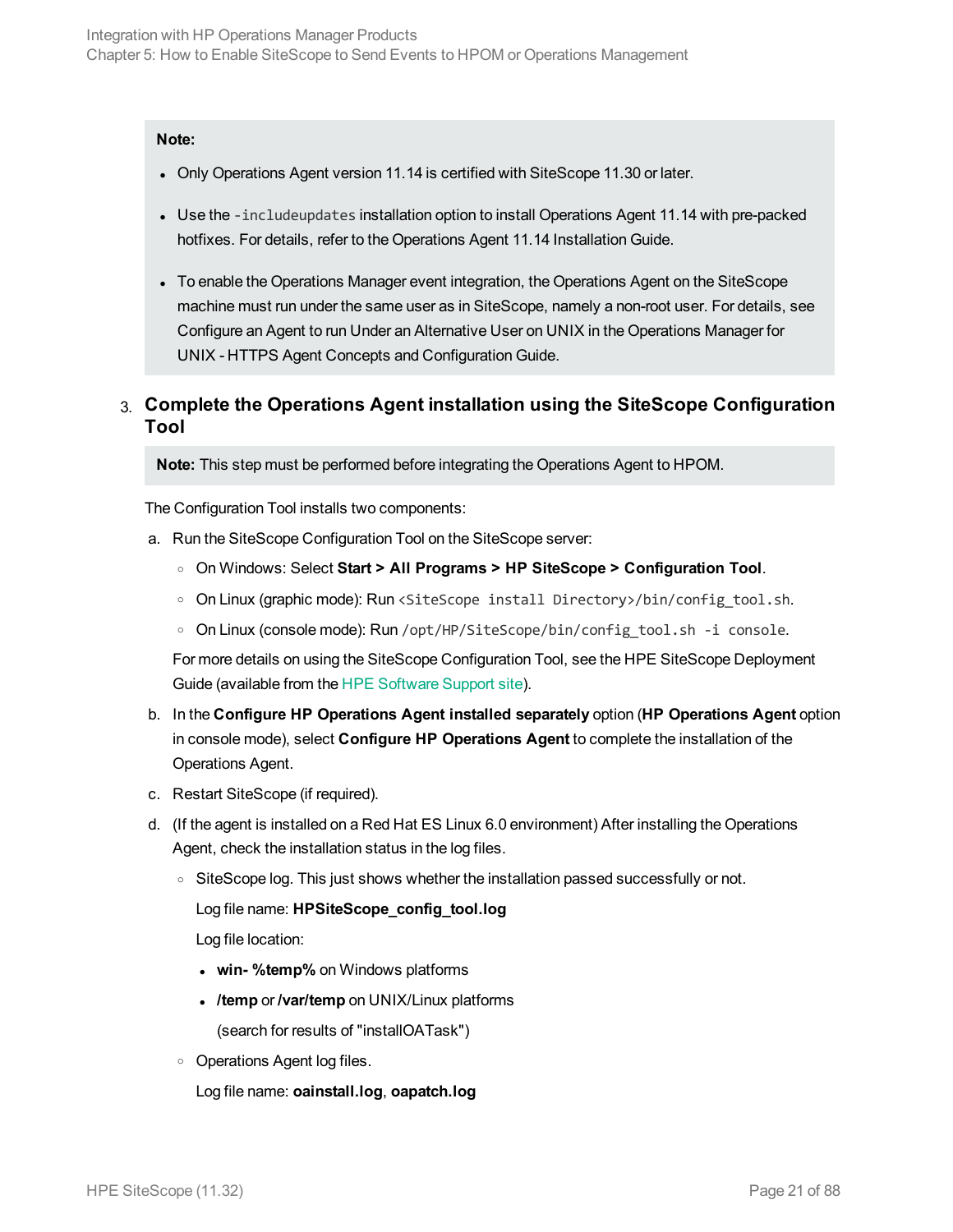Log file location:

- <sup>l</sup> **%ovdatadir%\log** on Windows platforms
- <sup>l</sup> **/var/opt/OV/log/** on UNIX/Linux platforms
- 4. **(For Operations Management only) Configure the connection request to be passed to the Data Processing Server if BSM is installed on a distributed environment, or if BSM Gateway Servers are behind a load balancer**

If BSM uses a separate Gateway and Data Processing Server, perform the following to enable the request received on the Gateway Server to be passed to the Data Processing Server:

- a. In BSM, select **Admin > Platform > Infrastructure Settings**:
	- <sup>o</sup> Select **Applications**.
	- <sup>o</sup> Select **Operations Management**.
	- <sup>o</sup> In the **Certificate Server Settings**, locate the **Certificate Server Host**. Make sure that the value matches the host name or IP address of the active BSM Data Processing Server that acts as the certificate server host. If it does not match, change it accordingly.

**Note:** If the BSM Data Processing Server fails and automatic failover has been configured, you must change the **Certificate Server Host** setting to the name of the backup Data Processing Server to handle new certificate requests. However, if you do not expect any new certificate requests during the Data Processing Server failover timeframe, you can keep the setting unchanged as it does not affect any event integrations configured previously.

- b. Configure the Gateway Server:
	- <sup>o</sup> Change the active directory to the **\bin** directory by typing cd <HPBSM root directory>\bin.
	- <sup>o</sup> Run **setup-secure-communication.bat** and enter the DNS name of the Data Processing Server.
- c. Configure the Data Processing Server:
	- <sup>o</sup> Change the active directory to the **\bin** directory by typing cd <HPBSM root directory>\bin.
	- <sup>o</sup> Run **setup-secure-communication.bat** and type g to grant the request (make sure that you grant this request and not some other request).
- d. If you are using a BSM failover environment with load balancer, make sure to keep the certificate server of each Data Processing Server synchronized.
	- Repeat steps b and c for every Gateway Server. It does not matter to which Data Processing Server you send the certificate request because the Data Processing Servers already trust each other. As a result, all Gateway Servers trust both Data Processing Servers and can communicate with them regardless of which one is active at any given moment.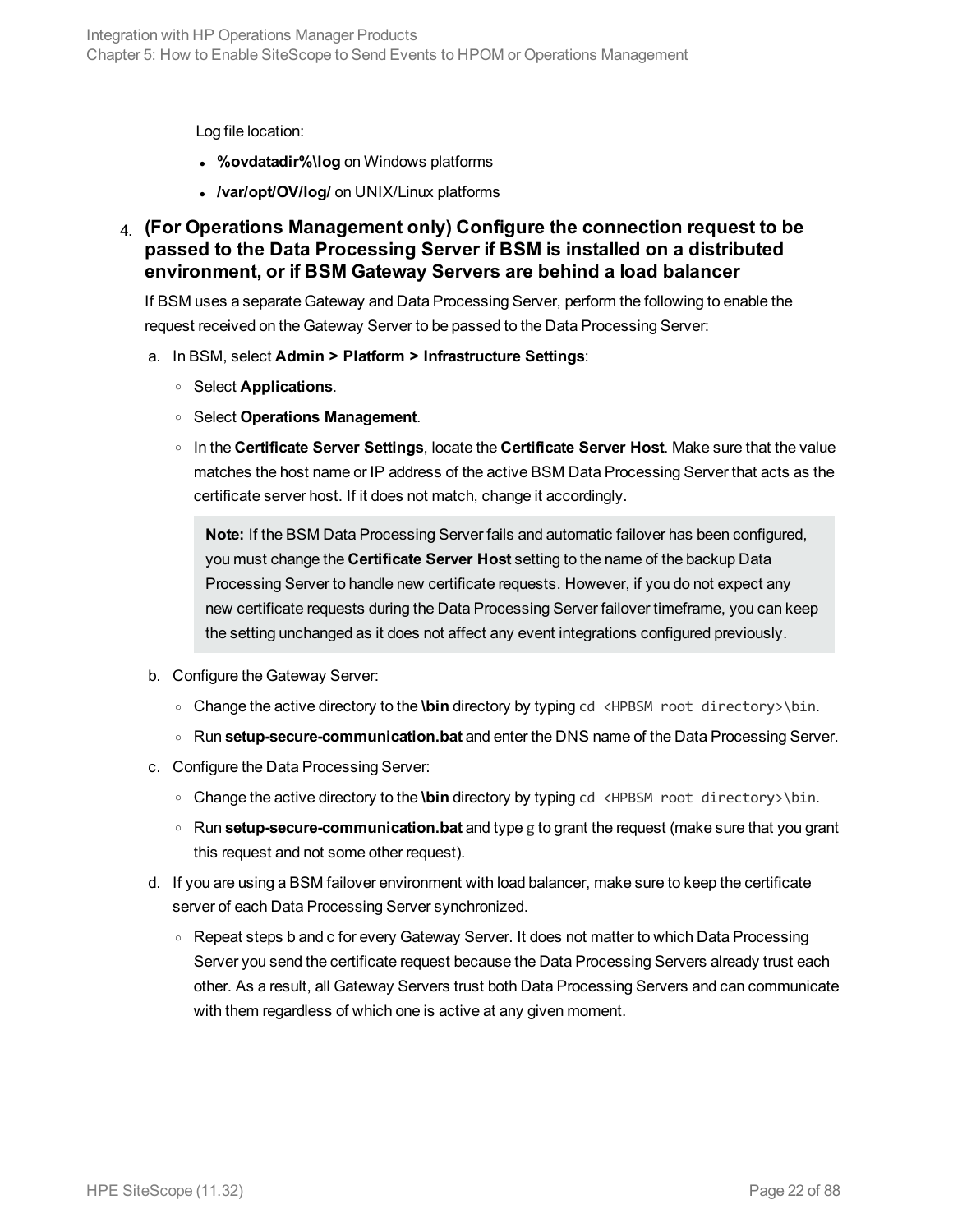<sup>o</sup> If you install a new certificate on the running Data Processing Server, you also have to install the certificate on the secondary Data Processing Server which is used as failover. To install the new certificate, run the following commands:

```
ovcert -importtrusted -file <newCertificateFilePath>
ovcert -importtrusted -file <newCertificateFilePath> -ovrg server
```
○ Configure the load balancer to forward all HTTPS traffic that arrives on port 383 to the Gateway Servers. This enables the certificate requests and event forwarding to work.

#### <span id="page-22-0"></span>5. **Configure the agent connection settings on the SiteScope server**

In SiteScope Integration Preferences, configure the Operations agent connection settings to the HPOM management server or BSM server.

- a. Select **Preferences** > **Integration Preferences**. In the Integration Preferences page:
	- <sup>o</sup> Click the **New Integration** button and select **HP Operations Manager Integration**, or
	- o Select an existing integration and click the **Edit Integration button**.
- b. In the Operations Manager Integration dialog box, expand the **HP Operations Manager Integration Main Settings** panel, and enter the following in the **Connection Settings** area:
	- <sup>o</sup> **HP Operations Agent installation path**. Path to the HP Operations agent installation on the SiteScope machine.
		- On Windows platforms, the installation path is automatically resolved from the Operations Agent **InstallDir** key in the registry, and appears in this field. The default path is **C:\Program Files\HP\HP BTO Software\**. If the key is not found, the field is left empty, and you must manually enter the agent installation path.
		- On UNIX platforms: SiteScope checks to see if the Operations Agent is installed in the default **/opt/OV** path. If it is not there, the field is left empty, and you must manually enter the agent installation path.

If you manually entered a different path, click the **Resolve Path** button to restore the default installation path found by SiteScope.

- <sup>o</sup> **HP Operations Manager/BSM server**. Enter the name or IP address of the HPOM/BSM server to which you want to connect. If you are connecting to a BSM-distributed environment, enter the BSM Gateway Server name or IP address. If your BSM Gateway Servers are behind a load balancer:
	- For BSM data/topology integration: Enter the name or IP address of the load balancer that is configured for users.
	- For OM event integration (Operations Management in BSM): Enter the name or IP address of the load balancer that is configured for data collectors.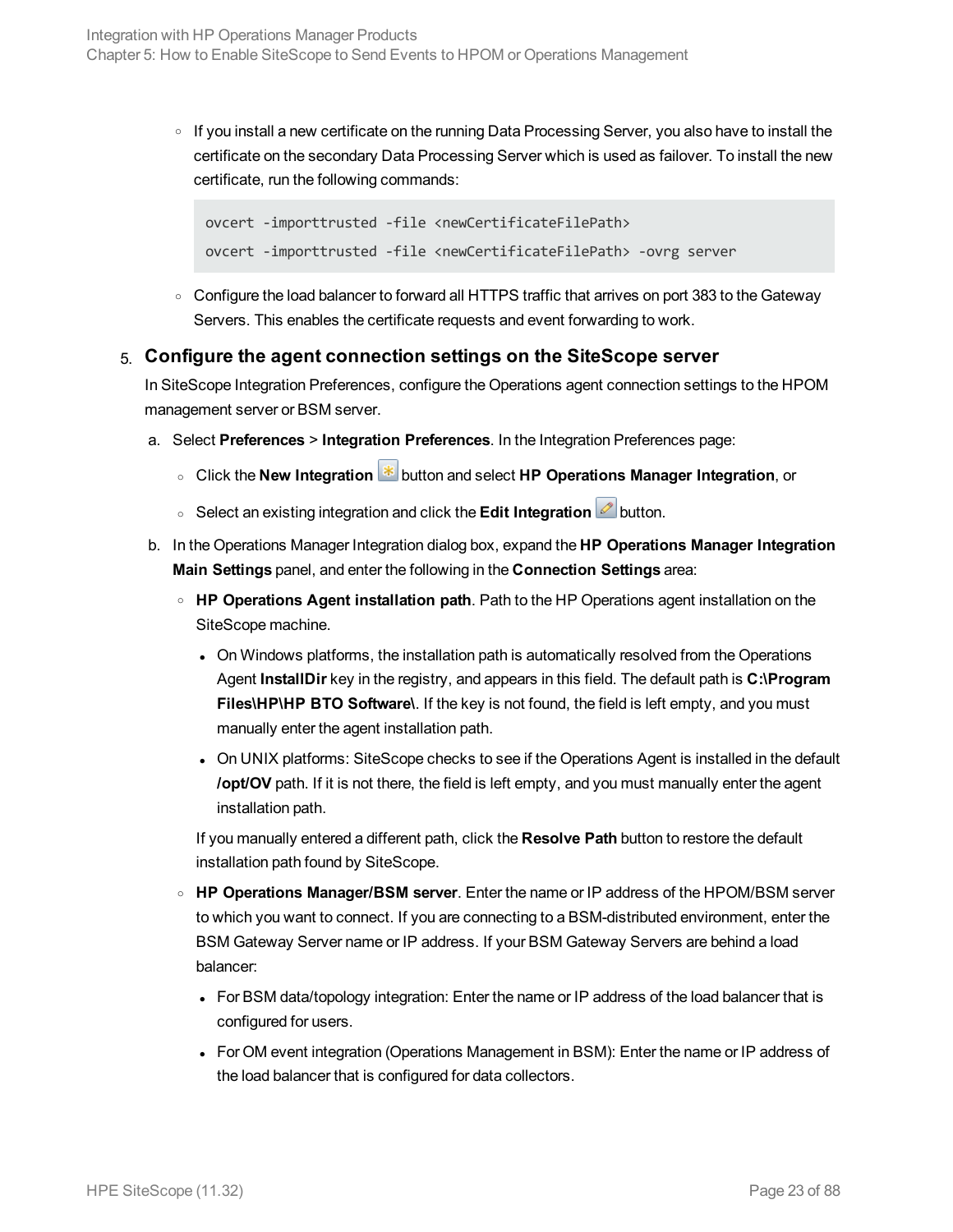c. Click **Connect** to connect the agent to the HPOM management or BSM server. This sends a connection request from the agent to the specified server.

#### 6. **Accept the agent connection request on the HPOM management server or BSM Gateway/Web Processing server**

#### <sup>l</sup> **For HPOM:**

In HPOM, you need to configure the SiteScope node, map the certificate request to this node, and accept the certificate request.

- i. In HPOM, add SiteScope as a managed node.
	- **For HPOM for Windows, you can use the ovownodeutil command-line tool to add a node, or** you can use the user interface. For details, see the "Configure nodes" section in the HPOM for Windows documentation.
	- For HPOM for UNIX/Linux, you can use the **opcnode** command-line tool to add a node.

#### **Example - Using the opcnode command line tool:**

```
# opcnode -add node node name=<SiteScope node name> \net type=<network
type> mach type=<machine_type> \group_name=<group_name> node_
type=<node_type>
```
For detailed information, see the HPOM for UNIX and Linux documentation:

- "Adding a Managed Node to the HPOM Database" in the Administrator's Reference Guide.
- "Install HPOM Software on HTTPS Nodes" and "Working with Certificates" in the HTTPS Agent Concepts and Configuration Guide.
- ii. List the pending certificate request IDs with the following command. If you want that detailed information on every pending request is listed, use the -l option:

```
ovcm -listpending [-l]
```
Note the request ID for the SiteScope node.

For more information, see the ovcm manual page.

iii. Grant the certificate request to the SiteScope node, with the following command:

```
ovcm -grant <SiteScope node request id>
```
#### <sup>l</sup> **For BSM:**

- <sup>o</sup> If you are integrating with BSM 9.20 or later, go to **Admin > Operations Manager > Certificate Request**, and follow the instructions to locate and grant your certificate request.
- $\circ$  If you are integrating with versions of BSM earlier than 9.20:

For BSM running on a Gateway Server only, perform the following on the BSM Gateway Server. If BSM runs on a distributed environment, perform the following on the Data Processing Server.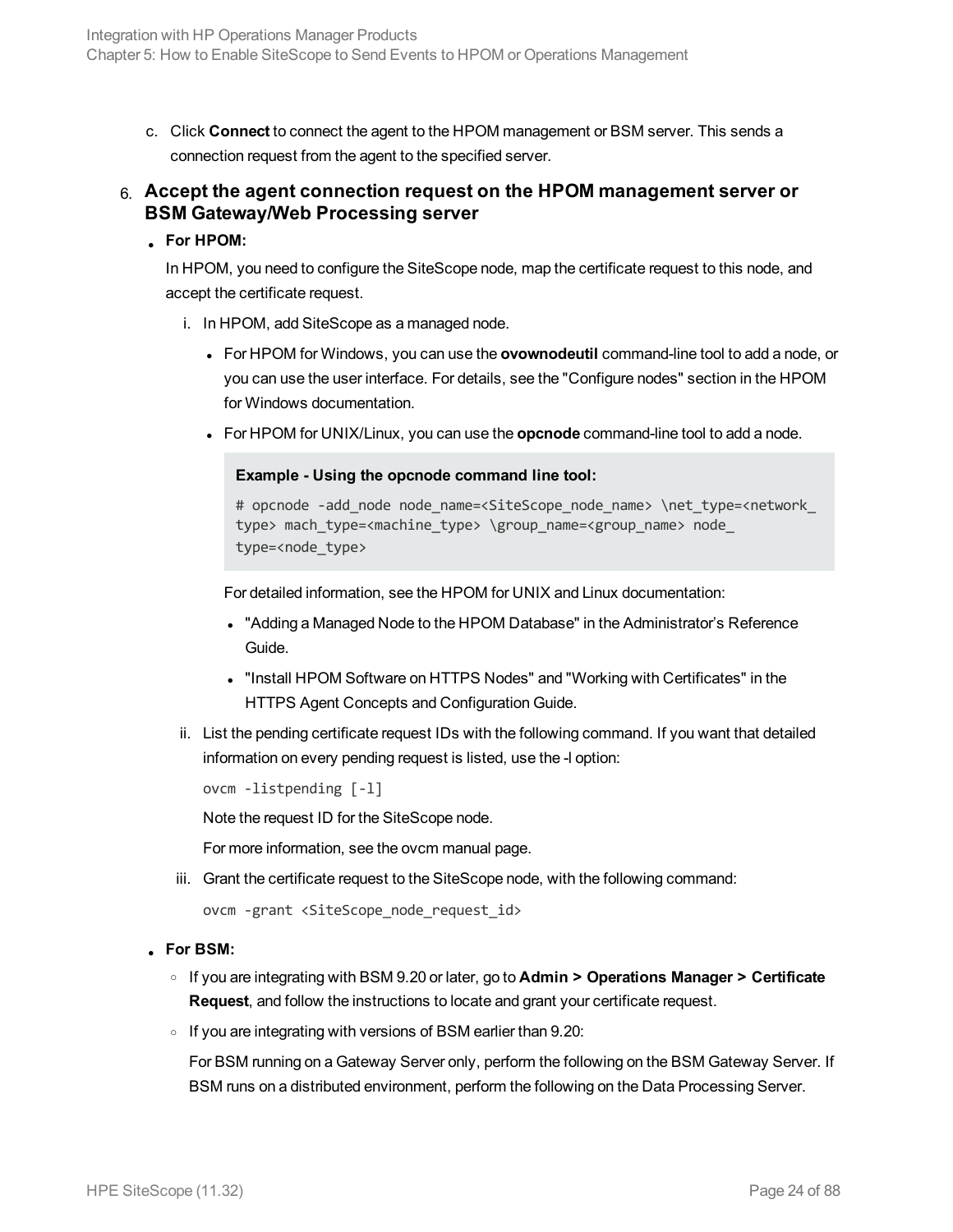- i. (Optional) To make sure that the OV Certificate Server process is running, run the command line run ovc -status. If it is not running, run the command ovc -start or contact your BSM administrator.
- ii. Change the active directory to the **\bin** directory by typing cd <BSM root directory>\bin.
- iii. Run **setup-secure-communication.bat** and type g to grant the request (make sure that you grant this request and not some other request).
- iv. Make sure that the request ID you are going to accept is associated with the agent's core ID. To retrieve the agent's core ID, in SiteScope, click the **Analyze** button in HP Operations Manager Integration, or run the agent's ovcoreid command on the SiteScope server.

#### 7. **Install the log policies on the SiteScope server**

After the certificate request has been granted on the HPOM/BSM server, click **Install Policies** in the **HP Operations Manager Integrations Main Settings** panel of the HP Operations Manager Integration dialog box. This installs and signs the preconfigured log file policy file on the Operations Agent.

**Note:**

- If an agent is connected to an HPOM or BSM server and you want to connect it to a different server, you must uninstall and reinstall the agent or redirect the agent to another server. For task details, see "How to [Reconnect](#page-29-0) the Operations Agent to a Different HPOM or BSM Server" on [page 30.](#page-29-0)
- Customizing the default integration polices is not supported. Any changes made to the default integration policies results in SiteScope events being written to the event log only and not arriving to the HPOM Event Console/Operations Management Event Browser.

#### 8. **Check connection status and send test message from the SiteScope server optional**

If there are connectivity problems, you can perform problem analysis and check the status of the agent and the certificate request.

a. In the HP Operations Manager Integration dialog box, expand the **HP Operations Manager Integrations Main Settings** panel, and click **Analyze**.

Use the information supplied in the analysis results to perform problem analysis and for troubleshooting. For example, you can verify connectivity between the agent and server by checking the bbcutil connection protocol.

- b. To check that the agent is connected to the HPOM management or BSM server, expand the **HP Operations Manager Integrations Advanced Settings** panel, type a message in the **Test message** text box, and click **Send Test Message**.
- c. If the test is successful, the text message is displayed in the HPOM console or in the Operations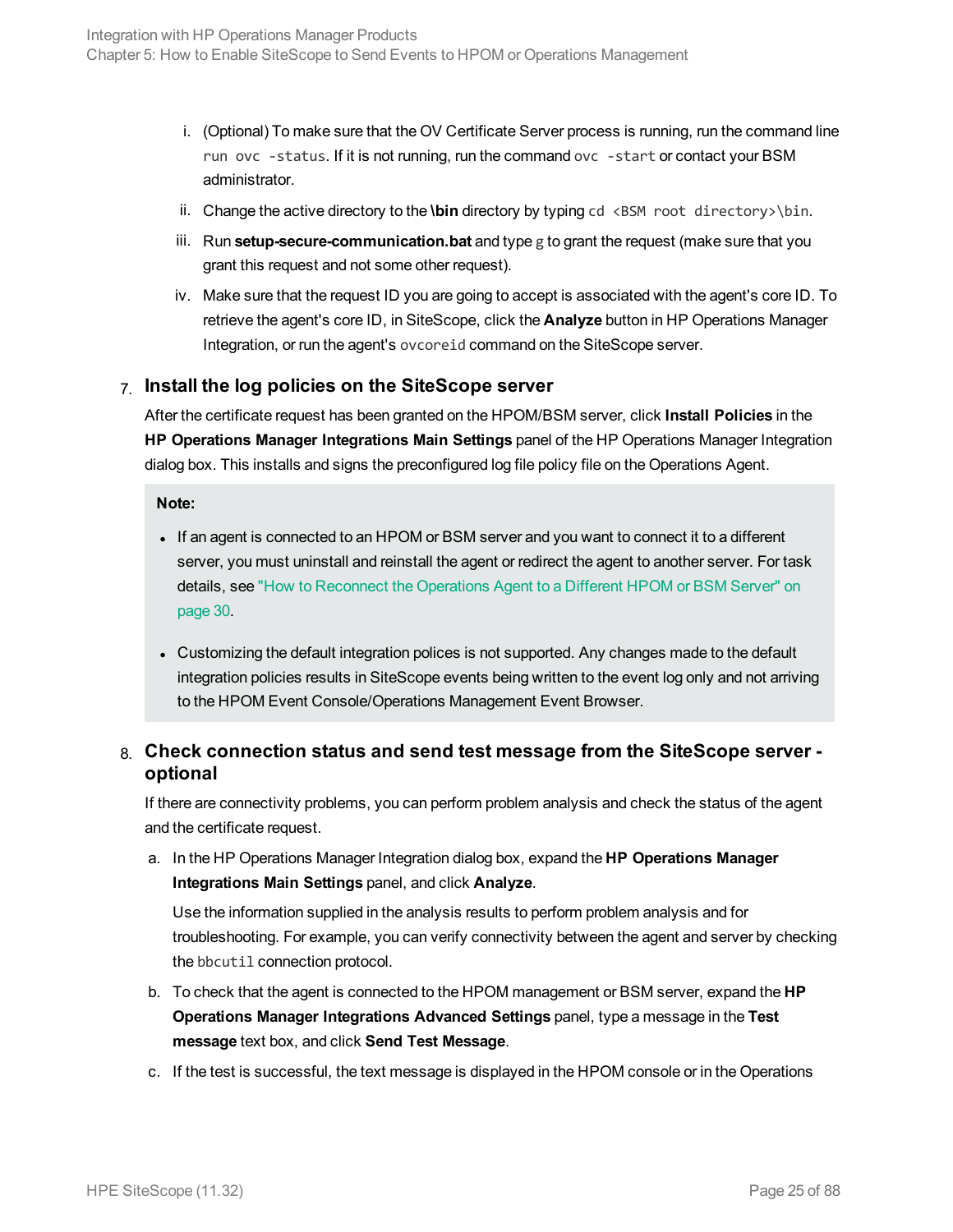Management Event Browser in BSM. This message is generated by a basic **opcmsg** policy command.

#### 9. **(For HPOM only) Extend the integration with HPOM using monitor discovery optional**

To enable the HPOM Service Navigator to view SiteScope groups and monitors in the HPOM service maps, you must manually enable the Monitor discovery policy on HPOM using the files in the **<SiteScope root directory>\tools\OMIntegration\SiteScopeMonitorDiscoveryPolicy** directory.

For details on how to enable the policy, see "How to Enable the [SiteScope](#page-35-0) Monitor Discovery Policy" on [page 36.](#page-35-0)

**Note:** To enable SiteScope Failover support for the Operations Manager event integration, follow the steps for configuring the monitor discovery policy in ["SiteScope](#page-11-0) Failover and Operations Manager [Integration"](#page-11-0) on page 12.

**Tip:** You can also use the Drill Down to SiteScope tool to enable opening the SiteScope user interface from the monitor or group service that was discovered by the monitor discovery policy and added to the HPOM Service Navigator.

- For details on enabling the tool on HPOM for Windows, see "How to [Enable](#page-31-0) the Drill Down to [SiteScope](#page-31-0) Tool on HPOM for Windows" on page 32.
- For details on enabling the tool on HPOM for UNIX/Linux/Solaris, see "How to [Enable](#page-33-0) the Drill Down to SiteScope Tool on HPOM for [UNIX/Linux/Solaris"](#page-33-0) on page 34.

#### 10. **Enable SiteScope to send events to HPOM or Operations Management**

- a. In the HP Operations Manager Integration dialog box, expand the **HP Operations Manager Integrations Main Settings** panel, and in the **Configuration Settings** area select **Enable sending events**.
- b. Configure the following settings as required:
	- <sup>o</sup> **Connect directly to BSM**. When the agent is connected to Operations Management, select to automatically deactivate the node discovery policy if it was installed and enabled on the SiteScope server. When this option is selected:
		- <sup>l</sup> The **Enable node discovery policy** option is not available, and the node discovery policy is disabled if it was installed and enabled on the SiteScope server.
		- <sup>l</sup> The **Prefer events over metrics in BSM Service Health (global preference)** option is automatically selected.
	- <sup>o</sup> **Prefer events over metrics in BSM Service Health (global preference)**. Determines the global default preference for influencing BSM's Service Health when both SiteScope events and metrics are reported to Service Health (since indicators for SiteScope events and metrics both affect CIs). This is relevant only when both BSM and Operations Manager integrations are active,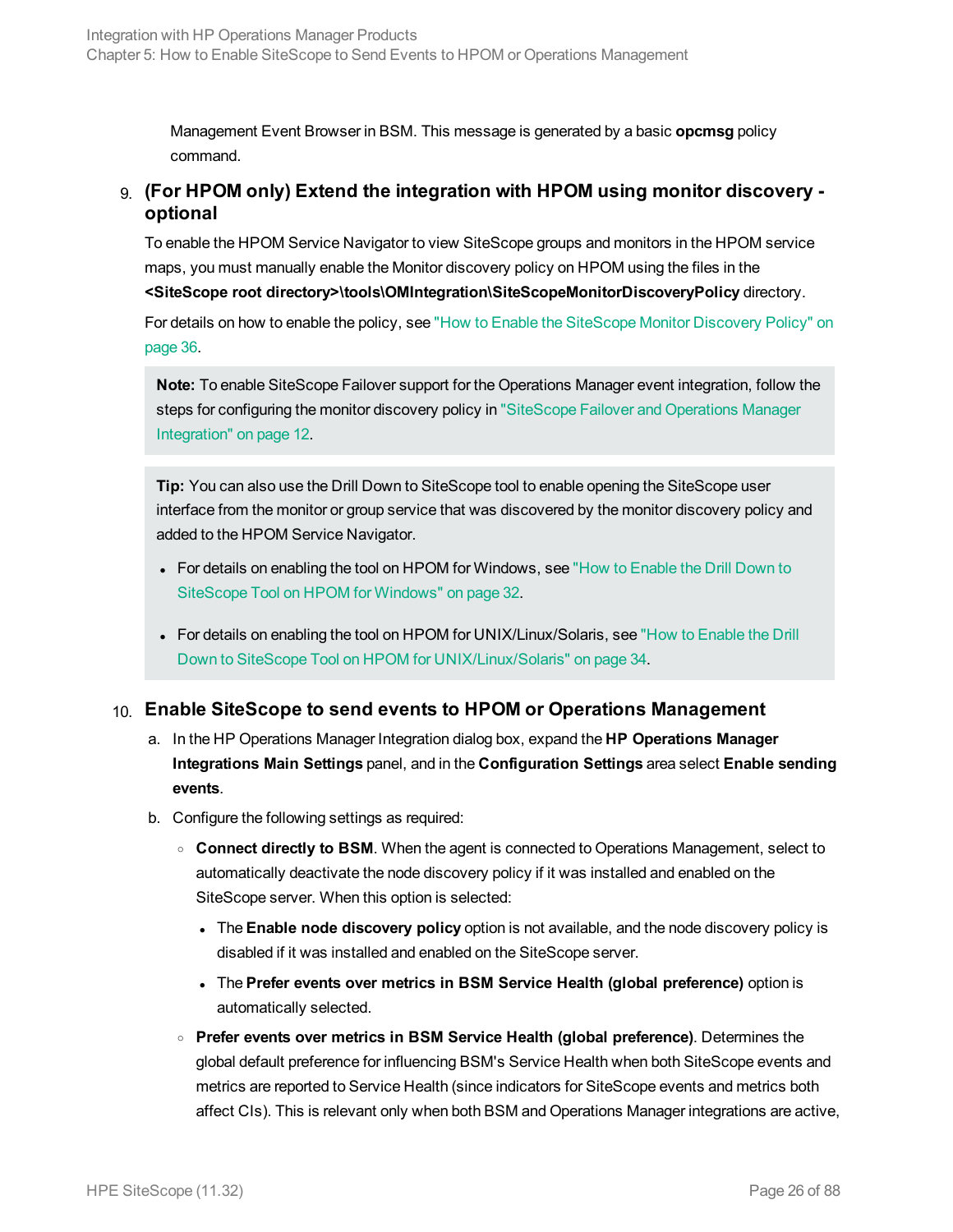and are connected to the same BSM server (the BSM server is used instead of the HPOM server).

If selected, the **Events** option is set as the default preference for every new monitor created in **HP Integration Settings > BSM Service Health Preferences > BSM Service Health affected by**. If not selected, **Metrics** is the default preference for reporting data to BSM. By default, this is selected.

**Note:** This setting does not override the preference already set for individual monitor instances in the monitor **Properties** tab **> HP Integration Settings > BSM Service Health Preferences > BSM Service Health affected by** box.

For more information on choosing the preference to use, see the section on integrating SiteScope with BSM in the Integration with BSM and HPOM Best Practices Guide in the SiteScope Help.

- <sup>o</sup> **Enable node discovery policy**. SiteScope enables the node discovery policy (if installed) on the SiteScope server. This option is automatically selected when the **Connect directly to BSM** option is cleared. For details on Node discovery, see ["Discovery](#page-16-0) Scripts and Drilling Down User to View HPOM [Events"](#page-16-0) on page 17.
- <sup>o</sup> **Enable exporting templates to HP Operations Manager**. Enables exporting all templates from SiteScope and importing them to HPOM as policies (only when SiteScope and HPOM are installed on the same system), which you can later on assign and deploy from HPOM. For details on the template integration with HPOM, see "Centralized Template [Management](#page-9-0) from HPOM" on [page 10.](#page-9-0)

#### 11. **Enable default event severity mappings to be used - optional**

Severity mappings correlate the severity level in HPOM or BSM to the monitor threshold status in SiteScope. You can use the default severity mappings or customize the mapping between the Error, Warning, Good, and Unavailable status threshold for each monitor instance in SiteScope and the HPOM/BSM server in the **HP Operations Manager Integrations Advanced Settings** panel.

If **Use default severity** is selected, the default mappings are sent when:

- $\bullet$  Events are created by a triggered alert.
- SiteScope is not connected to BSM.
- The indicator state and severity value is missing. For example, when using monitors that do not have a defined topology.

#### **Note:**

- This option is not available when SiteScope is connected to BSM (and the default global severity mappings cannot be sent).
- $\bullet$  By default, the Warning state is mapped to Minor (not Warning).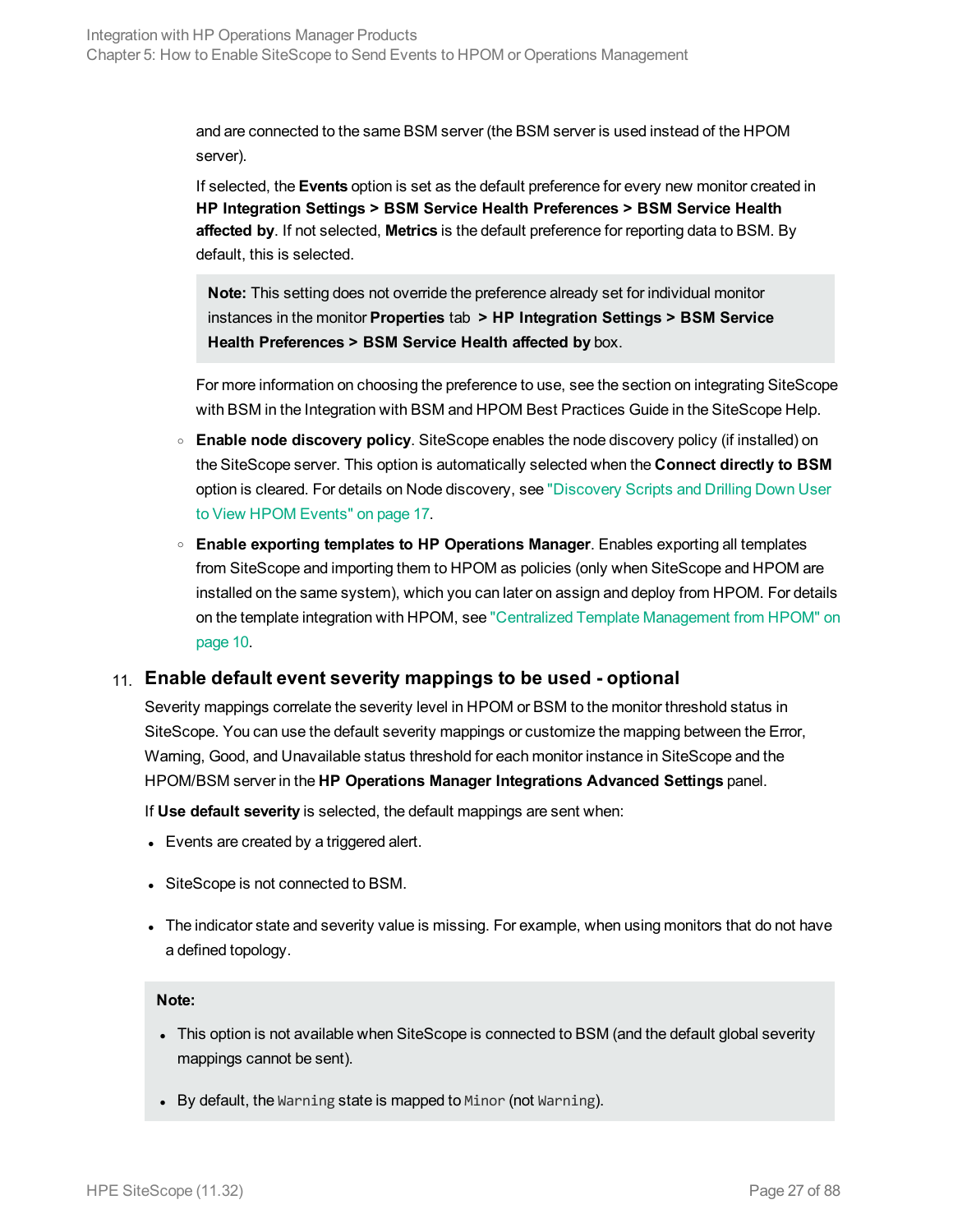**Note:** You can override the severity mapping at the monitor level by modifying the **Severity** attribute in Common Event Mappings. For details, see ["Configure](#page-27-0) event mappings for monitors and alerts [optional"](#page-27-0) below.

#### 12. **Enable/Disable sending events for monitor instances and alerts**

By default, each newly-created monitor instance is configured to send an event for each metric status change, and each new alert is configured to send an event when triggered. Monitors and alerts that are upgraded from earlier versions of SiteScope are not configured to send events.

- To disable sending events when there is a change of a metric status (Good/Warning/Error/Unavailable) for a monitor instance, in the monitor properties for the selected monitor instance, expand **HP Integration Settings > HP Operations Manager Integration Settings**, and clear the **Send events** check box. Status change is only applicable on metrics that are configured in the monitor's Threshold Setting.
- <sup>l</sup> To disable sending events for an alert, in the New/Edit Alert dialog box, expand the **HP Operations Manager Integration Settings** panel, and clear the **Send events** check box.

**Note:** The **Send events** option is selected by default when event integration is enabled in the HP Operations Manager Integration Main Settings panel (otherwise this option is not available).

#### <span id="page-27-0"></span>13. **Configure event mappings for monitors and alerts - optional**

Monitor instances and alerts are assigned a common event mapping that is used when an event is triggered. This is the mapping between SiteScope runtime data and the values of the attributes of the event that will be sent.

You can use the default event mapping associated with the monitor or alert, select a different event mapping (if any exist), or create a new event mapping in **Preferences > Common Event Mappings**. Alternatively, for alerts, you can use the event mapping template associated with the monitor that triggered the alert.

You can select the event mapping template:

- <sup>l</sup> When configuring a monitor instance from the monitor **Properties** tab **> Event Mapping Settings**.
- <sup>l</sup> When configuring alerts from the **Alerts** tab > **New/Edit Alert** > **HP Operations Manager Integration Settings > Event mapping**.

For details on configuring Common Event Mappings, see "How to [Configure](#page-39-0) Common Event Mappings for HPOM or BSM" on [page 40.](#page-39-0)

#### 14. **Results**

After a monitor metric status change or an alert is triggered in SiteScope, the event is written to the integration log file in the format selected for the monitor instance or alert in Common Event Mappings.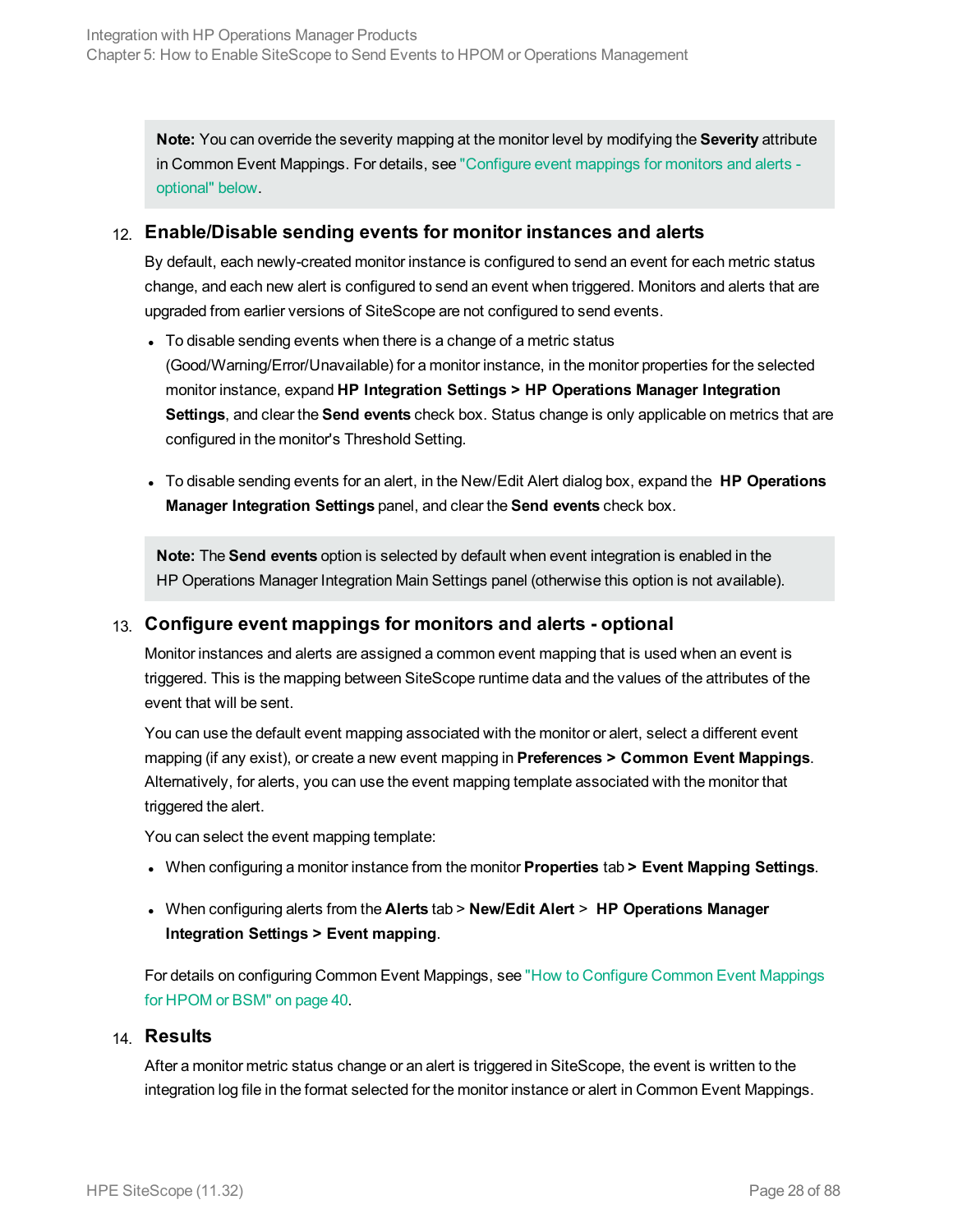The agent monitors the log file and creates an event, which it sends to HPOM or BSM. Events are displayed in the Event Console in HPOM, or in BSM in the Operations Management Event Browser (if you have an Event Management Foundation license). If Operations Management is not part of your BSM installation, you can view events that affect CI status using a health indicator in Service Health.

For notes and limitations on event integrations, see "Notes and [Limitations"](#page-57-1) on page 58.

For troubleshooting event integration issues, see ["Troubleshooting](#page-57-0) Event Integration Issues" on page 58.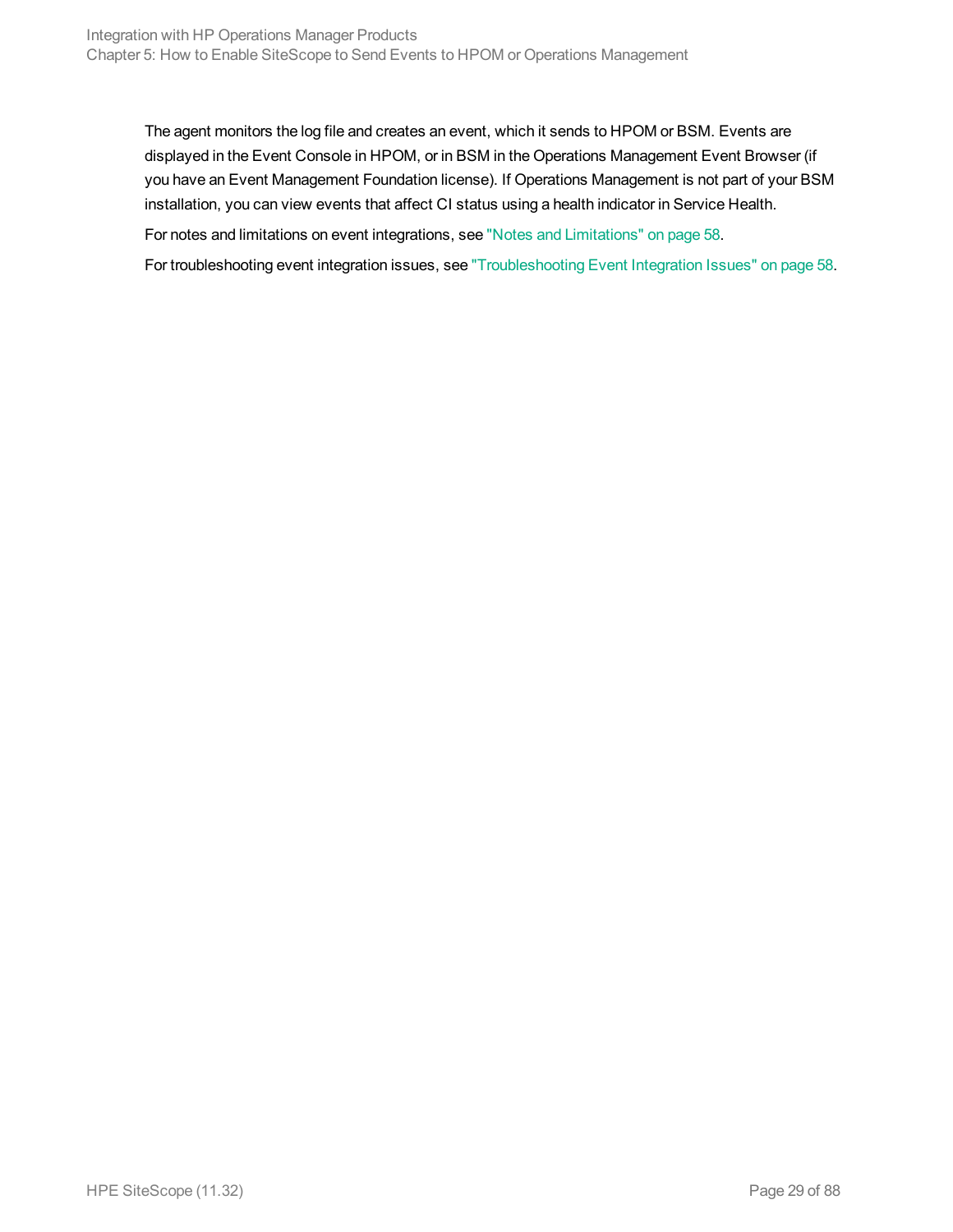# <span id="page-29-0"></span>Chapter 6: How to Reconnect the Operations Agent to a Different HPOM or BSM Server

You can reconnect the Operations Agent to a different HPOM management or BSM server by either:

- Uninstalling and reinstalling the Operations Agent.
- Redirecting the Operations Agent to a different server.

**Note:** This task is part of a higher-level task. For details, see "How to Enable [SiteScope](#page-18-0) to Send Events to HPOM or Operations [Management"](#page-18-0) on page 19.

#### **To uninstall and reinstall the HP Operations agent:**

- 1. In SiteScope, select **Preferences > Integration Preferences**, and delete the Operations Manager integration.
- 2. In the Control Panel, select **Add or Remove Programs** or **Programs and Features**, and uninstall **HP Operations Agent**.
- 3. Install Operations Agent 11.14 which is available from the root directory of the SiteScope release media. For details, see "How to Enable SiteScope to Send Events to HPOM or OMi" on page 1.
- 4. Configure the Operations Agent using the SiteScope Configuration Tool. For details, see the Configuration Tool section of the SiteScope Deployment Guide (available from the HPE [Software](https://softwaresupport.hp.com/) [Support](https://softwaresupport.hp.com/) site).
- 5. In SiteScope, configure the Operations Manager integration with the new HPOM/BSM server to which you want to connect. For details, see "Configure the agent [connection](#page-22-0) settings on the SiteScope server" on [page 23.](#page-22-0)

**Note:** After reconnecting to the HPOM server, it can take some time until events are sent to HPOM. Restarting the HPOM server, the Operations Agent, or both, might fix it.

#### **To redirect the Operations Agent to a different server:**

**Note:** If you are cloning a machine with an Operations Agent which usually includes a host name and IP address change, start from step 1 below; otherwise start from step 4.

1. To remove the certificates, run:

```
ovcert -list
For all IDs in the output, run the command:
ovcert -remove 'id'
```
2. Adapt the xpl configuration variable OPC\_NODENAME by running the command: ovconfchg -ns eaagt -set OPC\_NODENAME 'hostname'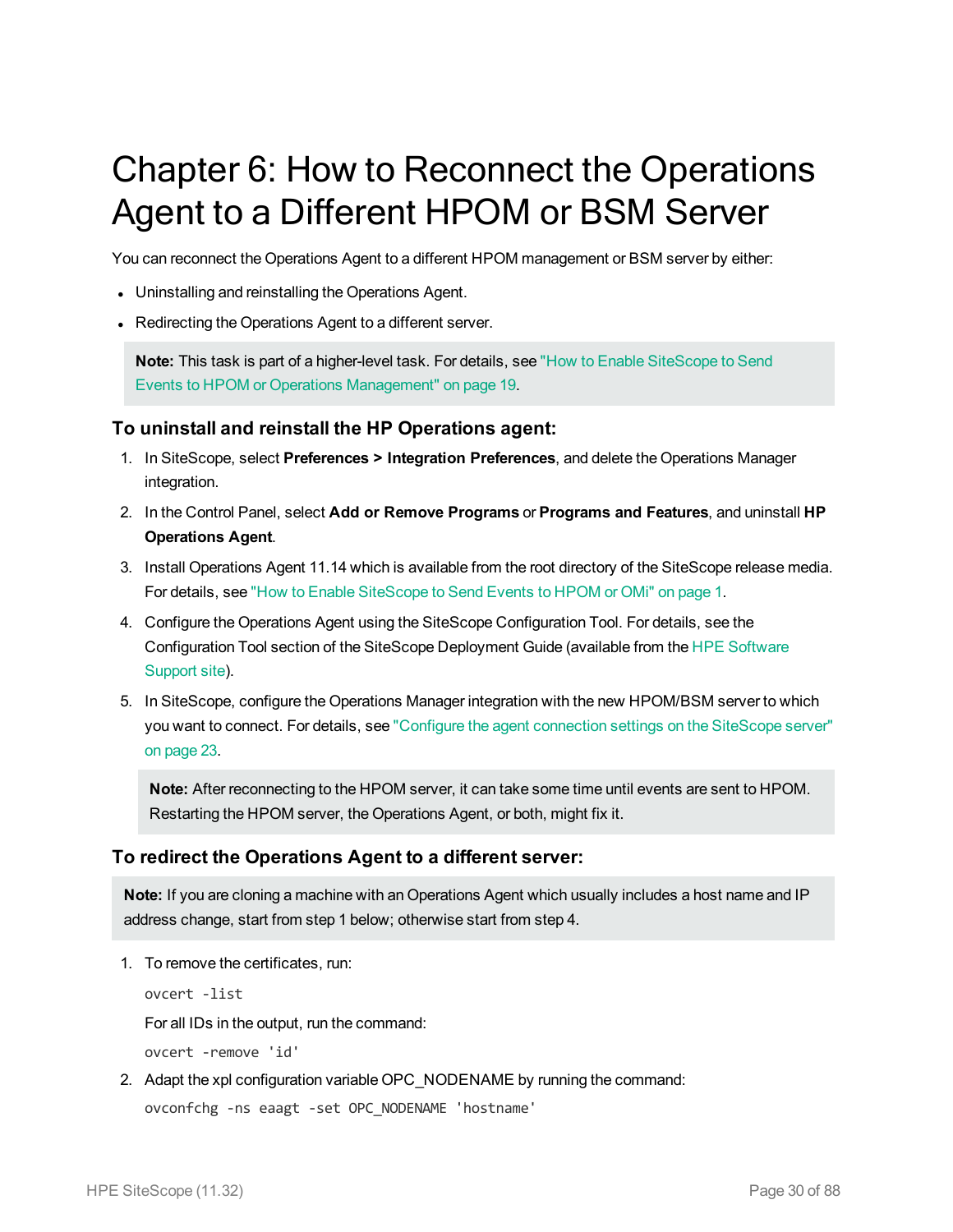Integration with HP Operations Manager Products Chapter 6: How to Reconnect the Operations Agent to a Different HPOM or BSM Server

3. Set the new server host name and core ID by running the commands:

```
ovconfchg -ns sec.cm.client -set CERTIFICATE_SERVER <new OM server>
ovconfchg -ns sec.core.auth -set MANAGER <new OM server>
ovconfchg -ns sec.core.auth -set MANAGER ID <new OM server ovcoreid>
```
**Tip:** To get the ovcoreid for MANAGER\_ID in a distributed installation, run the command:

ovcert -list -ovrg server

```
ovconfchg -ns eaagt.lic.mgrs -set general_licmgr <new OM server>
ovconfchg -ns sec.cm.certificates -set CERT_INSTALLED FALSE
ovcoreid -show
```
4. Restart the Operations Agent by running the commands:

```
ovc -kill
ovc -start
```
5. Create a new certificate request by running the command:

ovcert -certreq

- 6. Grant a certificate request on the HPOM or BSM Gateway Server (in case of distributed BSM, grant certificate request on the Data Processing Server).
- 7. In SiteScope, open the Operations Manager Integration dialog box and perform the following in the **HP Operations Manager Integration Main Settings** panel:
	- <sup>l</sup> Change the name or IP address of the HPOM/BSM server in the **HP Operations Manager / BSM server** box. For details, see "Configure the agent [connection](#page-22-0) settings on the SiteScope server" on [page 23](#page-22-0).
	- **.** Install the log policies by clicking the **Install Policies** button.

**Note:** After reconnecting to the HPOM server, it can take some time until events are sent to HPOM. Restarting the HPOM server, the Operations Agent, or both, might fix it.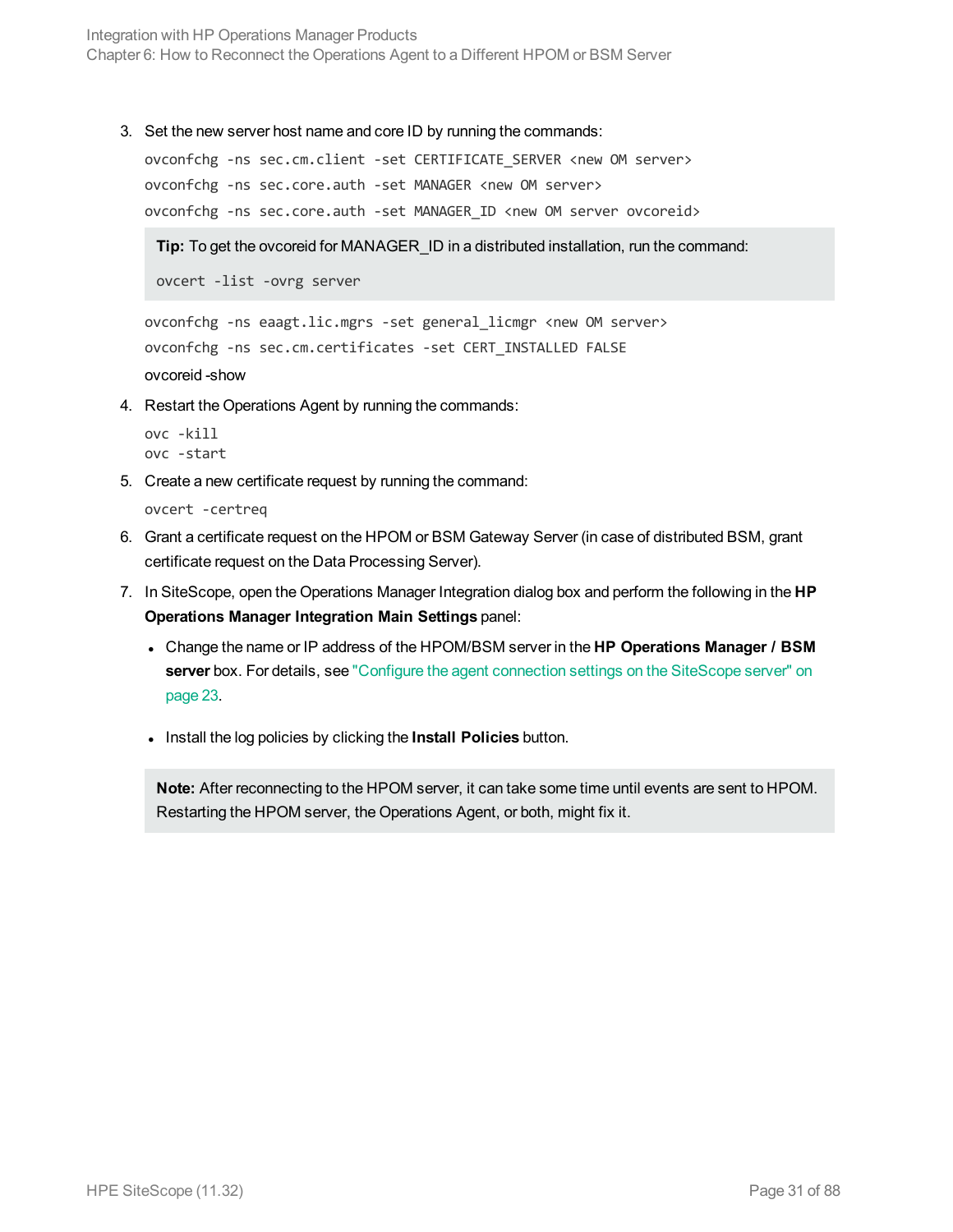# <span id="page-31-0"></span>Chapter 7: How to Enable the Drill Down to SiteScope Tool on HPOM for Windows

This task describes how to enable the Drill Down to SiteScope tool on the HPOM for Windows management server. This tool enables you to open the SiteScope user interface from the monitor or group service that was discovered by the monitor discovery policy and added to the HPOM Service Navigator.

**Note:** This task is part of a higher-level task. For details, see "How to Enable [SiteScope](#page-18-0) to Send Events to HPOM or Operations [Management"](#page-18-0) on page 19.

#### 1. **Prerequisites**

The Monitor Discovery policy must be enabled and deployed on the SiteScope Server node on HPOM.

For task details, see "How to Enable the [SiteScope](#page-35-0) Monitor Discovery Policy" on page 36.

#### 2. **Install the Drill Down to SiteScope tool on the HPOM for Windows server**

- a. Log on to the HPOM for Windows server machine as an Administrator.
- b. Copy the **drillDownToSiteScope.vbs** file from the **<SiteScope root>\tools\OMIntegration\DrillDownTool\ForOMW** folder to **\\<HPOM server>\SPI-Share\SiteScope**.
- c. Upload the Drill Down to SiteScope tool to the HPOM server:
	- <sup>o</sup> Copy the **tls\_drillDownToSIS.mof** file from the **<SiteScope root>\tools\OMIntegration\DrillDownTool\ForOMW** folder to any folder on the HPOM server machine (<tls path>).
	- <sup>o</sup> Open a command line and run the command:
		- >> ovpmutil cfg tls upl <tls path>\tls drillDownToSIS.mof
- d. The Drill Down to SiteScope tool is available on the HPOM server under **Tools > SiteScope Tools**.

#### 3. **Associate the tool with the SiteScope Service**

- a. In the HPOM for Windows console, open the Service Type Configuration Editor, select **Application Services > SiteScope**, and click **Properties**.
- b. In the SiteScope Properties dialog box, click the **Tools** tab, select **SiteScope Tools**, and then click **OK.**

#### 4. **Launch the tool (from the SiteScope service)**

- a. In the HPOM for Windows console, right-click the SiteScope service that you want to view (SiteScope monitor, group, or server service), and select **All Tasks > Launch Tool**.
- b. Select the **Drill Down to SiteScope** tool, and click **Launch**.
- c. The SiteScope user interface opens displaying the selected monitor, group, or the default Dashboard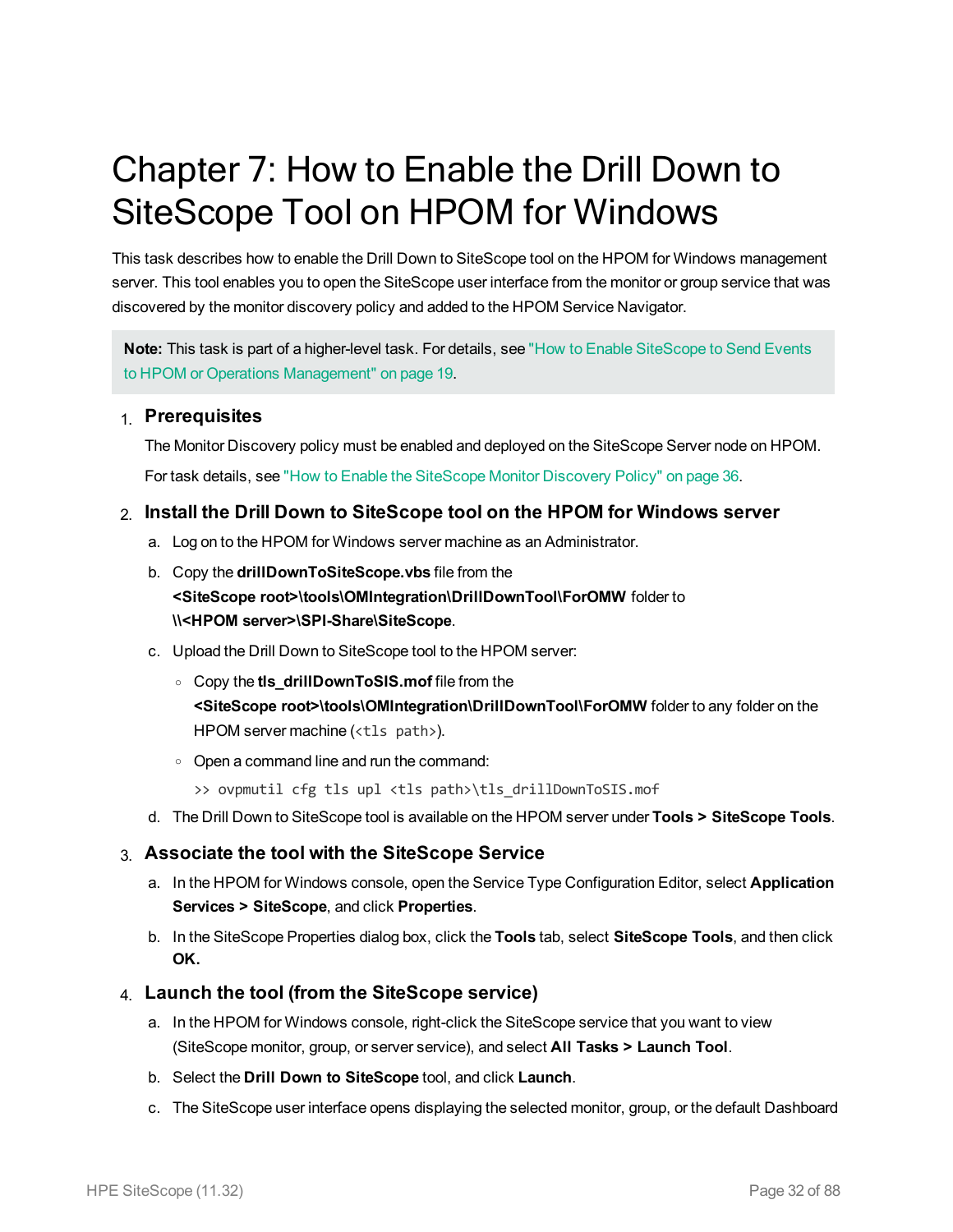view (if SiteScope Server service was selected).

#### 5. **Launch the tool (from the Tools repository)**

- a. In the HPOM for Windows console, expand **Tools > SiteScope Tools**. In the right pane, right-click the **Drill Down to SiteScope** tool and select **All Tasks > Launch Tool**.
- b. In the Edit Parameters dialog box, select the monitor, group, or SiteScope Server service that you want to view, and click **Launch**.
- c. The SiteScope user interface opens displaying the selected monitor, group, or default Dashboard view (if SiteScope Server service was selected).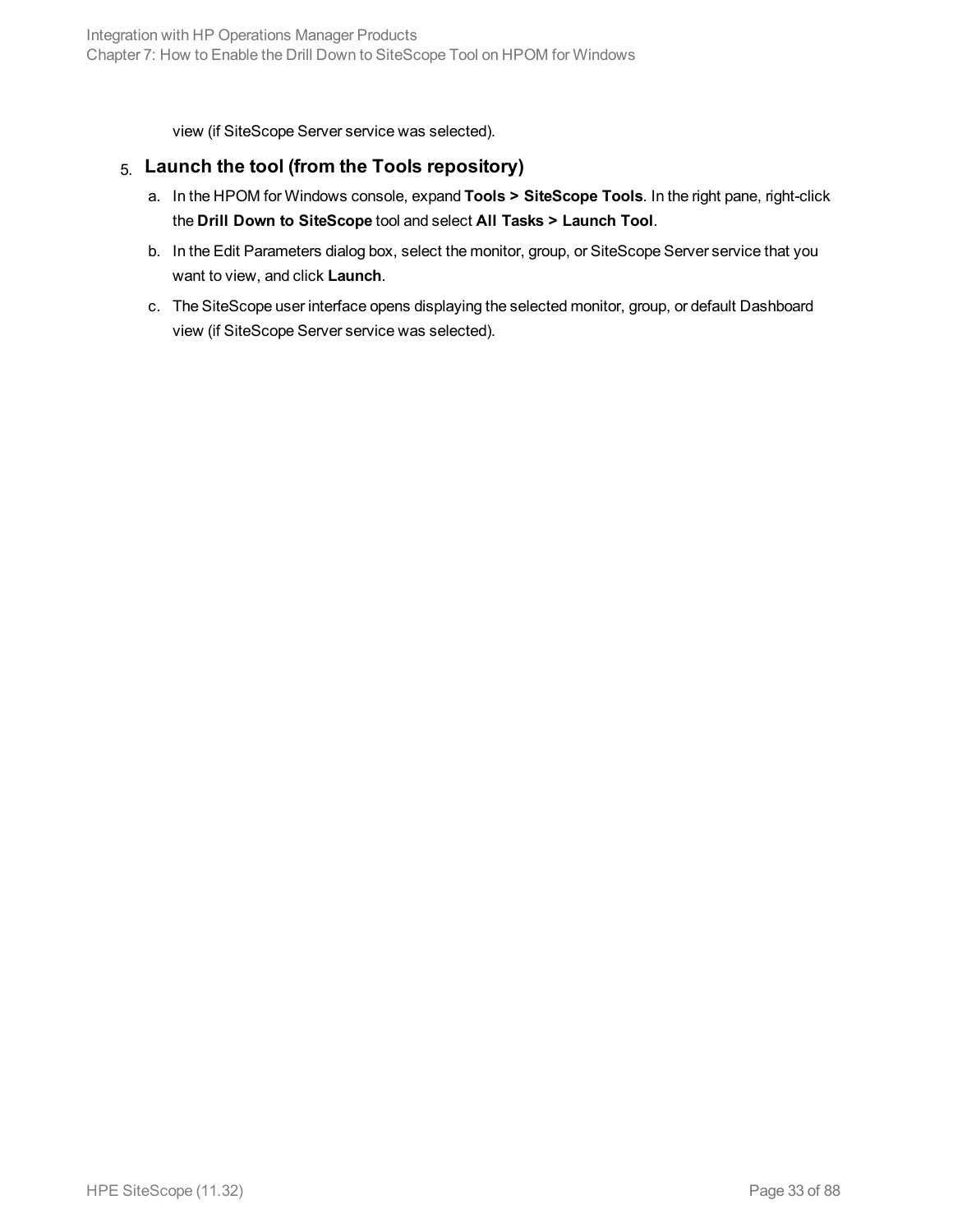## <span id="page-33-0"></span>Chapter 8: How to Enable the Drill Down to SiteScope Tool on HPOM for UNIX/Linux/Solaris

This task describes how to enable the Drill Down to SiteScope tools on the HPOM for UNIX/Linux/Solaris management server. This tool enables you to open the SiteScope user interface from events or from the monitor or group service that was discovered by the monitor discovery policy and added to the HPOM Service Navigator.

**Note:** This task is part of a higher-level task. For details, see "How to Enable [SiteScope](#page-18-0) to Send Events to HPOM or Operations [Management"](#page-18-0) on page 19.

#### 1. **Prerequisites**

The Monitor Discovery policy must be enabled and deployed on the SiteScope Server node on HPOM. For task details, see "How to Enable the [SiteScope](#page-35-0) Monitor Discovery Policy" on page 36.

#### 2. **Install the Drill Down to SiteScope tools on the HPOM for UNIX/Linux/Solaris server**

- a. Log on to the HPOM for UNIX/Linux/Solaris server machine as an Administrator.
- b. Open a command shell and create a new directory by typing:
	- # mkdir -p /opt/OV/newconfig/SiteScope
- c. Change to the SiteScope directory by typing:
	- cd /opt/OV/newconfig/SiteScope
- d. Copy the **DrillDownToSIS.tar** file from the **<SiteScope root>\tools\OMIntegration\DrillDownTool\ForOMX** folder to **/opt/OV/newconfig/SiteScope** on the HPOM server machine.
- e. Extract the .tar file to the current directory by typing:
	- # cd /opt/OV/newconfig/SiteScope
	- # tar -xvf DrillDownToSIS.tar
- f. Upload the Drill Down to SiteScope tools to the HPOM server by typing:
	- # cd /opt/OV/bin/OpC/
	- # opccfgupld -replace -subentity /opt/OV/newconfig/SiteScope/ DrillDownToSIS
- g. The Drill Down to SiteScope tools are available on the HPOM Administrator user interface under **Browse > All Tool Groups**.
- h. Assign **Drill Down to SiteScope tools** to the **opc\_adm** user.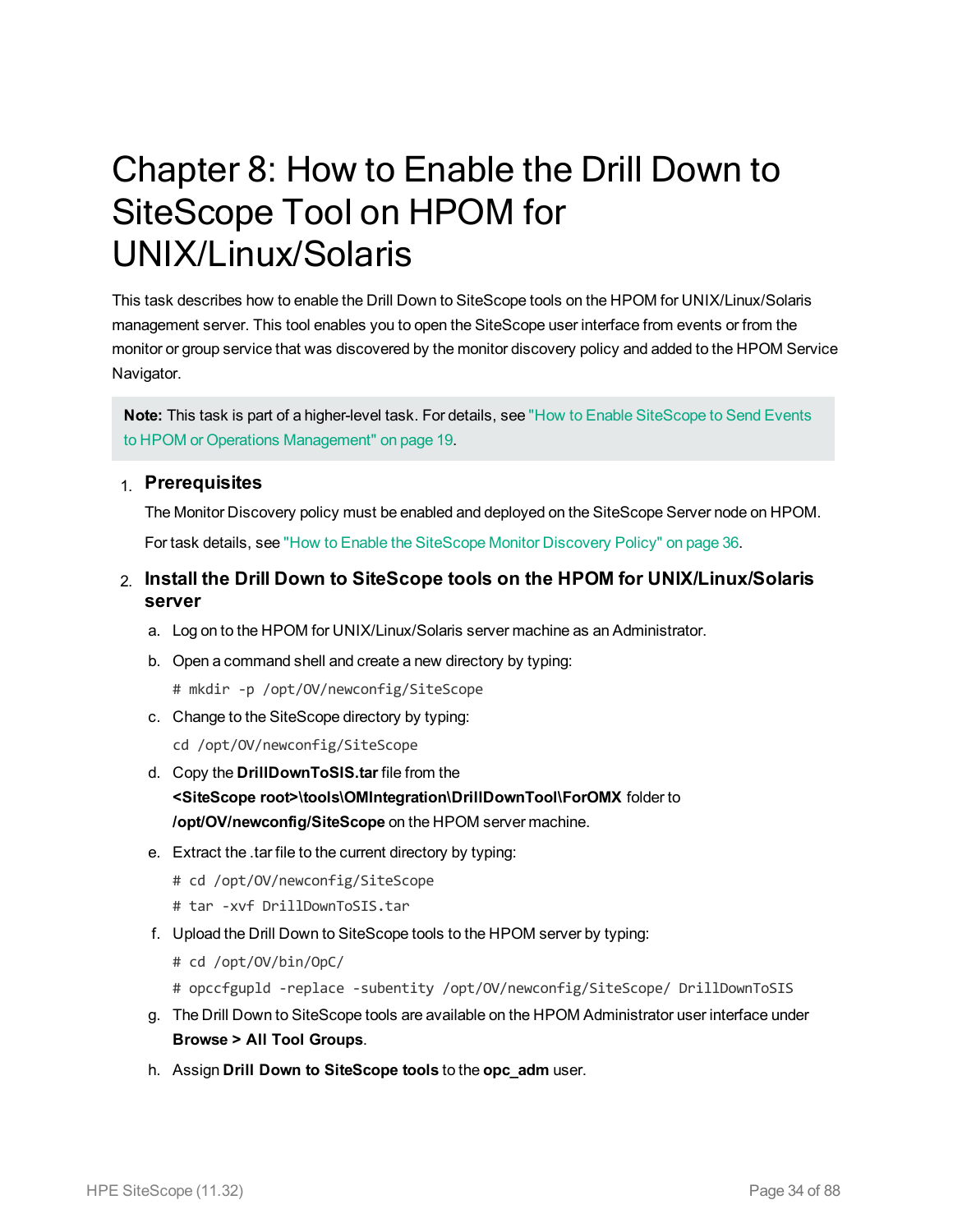- <sup>o</sup> Click **Action > Assign to User/Profile...**
- <sup>o</sup> Select **All Users > opc\_adm** and click **OK**.
- i. Update the HPOM user interface by selecting **File > Reload Configuration**.
- j. The Drill Down to SiteScope tools are available on the HPOM server under **Tools > Drill Down to SiteScope tools**.

#### 3. **Launch the tool (from the SiteScope service)**

- a. In the HPOM Administrator user interface, right-click the SiteScope service (server, group, or monitor), select **Start > Tools > Drill Down to SiteScope tools > Drill Down to SiteScope service**, and select the tool according to the service type selected.
- b. The SiteScope user interface opens displaying the selected monitor, group, or default SiteScope Dashboard view.

#### 4. **Launch the tool (from an event)**

- a. In the HPOM Administrator user interface, right-click an event and select **Start > Drill Down to SiteScope tools > Drill Down to SiteScope event**.
- b. The SiteScope user interface opens displaying the selected monitor that send the event.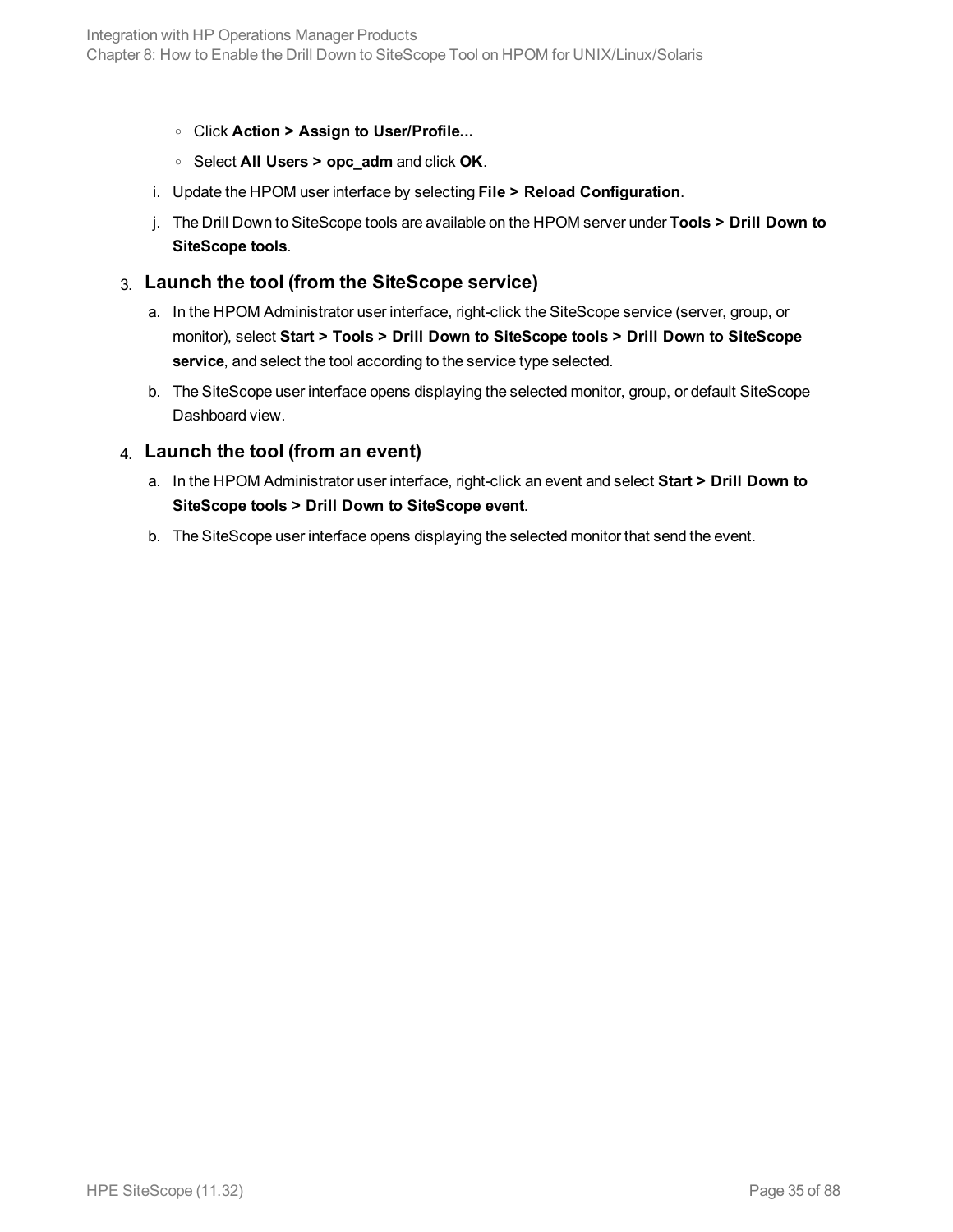# <span id="page-35-0"></span>Chapter 9: How to Enable the SiteScope Monitor Discovery Policy

This task describes how to enhance the SiteScope integration with HPOM by enabling HPOM Service Navigator to view SiteScope groups and monitors in HPOM service maps.

#### **Note:**

- This task is part of a higher-level task. For details, see "How to Enable [SiteScope](#page-18-0) to Send Events to HPOM or Operations [Management"](#page-18-0) on page 19.
- HPOM 9.0 for Windows 64-bit consoles support the services tree view with patch OMW\_00132 or later.

#### 1. **Copy policy files to the instrumentation folder**

On the SiteScope server:

- <sup>l</sup> For Windows: Copy the **discoverSiteScope.bat** file from the **<SiteScope root directory>\integrations\om\bin** folder to the **%OvDataDir%\bin\instrumentation** folder.
- <sup>l</sup> For Linux, UNIX, Solaris: Copy all files from **/opt/HP/SiteScope/integrations/om/bin/\*** to the **/var/opt/OV/bin/instrumentation** folder.

**Note:** All relevant policy files can be found in the **<SiteScope root directory>\tools\OMIntegration\ SiteScopeMonitorDiscoveryPolicy\SiS\_Discovery\_policy\_3.0** folder.

#### 2. **Upload the policy to the HPOM server (for HPOM for Windows servers)**

#### **Prerequisites**:

- HPOM for Windows 8.16 (or an equivalent patched 8.10 server) or 9.10, and sufficient user rights (typically, Administrator).
- All uploads are performed using the HPOM for Windows command line tool ovpmutil which is normally in the environment path.

#### **To upload the policy to the HPOM server:**

a. Open a command prompt, and navigate to the folder where the SiteScope Discovery 3.0 server components are located. For example, C:\temp\SiS\_Discovery\_3.0:

cd C:\temp\SiS Discovery 3.0\ForServer

b. Upload the Service Model using **ovpmutil**:

```
ovpmutil cfg svt upl .\DiscoverSiteScope.mof
```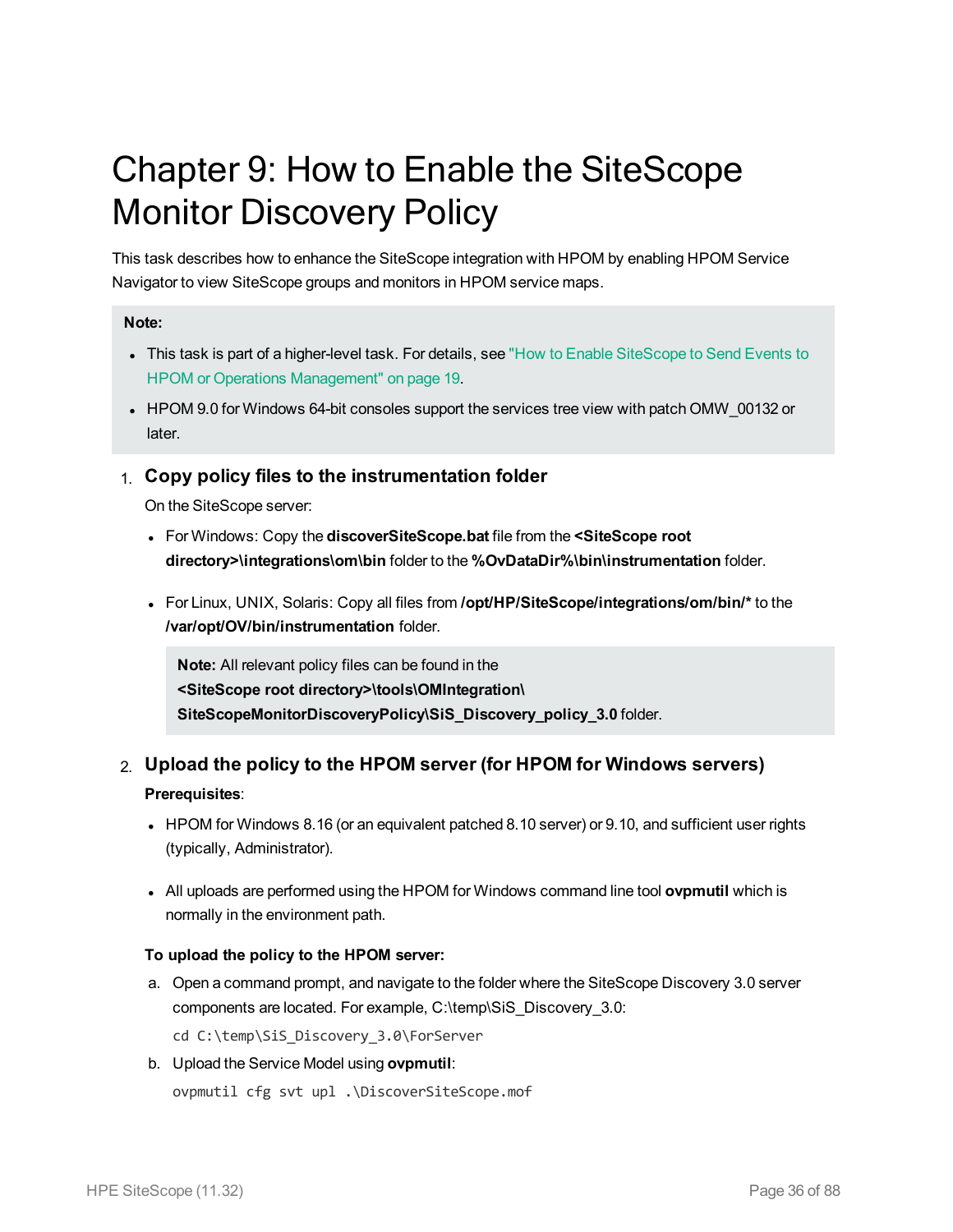The Service Model is displayed in the HPOM Service Type Configuration Editor (under **Application Services > SiteScope**).

- c. Upload the SiteScope monitor discovery policy using **ovpmutil** and the provided index file: ovpmutil cfg pol upl .\PolicyConfig\_77BFF2F6-38BD-45B3-BEA9-E237C55F7877.xml The policy is now available in the HPOM server policy repository under **Policy management > Policy groups**.
- <span id="page-36-0"></span>3. **Upload the policy to the HPOM server (for HPOM for Linux, UNIX, Solaris 9.x servers)**
	- a. Upload the HPOM Service Model to the HPOM management server. Open a command shell and type:

/opt/OV/bin/OpC/utils/mof\_cfgupld.sh /opt/HP/SiteScope/tools/\ SiS Discovery policy 3.0/ForServer/DiscoverSiteScope.mof OMIntegration/SiteScopeMonitorDiscoveryPolicy/\

(The .mof file is located in the **<SiteScope>/tools/OMIntegration/ SiteScopeMonitorDiscoveryPolicy/SiS\_Discovery\_policy\_3.0/ForServer** folder.)

b. Upload the policies by typing in a command shell:

```
/opt/OV/bin/OpC/utils/opcpolicy -upload dir=/opt/HP/SiteScope/\
tools/OMIntegration/SiteScopeMonitorDiscoveryPolicy/\
SiS Discovery policy 3.0/ForServer
```
- c. Assign the policies to the node, and deploy to the SiteScope node by typing in a command shell:
	- # /opt/OV/bin/OpC/utils/opcnode -assign pol node name=<NODENAME> net type=NETWORK\_IP pol\_name= "SiteScope Discovery" pol\_type=svcdisc

### 4. **Set the Schedule Interval**

You can set the schedule interval for running the SiteScope monitor discovery policy on the HPOM agent in the HPOM for Windows console.

- a. Select **Policy management > Policy groups > SiteScope Discovery**. In the right pane, right-click **SiteScope Discovery** and select **All Tasks > Edit**.
- b. In the Service Auto-Discovery policy editor, select the **Schedule** tab and specify an interval for running the SiteScope monitor discovery policy on the HPOM agent in the HPOM for Windows console.

By default, the SiteScope monitor discovery policy runs every 5 minutes. You can change this frequency

### 5. **Deploy the policy**

### **Prerequisites**:

• The Operations Agent is running and connected (for details, see "How to Enable [SiteScope](#page-18-0) to Send Events to HPOM or Operations [Management"](#page-18-0) on page 19).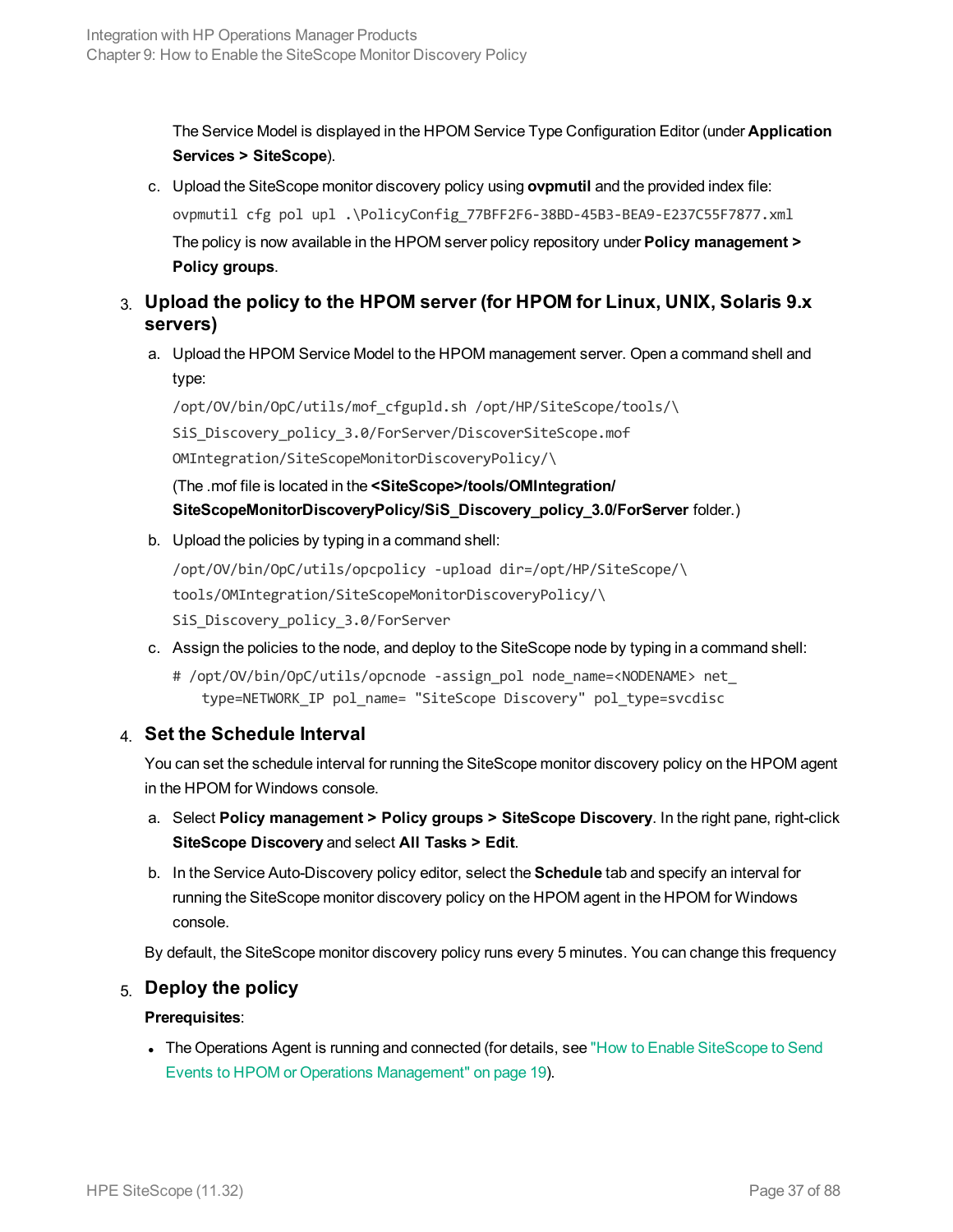- The SiteScope server to be integrated is set up as an HPOM managed node, and a certificate has been granted. For details, see "Accept the agent connection request on the HPOM [management](#page-23-0) server or BSM [Gateway/Web](#page-23-0) Processing server" on page 24.
- <sup>l</sup> The SiteScope monitor discovery policy has been uploaded to the **SiteScope Discovery** policy group (for details, see "Upload the policy to the HPOM server (for HPOM for [Windows](#page-35-0) servers)" on [page 36](#page-35-0) or "Upload the policy to the HPOM server (for HPOM for Linux, UNIX, Solaris 9.x [servers\)"](#page-36-0) on the [previous](#page-36-0) page).

#### **To deploy the policy for HPOM for Linux, UNIX, Solaris 9.x servers:**

Open a command shell and type: # opcragt -dist <NODENAME>

#### **To deploy the policy for HPOM for Windows servers:**

- a. Right-click the **SiteScope Discovery** policy and select **All Tasks > Deploy on**.
- b. In the Deploy Policies on dialog box, select the SiteScope Server OM node from the available managed nodes, and click **OK**. The deployment status is displayed in **Deployment jobs** in the OM Console.
- c. To view the policy inventory of the node, right-click the SiteScope Server OM node under **Nodes**, and select **View > Policy Inventory**.
- d. The policy inventory is displayed in the right pane, showing all policies deployed to the node.

### 6. **Update Discovery Policies when SiteScope uses SSL**

When discovery policies are activated and SiteScope uses an SSL connection, you need to update the policies batch file with the trust store password and keystore password and run the policy again.

a. Open **<SiteScope root directory>\integrations\om\bin\run\_api\_call\_om.bat** in a text editor and replace the line:

%JAVA LOCATION%\java.exe -Xmx512M -classpath %CLASS PATH% %\*

With this one (enter the values of client TrustStore path, client Keystore path,

trustStorePass, and keyStorePass):

%JAVA LOCATION%\java.exe -Xmx512M -Djavax.net.ssl.keyStore=%clientKeystore\_path%/clientKeystore -Djavax.net.ssl.keyStorePassword=\$keyStorePass -Djavax.net.ssl.trustStore=%clientTrustStore\_path%/clientTrustStore -Djavax.net.ssl.trustStorePassword=\$trustStorePass -classpath %CLASS\_PATH% %\*

b. Run the policy again.

### 7. **Manually run the Monitor Discovery policy - optional**

For testing or debugging purposes, it is useful to run the discovery manually. This can be done using the **ovagtrep** command line tool on the SiteScope server HPOM agent node where the policy is running.

To do so, run the following commands: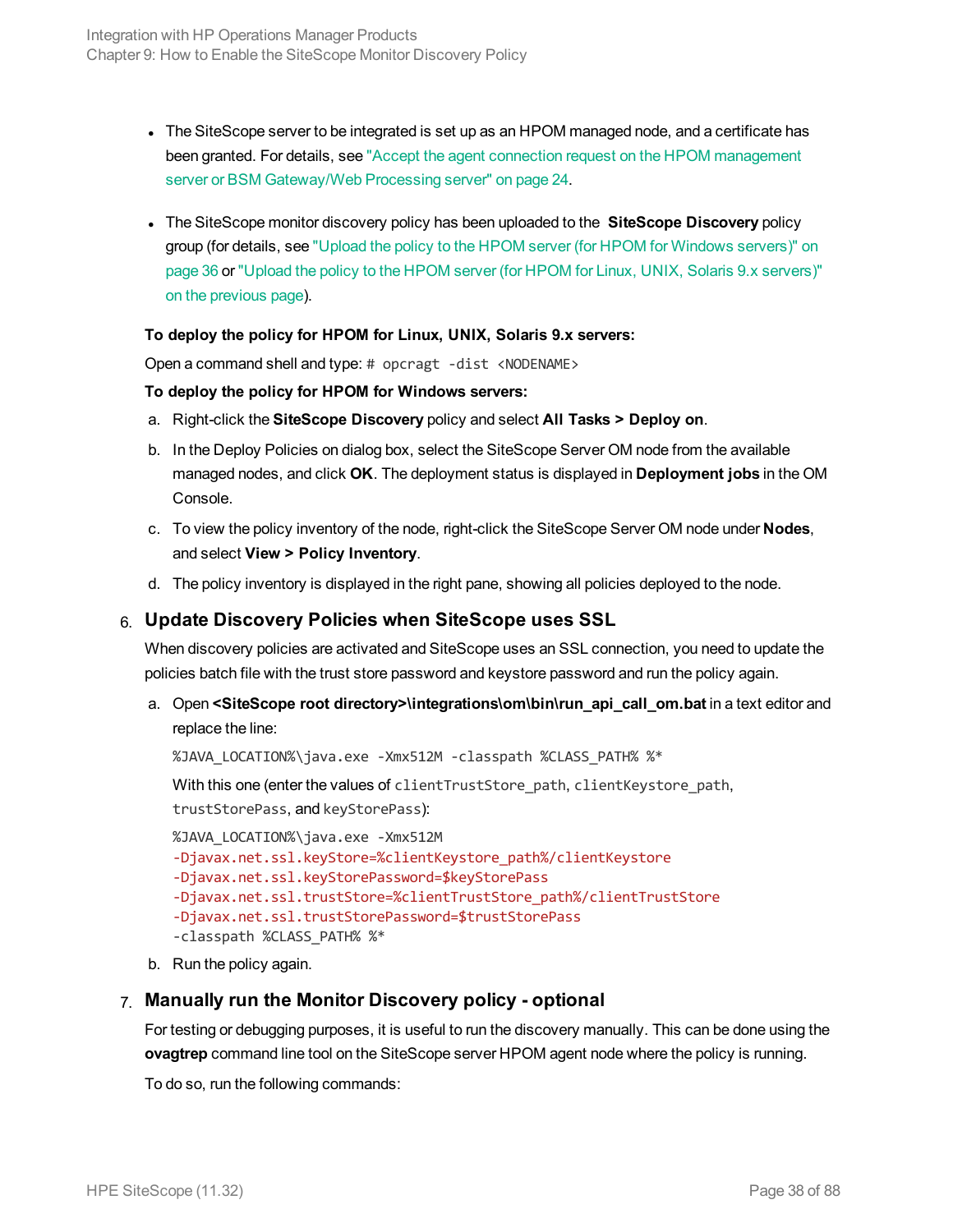a. To force execution of the policy, run the command:

ovagtrep -run "SiteScope Discovery"

b. To force submittal to server, run the command:

ovagtrep -publish

c. For troubleshooting, use the **System.txt** file in the **%OvDataDir%\log** folder.

### 8. **Drill down to the SiteScope user interface from HPOM - optional**

You can also use the Drill Down to SiteScope tool to enable opening the SiteScope user interface from the monitor or group service that was discovered by the monitor discovery policy and added to the HPOM Service Navigator.

For details on enabling the tool for HPOM for Windows, see "How to Enable the Drill Down to [SiteScope](#page-31-0) Tool on HPOM for [Windows"](#page-31-0) on page 32.

For details on enabling the tool for HPOM for UNIX/Linux/Solaris, see "How to [Enable](#page-33-0) the Drill Down to SiteScope Tool on HPOM for [UNIX/Linux/Solaris"](#page-33-0) on page 34.

### 9. **Troubleshooting**

- You can check the following files:
	- <sup>o</sup> **System.txt** file in the **<SiteScope Server>\%OvDataDir%\log** folder (for Linux: **<SiteScope Server>/var/opt/OV/log**).
	- <sup>o</sup> **agtrep.xml** file in **<SiteScope Server>\%OvDataDir%\datafiles** folder (for Linux: **<SiteScope Server>/var/opt/OV/datafile**) to see the discovered instances the agent knows about.
	- <sup>o</sup> **<HPOM Server>\%OvShareDir%\server\log\OvSvcDiscServer.log** to see what the HPOM server receives.
- See "Node Discovery and Monitor Discovery [Troubleshooting"](#page-63-0) on page 64.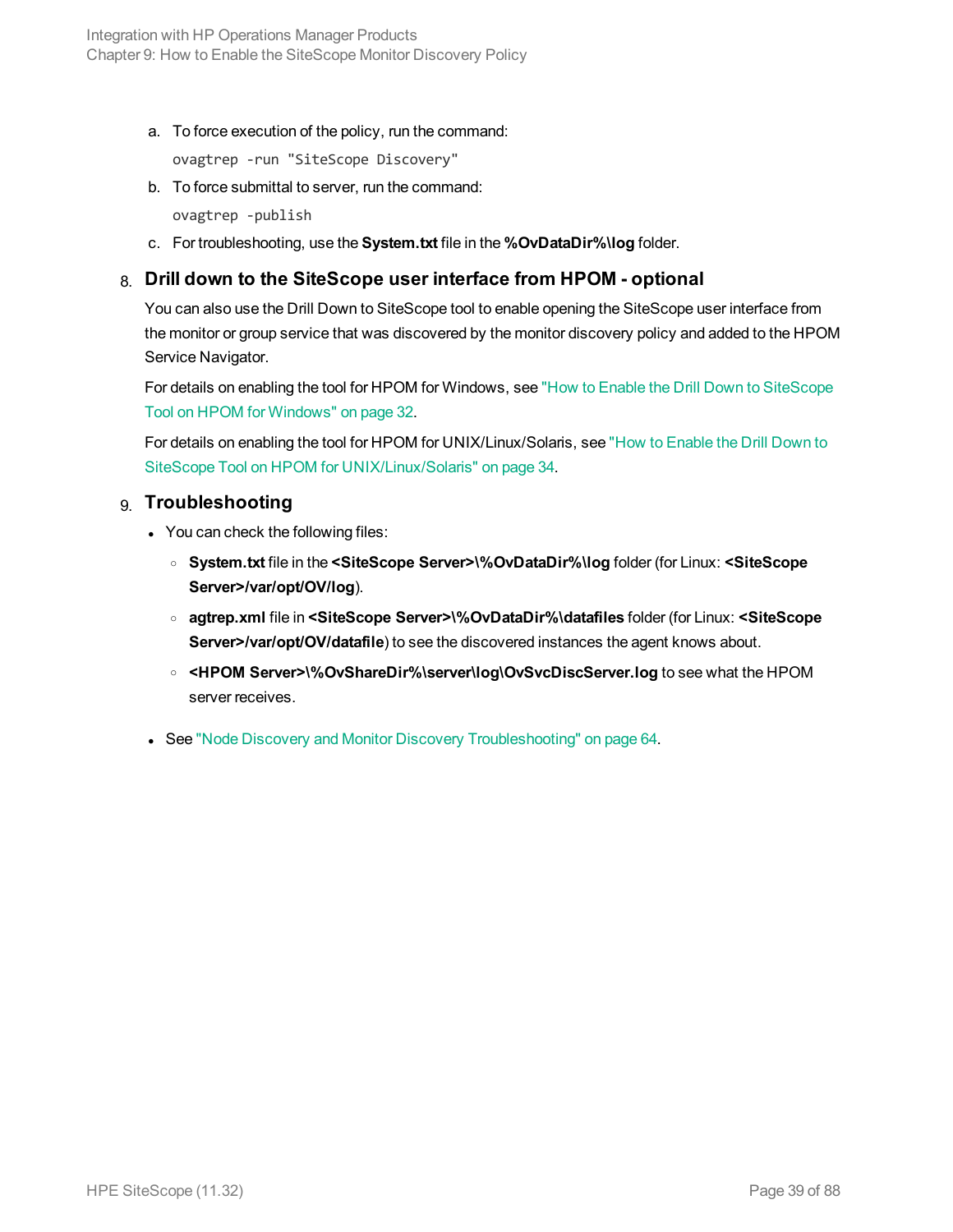# Chapter 10: How to Configure Common Event Mappings for HPOM or BSM

This task describes how to use Common Event Mappings to configure event mappings for monitors and alerts. This is the mapping between SiteScope runtime data and the values of event attributes that will be sent.

### 1. **Prerequisites**

- To create or make changes to event mappings, you must be a SiteScope administrator user, or a user granted **Add, edit or delete common event mappings** permissions. For details on user permissions, see the section on user management preferences in the Using SiteScope Guide in the SiteScope Help.
- To select an event mapping when configuring an alert or a monitor instance:
	- The Operations Agent must be installed and connected to an HPOM or BSM server. For details, see How to Enable SiteScope to Send Events to HPOM or Operations Management.
	- Event integration must be enabled in the Operations Manager Integration dialog box (In **Preferences > Integration Preferences > HP Operations Manager Integration**. For details, see "Enable SiteScope to send events to HPOM or Operations [Management"](#page-25-0) on page 26.

### 2. **Configure the alerts or monitor instances**

You configure the alerts or monitor instances that, where triggered, create the relevant events in the event system.

For task details, see the alerts or monitors section in the Using SiteScope Guide in the SiteScope Help.

### 3. **Configure the event mappings for an alert or monitor instance**

You configure an event mapping to map an alert or monitor instance to the corresponding event attributes. You can create several mappings for each type of alert or monitor.

- <sup>l</sup> You configure alerts from the **Alerts** tab > **New/Edit Alert > HP Operations Manager Integration Settings > Event mapping**.
- <sup>l</sup> You configure a monitor instance from monitor **Properties** tab > **Event Mapping Settings**.

For each alert or monitor instance, you can use the default event mapping associated with the monitor or alert, select a different event mapping (if any exist), or create a new event mapping in Common Event Mappings. Alternatively, for alerts, you can use the event mapping template associated with the monitor that triggered the alert.

#### **To create or edit a mapping:**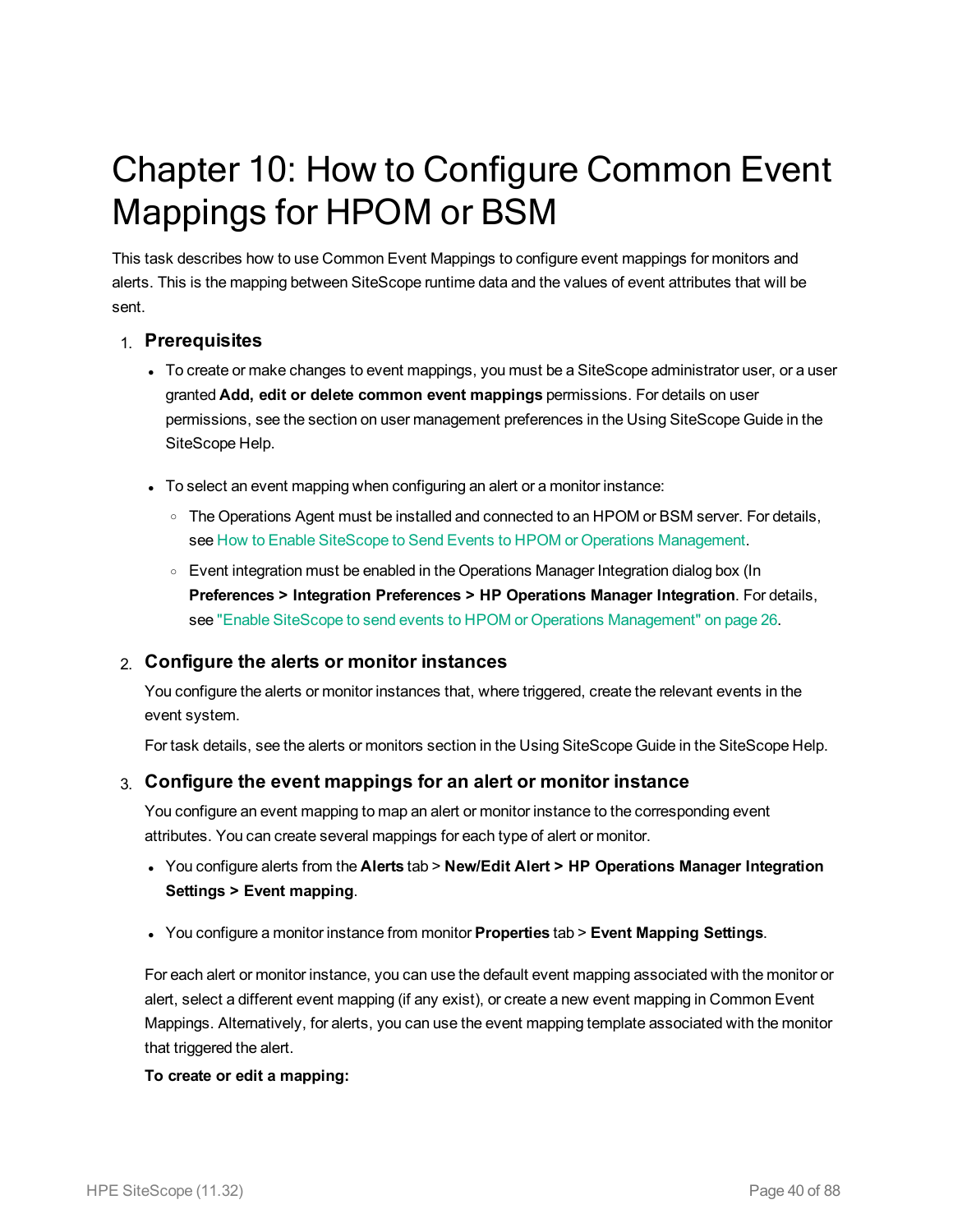- a. In the New/Edit Event Mappings dialog box, click the **New Event Mapping**  $\frac{1}{100}$  button, or select an existing event and click the **Edit Event Mapping existing** button.
- b. In the Main Settings panel, enter a name to identify the common event and a description.
- c. In the **Common Event Model Settings - General** tab, you can use the default settings, or edit them as necessary. For details, see ["Common](#page-51-0) Event Model Settings - General Tab" on page 52.
- d. Use the **Common Event Model Settings - Custom Attributes** tab to add attributes which provide additional information about the event that is not provided in any of the other common event attributes. A custom attribute consists of a key and a value (both are strings). The value can be any string and is used by the common event mapping as any other value. For details, see ["Common](#page-55-0) Event Model Settings - Custom [Attributes](#page-55-0) Tab" on page 56.

### 4. **Results**

You can view the events corresponding to the triggered alerts or changes in a monitor's metric status in the Event Console in HPOM, or in Operations Management in BSM (if you have an Event Management Foundation license).

If Operations Management is not part of your BSM installation, you can view events that affect CI status using a health indicator in Service Health.

For troubleshooting relating to the HP Operations agent installation, event integration setup, sending events, and with node and monitor discovery, see ["Troubleshooting](#page-57-0) Event Integration Issues" on [page 58.](#page-57-0)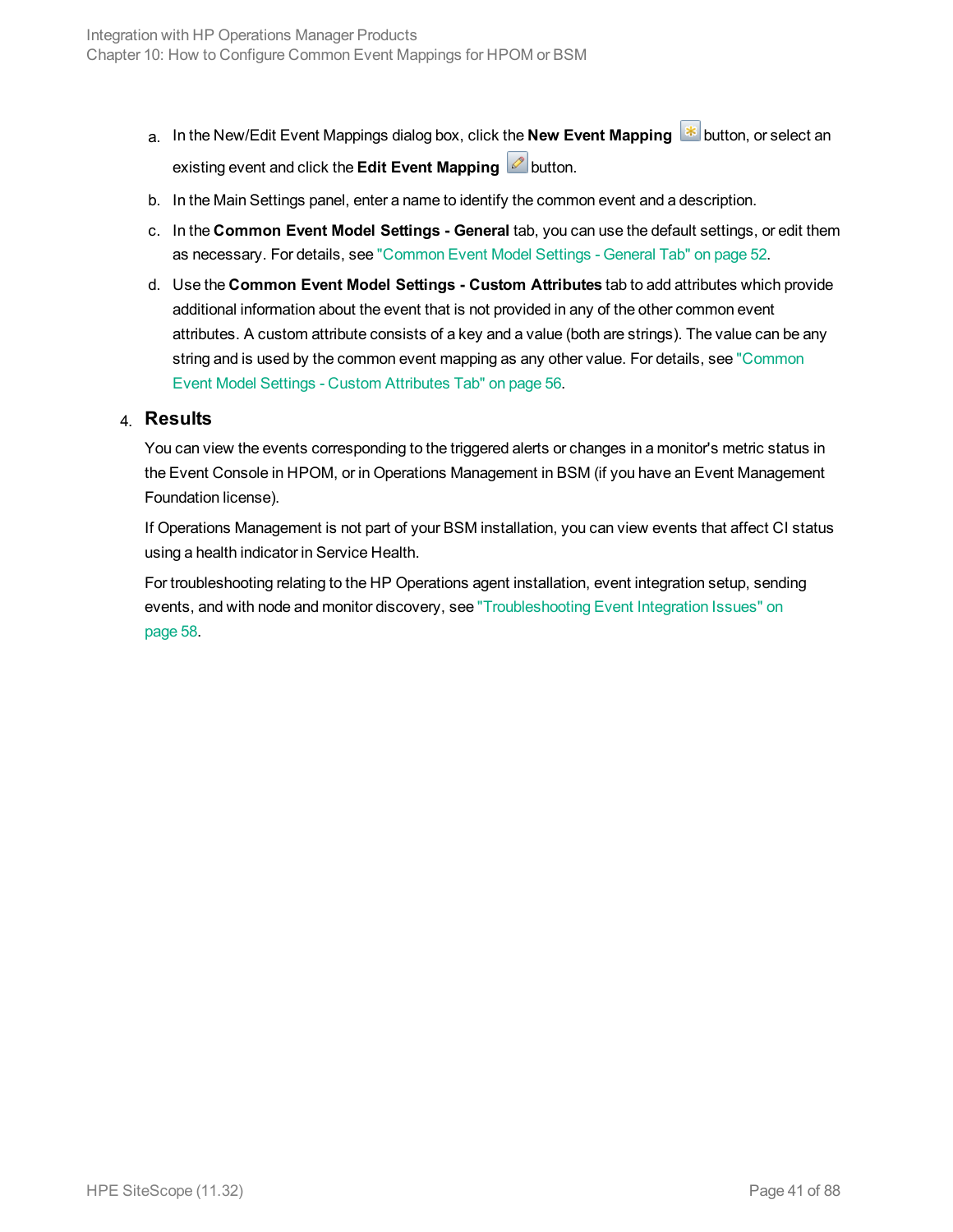# <span id="page-41-1"></span>Chapter 11: Properties Available in Alerts, Templates, and Events

The following properties can be found or used in SiteScope alerts, alert and email templates, and common event mappings for sending events to management consoles.

#### This section includes:

- "Alerts, Alert Template, and Event [Properties"](#page-41-0) below
- "Common Event Template [Properties"](#page-48-0) on page 49
- "Microsoft Windows Event Log Monitor [Properties"](#page-49-0) on page 50
- <span id="page-41-0"></span>• "Email Report [Properties"](#page-49-1) on page 50

### Alerts, Alert Template, and Event Properties

The following is a list of the common properties found in SiteScope alerts, alert templates, and attributes used in common event mappings (for monitor and alert events).

#### **Note:**

- Attributes in event mappings have an additional left ("<") and right (">") angle bracket which is not shown in the table below.
- $\bullet\quad$   $\bullet$  indicates whether properties can be used in alerts and/or common event mappings (associated with a monitor or an alert).
- Where properties are included in specific alert templates, the relevant templates are listed in the **Included in Alert Template** column.

| <b>Available</b>                                       |                                                         | Included in<br><b>Alert Templates</b> |               | <b>Events</b>  |       |
|--------------------------------------------------------|---------------------------------------------------------|---------------------------------------|---------------|----------------|-------|
| <b>Properties</b>                                      | <b>Description</b>                                      |                                       | <b>Alerts</b> | <b>Monitor</b> | Alert |
| <alerthelpurl></alerthelpurl>                          | URL of the SiteScope help including the alert topic.    | <b>NoDetails</b>                      | ✓             | ✔              | ✓     |
|                                                        |                                                         | Traceroute                            |               |                |       |
|                                                        |                                                         | WithDiagnostic                        |               |                |       |
| <alert::name></alert::name>                            | The name of the alert.                                  |                                       | ✓             |                |       |
| <alert::id></alert::id>                                | The alert ID.                                           |                                       | ✓             |                |       |
| <alert::description></alert::description>              | Text description for the alert definition.              |                                       | ✓             |                |       |
| <alert::disable<br>Description&gt;</alert::disable<br> | Description of the purpose of the disable<br>operation. |                                       | ✓             |                |       |
| <alert::actionid></alert::actionid>                    | The ID for the alert action.                            |                                       | ✓             |                |       |
| <alert::actionname></alert::actionname>                | The name of the alert action.                           |                                       | ✓             |                |       |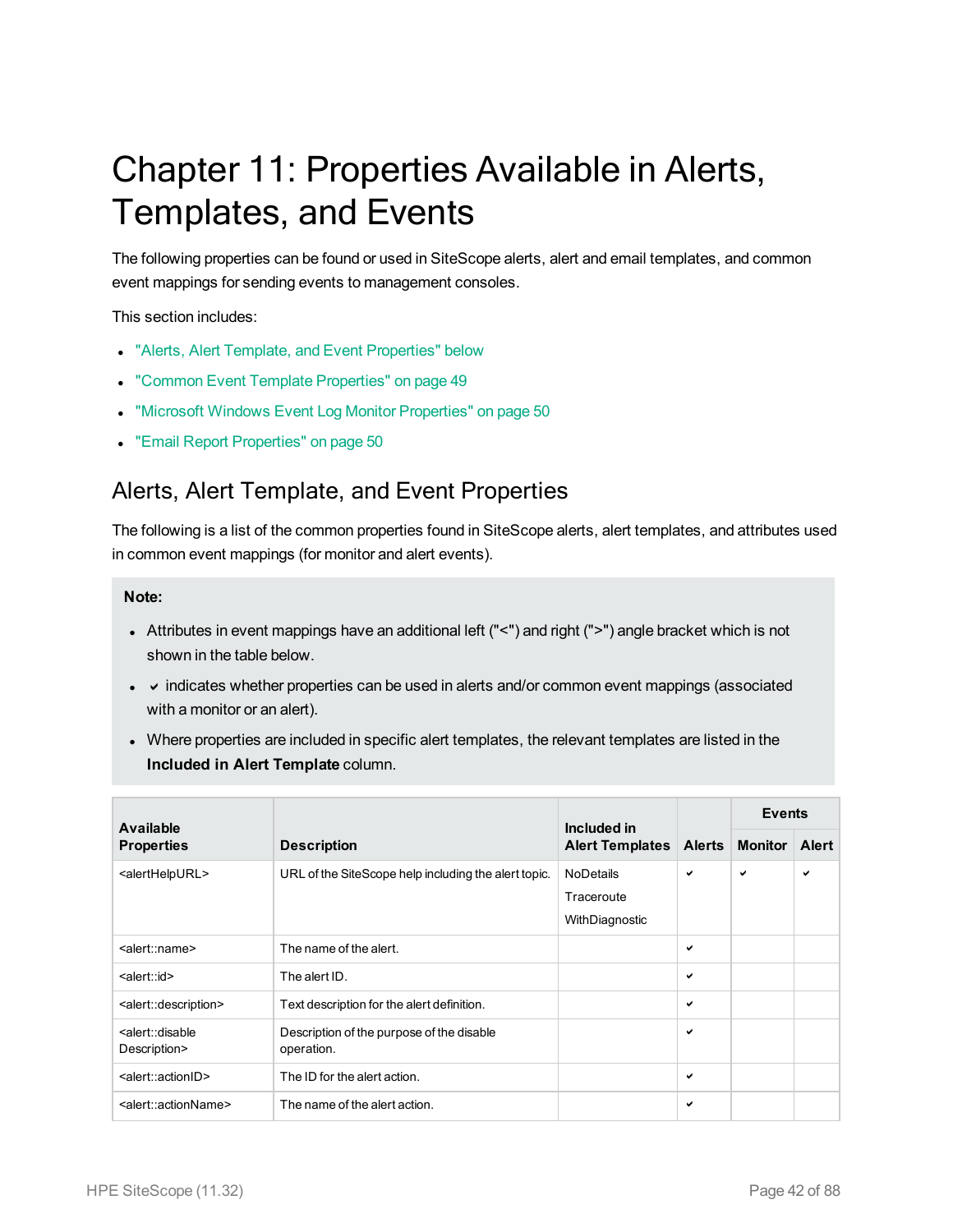### Integration with HP Operations Manager Products Chapter 11: Properties Available in Alerts, Templates, and Events

| <b>Available</b>                                         |                                                                                                                                                                                                                                                              | Included in                                 |               | <b>Events</b>  |              |
|----------------------------------------------------------|--------------------------------------------------------------------------------------------------------------------------------------------------------------------------------------------------------------------------------------------------------------|---------------------------------------------|---------------|----------------|--------------|
| <b>Properties</b>                                        | <b>Description</b>                                                                                                                                                                                                                                           | <b>Alert Templates</b>                      | <b>Alerts</b> | <b>Monitor</b> | <b>Alert</b> |
| <all></all>                                              | All of the properties of the monitor.                                                                                                                                                                                                                        |                                             | ✓             | ✓              | $\checkmark$ |
| <allthresholds></allthresholds>                          | Returns all the thresholds in the monitor in the<br>email alert.                                                                                                                                                                                             |                                             | ✓             | ✓              | ✓            |
| <analyticsresults></analyticsresults>                    | Shows a summary of analytics results, which<br>includes:                                                                                                                                                                                                     | AnalyticsMail                               |               |                |              |
|                                                          | Name of analyzed monitor and name of<br>analytics object.                                                                                                                                                                                                    |                                             |               |                |              |
|                                                          | All correlation results or top 500 best fitting<br>ones per analyzed (source) monitor metric.                                                                                                                                                                |                                             |               |                |              |
|                                                          | For an alert triggered by a static threshold:<br>metrics that are in the status for which the alert<br>was triggered.                                                                                                                                        |                                             |               |                |              |
|                                                          | For an alert triggered by Analytics: metrics of<br>the monitor which are out of the baseline<br>sleeve.                                                                                                                                                      |                                             |               |                |              |
| <bacmonitorid></bacmonitorid>                            | The monitor's BSM ID.                                                                                                                                                                                                                                        |                                             | ✓             |                |              |
| <bacsessionid></bacsessionid>                            | The BSM profileID.                                                                                                                                                                                                                                           |                                             | ✓             |                |              |
| <category></category>                                    | The monitor category.                                                                                                                                                                                                                                        | Typical                                     | ✓             | V              | ✓            |
| <changedtoerroronly></changedtoerroronly>                | Shows only the metrics that have changed to error<br>status.                                                                                                                                                                                                 |                                             |               | V              |              |
| <changedtowarningonly></changedtowarningonly>            | Shows only the metrics that have changed to<br>warning status.                                                                                                                                                                                               |                                             | V             | $\checkmark$   | V            |
| <changedtogoodonly></changedtogoodonly>                  | Shows only the metrics that have changed to good<br>status.                                                                                                                                                                                                  |                                             | ✓             | ✓              | ✓            |
| <classifier><br/>(or _&lt; classifier &gt;)</classifier> | Returns the first threshold in the monitor in the<br>email alert.                                                                                                                                                                                            |                                             | V             | ✓              | ✓            |
| <currenttime></currenttime>                              | The time that the alert is run.                                                                                                                                                                                                                              |                                             | ✓             | V              | ✓            |
| <customerid></customerid>                                | Customer ID for SAAS environment                                                                                                                                                                                                                             |                                             | ✓             | ✓              | ✓            |
| <_description>                                           | Displays the description entered in the Report<br>description field of the monitor's General<br>Settings that makes it easier to understand what<br>the monitor does. This description is displayed on<br>each bar chart and graph in Management<br>Reports. |                                             |               |                |              |
| <diagnostictext></diagnostictext>                        | Calculates a string from other properties that the<br>monitor is able to return. The translation can be<br>different for different types of monitors because<br>every monitor can choose a different value<br>combination for this property.                 | Default User<br>NoDetails<br>WithDiagnostic | V             | $\checkmark$   | ✓            |
| <diagnostictrace<br>Route&gt;</diagnostictrace<br>       | This tag is filled only for warning and error<br>conditions when the Traceroute Email template is<br>used with the URL Content monitor.                                                                                                                      | Traceroute<br>WithDiagnostic                | V             | $\checkmark$   | ✓            |
| <errorcounteronly></errorcounteronly>                    | List of the monitor counters in error status (returns<br>counter name only).                                                                                                                                                                                 |                                             | ✓             | ✓              | ✓            |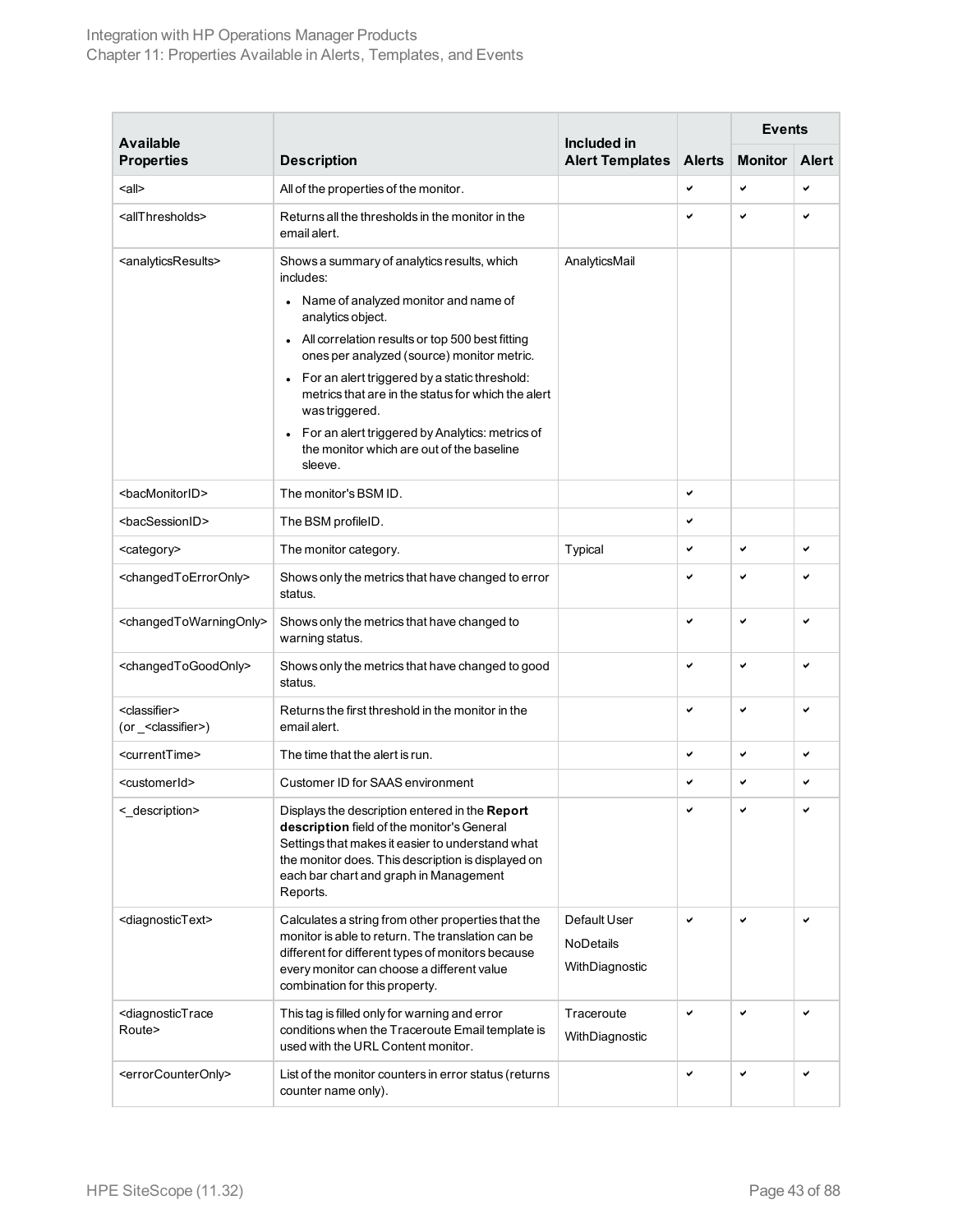### Integration with HP Operations Manager Products Chapter 11: Properties Available in Alerts, Templates, and Events

|                                                       |                                                                                                                                                                                                  |                                       |               | <b>Events</b>  |              |
|-------------------------------------------------------|--------------------------------------------------------------------------------------------------------------------------------------------------------------------------------------------------|---------------------------------------|---------------|----------------|--------------|
| <b>Available</b><br><b>Properties</b>                 | <b>Description</b>                                                                                                                                                                               | Included in<br><b>Alert Templates</b> | <b>Alerts</b> | <b>Monitor</b> | <b>Alert</b> |
| <erroronly></erroronly>                               | List of the monitor counters in error status (returns<br>counter name and counter value).                                                                                                        | Typical                               | V             | V              | ✓            |
| <firstgroupdescription></firstgroupdescription>       | Partial group description. Only the first description<br>from several different ones.                                                                                                            |                                       | ✓             | V              | ✓            |
| <fullgroupdescription></fullgroupdescription>         | Full group's description.                                                                                                                                                                        |                                       | V             | V              | V            |
| <fullgroupid></fullgroupid>                           | Full path from the SiteScope root directory to the<br>group, exclude\SiteScope.                                                                                                                  |                                       | ✓             | V              | ✓            |
| <fullmonitorname></fullmonitorname>                   | Full path from the SiteScope root directory to the<br>monitor. For example,<br>\SiteScope\MyGroup\MyCPUMonitor.                                                                                  |                                       | ✓             | $\checkmark$   | ✓            |
| <goodcounteronly></goodcounteronly>                   | List of the monitor counters in good status (returns<br>counter name only).                                                                                                                      | Typical                               | ✓             | V              | ✓            |
| <goodonly></goodonly>                                 | List of the monitor counters that are in good status.                                                                                                                                            | Typical                               | V             | V              | ✓            |
| <group></group>                                       | Name of the group in which the monitor is located.                                                                                                                                               | AllErrors                             | ✓             | V              | ✓            |
|                                                       |                                                                                                                                                                                                  | AnalyticsMail                         |               |                |              |
|                                                       |                                                                                                                                                                                                  | Default                               |               |                |              |
|                                                       |                                                                                                                                                                                                  | Default User                          |               |                |              |
|                                                       |                                                                                                                                                                                                  | Ir-Default_mail_<br>template          |               |                |              |
|                                                       |                                                                                                                                                                                                  | NoDetails                             |               |                |              |
|                                                       |                                                                                                                                                                                                  | NTEventlogt                           |               |                |              |
|                                                       |                                                                                                                                                                                                  | PagerMail                             |               |                |              |
|                                                       |                                                                                                                                                                                                  | ShortMail                             |               |                |              |
|                                                       |                                                                                                                                                                                                  | Traceroute                            |               |                |              |
|                                                       |                                                                                                                                                                                                  | Typical                               |               |                |              |
|                                                       |                                                                                                                                                                                                  | WithDiagnostic                        |               |                |              |
|                                                       |                                                                                                                                                                                                  | <b>XMLMail</b>                        |               |                |              |
| <groupdescription></groupdescription>                 | Full group's description and group's parent<br>description.                                                                                                                                      |                                       | ✓             |                |              |
| <groupid></groupid>                                   | ID of the group.                                                                                                                                                                                 | Default                               | V             | $\checkmark$   | ✓            |
|                                                       |                                                                                                                                                                                                  | Typical                               |               |                |              |
|                                                       |                                                                                                                                                                                                  | WithDiagnostic                        |               |                |              |
|                                                       |                                                                                                                                                                                                  | XMLMail                               |               |                |              |
| <group.propertyname></group.propertyname>             | Property of the group in which the monitor is<br>located. Group properties that can be used in the<br>tagsinclude: _externalId, _                                                                |                                       | V             | $\checkmark$   | V            |
|                                                       | dependsCondition, _name, and _topazId.                                                                                                                                                           |                                       |               |                |              |
| <group.parent.<br>propertyname&gt;</group.parent.<br> | Property of the parent group of the group in which<br>the monitor is located. Group properties that can<br>be used in the tags include: _externalId, _<br>dependsCondition, _name, and _topazId. |                                       | ✓             |                |              |
| <_httpPort>                                           | Port number used to access SiteScope (as in<br>Email Report Properties)                                                                                                                          | NTEventlog                            | ✓             | ✓              | ✓            |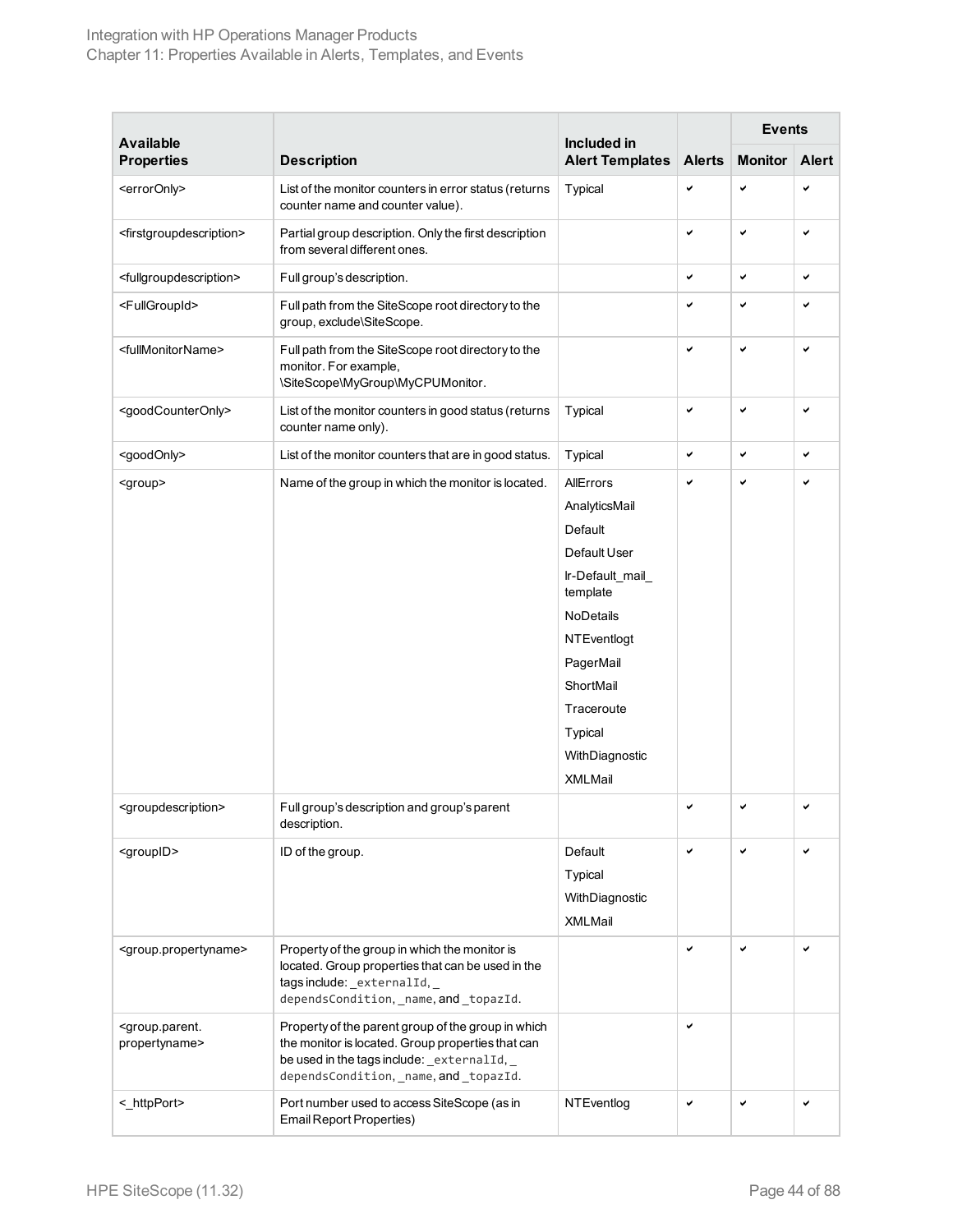| <b>Available</b>                                               |                                                                                                                                                                                                                                                           | Included in                                             |               | <b>Events</b>  |              |
|----------------------------------------------------------------|-----------------------------------------------------------------------------------------------------------------------------------------------------------------------------------------------------------------------------------------------------------|---------------------------------------------------------|---------------|----------------|--------------|
| <b>Properties</b>                                              | <b>Description</b>                                                                                                                                                                                                                                        | <b>Alert Templates</b>                                  | <b>Alerts</b> | <b>Monitor</b> | <b>Alert</b> |
| $<$ id $>$                                                     | Current monitor's ID number. It identifies the<br>monitor within the group                                                                                                                                                                                | <b>XMLMail</b>                                          | ✓             | ✓              | ✓            |
| <mainparameters></mainparameters>                              | List of the main monitor properties that are set as<br>parameter.                                                                                                                                                                                         | Default<br>Default User<br>NTEventlog<br>WithDiagnostic | V             | ✓              | ✓            |
| <mainstateproperties></mainstateproperties>                    | List of main monitor properties that are set as state<br>properties. These are the result statistics that are<br>shown on the Reports.                                                                                                                    | Default<br>Default User<br>NTEventlog<br>WithDiagnostic | v             | ✓              | ✓            |
| <matchedline></matchedline>                                    | Use for Multi Log monitor when the "For each log<br>entry matched" option is selected in Run alerts.<br>When this property is used, the monitor status<br>displays the whole line instead of just the matched<br>content and the file where it was found. |                                                         | ✓             |                |              |
| <monitorclass></monitorclass>                                  | The monitor's class name.                                                                                                                                                                                                                                 |                                                         |               | ✓              | ✓            |
| <monitordrilldownurl></monitordrilldownurl>                    | Creates a hyperlink in the event to the monitor<br>URL.                                                                                                                                                                                                   |                                                         | ✓             | ✓              |              |
| <monitordrilldown<br>Url<br/>Secured&gt;</monitordrilldown<br> | Creates a hyperlink in the event to the monitor<br>URL without login information in the link itself.                                                                                                                                                      |                                                         | V             | V              |              |
| <_monitorDescription>                                          | Displays the description of the monitor entered in<br>the Monitor description field of the monitor's<br>General Settings.                                                                                                                                 |                                                         | ✓             | ✓              |              |
| <monitorname></monitorname>                                    | Name of the monitor.<br>(same as " <name>")</name>                                                                                                                                                                                                        |                                                         | V             | V              |              |
| < <monitorserviceid>&gt;</monitorserviceid>                    | Enables customizing the service name that is sent<br>from SiteScope events to HPOM by entering the<br>value of the monitor service ID. This is useful for<br>relating the SiteScope monitor with the HPOM<br>Service Name.                                |                                                         | ✓             | ✓              |              |
| <monitortype></monitortype>                                    | The type of monitor, such as CPU.                                                                                                                                                                                                                         |                                                         | ✓             | $\checkmark$   | ✓            |
| <monitortypedisplay<br>Name&gt;</monitortypedisplay<br>        | The Monitor's class Topaz name                                                                                                                                                                                                                            |                                                         | ✓             | ✓              | ✔            |
| <monitoruuid></monitoruuid>                                    | Monitor's UUID                                                                                                                                                                                                                                            |                                                         | ✔             | v              | ✓            |
| <mountname></mountname>                                        | Returns mount names. This is applicable when<br>monitoring remote UNIX servers while using the<br>Dynamic Disk Space monitor.                                                                                                                             |                                                         | ✓             | $\checkmark$   | ✓            |
| <multiviewurl></multiviewurl>                                  | Creates a hyperlink to the SiteScope Multi-View<br>URL.                                                                                                                                                                                                   |                                                         | ✓             | $\checkmark$   | ✓            |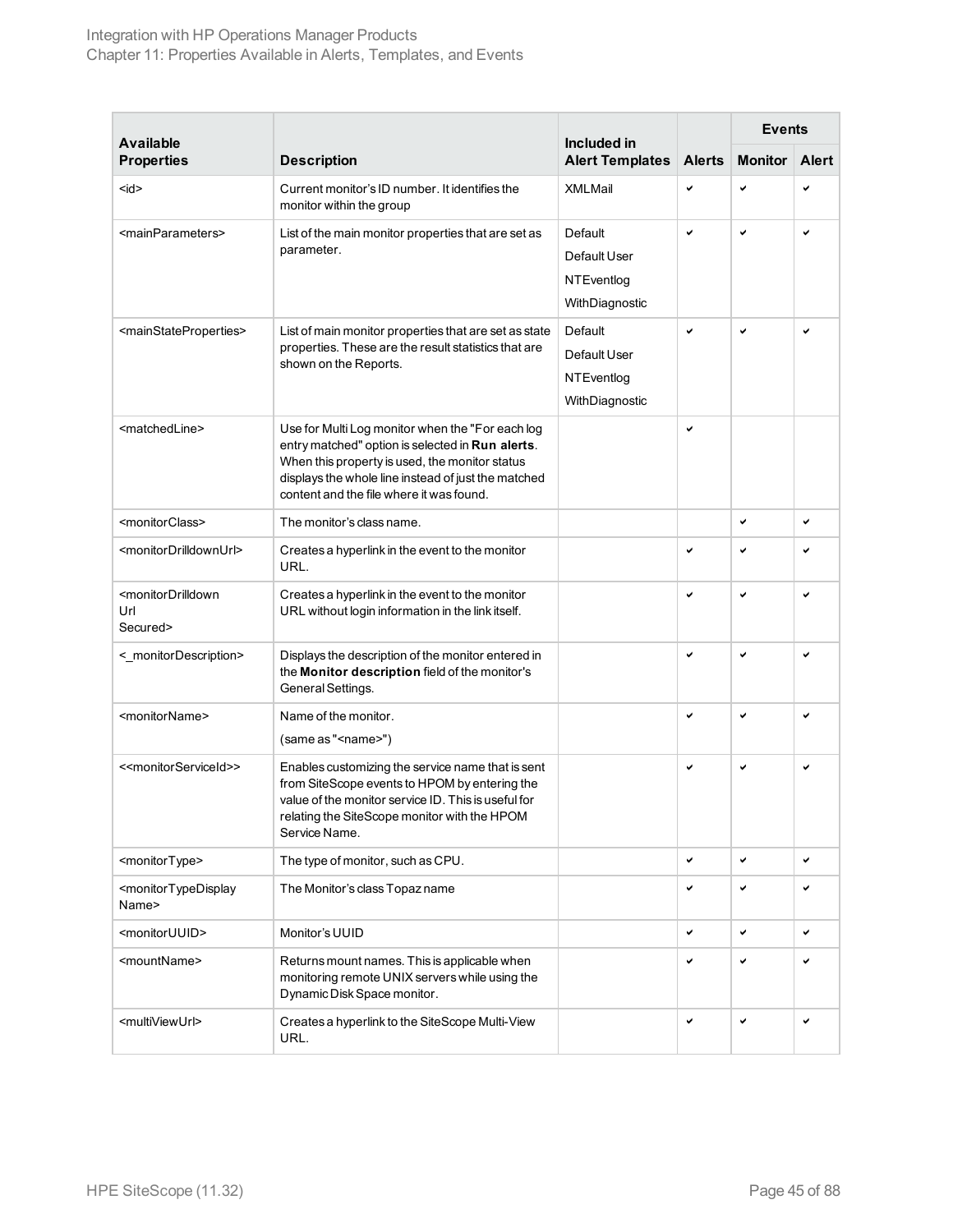| <b>Available</b><br><b>Properties</b>       |                                                                           | Included in<br><b>Alert Templates</b> | <b>Alerts</b> | <b>Events</b>  |              |
|---------------------------------------------|---------------------------------------------------------------------------|---------------------------------------|---------------|----------------|--------------|
|                                             | <b>Description</b>                                                        |                                       |               | <b>Monitor</b> | <b>Alert</b> |
| $<$ name $>$                                | Name of the monitor.                                                      | AnalyticsMail                         | V             | $\checkmark$   | ✓            |
|                                             | (same as " <monitorname>")</monitorname>                                  | Default                               |               |                |              |
|                                             |                                                                           | Default User                          |               |                |              |
|                                             |                                                                           | Ir-Default_mail_<br>template          |               |                |              |
|                                             |                                                                           | NoDetails                             |               |                |              |
|                                             |                                                                           | NTEventlog                            |               |                |              |
|                                             |                                                                           | PagerMail                             |               |                |              |
|                                             |                                                                           | ShortestMail                          |               |                |              |
|                                             |                                                                           | ShortMail                             |               |                |              |
|                                             |                                                                           | ShortSubject                          |               |                |              |
|                                             |                                                                           | Traceroute                            |               |                |              |
|                                             |                                                                           | Typical                               |               |                |              |
|                                             |                                                                           | WithDiagnostic                        |               |                |              |
|                                             |                                                                           | XMLMail                               |               |                |              |
| <newsitescopeurl></newsitescopeurl>         | URL of the SiteScope server.                                              | Default                               | V             | $\checkmark$   | ✓            |
|                                             |                                                                           | Typical                               |               |                |              |
| <processtext></processtext>                 | Process Stats, only relevant if the object has a<br>machine.              |                                       | $\checkmark$  | $\checkmark$   | ✓            |
| <remotemachinename></remotemachinename>     | Displays the name of the configured remote server<br>used by the monitor. |                                       | V             | $\checkmark$   | V            |
| <sample></sample>                           | Sample#                                                                   | AllErrors                             | V             | $\checkmark$   | $\checkmark$ |
|                                             |                                                                           | AnalyticsMail                         |               |                |              |
|                                             |                                                                           | Default                               |               |                |              |
|                                             |                                                                           | Default User                          |               |                |              |
|                                             |                                                                           | NoDetails                             |               |                |              |
|                                             |                                                                           | NTEventlog                            |               |                |              |
|                                             |                                                                           | PagerMail                             |               |                |              |
|                                             |                                                                           | ShortMail                             |               |                |              |
|                                             |                                                                           | Traceroute                            |               |                |              |
|                                             |                                                                           | Typical                               |               |                |              |
|                                             |                                                                           | Typical.mail                          |               |                |              |
|                                             |                                                                           | WithDiagnostic                        |               |                |              |
|                                             |                                                                           | XMLMail                               |               |                |              |
| <sitescopeurl></sitescopeurl>               | URL of the SiteScope server with extra account<br>information.            |                                       | ✓             | $\checkmark$   | $\checkmark$ |
| <sitescopebaseurl></sitescopebaseurl>       | URL of the SiteScope server in a different format.                        |                                       | v             | $\checkmark$   | ✓            |
| <sitescopehost></sitescopehost>             | URL of the SiteScope host name.                                           |                                       | V             | $\checkmark$   | ✓            |
| <secondaryparameters></secondaryparameters> | Lists the main state properties and other internal<br>properties.         |                                       | ✓             | $\checkmark$   | $\checkmark$ |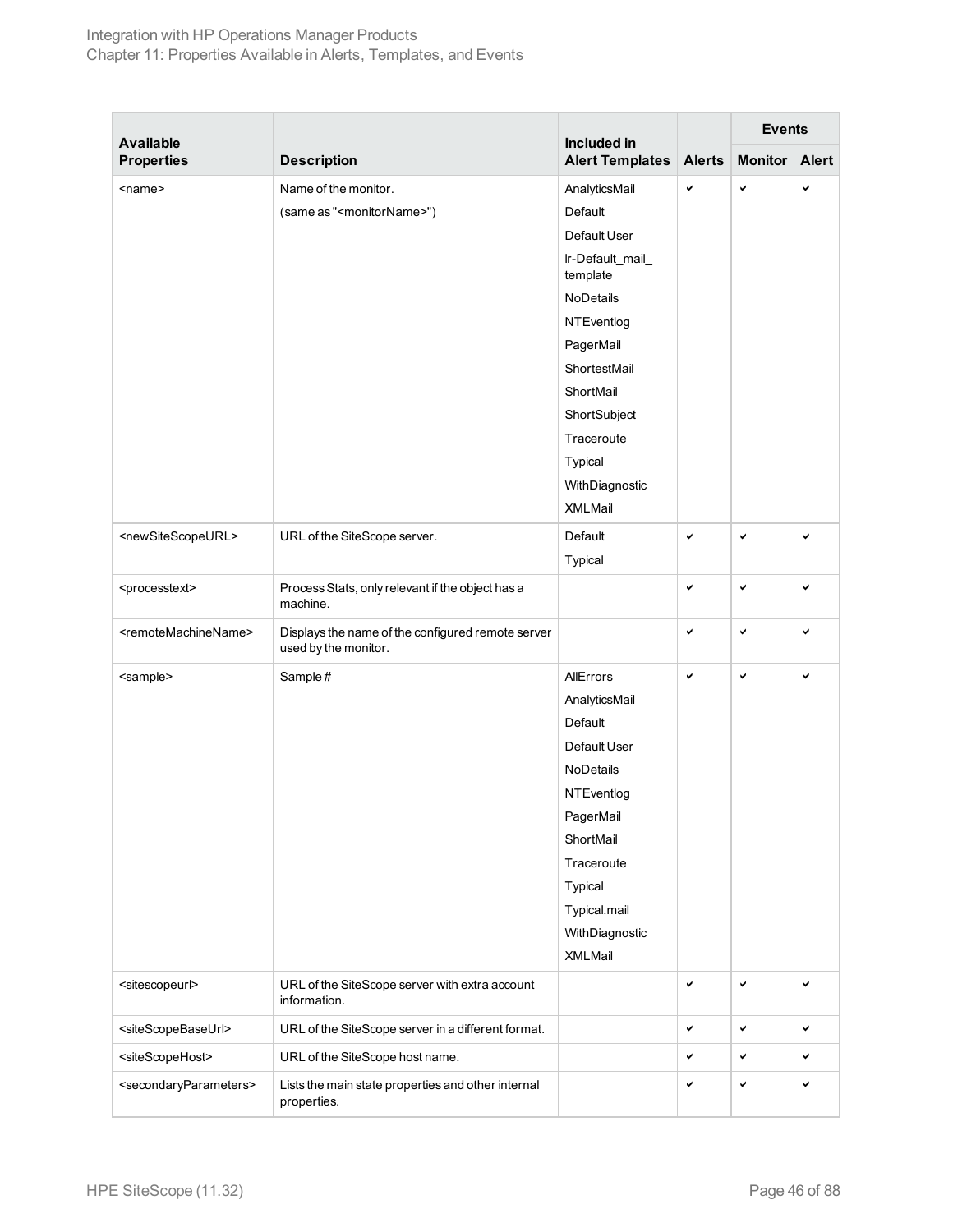### Integration with HP Operations Manager Products Chapter 11: Properties Available in Alerts, Templates, and Events

| <b>Available</b>                                      |                                                                   | Included in                  |               | <b>Events</b>  |              |
|-------------------------------------------------------|-------------------------------------------------------------------|------------------------------|---------------|----------------|--------------|
| <b>Properties</b>                                     | <b>Description</b>                                                | <b>Alert Templates</b>       | <b>Alerts</b> | <b>Monitor</b> | <b>Alert</b> |
| <secondarystate<br>Properties&gt;</secondarystate<br> | Lists the main state properties and other internal<br>properties. |                              | V             | V              | ✓            |
| <sitescopeurl></sitescopeurl>                         | The URL to the main page of SiteScope for admin                   | AllErrors                    | V             | V              | ✓            |
|                                                       | access.                                                           | Default User                 |               |                |              |
|                                                       |                                                                   | NoDetails                    |               |                |              |
|                                                       |                                                                   | Traceroute                   |               |                |              |
|                                                       |                                                                   | WithDiagnostic               |               |                |              |
| <sitescopeuserurl></sitescopeuserurl>                 | The URL to the main page of SiteScope for user<br>access.         |                              | ✓             | ✓              | ✓            |
| <state></state>                                       | Status string reported by the monitor.                            | AllErrors                    | V             | $\checkmark$   | V            |
|                                                       | (same as stateString)                                             | AnalyticsMail                |               |                |              |
|                                                       |                                                                   | Default                      |               |                |              |
|                                                       |                                                                   | Default User                 |               |                |              |
|                                                       |                                                                   | Ir-Default_mail_<br>template |               |                |              |
|                                                       |                                                                   | <b>NoDetails</b>             |               |                |              |
|                                                       |                                                                   | PagerMail                    |               |                |              |
|                                                       |                                                                   | ShortestMail                 |               |                |              |
|                                                       |                                                                   | ShortMail                    |               |                |              |
|                                                       |                                                                   | ShortSubject                 |               |                |              |
|                                                       |                                                                   | Traceroute                   |               |                |              |
|                                                       |                                                                   | Typical                      |               |                |              |
|                                                       |                                                                   | WithDiagnostic               |               |                |              |
|                                                       |                                                                   | XMLMail                      |               |                |              |
| <tag></tag>                                           | Tags of the monitor (if exists).                                  | AnalyticsMail                | ✓             | ✓              | ✓            |
|                                                       |                                                                   | Default                      |               |                |              |
|                                                       |                                                                   | Default User                 |               |                |              |
|                                                       |                                                                   | Ir-Default_mail_<br>template |               |                |              |
|                                                       |                                                                   | NoDetails                    |               |                |              |
|                                                       |                                                                   | <b>NTEventlog</b>            |               |                |              |
|                                                       |                                                                   | PagerMail                    |               |                |              |
|                                                       |                                                                   | ShortestMail                 |               |                |              |
|                                                       |                                                                   | ShortMail                    |               |                |              |
|                                                       |                                                                   | ShortSubject                 |               |                |              |
|                                                       |                                                                   | Traceroute                   |               |                |              |
|                                                       |                                                                   | Typical                      |               |                |              |
|                                                       |                                                                   | WithDiagnostic               |               |                |              |
|                                                       |                                                                   | XMLMail                      |               |                |              |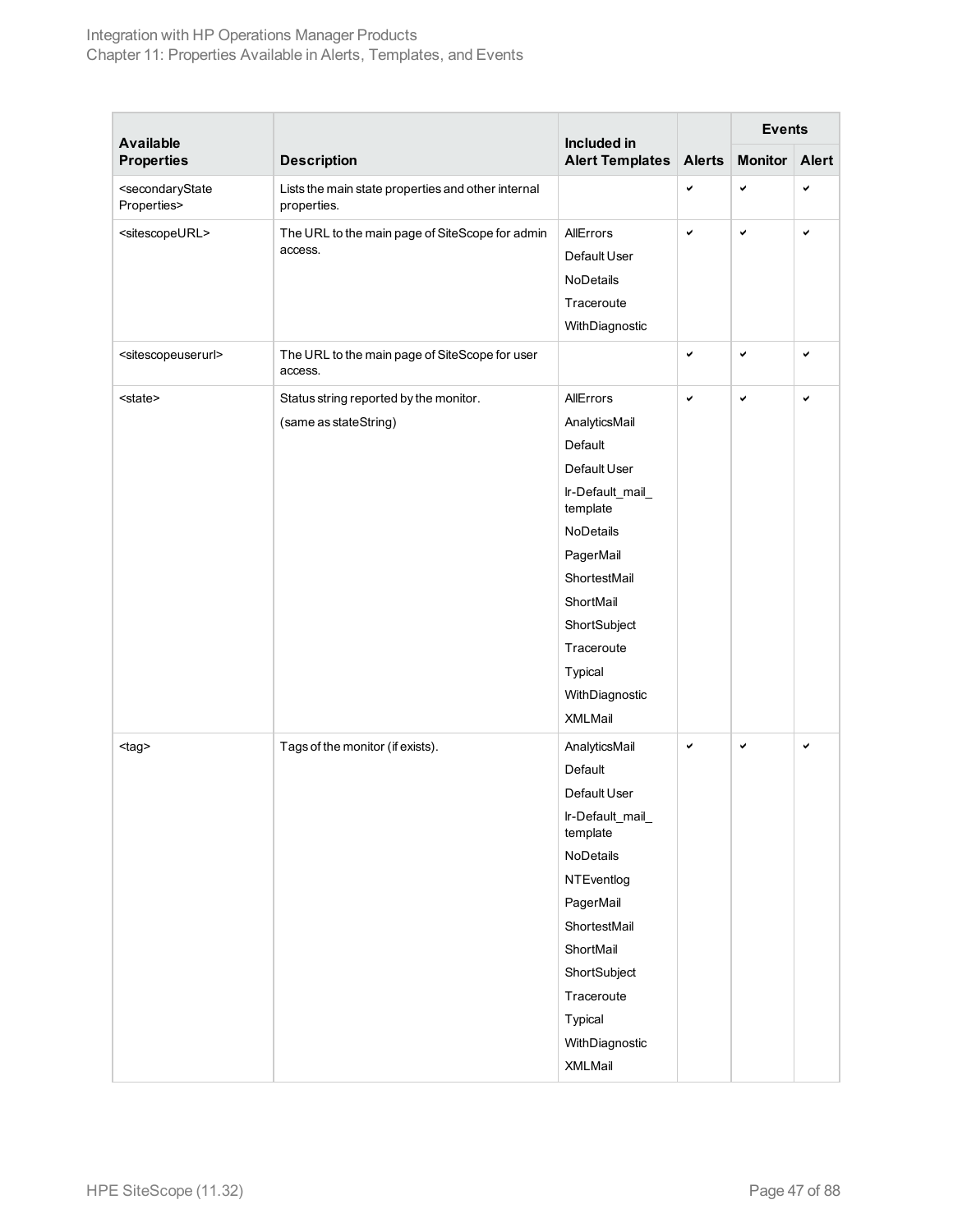|                                           |                                                                                                                                                                                                                                                                                        |                                                                                                                                                                               |               | <b>Events</b>  |              |
|-------------------------------------------|----------------------------------------------------------------------------------------------------------------------------------------------------------------------------------------------------------------------------------------------------------------------------------------|-------------------------------------------------------------------------------------------------------------------------------------------------------------------------------|---------------|----------------|--------------|
| <b>Available</b><br><b>Properties</b>     | <b>Description</b>                                                                                                                                                                                                                                                                     | Included in<br><b>Alert Templates</b>                                                                                                                                         | <b>Alerts</b> | <b>Monitor</b> | Alert        |
| <tag:[tagname]></tag:[tagname]>           | Displays the value or values of the Search/Filter<br>tag with the [tagName] assigned to the monitor<br>that triggered the alert.                                                                                                                                                       |                                                                                                                                                                               | $\checkmark$  | v              | ✓            |
|                                           | Example: You have a tag named AppServer with<br>value Apache assigned to a monitor, and you<br>include <tag: appserver=""> in the alert template<br/>configured for that monitor. If an alert is triggered,<br/>the new property is replaced with Apache in the<br/>alert text.</tag:> |                                                                                                                                                                               |               |                |              |
| <targethost></targethost>                 | Name of the target host.                                                                                                                                                                                                                                                               |                                                                                                                                                                               | V             | ✓              | ✓            |
| <targetip></targetip>                     | IP of the target host.                                                                                                                                                                                                                                                                 |                                                                                                                                                                               | $\checkmark$  | $\checkmark$   | ✓            |
| <targetipashex></targetipashex>           | IP of the target host in HEX fomat.                                                                                                                                                                                                                                                    |                                                                                                                                                                               | ✓             | $\checkmark$   | ✓            |
| <targetipversion></targetipversion>       | Retrieves monitor host IP version (IPV6 or IPV4).                                                                                                                                                                                                                                      |                                                                                                                                                                               | $\checkmark$  | ✓              | ✓            |
| <templatedeploypath></templatedeploypath> | Displays the path of the template group from which<br>the monitor was deployed.                                                                                                                                                                                                        |                                                                                                                                                                               | ✓             | ✓              | ✓            |
| <time></time>                             | Time that the monitor completed the last run.                                                                                                                                                                                                                                          | AllErrors<br>AnalyticsMail<br>Default<br>Default User<br>Ir-Default_mail_<br>template<br><b>NoDetails</b><br>NTEventlog<br>Traceroute<br>Typical<br>WithDiagnostic<br>XMLMail | $\checkmark$  | $\checkmark$   | ✓            |
| <time-date></time-date>                   | The date portion of the time that the monitor<br>completed.                                                                                                                                                                                                                            |                                                                                                                                                                               | $\checkmark$  | $\checkmark$   | ✓            |
| <time-time></time-time>                   | The time portion of the time that the monitor<br>completed.                                                                                                                                                                                                                            |                                                                                                                                                                               | ✓             | $\checkmark$   | ✓            |
| <warningcounteronly></warningcounteronly> | List of the monitor counters in warning status<br>(returns counter name only).                                                                                                                                                                                                         |                                                                                                                                                                               | $\checkmark$  | ✓              | ✔            |
| <warningonly></warningonly>               | List of the monitor counters in warning status<br>(returns counter name and counter value).                                                                                                                                                                                            | Typical                                                                                                                                                                       | ✓             | ✓              | ✓            |
| <unifiedconsoleurl></unifiedconsoleurl>   | Opens the Ops View in the Unified Console, which<br>displays Multi-View and the Event Console.                                                                                                                                                                                         |                                                                                                                                                                               |               | ✓              | $\checkmark$ |
| <_webserverAddress>                       | IP address for the SiteScope Server (as in Email<br><b>Report Properties)</b>                                                                                                                                                                                                          | NTEventlog                                                                                                                                                                    | ✓             | ✓              | ✔            |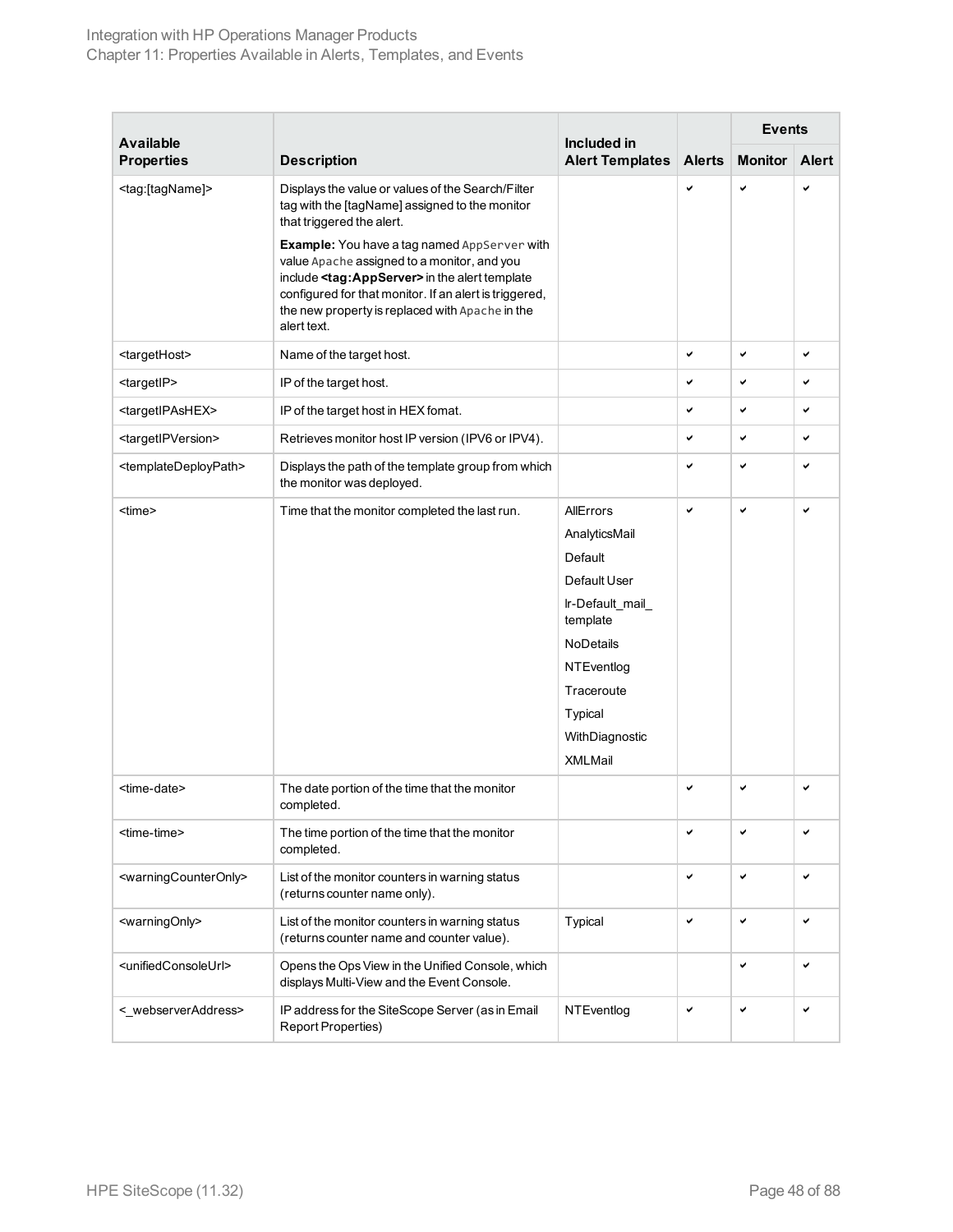### <span id="page-48-0"></span>Common Event Template Properties

The following metric specific properties are resolved from the monitor's counter data and should be used in the Common Event Template for monitor events only.

These properties are relevant for monitor events because they are triggered by a specific metric change. They are not relevant for alert events because they are triggered by a status change, which is a single state that can be resolved from several metric changes.

| <b>Available Properties</b>                   | <b>Description</b>                                                                                                                                                                                     |
|-----------------------------------------------|--------------------------------------------------------------------------------------------------------------------------------------------------------------------------------------------------------|
| <metric></metric>                             | The name of the counter that triggered the alert.                                                                                                                                                      |
| <metricvalue></metricvalue>                   | The ETI value associated with the threshold that has been crossed.                                                                                                                                     |
| <newstatus></newstatus>                       | Current status of the metric.                                                                                                                                                                          |
| <oldstatus></oldstatus>                       | Previous status of the metric.                                                                                                                                                                         |
| <etivalue></etivalue>                         | The ETI value associated with the threshold that has been crossed.                                                                                                                                     |
| <etitype></etitype>                           | The ETI type associated with the counter that crossed the threshold that created<br>the event.                                                                                                         |
| <thresholdcrossed></thresholdcrossed>         | The display name of the threshold setting that was crossed.                                                                                                                                            |
| <thresholdcrossedfull></thresholdcrossedfull> | The full string representation of the threshold setting that was crossed. It also<br>contains the ETI value and the status associated with this threshold, which<br>uniquely identifies the threshold. |
| <severity></severity>                         | Severity of the occurrence that the event relates to.                                                                                                                                                  |
| <cihint></cihint>                             | Information about the CI that is related to the event. This attribute is for providing<br>one or several hints that enables the event processing to find the correct "related"<br>$Cl$ ".              |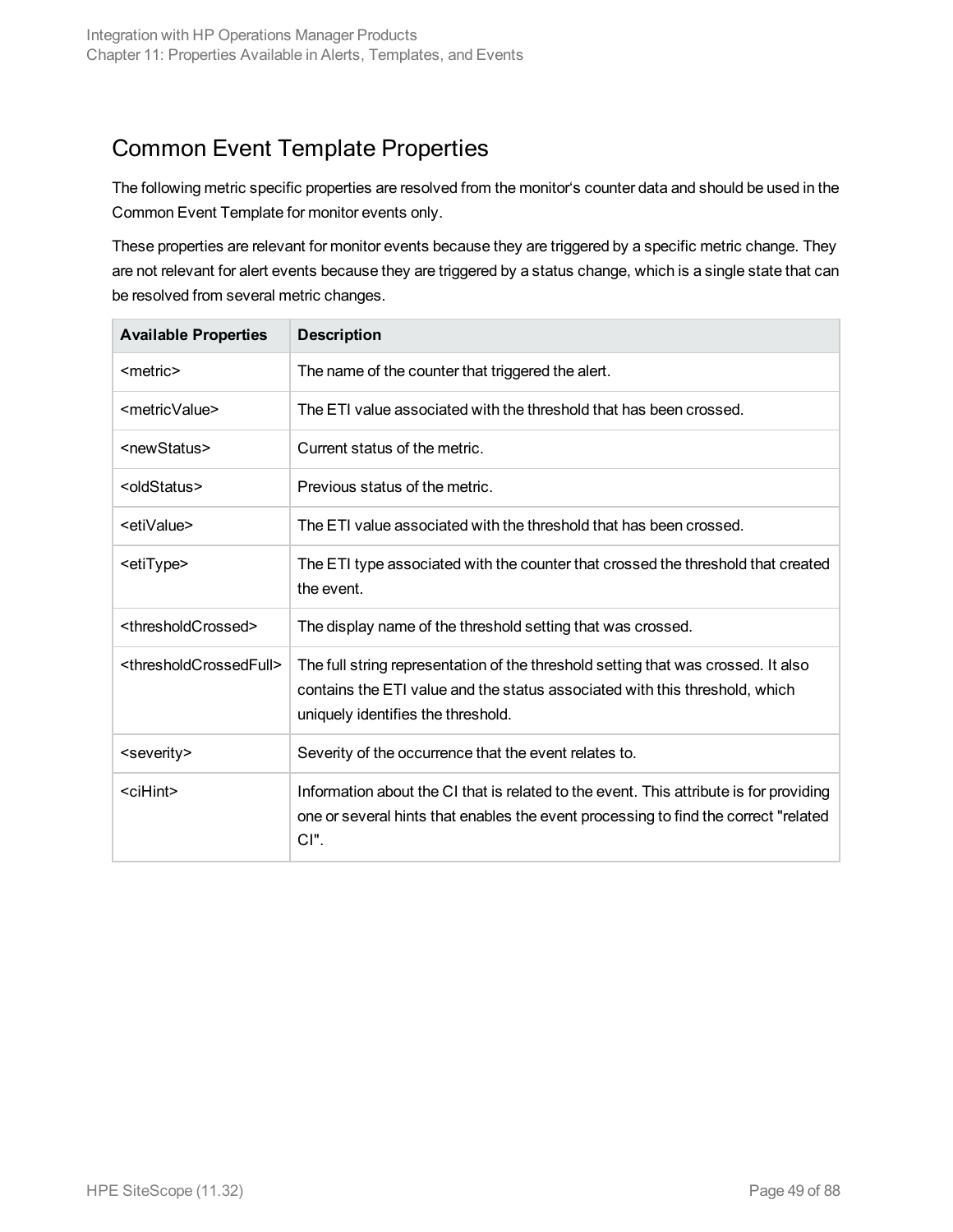| <b>Available Properties</b> | <b>Description</b>                                                                                                                                                                                                                                                                                                                                                                                                 |
|-----------------------------|--------------------------------------------------------------------------------------------------------------------------------------------------------------------------------------------------------------------------------------------------------------------------------------------------------------------------------------------------------------------------------------------------------------------|
| $subC$ iHint $>$            | Information used to identify a subcomponent of a CI. This CI subcomponent is<br>used to calculate an aggregated status within BSM's Service Health for selected<br>CIs.                                                                                                                                                                                                                                            |
|                             | If an HI is populated by events from multiple components, you can specify a<br>component name in this field in order to ensure the correct calculation of the HI<br>state.                                                                                                                                                                                                                                         |
|                             | <b>Example:</b> If you have a Computer CI with two CPUs, cpu #1 and cpu #2, events<br>from both CPUs will be sent to the same CPU Load HI. By default, the events<br>will overide each other and create an incorrect HI state. To prevent this, you can<br>populate ComponentCi with values "cpu #1" and "cpu #2" which will cause the<br>HI state to be calculated as an aggregated state between the two events. |
| <alertname></alertname>     | The name of the alert.                                                                                                                                                                                                                                                                                                                                                                                             |

### <span id="page-49-0"></span>Microsoft Windows Event Log Monitor Properties

The following properties can only be used in the Microsoft Windows Event Log monitor. They can be used in SiteScope alerts, alert templates, and common event mappings (monitors and alerts).

| <b>Available Properties</b>     | <b>Included in Templates</b> |
|---------------------------------|------------------------------|
| <eventcategory></eventcategory> | <b>NTEventlog</b>            |
| <eventid></eventid>             | <b>NTEventlog</b>            |
| <eventmachine></eventmachine>   | <b>NTEventlog</b>            |
| <eventsource></eventsource>     | <b>NTEventlog</b>            |
| <eventtype></eventtype>         | <b>NTEventlog</b>            |

### <span id="page-49-1"></span>Email Report Properties

The following properties are applicable to the email templates stored in the **<SiteScope>\templates.history** directory:

| <b>Available Properties</b> | <b>Description</b>                                   |
|-----------------------------|------------------------------------------------------|
| httpPort                    | Port number used to access SiteScope                 |
| webserverAddress            | IP address for the SiteScope Server                  |
| basicAlertSummary           | Basic information on what alerts have been triggered |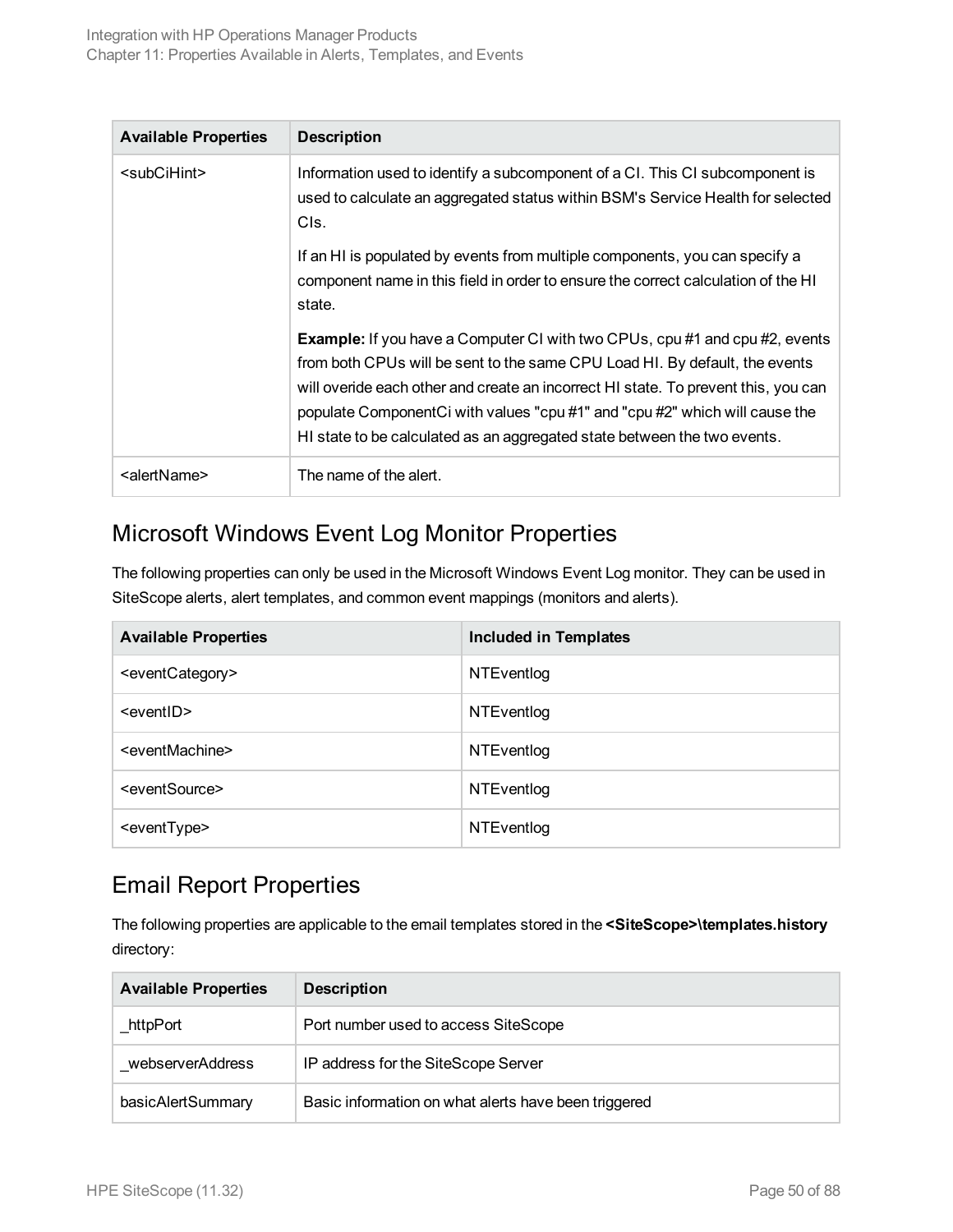| <b>Available Properties</b> | <b>Description</b>                                                    |
|-----------------------------|-----------------------------------------------------------------------|
| detailAlert Summary         | More detailed information on alerts                                   |
| reportIndexURL              | URL to the index page for the management report                       |
| reportPeriod                | Time period for this report                                           |
| reportURL                   | URL to the HTML version of the management report                      |
| summary                     | Summary and measurement information                                   |
| textReportURL               | URL to the comma-delimited file generated by SiteScope                |
| userReportIndexURL          | URL to the index page for a user-accessible report                    |
| userTextReportURL           | URL to the comma-delimited file generated by a user-accessible report |
| userXMLReportURL            | URL to the XML file generated by a user-accessible report             |
| xmlReportURL                | URL to the XML file generated by the management report                |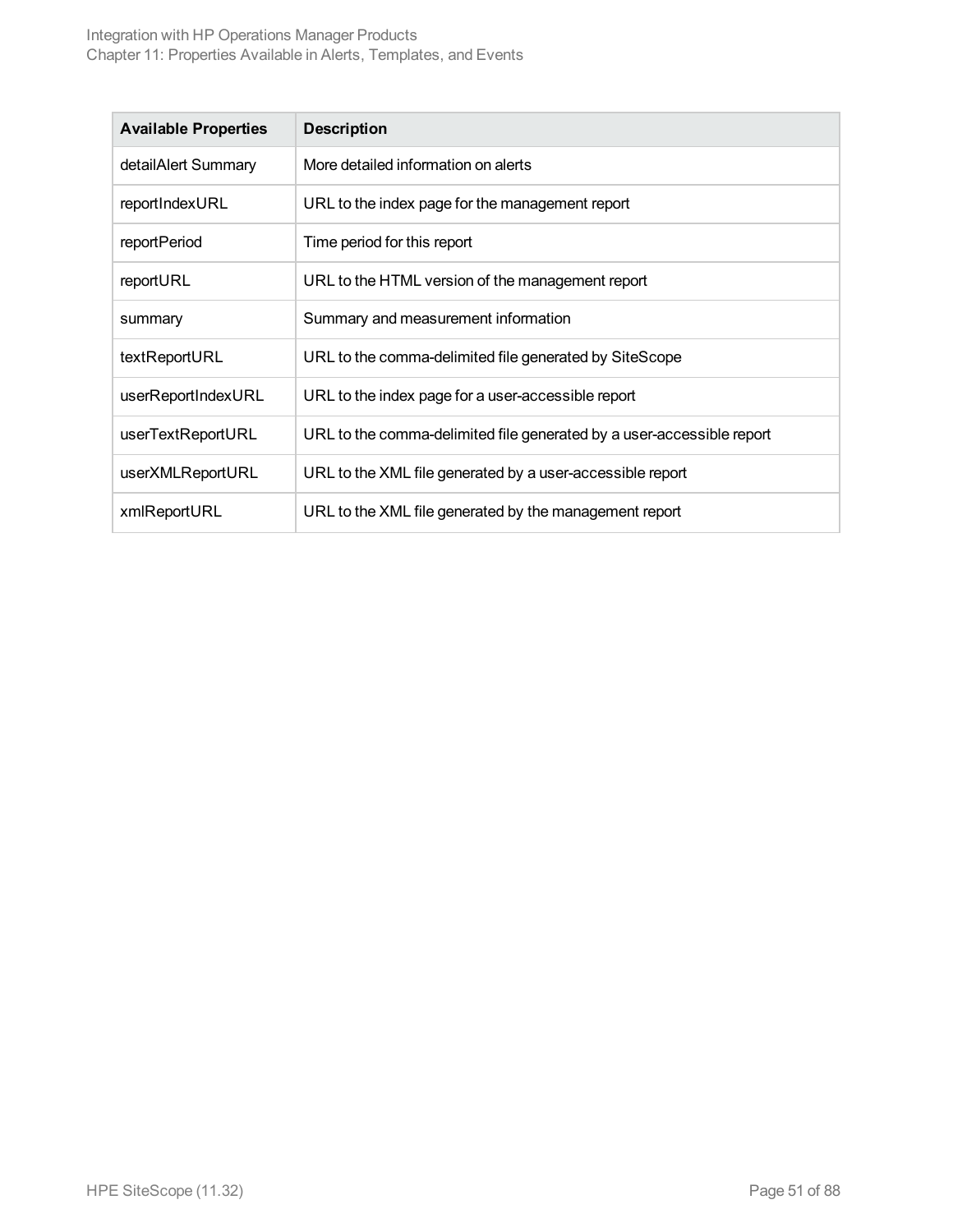# Chapter 12: Common Event Mappings User Interface

The New/Edit Event Mappings dialog box enables you to create new common event mappings or edit existing mappings. These are mappings between SiteScope runtime data and the attribute values that are used for sending events. Common event mappings are used when configuring the Operations Manager event integration and the Generic Event integration.

This section includes:

- ["Common](#page-51-0) Event Model Settings General Tab" below
- <span id="page-51-0"></span>• ["Common](#page-55-0) Event Model Settings - Custom Attributes Tab" on page 56

### Common Event Model Settings - General Tab

| <b>UI Element</b>  | <b>Description</b>                                                                                                                                                                                                                                                                                                                                                                                                                                                                              |  |
|--------------------|-------------------------------------------------------------------------------------------------------------------------------------------------------------------------------------------------------------------------------------------------------------------------------------------------------------------------------------------------------------------------------------------------------------------------------------------------------------------------------------------------|--|
| <b>General</b>     |                                                                                                                                                                                                                                                                                                                                                                                                                                                                                                 |  |
| <b>Title</b>       | Descriptive text describing the occurrence represented by the event. This should include<br>information about what threshold has been crossed (or other trigger conditions), and the<br>current values.                                                                                                                                                                                                                                                                                         |  |
|                    | Default value:                                                                                                                                                                                                                                                                                                                                                                                                                                                                                  |  |
|                    | • For metric status change:<br>Metric '< <metric>&gt;' changed status from '&lt;<oldstatus>&gt;' to '&lt;<newstatus>&gt;'<br/><math>\bullet</math> For alerts:<br/>Alert '&lt;<alertname>&gt;' was fired on monitor '&lt;<fullmonitorname>&gt;' status change<br/>Tip: Since the text is typically shown within a single line in the event browser, it is<br/>recommended to put the most relevant information at the beginning.</fullmonitorname></alertname></newstatus></oldstatus></metric> |  |
| <b>Description</b> | Additional information describing the event.                                                                                                                                                                                                                                                                                                                                                                                                                                                    |  |
|                    | <b>Default value:</b>                                                                                                                                                                                                                                                                                                                                                                                                                                                                           |  |
|                    | • For metric status change:<br>Metric '< <metric>&gt;' crossed '&lt;<thresholdcrossed>&gt;' with value '&lt;<metricvalue>&gt;'</metricvalue></thresholdcrossed></metric>                                                                                                                                                                                                                                                                                                                        |  |
|                    | $\bullet$ For alerts:<br>Monitor '<< fullMonitorName>>' changed status from '<< oldStatus>>' to<br>'< <newstatus>&gt;'</newstatus>                                                                                                                                                                                                                                                                                                                                                              |  |

User interface elements are described below: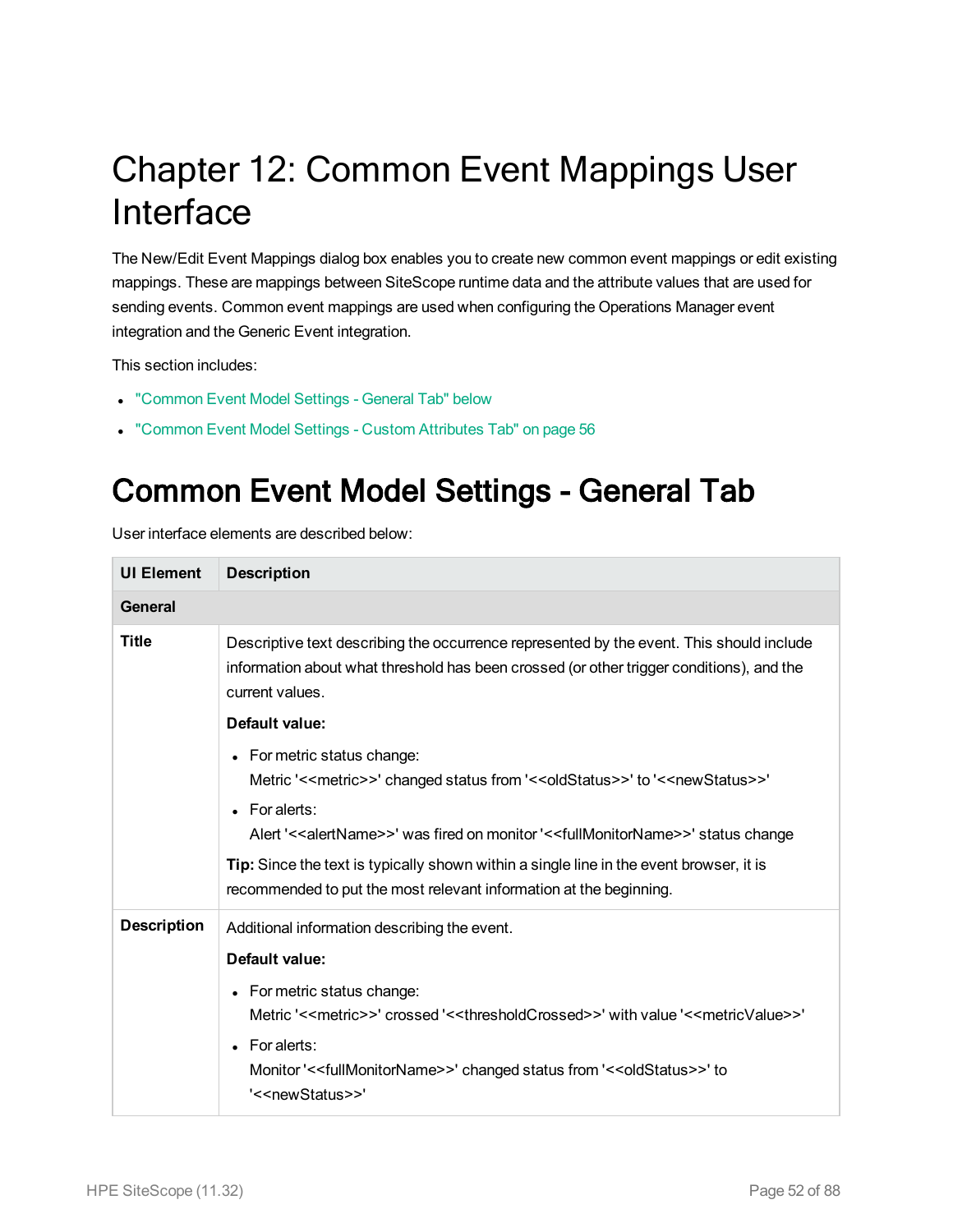| <b>UI Element</b>              | <b>Description</b>                                                                                                                                                                                                                                                                                                                |
|--------------------------------|-----------------------------------------------------------------------------------------------------------------------------------------------------------------------------------------------------------------------------------------------------------------------------------------------------------------------------------|
| <b>Severity</b>                | Severity of the occurrence related to the event. The severity level can be Unknown,<br>Normal, Warning, Minor, Major, or Critical.                                                                                                                                                                                                |
|                                | <b>Default value:</b> < <severity>&gt;. The &lt;<severity>&gt; attribute is replaced by the severity in the<br/>Indicator State and Severity field in the Threshold Settings for the selected monitor<br/>metric.</severity></severity>                                                                                           |
| Category                       | Value used for organizing or grouping events by monitor type.                                                                                                                                                                                                                                                                     |
|                                | Default value: << monitorType>>                                                                                                                                                                                                                                                                                                   |
|                                | <b>Examples: Database, Application, J2EE</b>                                                                                                                                                                                                                                                                                      |
| <b>Subcategory</b>             | Value used for organizing or grouping events that have the same category.                                                                                                                                                                                                                                                         |
|                                | Default value:                                                                                                                                                                                                                                                                                                                    |
|                                | • For metric status change: << metric>>                                                                                                                                                                                                                                                                                           |
|                                | • For alerts: << fullMonitorName>>                                                                                                                                                                                                                                                                                                |
|                                | <b>Example: Oracle</b>                                                                                                                                                                                                                                                                                                            |
| Log only                       | If True is selected, enables submitting an event that goes directly into the history event<br>browser as a closed event. Such an event goes through the complete event processing, but<br>has its Life Cycle State set to close from the beginning.                                                                               |
|                                | Typical examples are events that result in resetting an indicator to a normal or good state,<br>or an event signaling that a previous problem no longer exists (where the problem was<br>reported in another event).                                                                                                              |
|                                | If True for normal severity is selected, all messages forwarded from SiteScope to HPOM<br>are sent to the Acknowledged message browser (instead of the Active message browser)<br>if their severity is normal. This prevents the <b>Active</b> message browser becoming<br>unnecessarily cluttered with normal severity messages. |
|                                | <b>Default value: False</b>                                                                                                                                                                                                                                                                                                       |
| <b>Event Type</b><br>Indicator | Link between the event and the indicator so that information about the indicator can be<br>updated as a result of submitting the event.                                                                                                                                                                                           |
|                                | Default value:                                                                                                                                                                                                                                                                                                                    |
|                                | • For metric status change: << etiType>>:<< etiValue>>:<< metricValue>>>                                                                                                                                                                                                                                                          |
|                                | • For alerts: << etiType>>:<< etiValue>>                                                                                                                                                                                                                                                                                          |
|                                | Example of metric status change: CPU Load: High: 90                                                                                                                                                                                                                                                                               |
|                                | Note: This field is mandatory for updating the indicator. It is recommended not to change<br>the template value of this attribute.                                                                                                                                                                                                |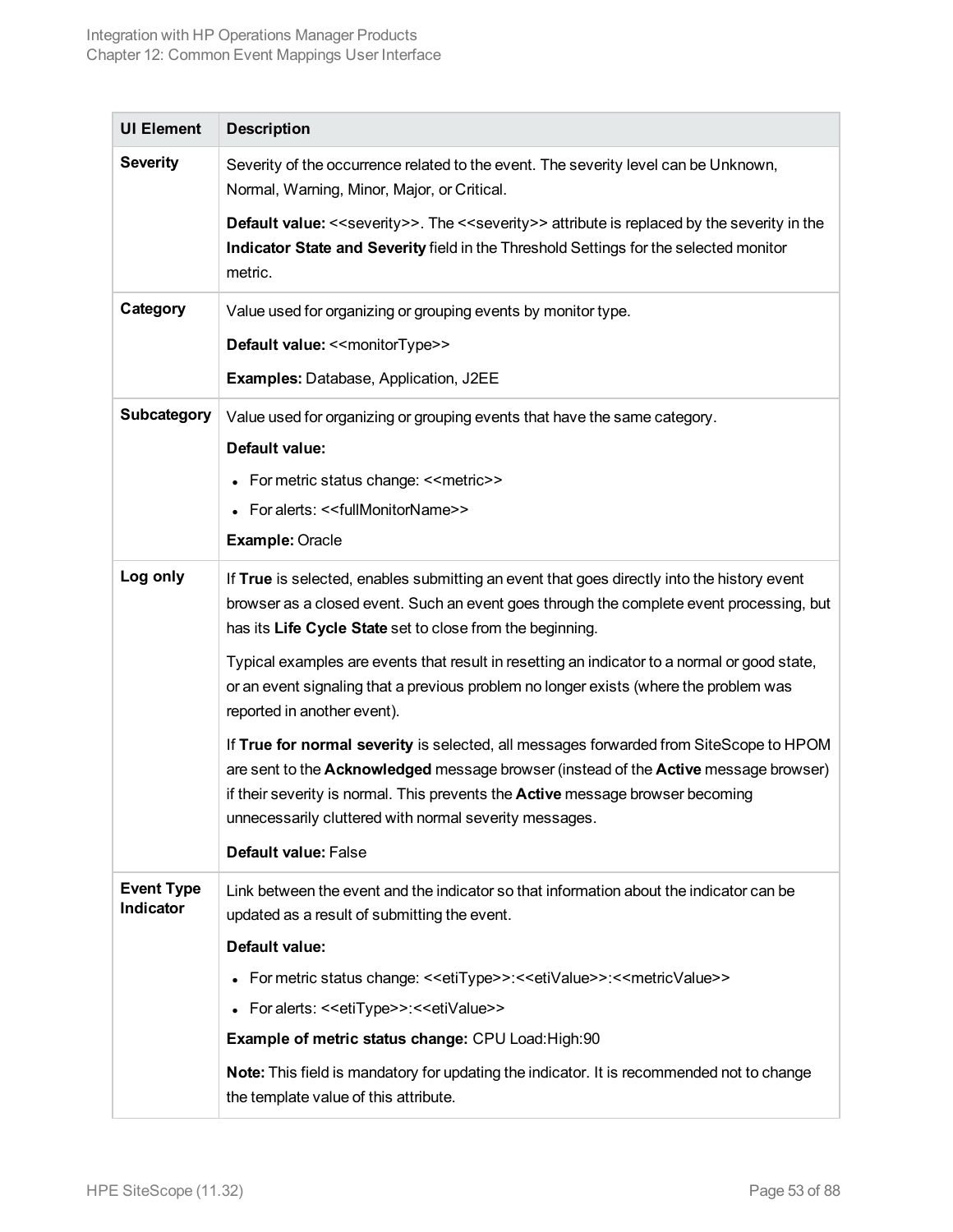| <b>UI Element</b>                       | <b>Description</b>                                                                                                                                                                                                                                                                                    |  |
|-----------------------------------------|-------------------------------------------------------------------------------------------------------------------------------------------------------------------------------------------------------------------------------------------------------------------------------------------------------|--|
| <b>Correlation</b>                      |                                                                                                                                                                                                                                                                                                       |  |
| <b>Key</b>                              | A unique string representing the type of event that occurred. Two events can have the<br>same key if both events represent the same situation in the managed environment.<br>Duplicate events are discarded after the number of duplicate events is increased in the<br>"Number of Duplicates" count. |  |
|                                         | Default value:                                                                                                                                                                                                                                                                                        |  |
|                                         | • For metric status change:<br>< <sitescopehost>&gt;:&lt;<monitoruuid>&gt;:&lt;<metric>&gt;:&lt;<etivalue>&gt;:<br/>&lt;<severity>&gt;</severity></etivalue></metric></monitoruuid></sitescopehost>                                                                                                   |  |
|                                         | • For alerts:<br>< <sitescopehost>&gt;:&lt;<monitoruuid>&gt;:&lt;<alertname>&gt;:&lt;<etivalue>&gt;</etivalue></alertname></monitoruuid></sitescopehost>                                                                                                                                              |  |
|                                         | Example of metric status change:                                                                                                                                                                                                                                                                      |  |
|                                         | labmachine1:OMEventIntegration:CPU Utilization on SiteScope Server:<br>utilization: Good                                                                                                                                                                                                              |  |
| <b>Submit</b><br>close key<br>condition | Enables the close key pattern to be evaluated by the event subsystem. If selected, enter<br>the pattern in the Close key pattern box below.                                                                                                                                                           |  |
|                                         | Default value: Selected                                                                                                                                                                                                                                                                               |  |
| <b>Close key</b><br>pattern             | (This box is available only if Submit close key condition is selected.) Enables the event<br>that is sent to automatically close all the events whose key attribute matches this<br>expression. It is recommended that this field contain the same value as in the Key field.                         |  |
|                                         | Note: SiteScope event integration policy always adds "<*>" to the end of your close key<br>pattern. The "<" and ">" signs cannot be used here since that they cannot be interpreted by<br>the log file policy.                                                                                        |  |
|                                         | Default value:                                                                                                                                                                                                                                                                                        |  |
|                                         | For metric status change:<br>< <sitescopehost>&gt;:&lt;<fullgroupid>&gt;:&lt;<monitorname>&gt;:&lt;<metric>&gt;</metric></monitorname></fullgroupid></sitescopehost>                                                                                                                                  |  |
|                                         | For alerts: < <sitescopehost>&gt;:&lt;<monitoruuid>&gt;:&lt;<alertname>&gt;</alertname></monitoruuid></sitescopehost>                                                                                                                                                                                 |  |
|                                         | Example: labmachine1:OMEventIntegration:CPU Utilization on SiteScope<br>Server:utilization<*>                                                                                                                                                                                                         |  |
| <b>Advanced Parameters</b>              |                                                                                                                                                                                                                                                                                                       |  |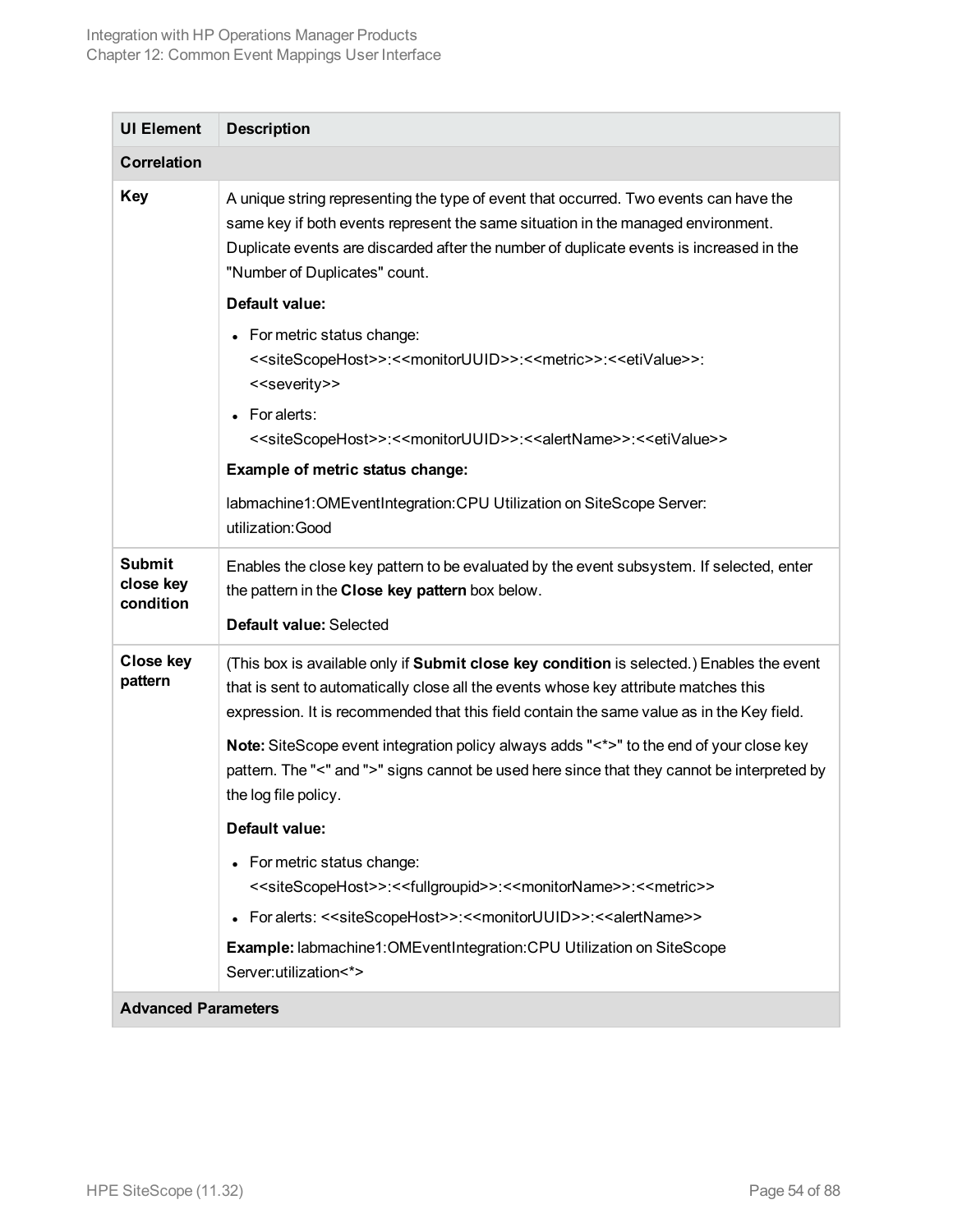| <b>UI Element</b>                       | <b>Description</b>                                                                                                                                                                                                                        |
|-----------------------------------------|-------------------------------------------------------------------------------------------------------------------------------------------------------------------------------------------------------------------------------------------|
| CI hint                                 | Information about the CI that is related to the event. This attribute is used for providing hints<br>to enable the event processing to find the correct related CI (RTSM ID of the related CI).                                           |
|                                         | <b>Default value: &lt; &lt; ciHint&gt;&gt;.</b> The value in this field varies, depending on whether SiteScope<br>is connected to BSM or HPOM. This field is not editable.                                                                |
| <b>Host hint</b>                        | The target host being monitored by the monitor that triggered the event. The value is<br>translated to the legacy node attribute in HPOM. If the node does not exist in HPOM, the<br>event will be lost.                                  |
|                                         | Default value: << targetHost>>                                                                                                                                                                                                            |
|                                         | <b>Examples:</b>                                                                                                                                                                                                                          |
|                                         | $\bullet$ IPv4: 15.15.12.13,                                                                                                                                                                                                              |
|                                         | • DNS: host1.hp.com                                                                                                                                                                                                                       |
| Generating<br>source hint               | Information about the monitoring application and the corresponding probe/agent that is<br>responsible for creating the event.                                                                                                             |
|                                         | Default value: SiteScope@@< <sitescopehost>&gt;</sitescopehost>                                                                                                                                                                           |
|                                         | Example: SiteScope@@host1.hp.com                                                                                                                                                                                                          |
| <b>Attributes</b>                       |                                                                                                                                                                                                                                           |
| <attributes<br>list&gt;</attributes<br> | Displays the list of available attribute variables. You can add an attribute by dragging it from<br>the <b>Attributes</b> list to the selected text box, or select the cell in which to copy the selected<br>attribute, and click Ctrl+I. |
|                                         | For a description of the available attribute variables, see "Properties Available in Alerts,<br>Templates, and Events" on page 42.                                                                                                        |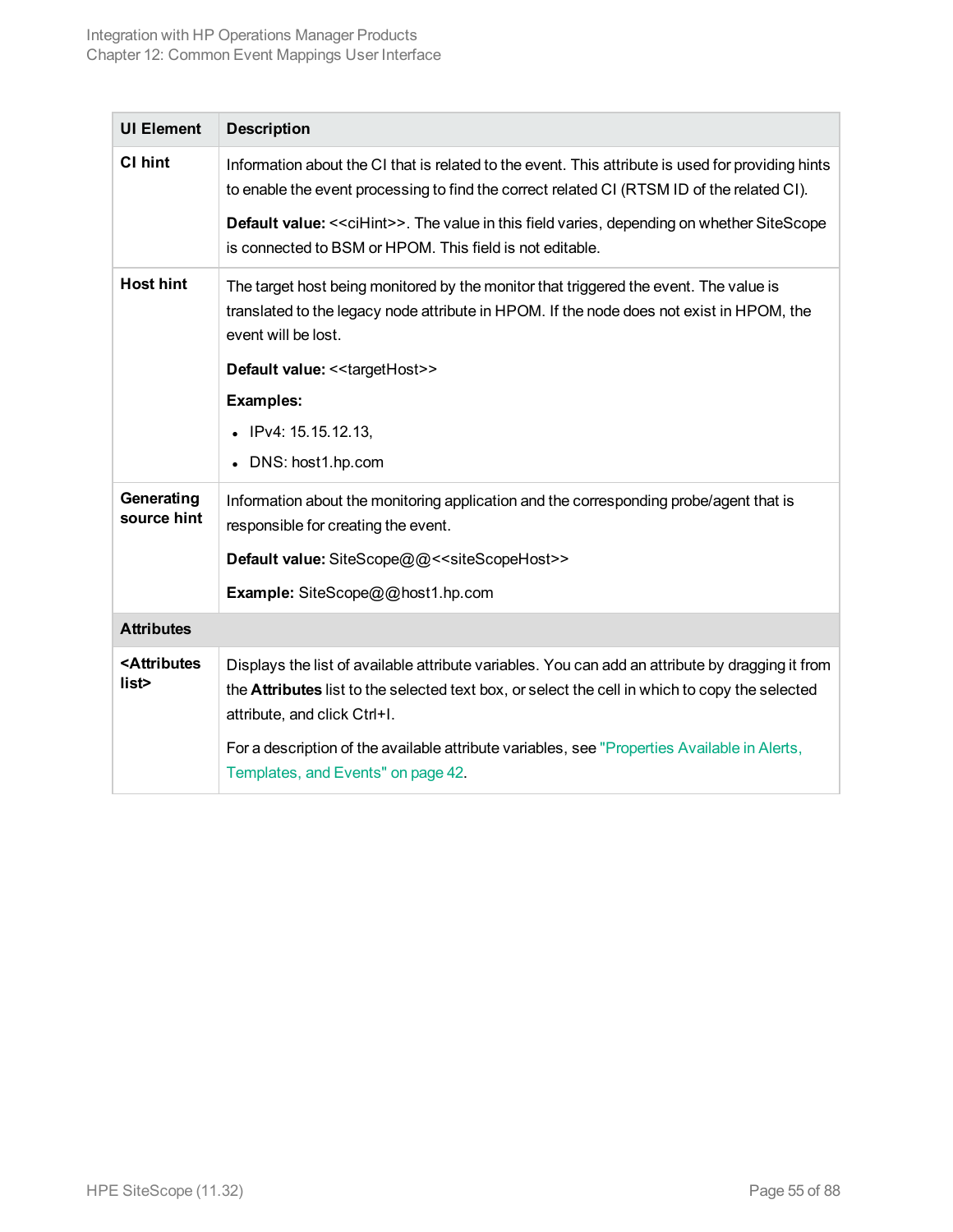## <span id="page-55-0"></span>Common Event Model Settings - Custom Attributes Tab

User interface elements are described below

| <b>UI Element</b>         | <b>Description</b>                                                                                                                                                                                                                                                                                                                                                                                                               |
|---------------------------|----------------------------------------------------------------------------------------------------------------------------------------------------------------------------------------------------------------------------------------------------------------------------------------------------------------------------------------------------------------------------------------------------------------------------------|
| $\ast$                    | Enables creating a new custom attribute for the event. Each event can have any number of<br>custom attributes.                                                                                                                                                                                                                                                                                                                   |
|                           | New Key. Adds a new line to the table, enabling you to add a name and value for the<br>$\bullet$<br>attribute.                                                                                                                                                                                                                                                                                                                   |
|                           | Known Key. Opens a submenu with the known keys as options. You can select the<br>$\bullet$<br>relevant key. A new row opens in the Name/Value table, with the name of the selected<br>key in the Name column. You can then enter the value of the key in the corresponding<br>Value column.                                                                                                                                      |
| $\boldsymbol{\mathsf{x}}$ | Delete Custom Attribute. Deletes the selected custom attribute from the table.                                                                                                                                                                                                                                                                                                                                                   |
| Name and<br>Value         | Each event can have any number of custom attributes. Custom attributes can be used to<br>provide additional information with the event that is not provided in any of the other common<br>event attributes or that is contained in any of the other attributes. Each custom attribute is a<br>Name-Value pair, where you enter the name of the attribute in the Name field and the value<br>of the attribute in the Value field. |
|                           | This feature may be used when you manage the environment of multiple customers using<br>one instance of the product. The multiple customers might be handled by a custom attribute<br>object.                                                                                                                                                                                                                                    |
|                           | <b>Example:</b> Name = "cma1"; Value = "XYZ Company"                                                                                                                                                                                                                                                                                                                                                                             |
|                           | Note: Make sure that the name of the attribute you are defining is unique and does not<br>already exist in the attributes list.                                                                                                                                                                                                                                                                                                  |
| <b>Attributes</b>         |                                                                                                                                                                                                                                                                                                                                                                                                                                  |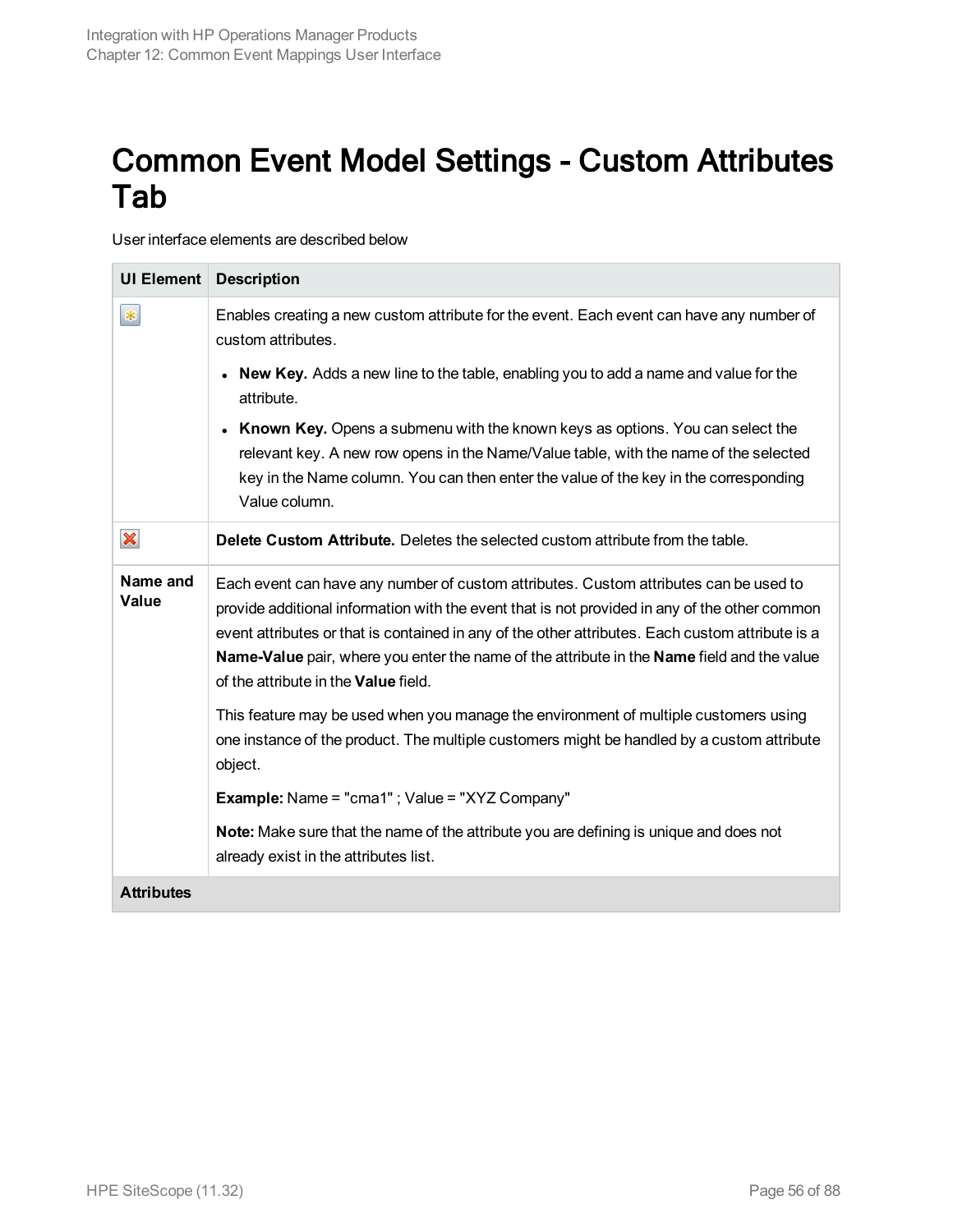| <b>UI Element</b>                       | <b>Description</b>                                                                                                                                                                                                                                                                                                                                                                                                                                                    |
|-----------------------------------------|-----------------------------------------------------------------------------------------------------------------------------------------------------------------------------------------------------------------------------------------------------------------------------------------------------------------------------------------------------------------------------------------------------------------------------------------------------------------------|
| <attributes<br>list&gt;</attributes<br> | Displays the list of available attribute variables. You can add an attribute by dragging it from<br>the <b>Attributes</b> list to the selected box, or select the cell in which to copy the selected<br>attribute, and click Ctrl+I.                                                                                                                                                                                                                                  |
|                                         | For a description of the available attribute variables, see "Properties Available in Alerts,<br>Templates, and Events" on page 42.                                                                                                                                                                                                                                                                                                                                    |
|                                         | <b>HP CDA Event Mapping template</b>                                                                                                                                                                                                                                                                                                                                                                                                                                  |
|                                         | This is an out-of-the-box template that is specially configured for CDA (Continuous Delivery<br>Automation). CDA is a policy-based platform that provides infrastructure provisioning in<br>hybrid cloud environments. CDA integrates with SiteScope to deploy SiteScope monitors<br>and receive events from them. Monitoring status based on the events received is available in<br>the CDA user interface. For more details on CDA, refer to the CDA documentation. |
|                                         | The following attributes are included in the Custom Attributes tab for the HP CDA Event<br>Mapping template which is included by default in Common Event Mappings:                                                                                                                                                                                                                                                                                                    |
|                                         | < <templatedeploypath>&gt;. Displays the full path to the template group from which the<br/>monitor was deployed.</templatedeploypath>                                                                                                                                                                                                                                                                                                                                |
|                                         | << monitorServiceId>>. See Service ID below.                                                                                                                                                                                                                                                                                                                                                                                                                          |
|                                         | << monitorDrilldownURL>>. Creates a hyperlink in the event to the monitor URL.                                                                                                                                                                                                                                                                                                                                                                                        |
|                                         | < <newstatus>&gt;. Current status of the metric.</newstatus>                                                                                                                                                                                                                                                                                                                                                                                                          |
| <b>Service ID</b>                       | Enables customizing the service name that is sent from SiteScope events to HPOM by<br>entering the value of the monitor service ID. This is useful for relating the SiteScope monitor<br>with the HPOM Service Name.                                                                                                                                                                                                                                                  |
|                                         | Default value: << monitorServiceId>>                                                                                                                                                                                                                                                                                                                                                                                                                                  |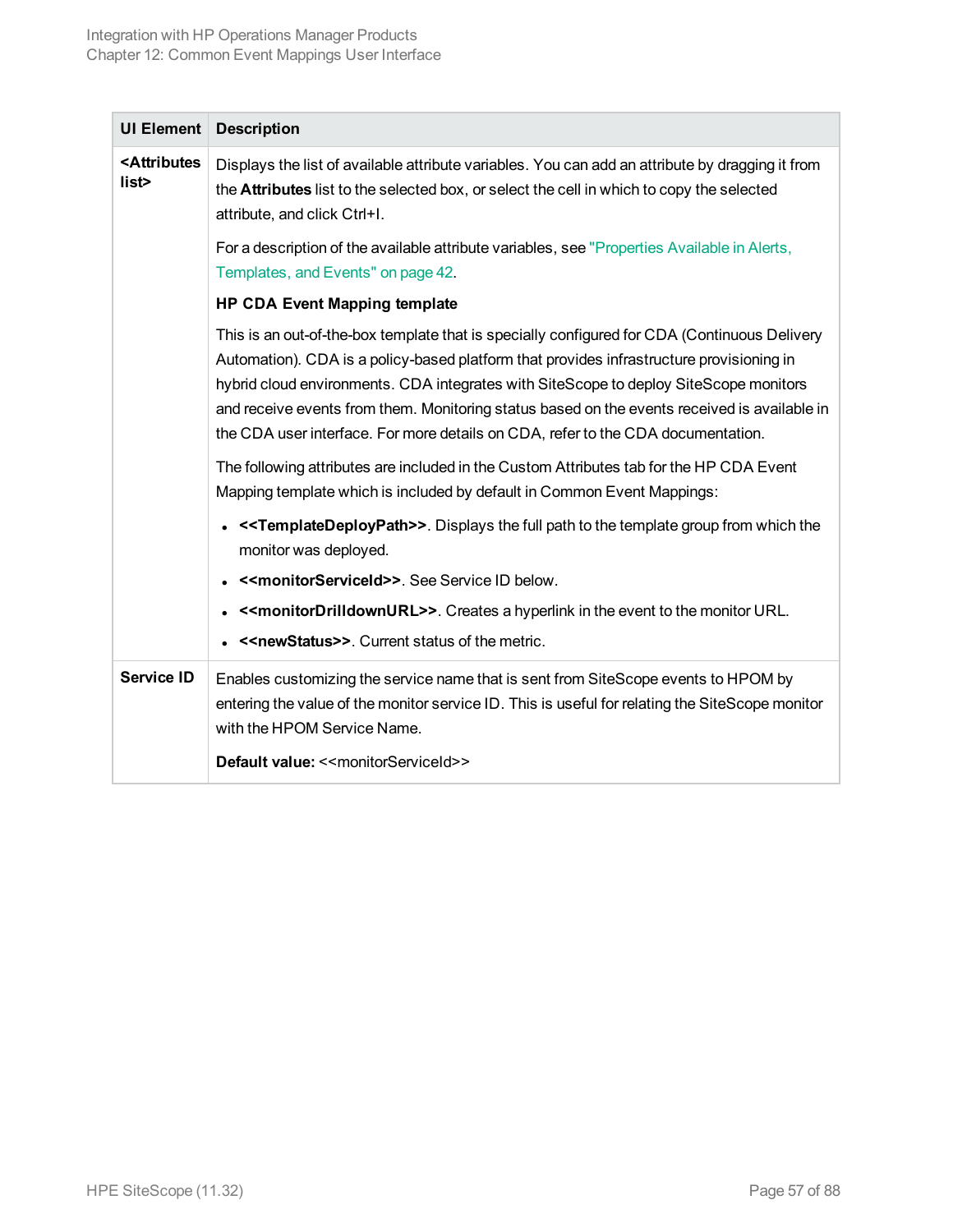# <span id="page-57-0"></span>Chapter 13: Troubleshooting Event Integration **Issues**

This section contains notes and limitations, and provides troubleshooting when using the Operations Manager integration to send events directly to the HPOM management server or to Operations Management in BSM.

This section includes:

- "Notes and [Limitations"](#page-57-1) below
- ["Integration](#page-58-0) Setup Problems" on the next page
- ["Problems](#page-61-0) Sending Events" on page 62
- "Node Discovery and Monitor Discovery [Troubleshooting"](#page-63-0) on page 64
- <span id="page-57-1"></span>• "Certificate Requests Do Not Reach the Operations [Management](#page-64-0) Server" on page 65

## Notes and Limitations

- Upgrades for SiteScope-HPOM event integrations earlier than SiteScope 11.00 are not supported.
- While SiteScope 10.x versions support HPOM event integration, events generated in SiteScope versions earlier than 11.00 do not affect Service Health and Service Level Management in BSM 9.0x.
- If SiteScope is installed on the same machine as HPOM, when uninstalling SiteScope you should also uninstall the Operations Agent.
- Sending events to HPOM using the Operations Agent is available only when connected to BSM 9.00 or later. Although the earlier HPOM integration solution of installing the HP SiteScope Adaptor on the HPOM management server is supported in earlier versions of SiteScope, it is not supported with SiteScope11.00 or later and should be uninstalled. You should therefore upgrade to the implementation using the Operations Agent.
- If you are having problems activating node discovery or deploying the monitor discovery policy, verify that the SiteScope node system properties are discovered correctly, and fix them if necessary. In the Node Properties dialog box, select the **System** tab and make sure the settings matches you SiteScope node system settings.
- If you are using Operations Manager for Windows 9, patch OMW\_00097/98 or later (32-bit/64-bit) is required to support the Node discovery feature without overriding SiteScope node properties.
- If you currently use HPOM with SiteScope and you plan to upgrade HPOM to BSM, you must connect SiteScope directly to BSM to perform the upgrade. This also enables SiteScope to report the topology to BSM. For details on connecting SiteScope to BSM, see section on working with BSM in the Using SiteScope Guide in the SiteScope Help..
- When SiteScope sends an event in which a monitor metric value does not match any of the thresholds, the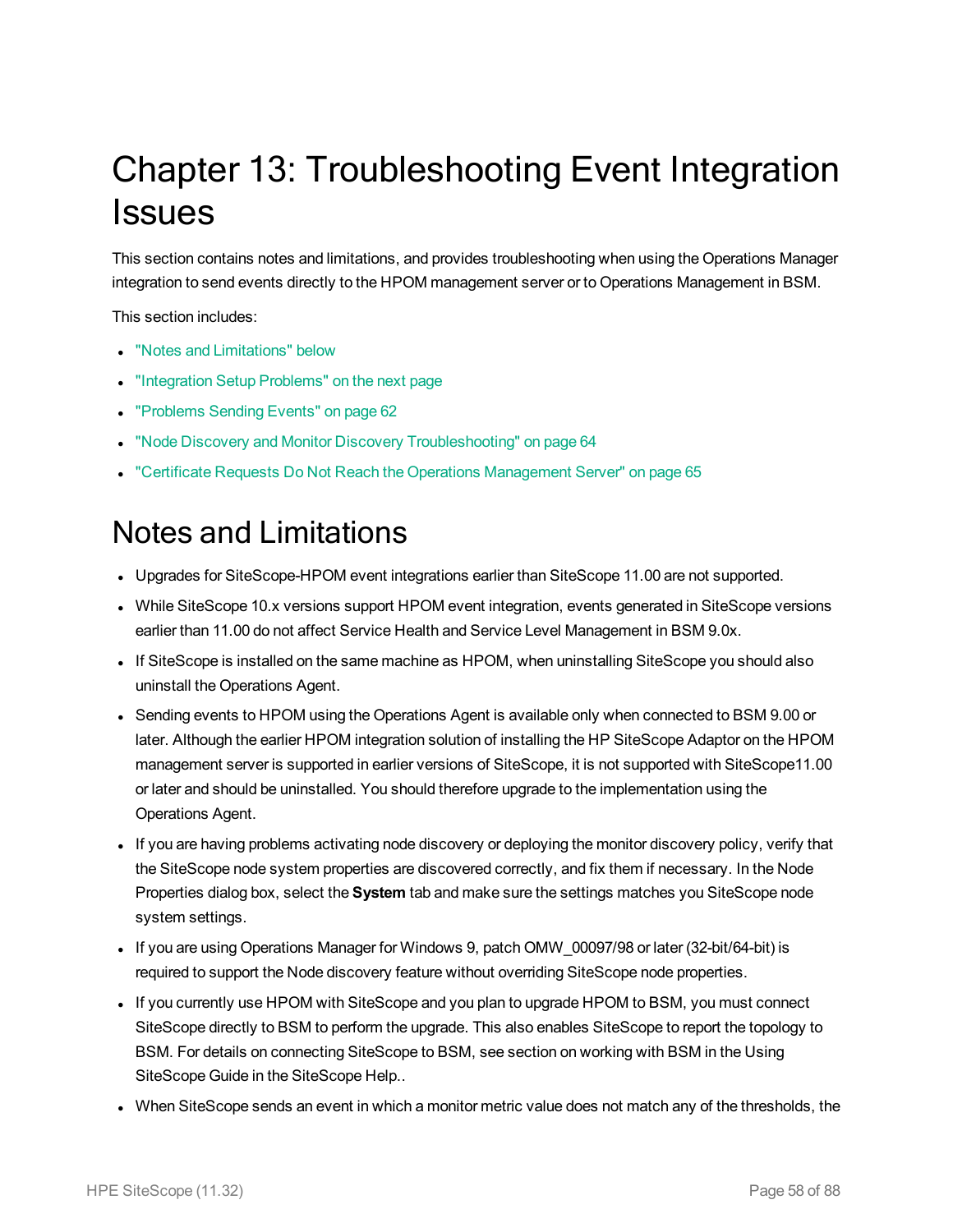indicator severity **Normal** is sent to the HPOM management/BSM Gateway Server.

- When SiteScope is connected to BSM, after a monitor is created on a new host, the event is sent to Operations Management without the value of the related CI (the event is triggered before topology is reported to BSM). To avoid waiting for the next event to be sent, select the **Manually send first event** check box in the monitor's **HP Integration Settings** > **HP Operations Manager Integration Settings**. This action can be performed globally using Global Search and Replace.
- If there are no ETIs from SiteScope in the Operations Management Event Browser, make sure when configuring event integration that the **BSM Service Health affected by** setting in **HP Integration Settings > BSM Service Health Preferences** is set to **Events**. If **Metrics** is selected, status change events reported by SiteScope do not have any influence on CIs in Service Health or Operations Management.
- Events are not closed (relevant to HPOM and BSM) and the indicator status is not cleared (relevant to BSM) if SiteScope stops monitoring in the following instances:
- The related SiteScope monitor skipped or was disabled/suspended (permanently or by the scheduler)
- The related SiteScope monitor was deleted
- SiteScope stops reporting to BSM (for example, if it is disconnected)
- To exclude indicators of disabled monitors from Service Health, Service Level Management, or both, it is recommended to use Downtime Management in BSM 9.0x or later. For details, see the section on downtime management in the BSM Platform Administration Guide in the BSM Help.

**Tip:** When referring to the integration log file, you can open it from the SiteScope user interface (**Server Statistics > Log files > HPSiteScopeOperationsManagerIntegration.log**).

### <span id="page-58-0"></span>Integration Setup Problems

### **Symptom:**

Any problem that occurs while trying to configure the Operations Manager Integration (between connecting the agent to the HPOM/BSM server and sending a test message).

### **Troubleshooting:**

- 1. In SiteScope, open the HP Operations Manager Integration dialog box panel (**Preferences > Integration Preferences > HP Operations Manager Integration**).
- 2. In the HP Operations Manager Integration Main Settings pane, check the **HP Operations agent installation path**.
	- a. Click the **Resolve Path** button.
	- b. Make sure the agent is installed on the path you see in this field.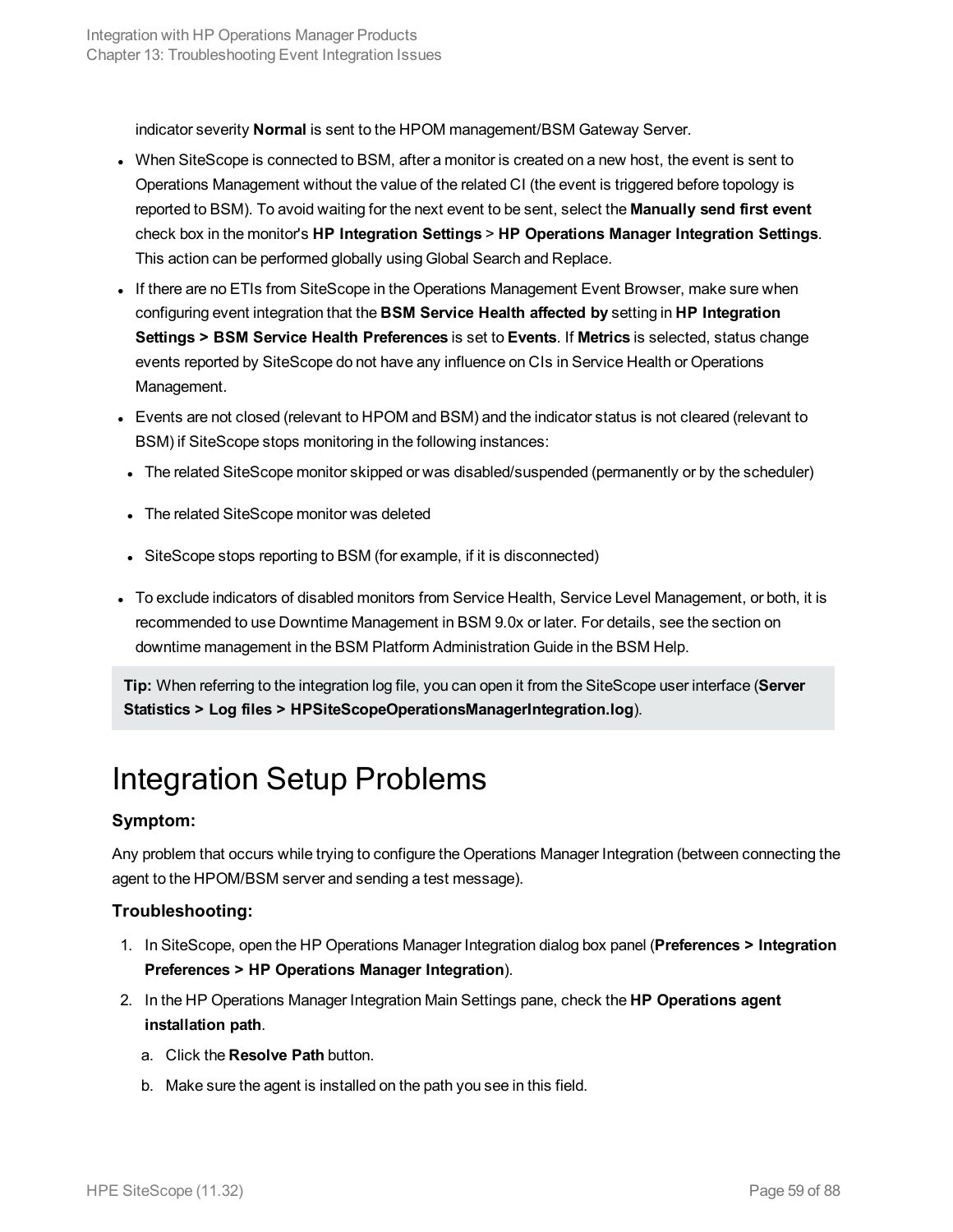- $\circ$  If the agent is installed on a different path, update the path accordingly.
- $\circ$  If you do not see the path is resolved (probably the agent is not installed properly), try restarting the server machine. If it does not help, uninstall the Operations Agent and then install it again (it is also recommended to restart the server).
- c. Make sure your HPOM management server or BSM Gateway host name is typed correctly in the host field.
- 3. Click the **Analyze** button.
	- a. If the command outputs are empty, there is a problem with the agent installation. Uninstall the Operations Agent and then install it again (it is also recommended to restart the server).
	- b. Check that the bbcutil command output returns **status=eServiceOK**. If it does not, there is a connectivity problem to your HPOM management server.
	- c. Check the opcagt -status command output. You should see a few processes running (some can be in Aborted state—this is fine at this stage). If they are not running, manually start the agent by running command line: opcagt -start, or restart your server machine.
- 4. Make sure your HPOM management server is up and running.
- 5. If you are working with BSM, check your Gateway and Data Processing Server:
	- a. Run command line ovc -status to check the server. Make sure all processes are running (in particular, the "Certificate Broker"). If they do not start, run command line ovc -start
	- b. Check the connection from SiteScope to the Gateway Server by running the command: ping https://<BSM Gateway Server>/com.hp.ov.opc.msgr. If this fails, restart the WDE process on the Gateway Server.
- 6. If you are working with a distributed BSM environment (in BSM 9.00 or later), follow the procedures for initiating trust between your Gateway and Data Processing Server, and forwarding the certificate request from the Gateway to the Data Processing Server. For details, see "How to Enable [SiteScope](#page-18-0) to Send Events to HPOM or Operations [Management"](#page-18-0) on page 19.
- 7. Click the **Connect** button, and make sure the command output returns: opcactivate Info: Successfully activated OVO agent.

If it does not, contact your HPOM administrator for assistance.

```
Note: If there is a large time difference (more than 24 hours) between the certificate server and the
Operations Agent, you might encounter the following error when running agent commands such as
ovc – status, ovc –start, or opcagt -status:
```

```
(ctrl-21) Communication error when executing 'Status' method.
(sec.core-113) SSL certificate verification error (The presented peer certificate
is not yet valid.)
```
This problem occurs because certificates are only valid in the specified time period, and usually solves itself (after a day) when the certificate becomes valid. The time is specified in Coordinated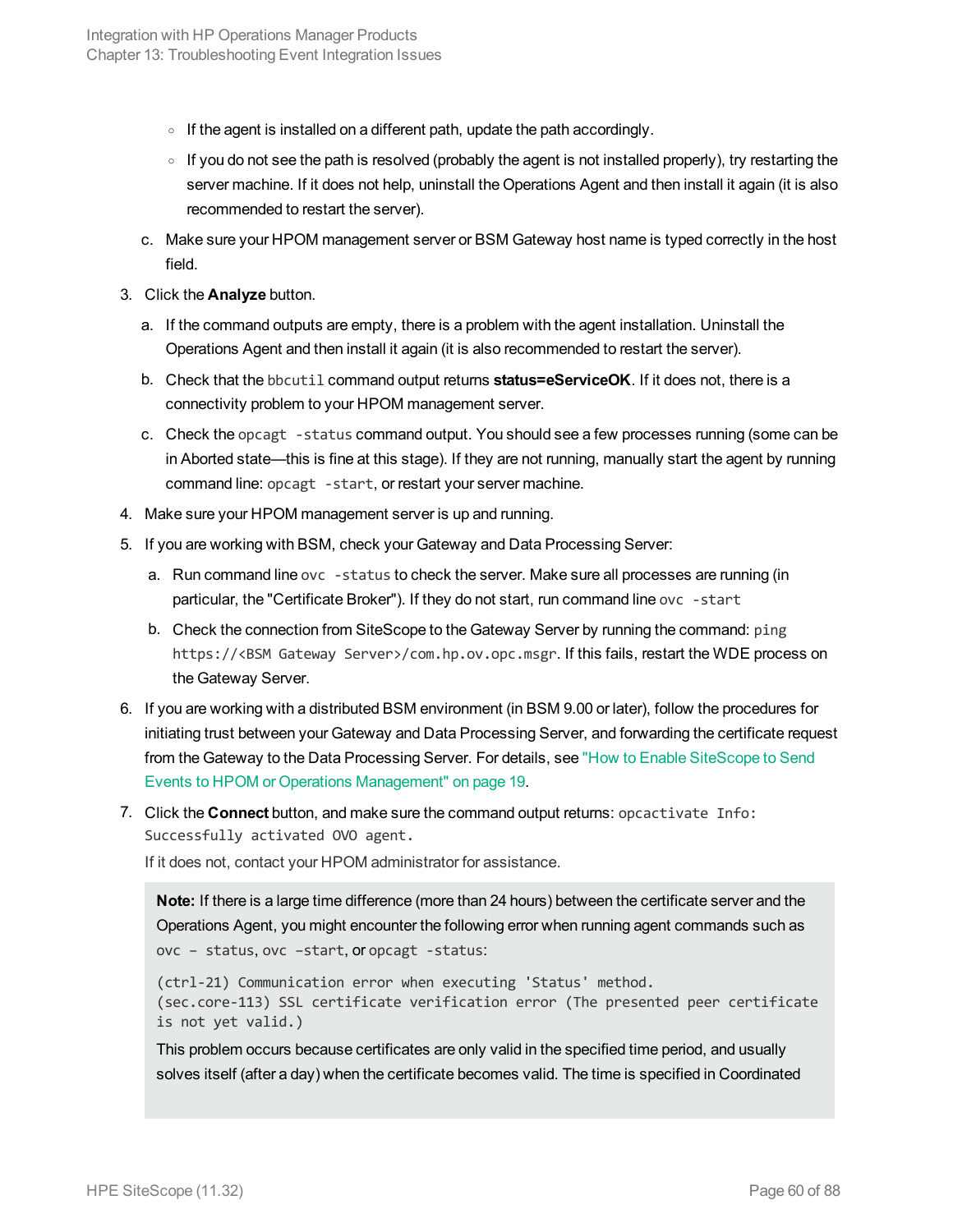Universal Time (UTC), independent from time zones, and certificates are issued to be valid from 24 hours in the past.

- 8. Accept the certificate request.
	- When connecting to a BSM server, follow the step for accepting the agent connection request in ["How](#page-18-0) to Enable SiteScope to Send Events to HPOM or Operations [Management"](#page-18-0) on page 19.
	- When connecting to an HPOM management server, consult your HPOM administrator. If you do not see the certificate request, contact your HPOM administrator.
- 9. Click the **Analyze** button.
	- a. Make sure the ovcert -check is ok, and it ends with "Check Succeeded".
	- b. Make sure ovcert -list lists some certificates.
	- c. If there are problems with the command outputs:
		- <sup>o</sup> Contact your HPOM administrator, or
		- Start the integration process troubleshooting from the connect phase, or even reinstall the agent.
- 10. Click the **Install Policies** button.
	- a. If you get an error here or this process is stuck with "please wait" and:
		- $\circ$  You recently reinstalled the agent and did not restart yet, restart your server.
		- o Otherwise, there is a problem with the agent (and the additional policy activation tool package) installation. Reinstall on a clean image.
	- b. Click the **Analyze** button, or check the output of the Install Policies for the list of policies. Make sure you see the following list with all enabled:
		- <sup>o</sup> HP\_SiteScope\_to\_Operations\_Manager\_Integration\_by\_Log\_File
		- <sup>o</sup> HP\_SiteScope\_to\_Operations\_Manager\_Integration
		- <sup>o</sup> SiteScope\_Hosts\_Discovery
- 11. In the **Test Message** box, type a message and click **Send test message**.
	- a. Check your HPOM Event Console or Operations Management Event Browser.
	- b. If you do not see the message in the Event Console/Browser:
		- <sup>o</sup> Run command line: opcmsg a=a o=o msg\_t=xxx
		- $\circ$  If the command is not available, something went wrong with the process so far (either the certificate or the policies does not work). Try to install the policies again, and if the same problem occurs contact HP Software Support.
		- o If the command is executed but you still do not see the message in the Event Console, contact your HPOM administrator for support.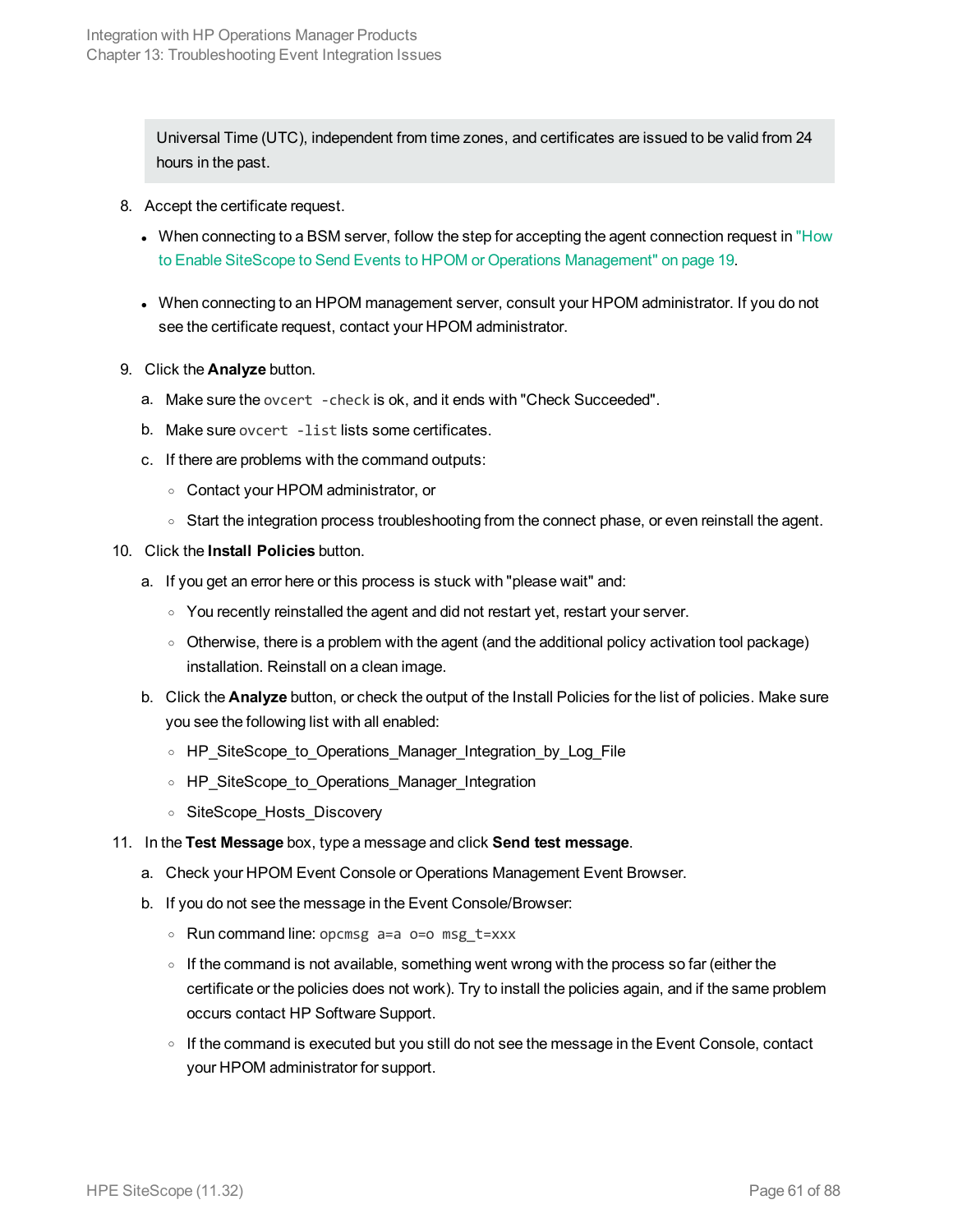## <span id="page-61-0"></span>Problems Sending Events

### **Symptom 1:**

Sending a test event from the HP Operations Manager Integration dialog box does not reach the HPOM Event Console/Operations Management Event Browser.

### **Troubleshooting:**

- 1. In the HP Operations Manager Integration dialog box, enter a test message in the **Test message** box, and click **Send test message**. If the test message is not displayed in the Event Console, follow all the steps in ["Integration](#page-58-0) Setup Problems" on page 59, and then try again.
- 2. Click the **Analyze** button, and make sure all commands are successful (in particular, see the list of policies installed). For details, see ["Integration](#page-58-0) Setup Problems" on page 59.
- 3. Click the **Send Test Event** button.
- 4. In the **<SiteScope root directory>\logs** directory, check the events log file, **HPSiteScopeOperationsManagerIntegration.log**. Verify the event entry in the log file. If you do not see it, contact HP Software Support.
- 5. If you still do not see the event in the HPOM Event Console/Operations Management Event Browser, check you are viewing the correct node in HPOM, or are not filtering out anything in the Operations Management Event Browser. If you still do not see the event, contact HP Software Support.
- 6. Open the **<SiteScope root directory>\tools\OMIntegration\Policies\F516CEC3-3AD4-4627-9CFD-BB155B894349\_data** file, and check that the path specified for **HPSiteScopeOperationsManagerIntegration.log** is correct (it might use an environment variable). If you make any changes here, you must install the policies again.
- 7. Check if the agent received the event and sent it to HPOM/Operations Management:

Make sure that the agent knows the location of the log file.

**On Windows:** Check if %SITESCOPE\_HOME% variable is defined. If it is not defined:

- a. Define %SITESCOPE\_HOME%.
- b. Remove the policy:

```
ovpolicy -remove -polname HP SiteScope to Operations Manager Integration by Log
File
```
c. Reinstall the policies from the SiteScope user interface.

**On UNIX:** Check if the log file policy contains the location of the log:

a. Open the policy:

"opt/HP/SiteScope/tools/OMIntegration/Policies/F516CEC3-3AD4-4627-9CFD-BB155B894349\_data"

b. Check LOGPATH is set to "opt/HP/SiteScope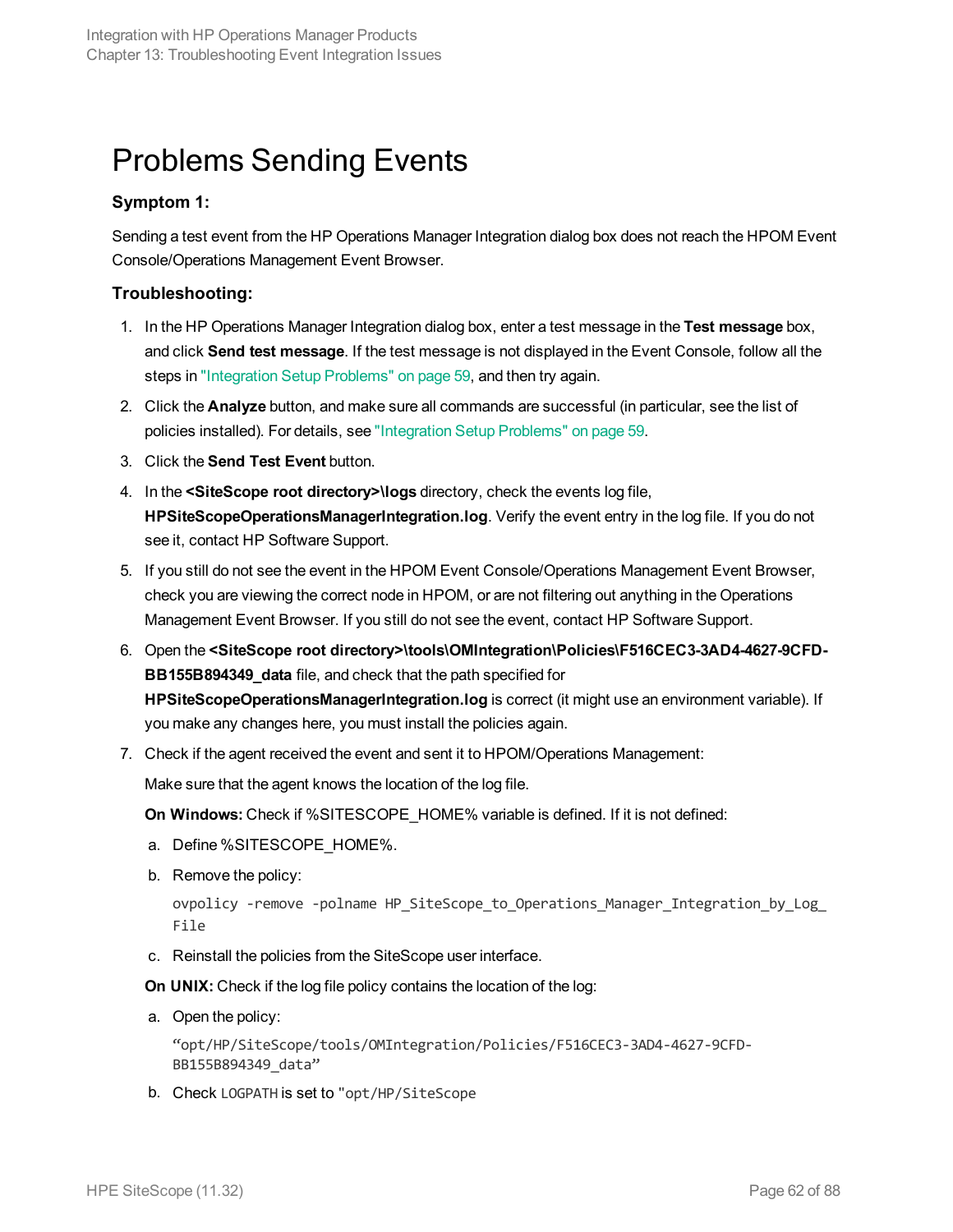logs/HPSiteScopeOperationsManagerIntegration.log"

If it is not, change the path and reinstall the policy (see the Windows steps above).

- 8. If you still do not see the event in the HPOM Event Console/Operations Management Event Browser, check:
	- You are viewing the correct node (in HPOM).
	- You are not filtering out anything (in the Operations Management Event Browser).

Otherwise contact support.

### **Symptom 2:**

The metric status change or alert event is not displayed in the HPOM Event Console/Operations Management Event Browser.

### **Troubleshooting:**

- 1. Check if the test event is displayed in the Event Console/Browser. If it is not displayed, follow the guidelines for Symptom 1 in ["Problems](#page-61-0) Sending Events" on the previous page.
- 2. Check that event integration is enabled in the monitor or alert configuration settings. Change the monitor metric status, or trigger an alert. In the **<SiteScope root directory>\logs** directory, check the events log file, **HPSiteScopeOperationsManagerIntegration.log**.
- 3. If you do not see the event entry in the log file, check you enabled event integration correctly in the monitor or alert you are running (for details, see "How to Enable [SiteScope](#page-18-0) to Send Events to HPOM or Operations [Management"](#page-18-0) on page 19). If it is still not in the log file, contact HP Software Support.
- 4. If you see the event entry in the log file, but not in the Event Console/Browser:
	- a. Check that no filter is set in the Event Browser.
	- b. If it is a newly-created monitor, and you are filtering the related CI in Operations Management, it is possible that the CI topology is not reported yet. Try again in a few minutes.
	- c. In HPOM legacy, make sure the event target node exists on your console.
	- d. Contact HP Software Support.

#### **Symptom 3:**

You see the metric or alert event in the Operations Management Event Browser, but it has no related CI or HI, or Indicator state or severity.

### **Troubleshooting:**

- 1. Check the event attribute values in the **HPSiteScopeOperationsManagerIntegration.log** file located in the **<SiteScope root directory>\logs** directory. Look for the HI (ETI) and CI hint. They should look like this: CPULoad:High:80 and SiteScope:3:123456 respectively.
	- a. To know the attribute order in this tab separated values line, you can send a test event before this event and compare the lines. The test event writes the name of each attribute in its order.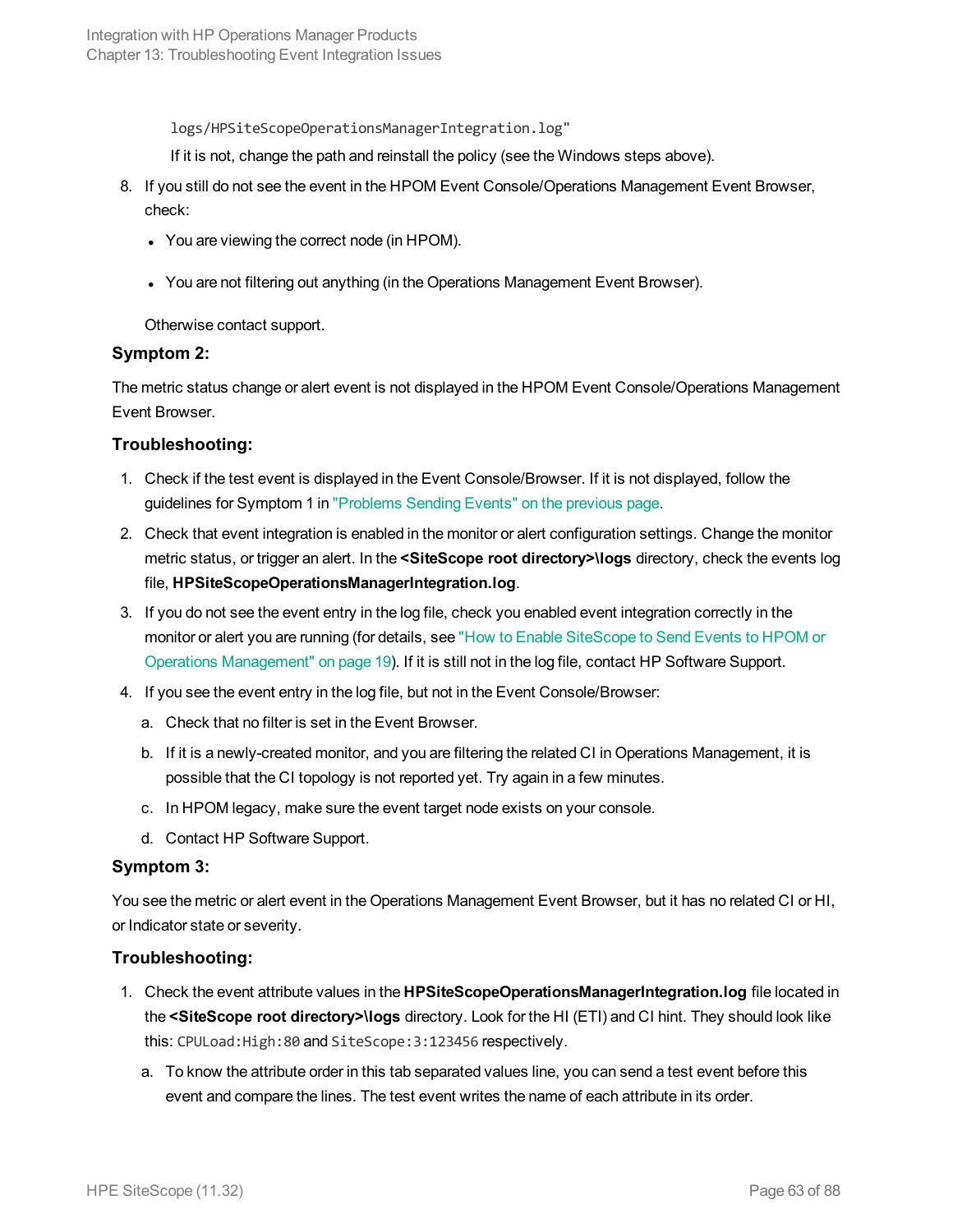- b. If the CI Hint or HI hint are unknown, empty, or look different than the example, there is a problem with the SiteScope configuration.
	- <sup>o</sup> Check that the SiteScope is registered to BSM.
	- $\circ$  Check that the monitor thresholds have indicator states assigned to them, or that your alert has some ETI and ETI state set.
	- $\circ$  Check the preference setting for reporting SiteScope data in the monitor configuration is set to **Events** (in **HP Integration Settings > BSM Service Health Preferences**).
- 2. If everything looks fine in the log file in SiteScope, open the event in the Operations Management Event Browser.
	- a. In the **General** tab, check the **related CI** attribute. If you do not see the related CI, select the **Resolver** tab and check the **Status** field.
		- <sup>o</sup> Check if there is information about the CI resolution failure.
		- Check that the monitor topology is available in the BSM (you can check this in the System Hardware or System Monitors views).

**Note:** If this is a newly-created monitor, it will take few minutes for the topology to arrive and the event to be assigned with a related CI.

- b. In the **General** tab, if you see the **related CI** but **Event Type Indicator** is empty:
	- <sup>o</sup> Select the **Resolver** tab and check the ETI Hint attribute value sent by SiteScope. If it is empty or unknown, check your SiteScope configuration.
	- <sup>o</sup> If the value exists but does not show up in **Event Type Indicator** in the General tab, there was a problem when applying the indicator to the CI. Check Service Health or Operations Management for support.

## <span id="page-63-0"></span>Node Discovery and Monitor Discovery **Troubleshooting**

### **Node Discovery:**

- If you are using Operations Manager for Windows 8.1x, patch OMW\_00071 is required to support the Node discovery feature in SiteScope-HPOM event integration.
- If you are using Operations Manager for Windows 9, patch OMW\_00097/98 or later (32-bit/64-bit) is required to support the Node discovery feature without overriding SiteScope node properties.
- If you are using Operations Manager for Solaris/HP-UX/Linux 9.10, patch 9.10.200 is required to support the Node discovery feature in SiteScope-HPOM event integration.

### **Troubleshooting problems with Node discovery:**

1. Click the **Analyze** button in the HP Operations Manager Integration dialog box. Make sure you see the **SiteScope\_Hosts\_Discovery policy** installed and enabled.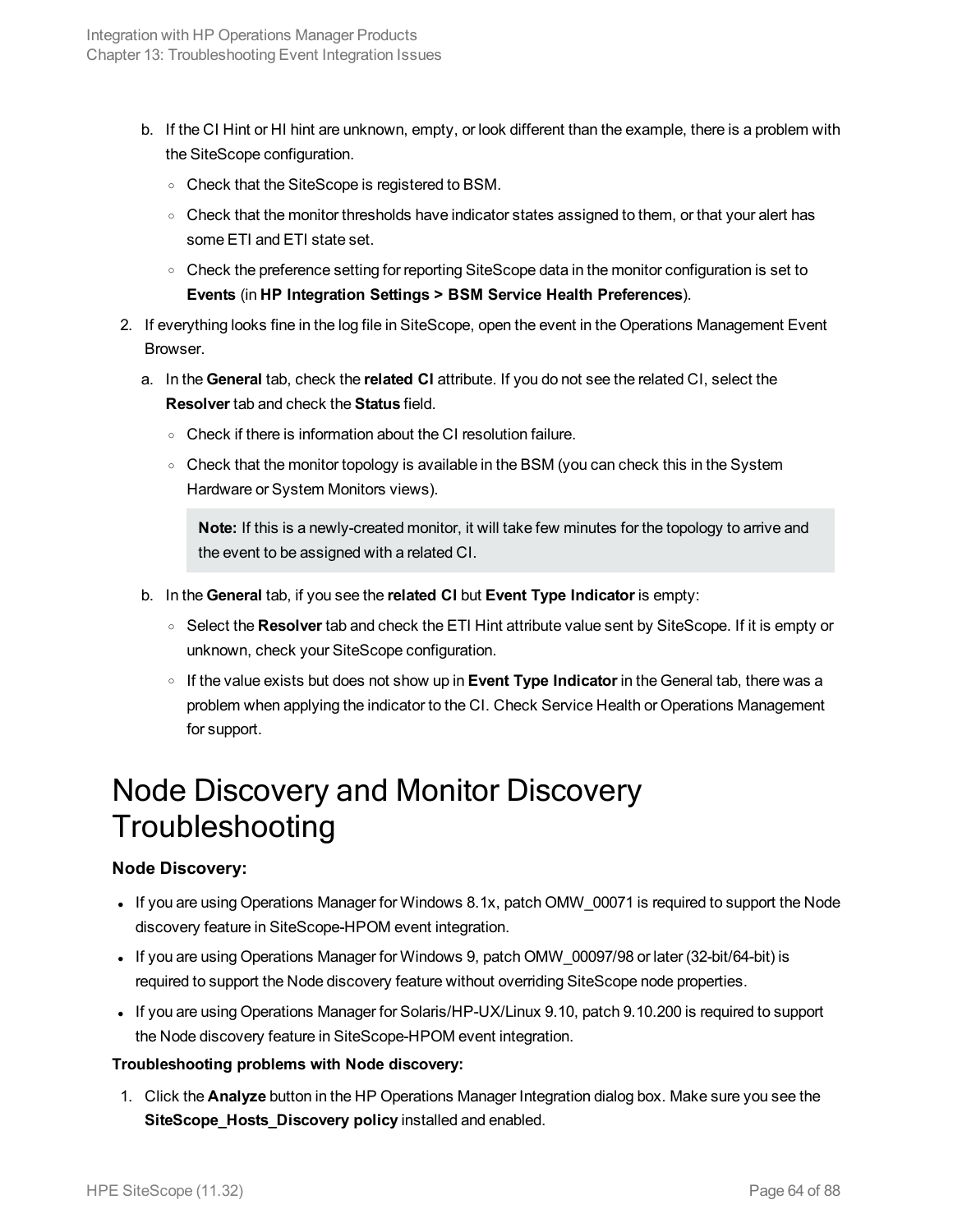2. Check that your event configuration is set. Send a test event and make sure you see it in the HPOM Event Console on the SiteScope node.

New nodes are reported within 5 minutes from the time they started to being monitored by SiteScope monitors.

The discovery policy runs SiteScope scripts that generate XML consumed by the policy. Each run is logged in the following log: **%OvDataDir%\log\System.txt** (for Linux **<SiteScope Server>/var/opt/OV/log**).

3. You can invoke the process manually, by running the following commands:

ovagtrep -run "SiteScope\_Hosts\_Discovery"ovagtrep -publish

### **Monitor Discovery:**

To enable HPOM Service Navigator to view SiteScope groups and monitors in HPOM service maps, follow the configuration instructions in "How to Enable the [SiteScope](#page-35-1) Monitor Discovery Policy" on page 36.

## <span id="page-64-0"></span>Certificate Requests Do Not Reach the Operations Management Server

**Problem:** Event integration between SiteScope and BSM could not be created because certificate requests are not reaching the Operations Management server.

**Troubleshooting:** Run the following command on the Operations Manager server:

"ovconfchg -ns sec.cm.server -set IsIPV6Enabled FALSE"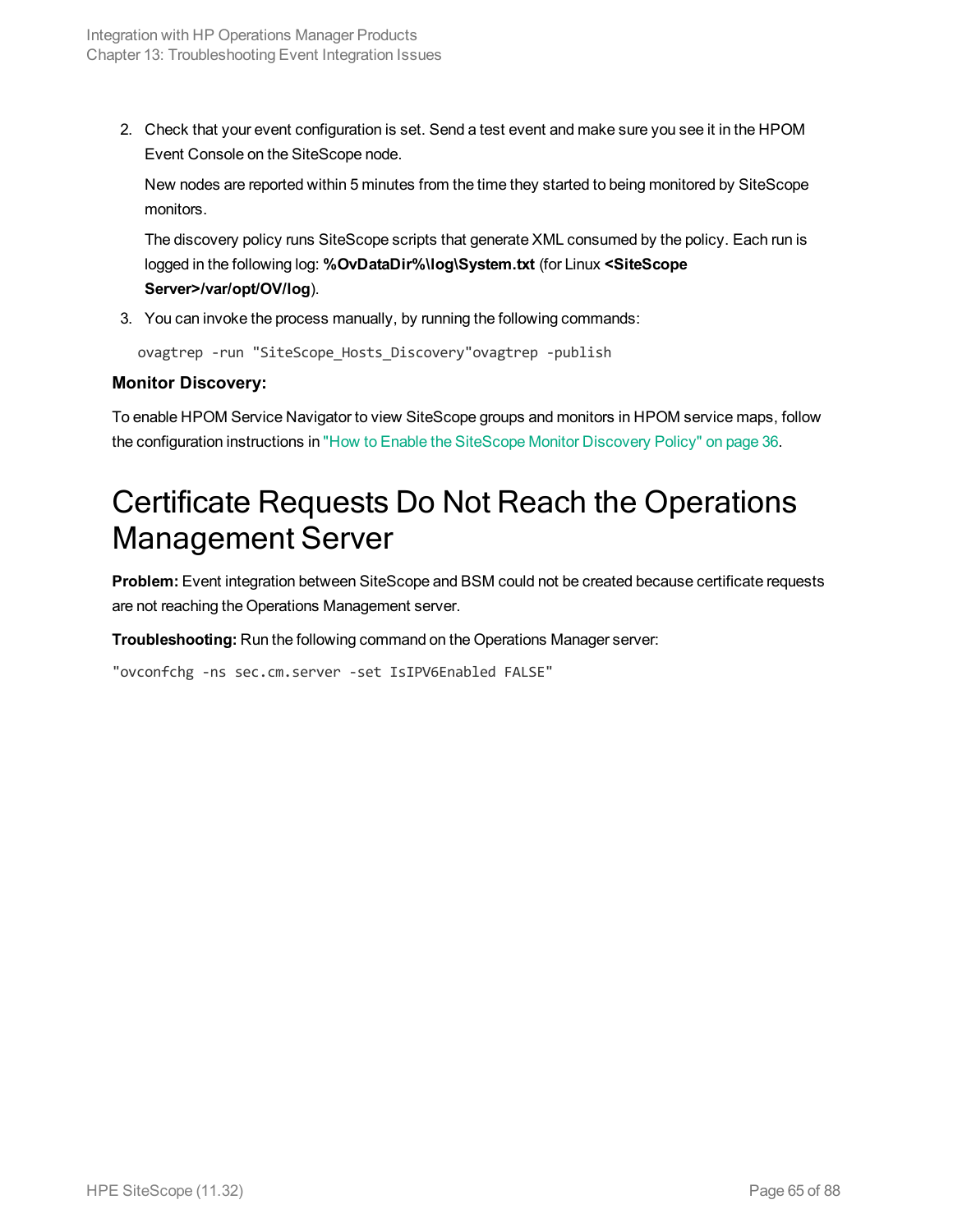# Part 3: Reporting Metrics to HPOM and Operations Management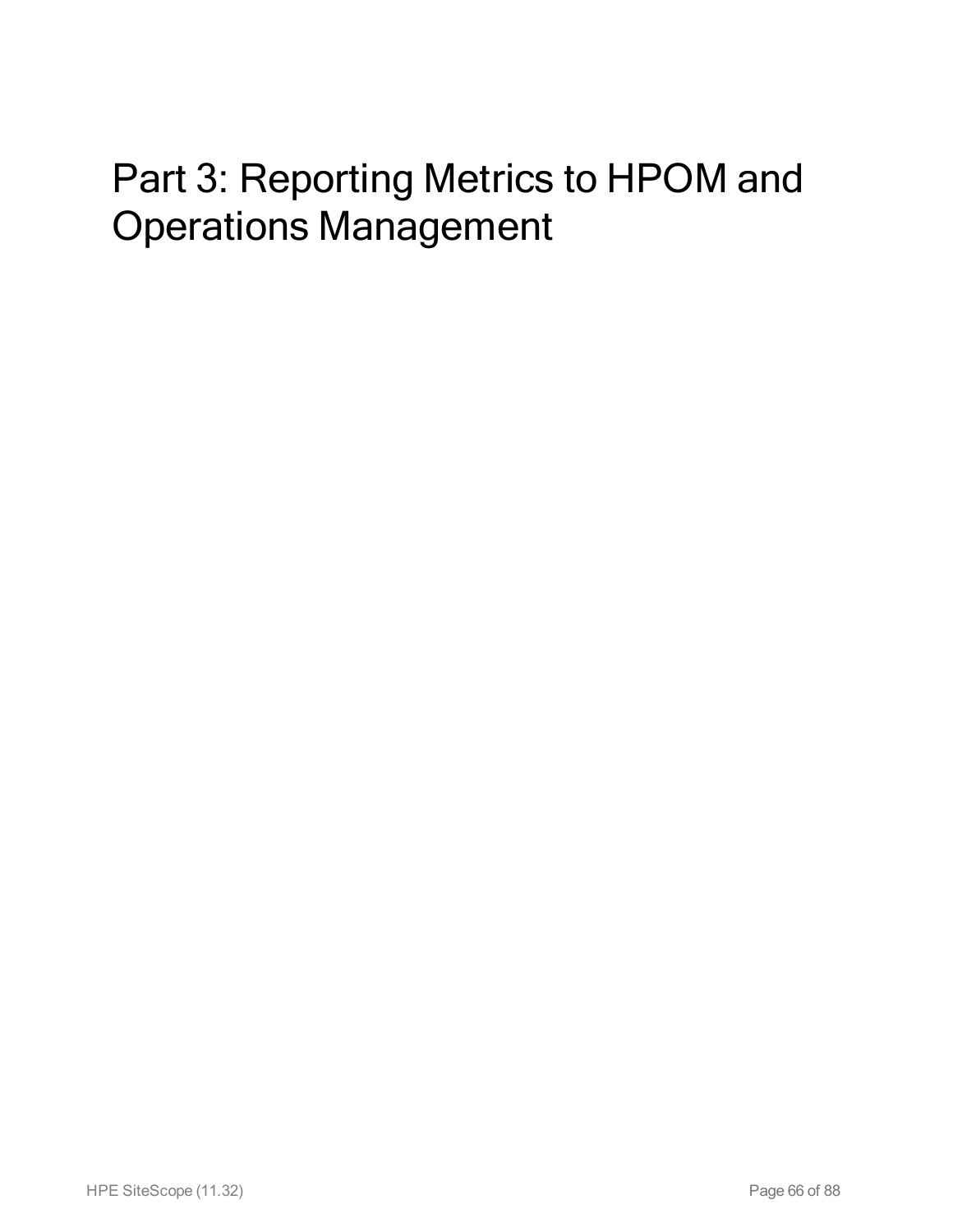# Chapter 14: Configuring SiteScope to Report Metrics for Use in HPOM or Operations Management

SiteScope makes its metrics data available for use in Performance Manager (the reporting component of HPOM) and Performance Graphing in BSM's Operations Management.

- **For Performance Graphing** in Operations Management, you can use either of the following data sources for reporting data to BSM:
	- Profile database in BSM, as part of the BSM integration (this is the recommended data source).
	- Operations Agent installed on the SiteScope server, as part of the Operations Manager metric integration.

**Note:** While reporting metrics data to the Operations Agent is supported for Performance Graphing in this release, HPE plans to stop supporting it in the future, and recommend that you use the BSM profile database method instead.

<sup>l</sup> For **Performance Manager** in HPOM, you must use the Operations Agent installed on the SiteScope server, as part of the Operations Manager metric integration.

For details on reporting data to BSM using the profile database, see ["Reporting](#page-67-0) Data to the Profile Database in [BSM"](#page-67-0) on the next page.

For details on reporting data to the Operations Agent, see "Reporting Data to [theOperations](#page-68-0) Agent" on [page 69.](#page-68-0)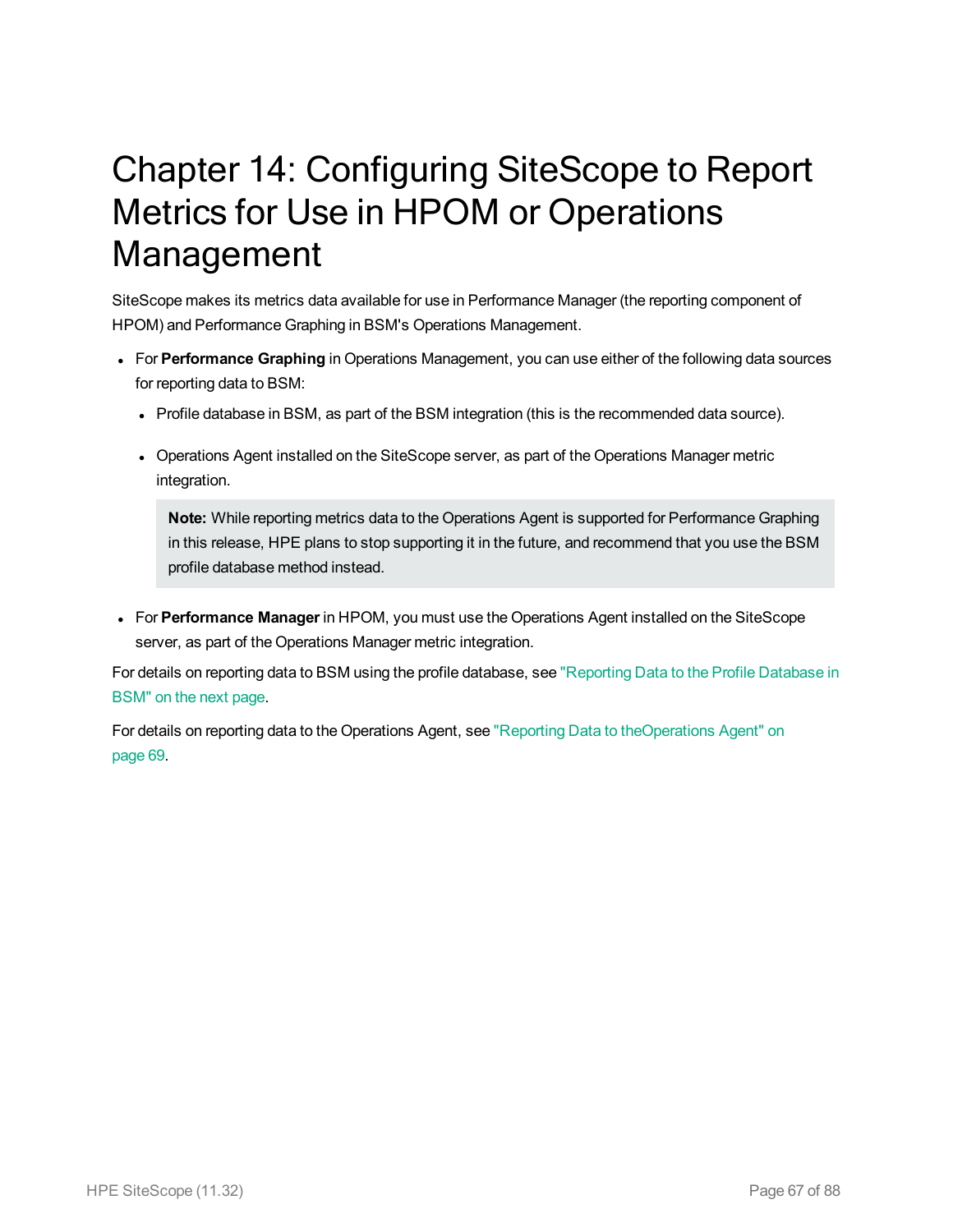## <span id="page-67-0"></span>Reporting Data to the Profile Database in BSM

By default, SiteScope reports metrics data to the profile database in BSM. When a user in Performance Graphing in Operations Management draws or designs a graph, Performance Graphing collects the data from the profile database for the CI monitored by SiteScope, and draws the graph.



The advantages of using a profile database for reporting data to Performance Graphing, include:

- No additional configuration is required.
- Better performance and scalability than the Operations Agent.
- Easier to troubleshoot than the Operations Agent.

For details on configuring metrics integration using a profile database, see "How to Enable [SiteScope](#page-70-0) to Report Metrics to Profile DB in BSM" on [page 71](#page-70-0).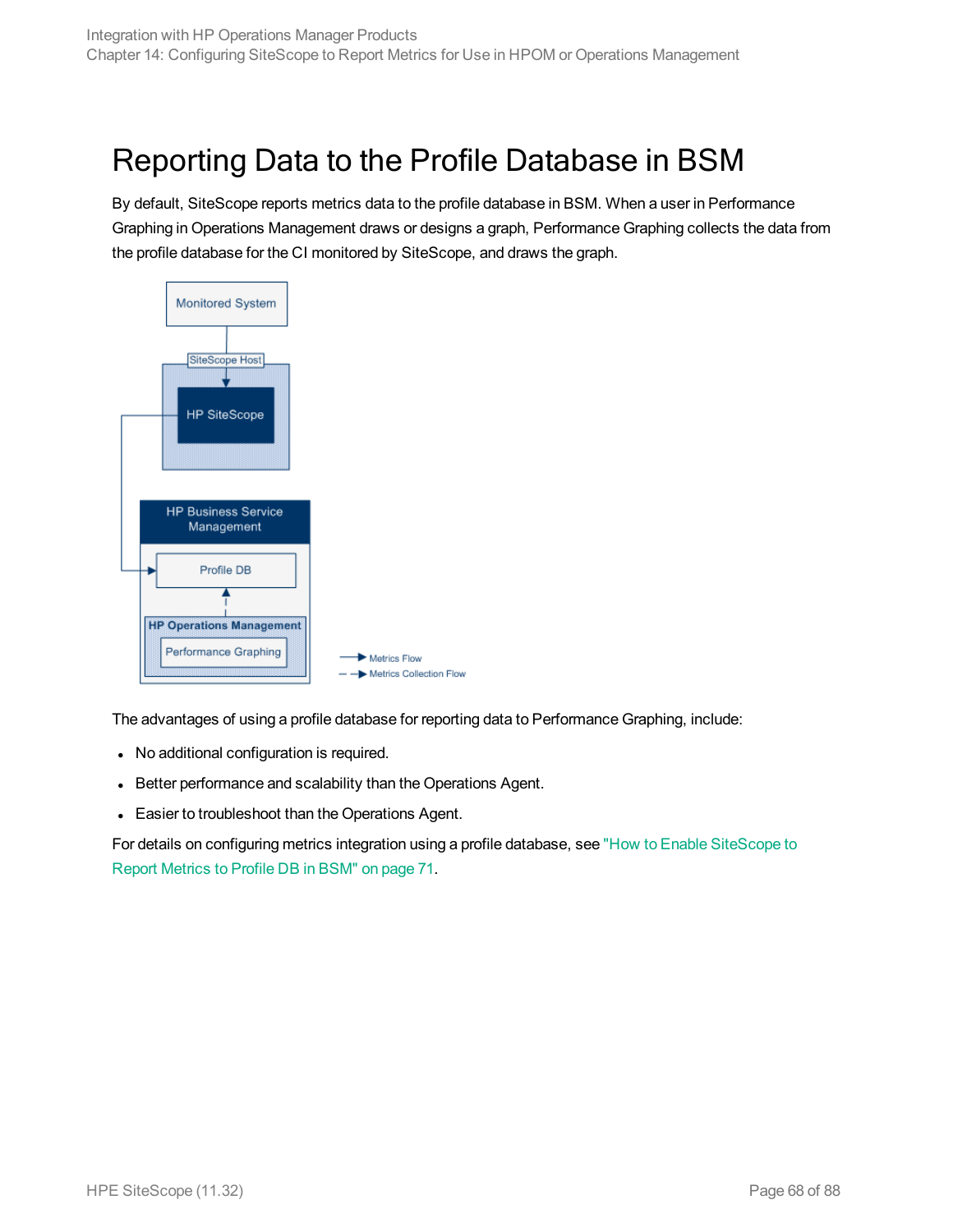## <span id="page-68-0"></span>Reporting Data to theOperations Agent

SiteScope reports metrics data to the Operations Agent store installed on the SiteScope server. This data can then be made available to Performance Manager (the reporting component of HPOM) and to Performance Graphing (in Operations Management).

**Note:** While reporting metrics data to the Operations Agent is supported for Performance Graphing in this release, HPE plans to stop supporting it in the future, and recommend that you use the BSM profile database method instead. For details, see ["Reporting](#page-67-0) Data to the Profile Database in BSM" on the [previous](#page-67-0) page. Reporting metrics to the Operations Agent as part of the Operations Manager metric integration is still supported for making metrics available in Performance Manager.



When a user in Performance Manager draws or designs a graph, Performance Manager collects metrics data from the agent data store for the selected node in Performance Manager that is monitored by SiteScope, and draws the graph. Agentless graphing is supported in Performance Manager 9.0 or later. For details on Performance Manager, refer to the Performance Manager documentation. Metrics data collected from SiteScope can also be used in Performance Graphing.

Sizing is important for planning the maximum number of monitors, metrics, and monitors types that can be stored within the SiteScope-HPOM metrics integration. For sizing recommendations, see ["Sizing](#page-81-0) Recommendations for [SiteScope-Operations](#page-81-0) Manager Metrics Integration" on page 82.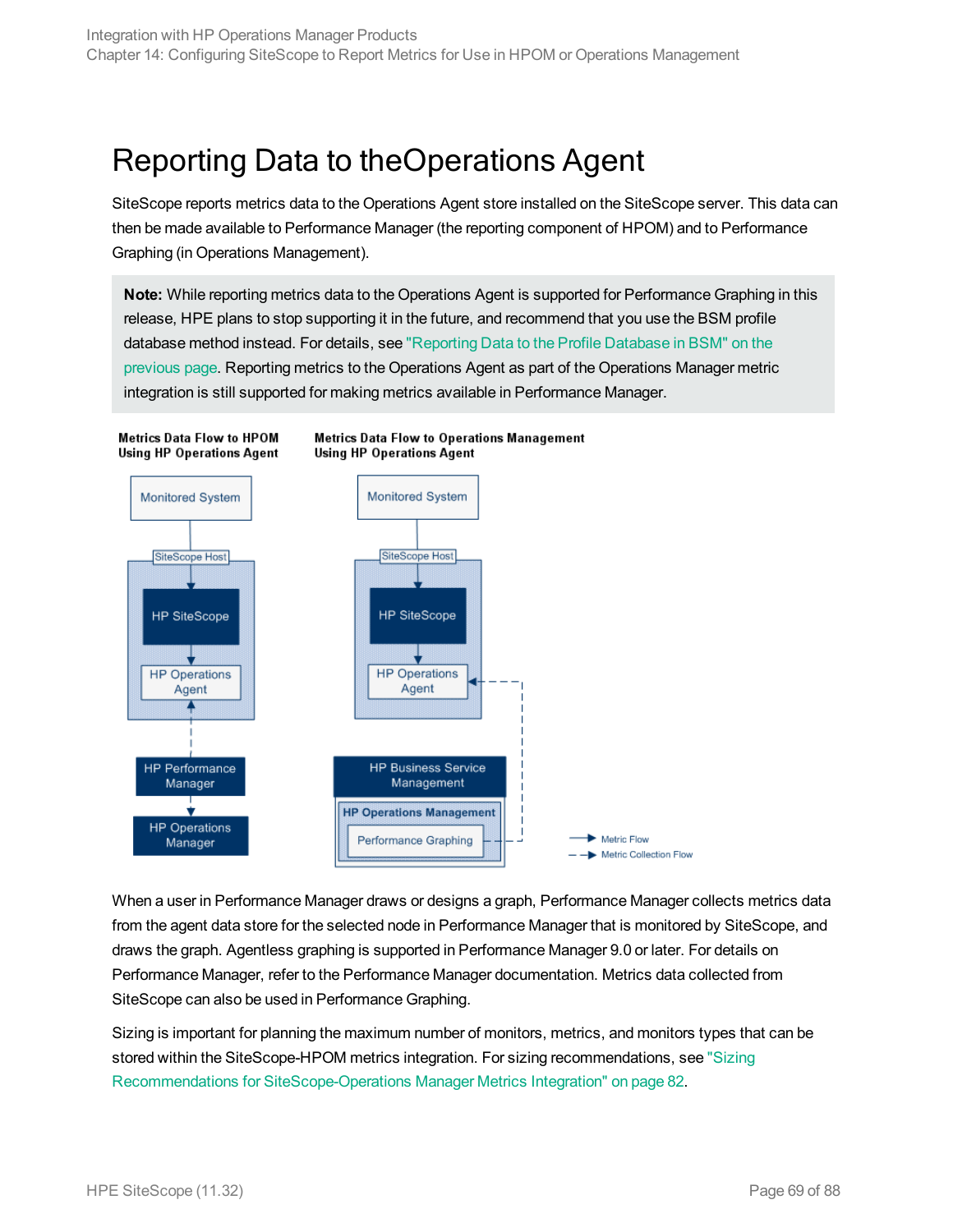Metrics name alignment, the process of aligning metrics names in SiteScope with those used in HPOM or BSM, has been performed for some of the most commonly used monitors. For details, see ["SiteScope-](#page-77-0)Operations Agent Metrics [Alignment"](#page-77-0) on page 78. Performance Manager can graph any metrics (whether aligned or not), and metrics alignment for all possible metrics is not required for viewing the data in Performance Manager.

For details on configuring metrics integration, see "How to Enable [SiteScope](#page-73-0) to Report Metrics to the [Operations](#page-73-0) Agent" on page 74.

#### **Note:**

- Metrics integration using the Operations Agent should not be confused with the integration of SiteScope monitor metrics used by the various BSM applications when calculating status for CIs (for example, in Service Health, Service Level Management, and System Availability Management). For details on BSM metrics integration, see the Connecting to a BSM Server section of the Using SiteScope Guide in the SiteScope Help.
- Metrics integration with Performance Manager can be activated regardless of the connection status between the Operations Agent and the HPOM or BSM server, since metrics are collected by the agent.
- The Operations Manager metrics integration is supported by SiteScopes running on Windows and UNIX platforms for HPOM and Operations Management.

**Tip:** For best practices and troubleshooting for reporting metrics data to BSM and HPOM products using the Operations Agent, see the Integration with BSM and HPOM Best Practices Guide available from the SiteScope Help.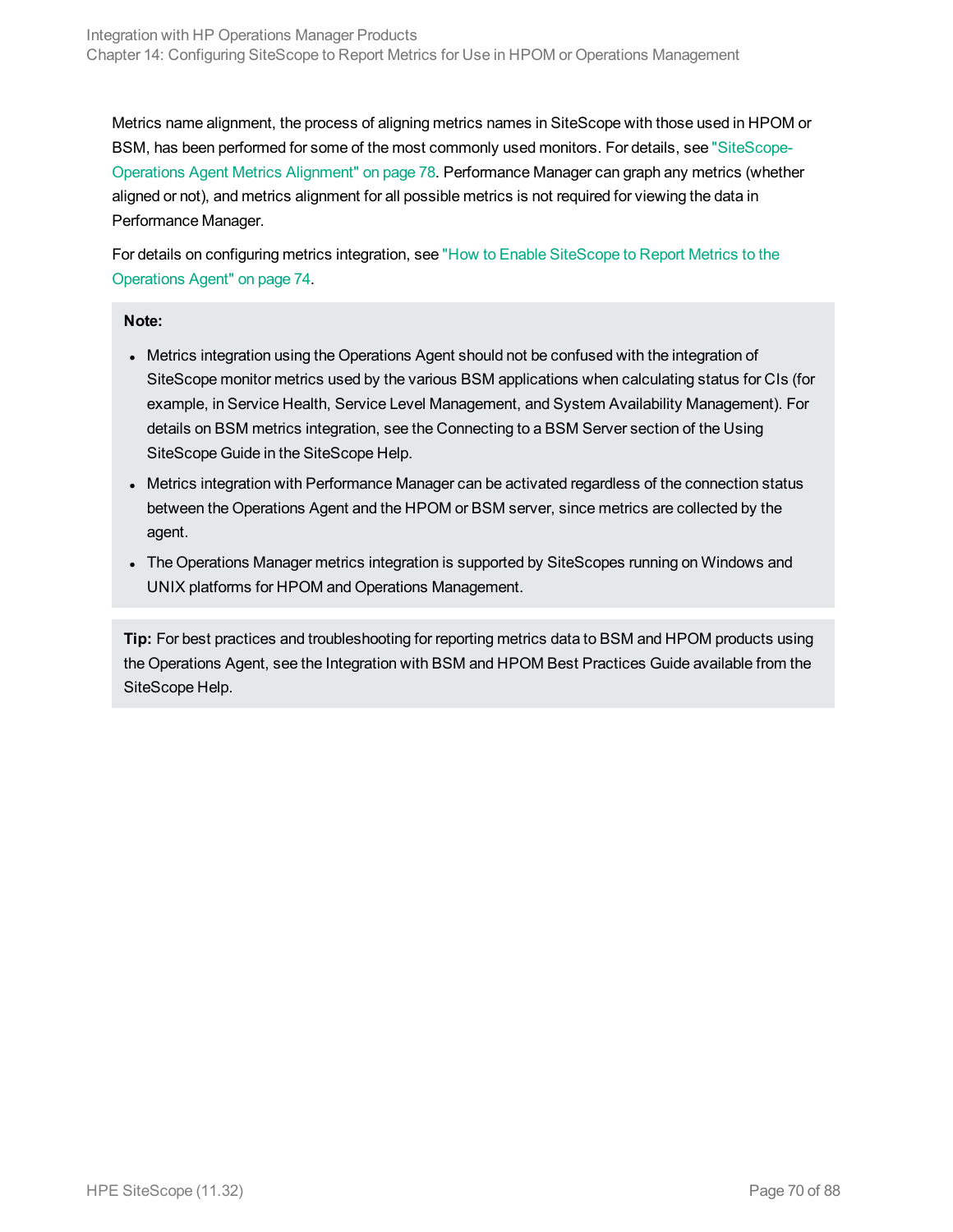# <span id="page-70-0"></span>Chapter 15: How to Enable SiteScope to Report Metrics to Profile DB in BSM

This task describes how to enable SiteScope to report metrics data to profile database in BSM.

### 1. **Prerequisites**

- Your system must conform to the following requirements:
	- o SiteScope version 11.00 or later is installed.
	- <sup>o</sup> For Operations Management, BSM 9.22 or later is installed.

### 2. **Configure SiteScope to Communicate with BSM**

SiteScope must be connected to a BSM server, and reporting monitor metrics to BSM should be enabled in HP Integration Settings.

For details on configuring SiteScope to communicate with BSM, see the section on connecting SiteScope to a BSM server in *Using SiteScope* in the SiteScope Help.

For details on enabling BSM logging options and topology reporting settings for monitor instances, see the section on HP Integration Settings in *Using SiteScope* in the SiteScope Help.

### 3. **Select Profile DB as the Data Source in BSM Infrastructure Settings**

By default, SiteScope reports metrics data to the profile database to make it available to Performance Graphing in BSM's Operations Management.

To modify the data source setting in BSM in **Admin > Platform > Setup and Maintenance > Infrastructure Settings**:

- <sup>l</sup> Select **Applications**.
- <sup>l</sup> Select **Performance Graphing**.
- $\bullet$  In the Performance Graphing table, locate SiteScope Datasource Name, and make sure that Profile **DB** is selected.

### 4. **Results**

When SiteScope reports metrics to BSM, the data is stored in the profile database.

When a user in Performance Graphing in Operations Management draws or designs a graph, the metrics data is collected from the profile database.

A user can select the following in the Performance Perspective page:

**Data Sources.** Displays the profile name of the SiteScope CI that should be used by performance grapher.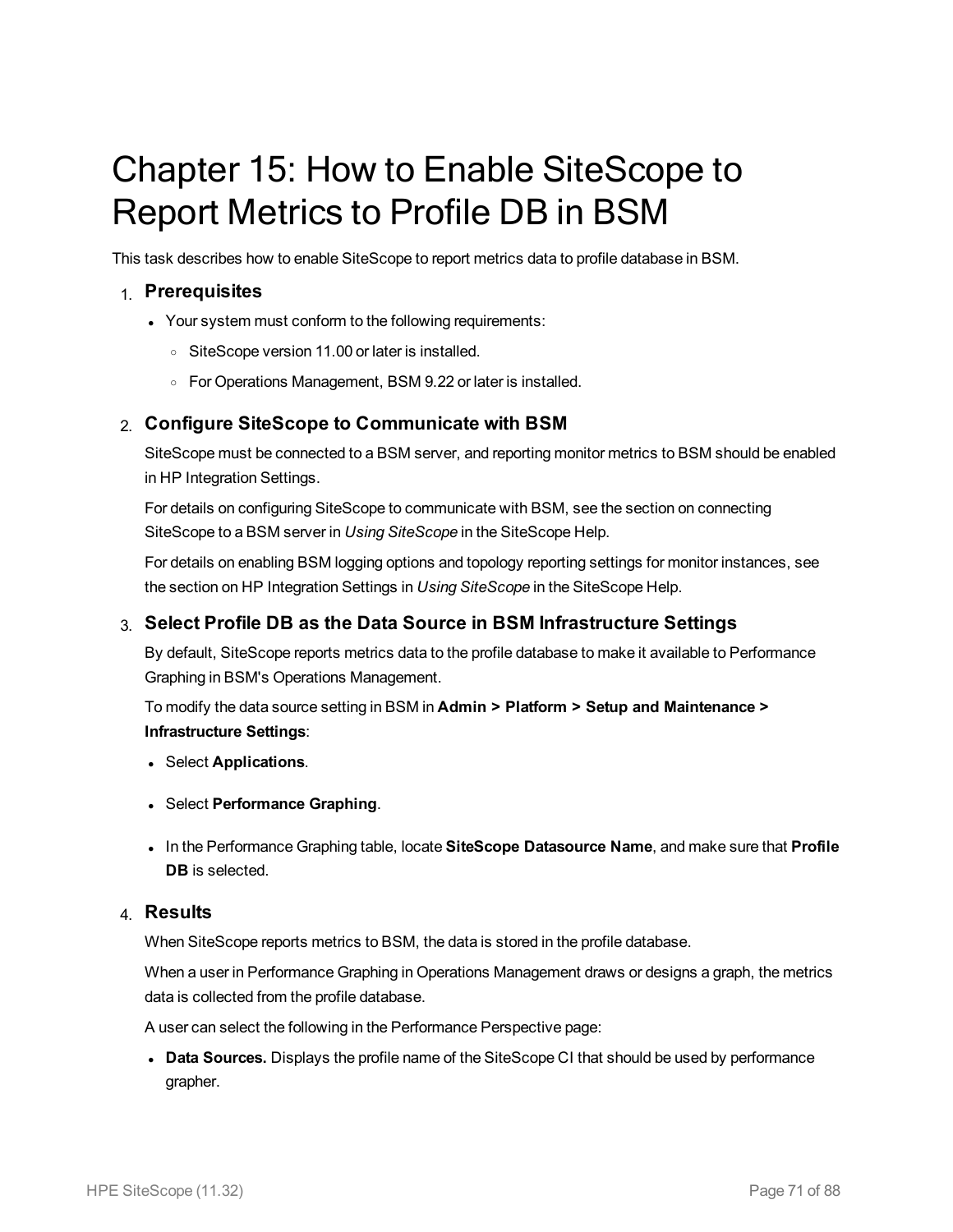- <sup>l</sup> **Metric Classes.** Displays the monitor types on the SiteScope CI.
- **· Instances.** Displays monitor instances on the SiteScope CI. Instances are in the format: <SIS profile name>-<full monitor pathname>.
- **Metrics.** Displays monitor metrics for the selected metric classes (monitor type).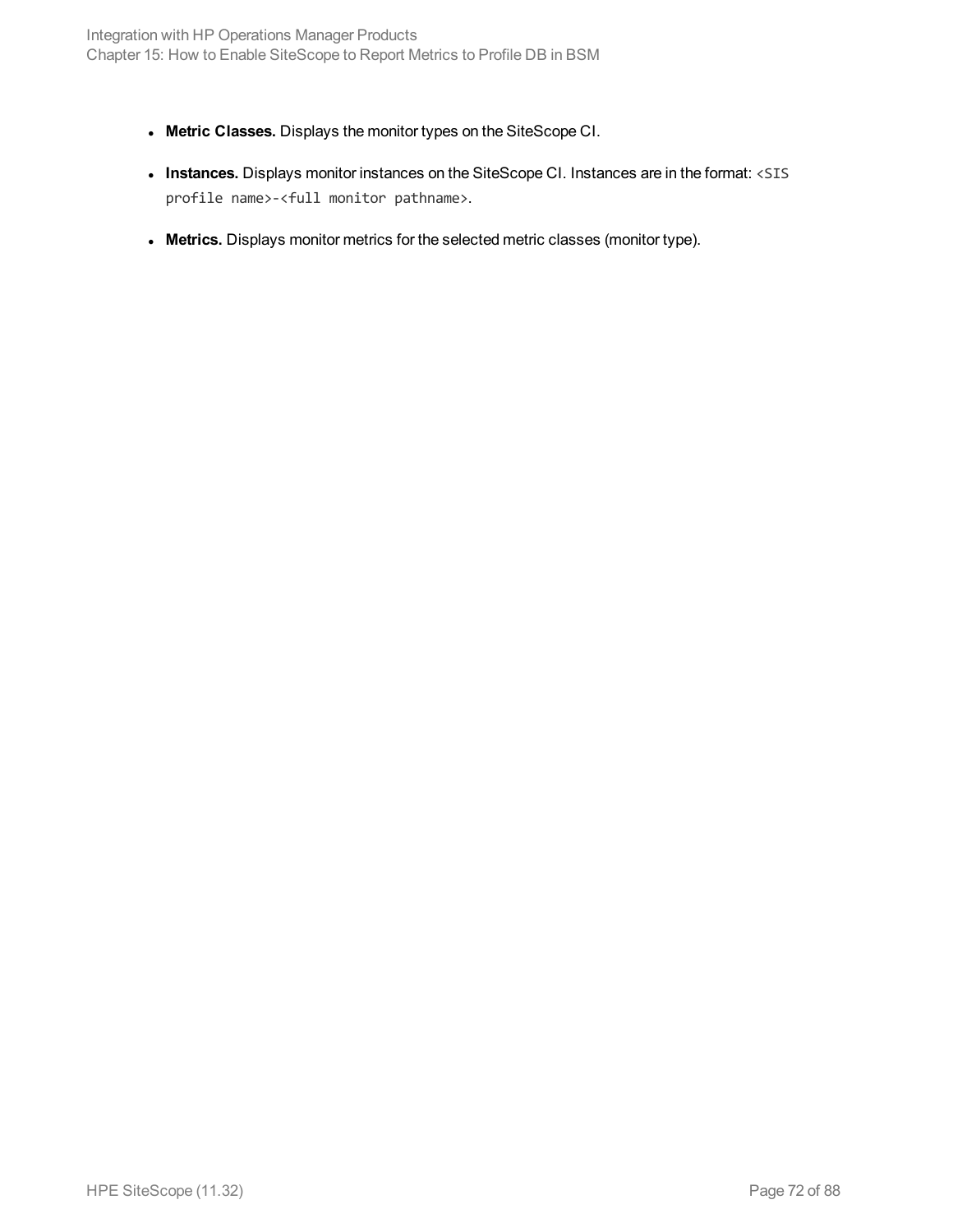## Chapter 16: How to Change Data Source from Profile DB to Operations Agent

This task describes how to change the data source from Profile DB to the Operations Agent to make the data available in HPOM (Performance Manager) and Operations Management (Performance Graphing).

**Note:** While the Operations Agent is supported for reporting data to Performance Graphing in this release, HPE plans to stop supporting it for reporting metrics data to Performance Graphing in the future, and recommend that you use the profile database method instead. Reporting metrics to the Operations Agent as part of the Operations Manager metric integration is still supported for making metrics available in Performance Manager.

- 1. **Select HP Operations Agent as the Data Source in BSM Infrastructure Settings** Modify the data source setting in BSM in **Admin > Platform > Setup and Maintenance > Infrastructure Settings**:
	- <sup>l</sup> Select **Applications**.
	- <sup>l</sup> Select **Performance Graphing**.
	- <sup>l</sup> In the Performance Graphing table, locate **SiteScope Datasource Name**, and select **Embedded HP Operations Agent**.
- 2. **Enable SiteScope to report metrics data to the HP Operations agent to make it available in HPOM and Operations Management**

Perform the steps described in "How to Enable SiteScope to Report Metrics to the [Operations](#page-73-0) Agent" on [page 74.](#page-73-0)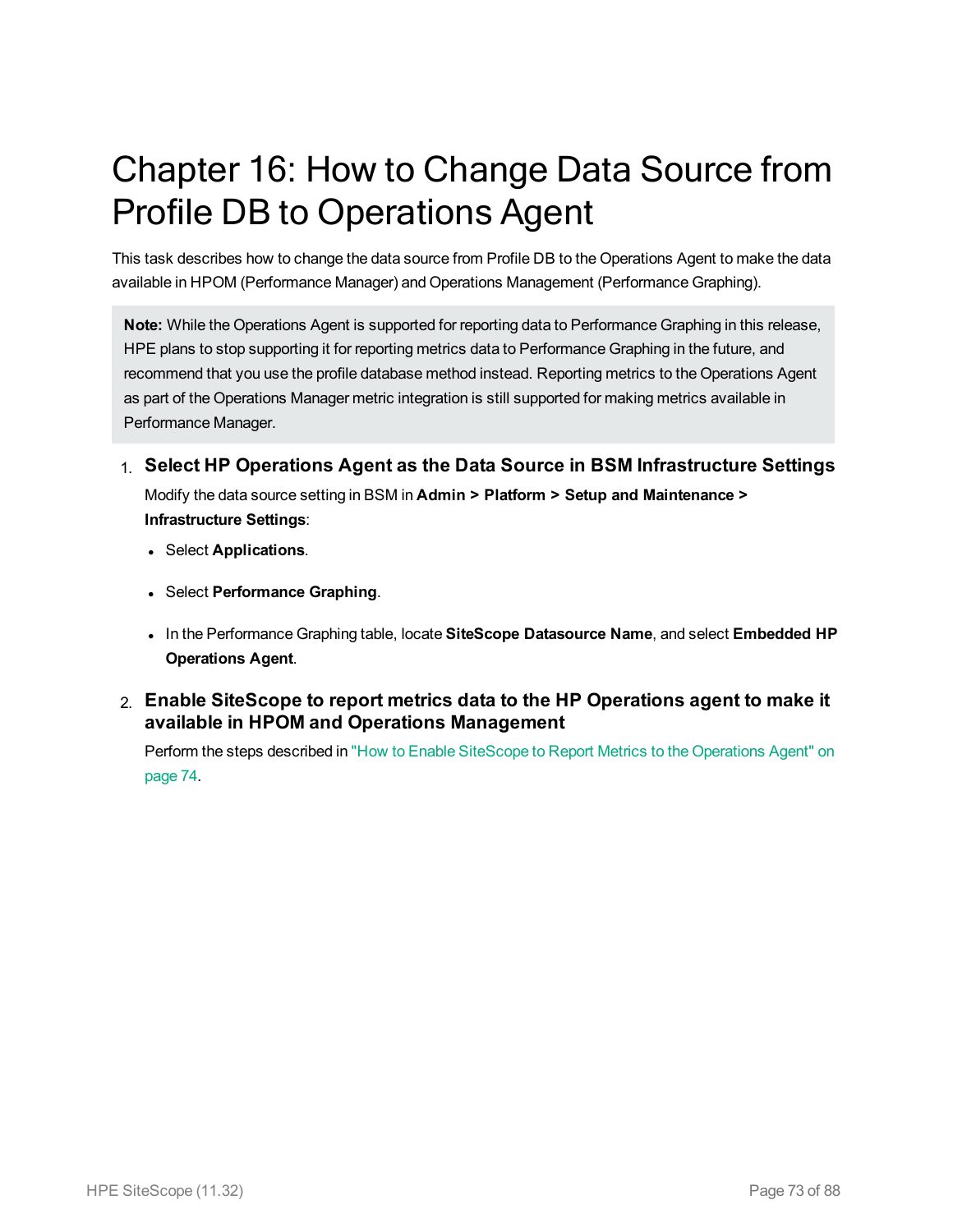## <span id="page-73-0"></span>Chapter 17: How to Enable SiteScope to Report Metrics to the Operations Agent

This task describes how to enable SiteScope to report metrics data to the Operations Agent to make it available in HPOM (Performance Manager) and Operations Management (Performance Graphing).

**Note:** While reporting metrics data to the Operations Agent is supported for Performance Graphing in this release, HPE plans to stop supporting it in the future, and recommend that you use the BSM profile database method instead. For details, see ["Reporting](#page-67-0) Data to the Profile Database in BSM" on page 68. Reporting metrics to the Operations Agent as part of the Operations Manager metric integration is still supported for making metrics available in Performance Manager.

### 1. **Prerequisites**

- Your system must conform to the following requirements:
	- <sup>o</sup> SiteScope version 11.00 or later is installed.
	- <sup>o</sup> For Operations Management, BSM 9.00 or later is installed.
	- <sup>o</sup> For HPOM, Performance Manager 9.0 or later is installed.

**Note:** The node discovery, monitor discovery, and template integration are not supported for all versions of HPOM. For details of the integrations that are supported and of any patch requirements, refer to the Operations Manager (HPOM) Integration Support Matrix in the HP SiteScope Deployment Guide (available from the HPE [Software](https://softwaresupport.hp.com/) Support site.

- <sup>l</sup> Only a SiteScope administrator user, or a user granted **Edit integration preferences** permissions. can configure the integration. For details on user permissions, see the section on user management preferences in the Using SiteScope Guide in the SiteScope Help.
- The Performance Manager administrator must configure Performance Manager to connect to the SiteScope node where the SiteScope instance is logging data. For details, refer to the Performance Manager documentation.
- If SiteScope is installed on a Red Hat ES Linux 6.0 64-bit environment) You must install the following dependencies before installing the Operations Agent:
	- <sup>o</sup> Install **compat-libstdc++-33-3.2.3-69.el6.i686.rpm** on the Red Hat Enterprise Linux 6 x64 node.

**Note:** To install SiteScope with the Operations Agent on RHEL x64 in graphics mode, you must run the installer with the machine default 64-bit JRE.

./<PRODUCT\_NAME>\_<VERSION>\_setup.bin LAX\_VM /usr/bin/java \$@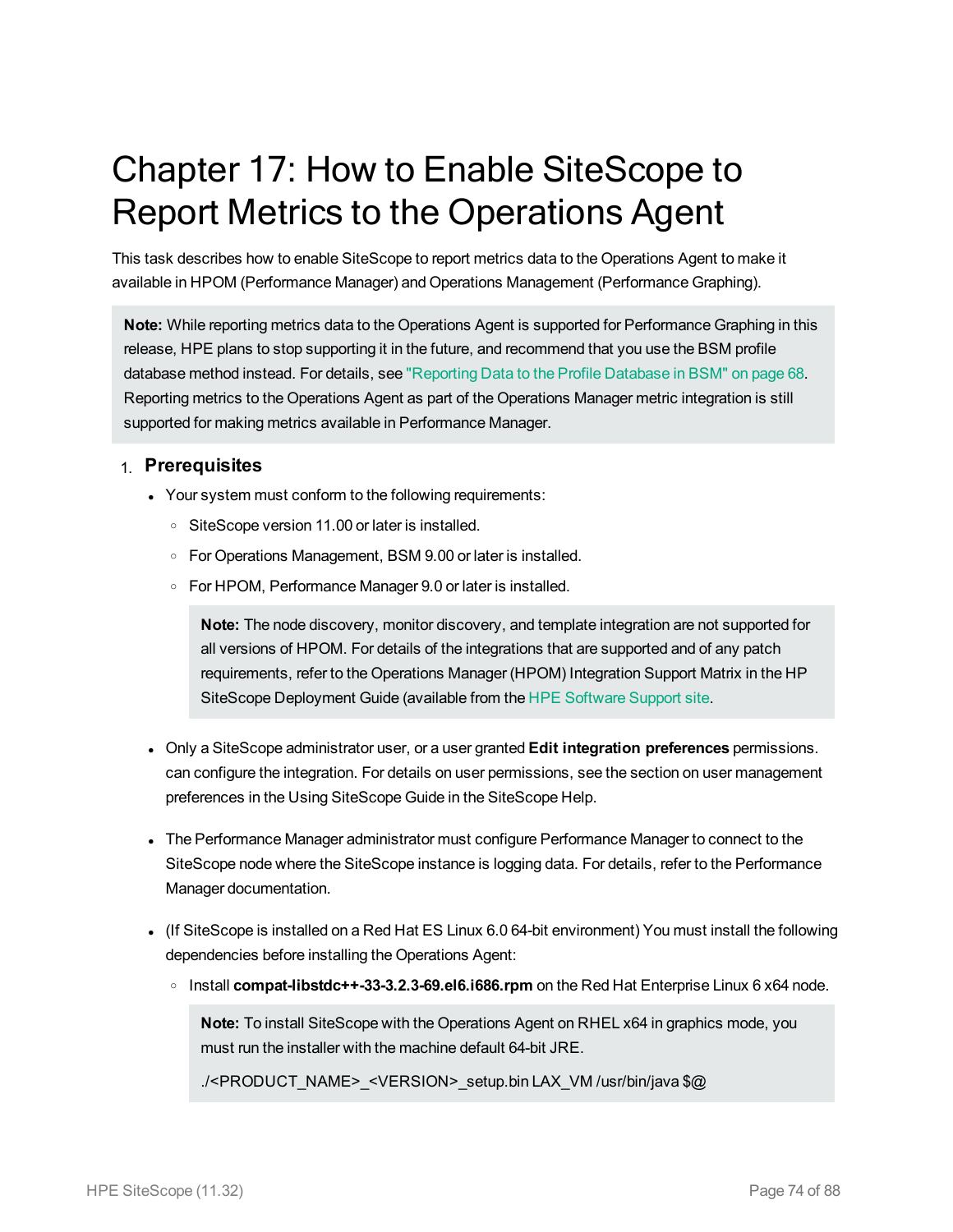For example, if /usr/bin/java points to the 64-bit JRE or JDK:

./HPSiteScope\_11.30\_setup.bin LAX\_VM /usr/bin/java \$@

<sup>o</sup> Install **compat-libstdc++-33-3.2.3-69.el6.ppc64.rpm** on the Red Hat Enterprise Linux 6 PPC node.

You can install the dependencies, using the yum package manager provided in Red Hat Enterprise Linux, by running the command:

```
o yum install compat-libstdc++-33-3.2.3-69.el6.i686
```
or

<sup>o</sup> yum install compat-libstdc++-33-3.2.3-69.el6.ppc64

#### 2. **Install the HP Operations agent on the SiteScope server**

The agent enables SiteScope to act as data storage for metrics data collected by SiteScope.

Install HP Operations Agent 11.14 from the SiteScope installer package, or download it from the [HPE](https://softwaresupport.hp.com/) [Software](https://softwaresupport.hp.com/) Support web site (in the Search box, type "Operations Agent", select the relevant version, under Document Type, select **Patches**, and locate the installation file).

**Note:** If an older version of the agent is already installed, or the agent is already integrated with OMi/OMu/OMw, you should:

- a. Upgrade the agent according to the instructions in the [HPE Operations](https://softwaresupport.hp.com/group/softwaresupport/search-result/-/facetsearch/document/KM01001255) Agent 11.14 Installation [Guide](https://softwaresupport.hp.com/group/softwaresupport/search-result/-/facetsearch/document/KM01001255).
- b. Configure the agent using the SiteScope Configuration Tool as described in step 3 below.

On Windows:

- a. Log on to the node with the administrator privileges.
- b. Go to the directory where you extracted the contents of the ISO file.
- c. Run the following command to install the agent:

cscript oainstall.vbs -i –a

#### On UNIX/Linux:

- a. Log on to the node with the root privileges.
- b. Go to the directory where you extracted the contents of the ISO file.
- c. Run the following command to start the installation:

./oainstall.sh -i -a

d. When the installation is complete, the agent starts its operation on the node and all the necessary components start running.

For more detailed installation instructions, see the Operations Agent 11.14 [Installation](https://softwaresupport.hp.com/group/softwaresupport/search-result/-/facetsearch/document/KM01001255) Guide, available from the HPE [Software](https://softwaresupport.hp.com/) Support site.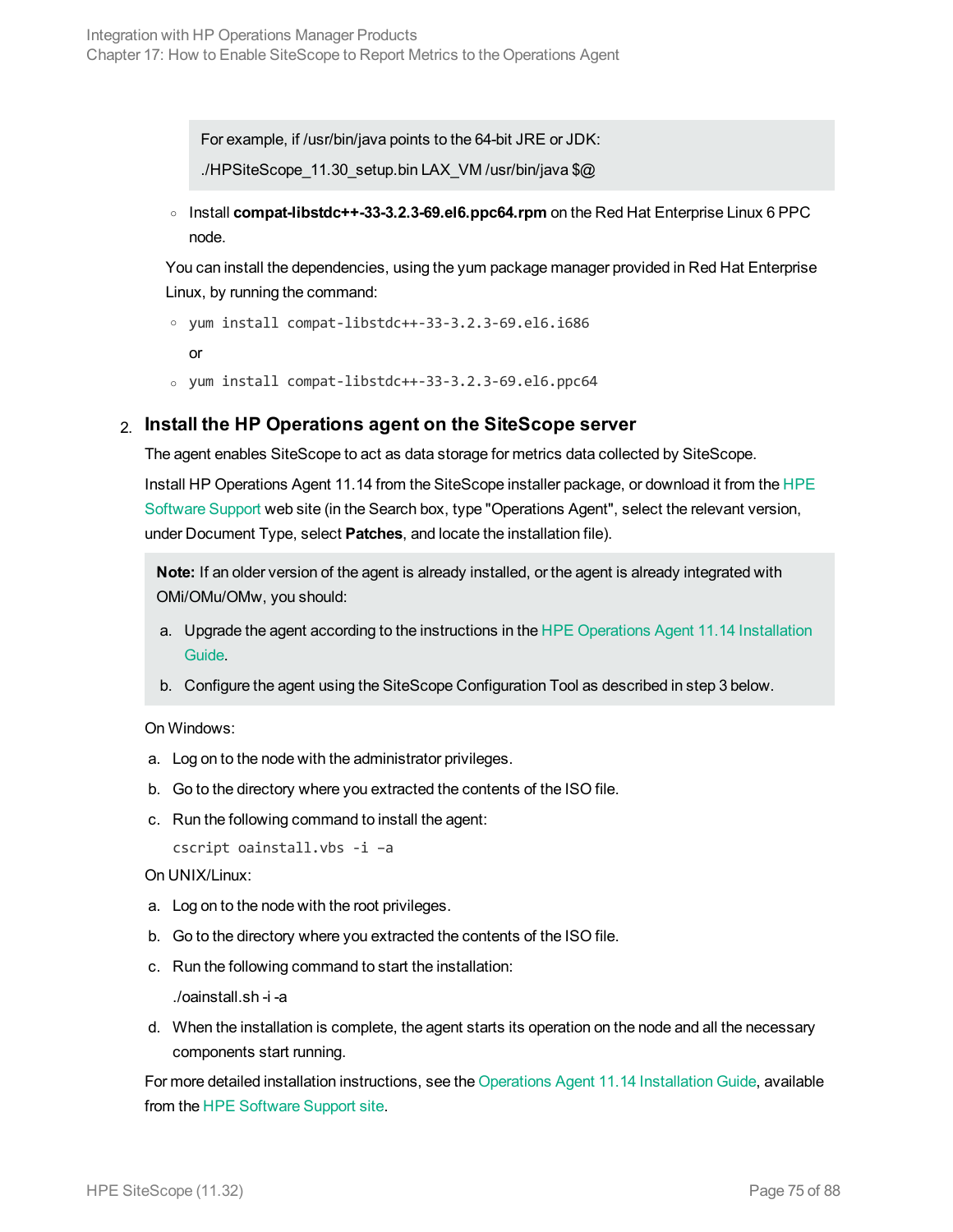#### **Note:**

- Only Operations Agent version 11.14 is certified with SiteScope 11.3x.
- Use the -includeupdates installation option to install Operations Agent 11.14 with pre-packed hotfixes. For details, refer to the Operations Agent 11.14 Installation Guide.
- To enable the Operations Manager metrics integration, the Operations agent on the SiteScope machine must run under the same user as in SiteScope, namely a non-root user. For details, see Configure an Agent to run Under an Alternative User on UNIX in the Operations Manager for UNIX - HTTPS Agent Concepts and Configuration Guide.

### 3. **Complete the HP Operations Agent installation using the SiteScope Configuration Tool**

**Note:** This step must be performed before integrating the Operations Agent to HPOM.

- a. Run the SiteScope Configuration Tool on the SiteScope server:
	- <sup>o</sup> On Windows: Select **Start > All Programs > HP SiteScope > Configuration Tool**.
	- <sup>o</sup> On Linux (graphic mode): Run <SiteScope install Directory>/bin/config\_tool.sh.
	- On Linux (console mode): Run /opt/HP/SiteScope/bin/config\_tool.sh -i console.

For more details on using the SiteScope Configuration Tool, see the HPE SiteScope Deployment Guide (available from the HPE [Software](https://softwaresupport.hp.com/) Support site).

- b. In the **Configure HP Operations Agent installed separately** option (**HP Operations Agent** option in console mode), select **Configure HP Operations Agent** to complete the installation of the Operations Agent.
- c. Restart SiteScope (if required).
- d. (If the agent is installed on a Red Hat ES Linux 6.0 environment) After installing the Operations Agent, check the installation status in the log files.
	- $\circ$  SiteScope log. This just shows whether the installation passed successfully or not.

Log file name: **HPSiteScope\_config\_tool.log**

Log file location:

- **win-** %temp% on Windows platforms
- <sup>l</sup> **/temp** or **/var/temp** on UNIX/Linux platforms

(search for results of "installOATask")

<sup>o</sup> Operations Agent log files.

Log file name: **oainstall.log**, **oapatch.log** Log file location: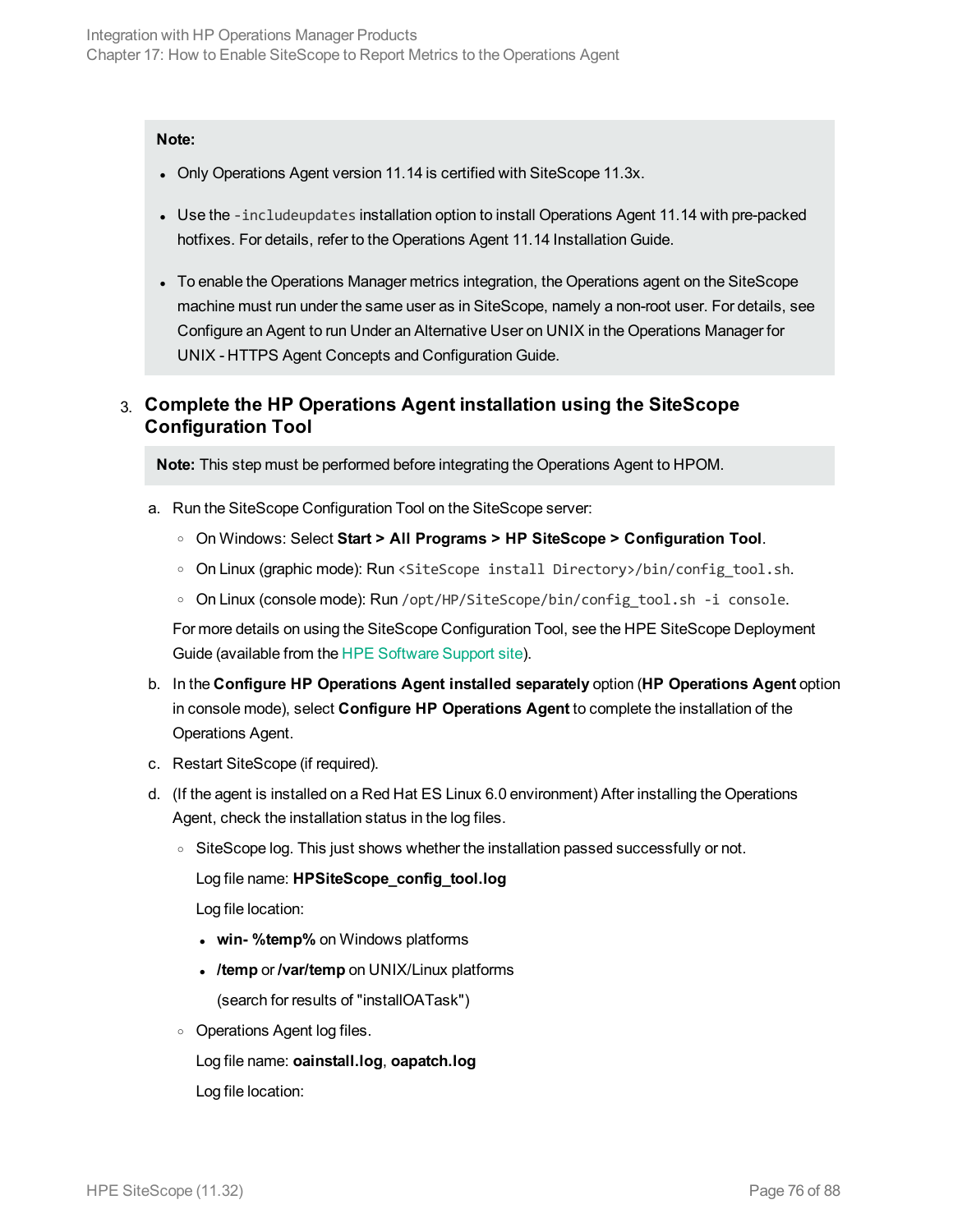- **%ovdatadir%\log** on Windows platforms
- <sup>l</sup> **/var/opt/OV/log/** on UNIX/Linux platforms

#### 4. **Enable SiteScope to send metrics**

In SiteScope, navigate to **Preferences > Integration Preferences**, and create a new or edit an existing **HP Operations Manager integration**. In the HP Operations Manager Integration dialog box, expand the **HP Operations Manager Metrics Integration** panel and select **Enable HP Operations Manager metrics integration**.

**Note:** Metrics integration with Operations Manager can be activated regardless of the connection status between the Operations Agent and the HPOM/BSM server, since metrics are collected by the agent.

#### 5. **Enable monitor instances to send metrics**

For each monitor instance that you want to report metrics data to the agent data storage, expand **HP Integration Settings** in the monitor properties, and select **Report metrics to HP Operations agent** in the **HP Operations Manager Integration Settings** section.

**Tip:** You can automatically enable metrics reporting for particular monitor types without having to select **Report metrics to HP Operations agent** for each monitor instance. To do so, select **Integration Preferences > HP Operations Manager Integration**, expand the **HP Operations Manager Metrics Integration** panel, and:

- <sup>l</sup> Select **Enable metrics reporting for new monitors** to enable SiteScope to report metrics to the HP Operations agent for all newly-created monitors.
- <sup>l</sup> Click the **Enable metrics reporting for specific monitors** button to enable reporting metrics for Memory, CPU, Disk Space, and Windows Resources monitors only.

#### 6. **Results**

Each monitor metric is logged as an instance by the agent on the SiteScope host node, with the time and host as the instance identifier. The metrics data is collected from the agent data storage by HPOM and BSM for use in the reporting products.

Metrics error data is written to the **oa\_metric\_integration.log** file which is found in the **<SiteScope root directory>\logs** directory.

For notes and limitations on metrics integrations, see "Notes and [Limitations"](#page-83-0) on page 84.

For troubleshooting metrics integration issues, see ["Troubleshooting](#page-83-1) Metrics Integration Issues" on [page 84.](#page-83-1)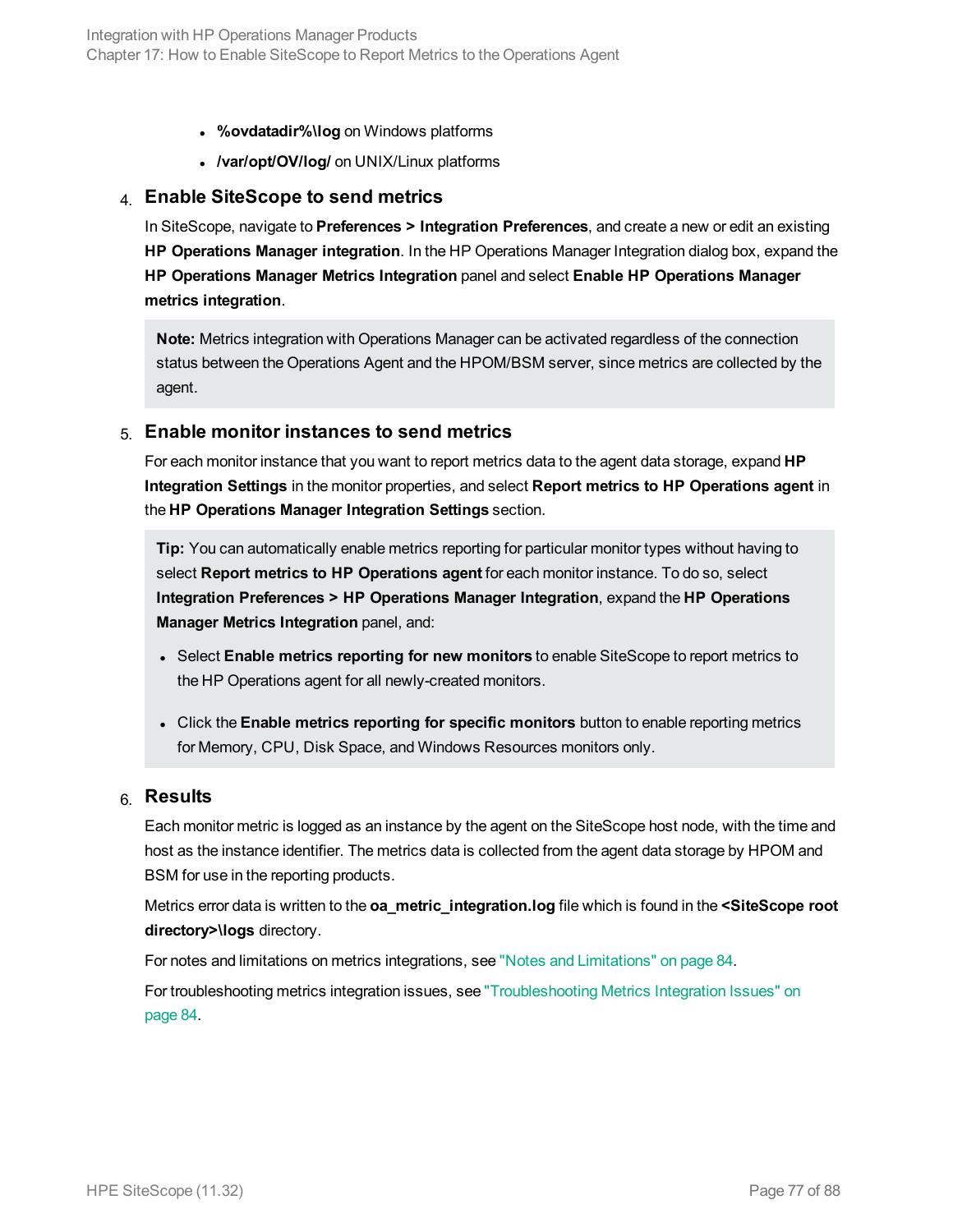## Chapter 18: SiteScope-Operations Agent Metrics Alignment

Metrics name alignment is the process of aligning metrics names in SiteScope with those used by Operations Manager Performance Agent (PA). Performance Manager can graph any metrics (whether aligned or not), and metrics alignment for all possible metrics is not required for viewing the data in Performance Manager.

For more information on metrics provided by Performance Agent, refer to the Performance Agent Metric Help Viewer in the Performance Agent 5.0 documentation

[\(https://softwaresupport.hp.com/group/softwaresupport/search-result/-/facetsearch/document/KM864772](https://softwaresupport.hp.com/group/softwaresupport/search-result/-/facetsearch/document/KM864772)). To enter the HP Software Self-solve Knowledge Base, you must log on with your HPE Passport ID.

| <b>PA Metrics Name</b> |                                                                                                   |
|------------------------|---------------------------------------------------------------------------------------------------|
| (Display Name)         | <b>SiteScope Metrics Name</b>                                                                     |
| BYCPU_CPU_TOTAL_       | Windows:                                                                                          |
| <b>UTIL</b>            | • CPU Monitor \utilization (cpu #1, cpu #2, etc)                                                  |
| (Total CPU%)           | Microsoft Windows Resources Monitor \Processor\{instance}%\<br>$\bullet$<br><b>Processor Time</b> |
|                        | Linux: UNIX Resources Monitor \Processor\{instance}\System                                        |
|                        | $HP$ -UX: N/A                                                                                     |
|                        | <b>Solaris: N/A</b>                                                                               |
|                        | AIX: UNIX Resources Monitor \Processor\{instance}\%sys                                            |
| BYNETIF_IN_BYTE_RATE   | <b>Windows:</b> Microsoft Windows Resources Monitor \Network Interface\                           |
| (In KB Rate)           | {instance}\Bytes Received\sec                                                                     |
|                        | Linux: N/A                                                                                        |
|                        | $HP$ -UX: N/A                                                                                     |
|                        | <b>Solaris: N/A</b>                                                                               |
|                        | AIX: N/A                                                                                          |

Metrics name alignment has been performed for the commonly used metrics listed below.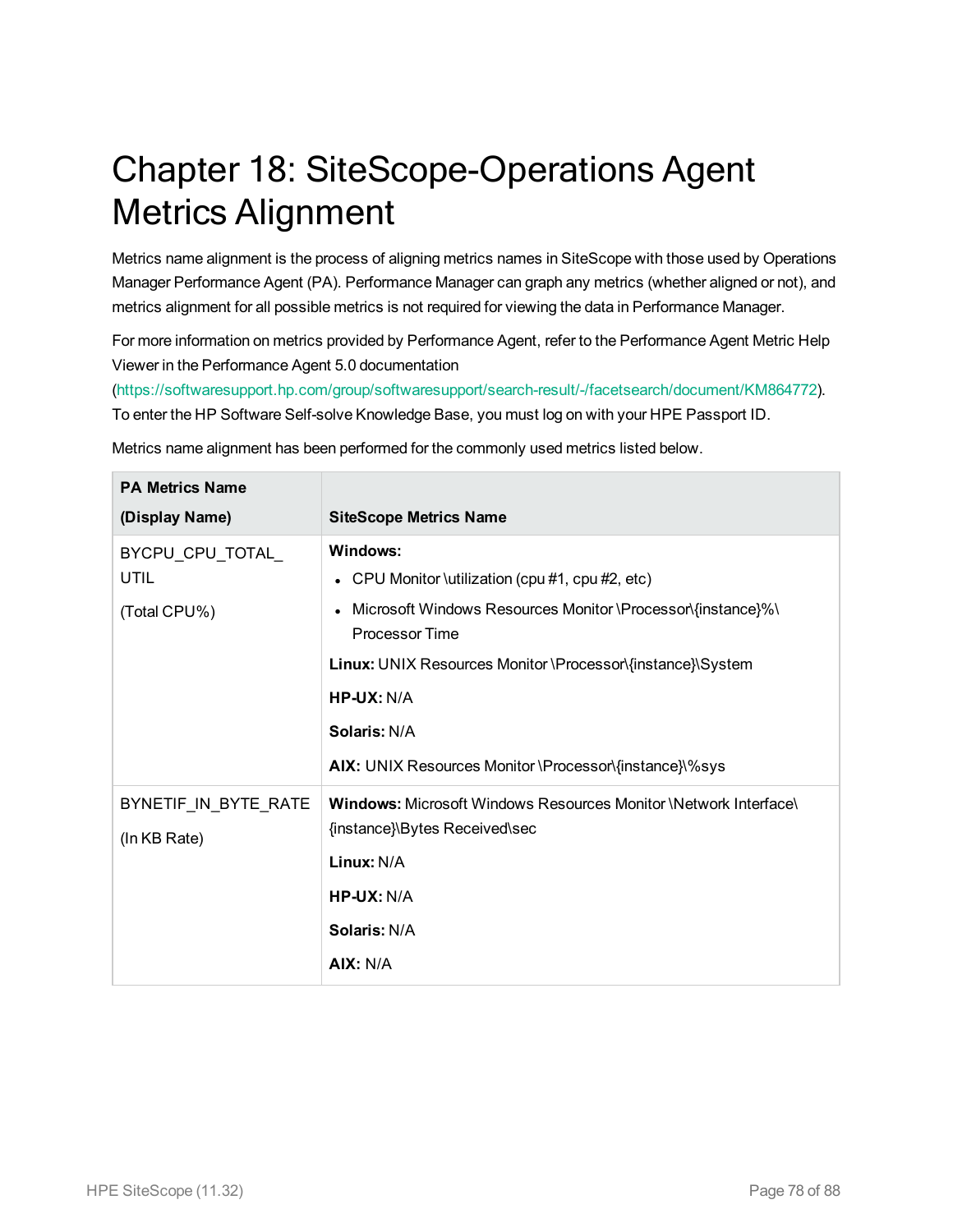| <b>PA Metrics Name</b>           |                                                                                                   |
|----------------------------------|---------------------------------------------------------------------------------------------------|
| (Display Name)                   | <b>SiteScope Metrics Name</b>                                                                     |
| BYNETIF_OUT_BYTE_<br><b>RATE</b> | Windows: Microsoft Windows Resources Monitor \Network Interface\<br>{instance}\Bytes Sent\sec     |
| (Out KB Rate)                    | Linux: N/A                                                                                        |
|                                  | HP-UX: N/A                                                                                        |
|                                  | Solaris: N/A                                                                                      |
|                                  | AIX: N/A                                                                                          |
| BYDSK_PHYS_READ_<br>BYTE_RATE    | Windows: Microsoft Windows Resources Monitor \Physical Disk\<br>{instance}\% Disk Read Bytes\sec  |
| (Phys Read KB Rate)              | Linux: N/A                                                                                        |
|                                  | HP-UX: N/A                                                                                        |
|                                  | Solaris: N/A                                                                                      |
|                                  | AIX: N/A                                                                                          |
| BYDSK_PHYS_WRITE_                | Windows: Microsoft Windows Resources Monitor \Physical Disk\                                      |
| BYTE_RATE                        | {instance}\% Disk Write Bytes\sec                                                                 |
| (Phys Write KB Rate)             | Linux: N/A                                                                                        |
|                                  | HP-UX: N/A                                                                                        |
|                                  | Solaris: N/A                                                                                      |
|                                  | AIX: N/A                                                                                          |
| BYDSK_REQUEST_<br><b>QUEUE</b>   | Windows: Microsoft Windows Resources Monitor \Physical Disk\<br>{instance}\Avg. Disk Queue Length |
| (Req Queue)                      | Linux: N/A                                                                                        |
|                                  | HP-UX: N/A                                                                                        |
|                                  | Solaris: N/A                                                                                      |
|                                  | AIX: N/A                                                                                          |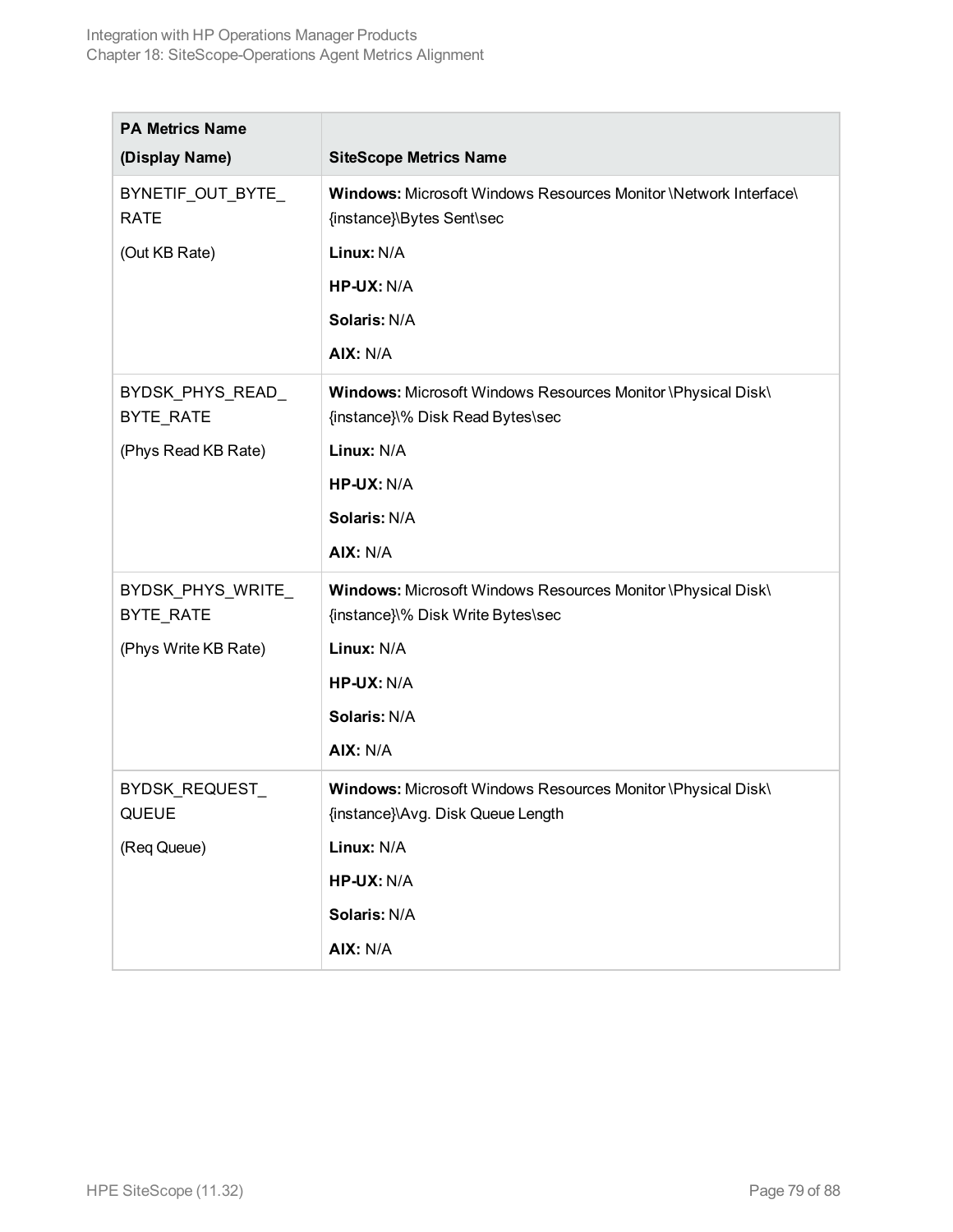| <b>PA Metrics Name</b>          |                                                                                            |
|---------------------------------|--------------------------------------------------------------------------------------------|
| (Display Name)                  | <b>SiteScope Metrics Name</b>                                                              |
| BYDSK_UTIL<br>(Disk %)          | Windows: Microsoft Windows Resources Monitor \Physical Disk\<br>{instance}\% Disk Time     |
|                                 | Linux: N/A                                                                                 |
|                                 | HP-UX: UNIX Resources Monitor \Block device activity\ <device>\%busy</device>              |
|                                 | Solaris: UNIX Resources Monitor \Block device activity\ <device>\%busy</device>            |
|                                 | AIX: UNIX Resources Monitor\Block device activity\ <device>\%busy</device>                 |
| FS_SPACE_UTIL                   | Windows: Disk Space Monitor \percent full                                                  |
| (Space%)                        | Linux: Disk Space Monitor \percent full                                                    |
|                                 | HP-UX: Disk Space Monitor \percent full                                                    |
|                                 | Solaris: Disk Space Monitor \percent full                                                  |
|                                 | AIX: Disk Space Monitor \percent full                                                      |
| GBL_CPU_TOTAL_UTIL              | <b>Windows:</b>                                                                            |
| (CPU %)                         | CPU Monitor \utilization (avgas)                                                           |
|                                 | Microsoft Windows Resources Monitor \Processor\_Total\% Processor<br>Time                  |
|                                 | Linux: UNIX Resources Monitor \Processor\Total\System                                      |
|                                 | HP-UX: N/A                                                                                 |
|                                 | Solaris: N/A                                                                               |
|                                 | AIX: UNIX Resources Monitor\Processor\Total\%sys                                           |
| GBL_MEM_PAGEOUT_<br><b>RATE</b> | Windows: Microsoft Windows Resources Monitor \Memory\Pages<br>Output/sec                   |
| (Pg Out Rate)                   | Linux: N/A                                                                                 |
|                                 | HP-UX: N/A                                                                                 |
|                                 | Solaris: UNIX Resources Monitor \Page-out memory and memory freeing<br>activities\ppgout/s |
|                                 | AIX: N/A                                                                                   |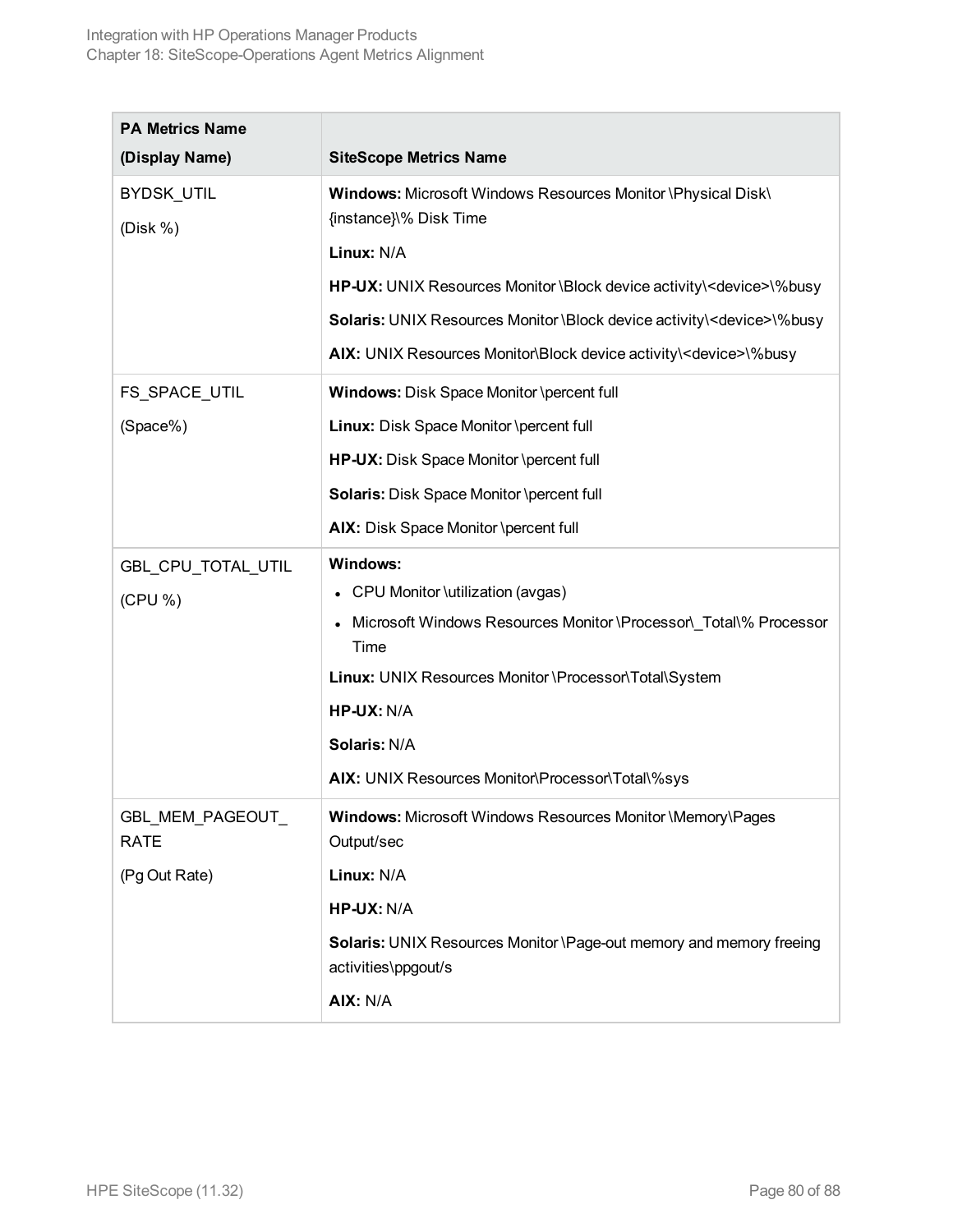| <b>PA Metrics Name</b> |                                                                         |
|------------------------|-------------------------------------------------------------------------|
| (Display Name)         | <b>SiteScope Metrics Name</b>                                           |
| GBL_MEM_UTIL           | <b>Windows: Memory Monitor \percent used</b>                            |
| (Memory %)             | Linux: N/A                                                              |
|                        | $HP-UX: N/A$                                                            |
|                        | Solaris: N/A                                                            |
|                        | AIX: N/A                                                                |
| GBL_SWAP_SPACE_UTIL    | <b>Windows:</b> Microsoft Windows Resources Monitor \Memory\% Committed |
| (Swap %)               | <b>Bytes In Use</b>                                                     |
|                        | Linux: N/A                                                              |
|                        | $HP$ -UX: N/A                                                           |
|                        | Solaris: N/A                                                            |
|                        | AIX: N/A                                                                |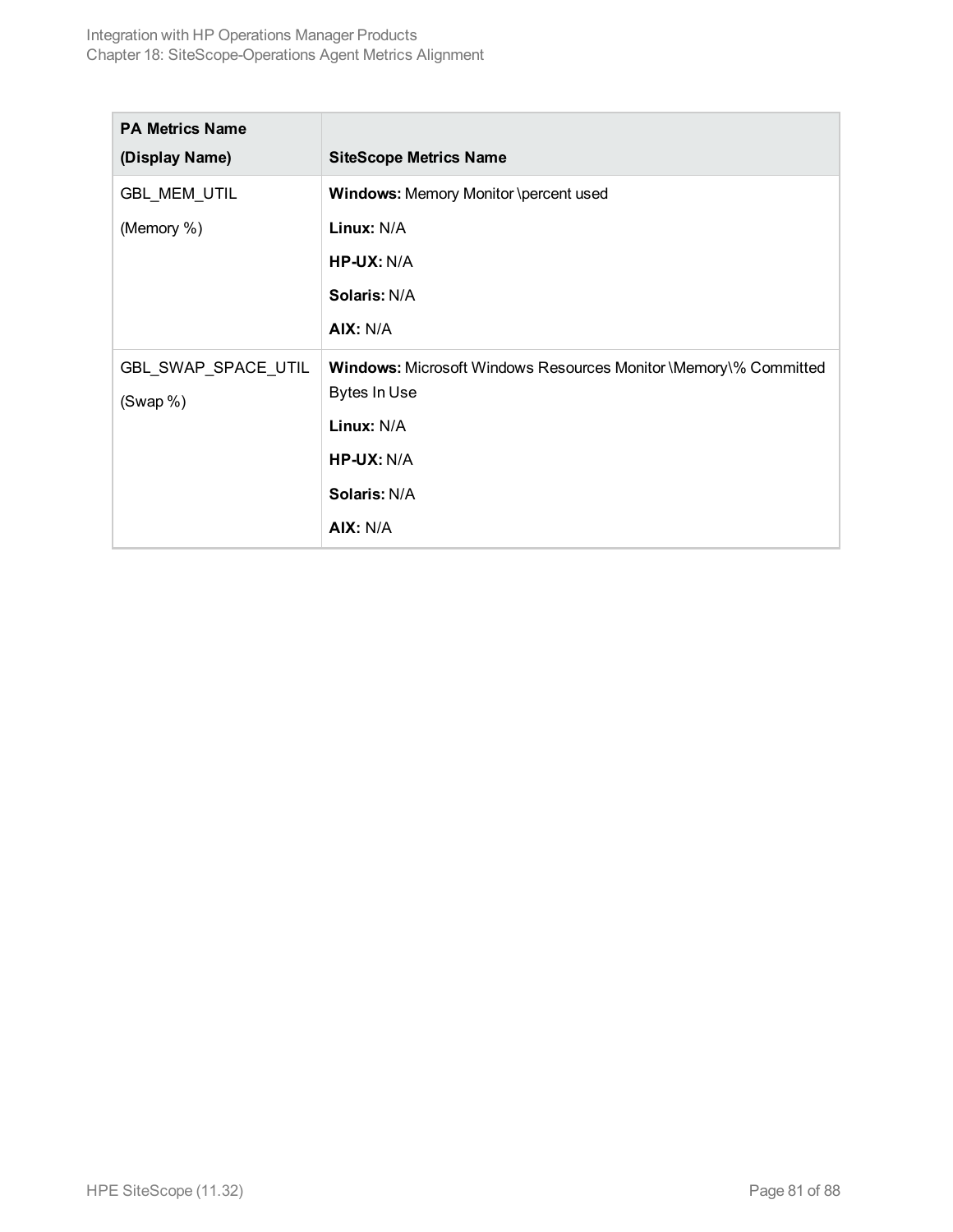## <span id="page-81-0"></span>Chapter 19: Sizing Recommendations for SiteScope-Operations Manager Metrics Integration

While the default SiteScope configuration enables running thousands of monitors, sizing is important for planning the maximum number of monitors, metrics, and monitors types that can be stored within the SiteScope-HPOM metrics integration.

The sizing should not exceed:

- Maximum insertion rate of 1000 metrics per minute.
- Total retention storage of 1 GB.
- Total retention period of 5 weeks.

### **Definitions**

The following are definitions of the terms used in the validation calculations below:

- **Monitors**. The number of monitors that report metrics to HPOM Performance Manager.
- **Metrics**. The average number of metrics of the above mentioned monitors that report to HPOM Performance Manager.
- **Frequency**. The average frequency at which the above mentioned monitors feed data into the integration.

### Validation

When choosing the specific SiteScope monitors and metrics to store within the SiteScope-HPOM metrics integration, you should validate that the insertion and retention rates do not exceed the recommendations. You can do that using the formulae below:

<sup>l</sup> **Supported Insertion Rate Validation**:

(Monitors \* Metrics) / Frequency <= 1000 metrics/minute

<sup>l</sup> **Supported Retention Period Validation**:

```
(1000 MB) / ((Monitors * Metrics / Frequency) * 0.07 MB) = configured retention period
in days
```
(which should be less than the maximum retention period of 5 weeks)

where 0.07 MB is the storage size for each metric/minute per day.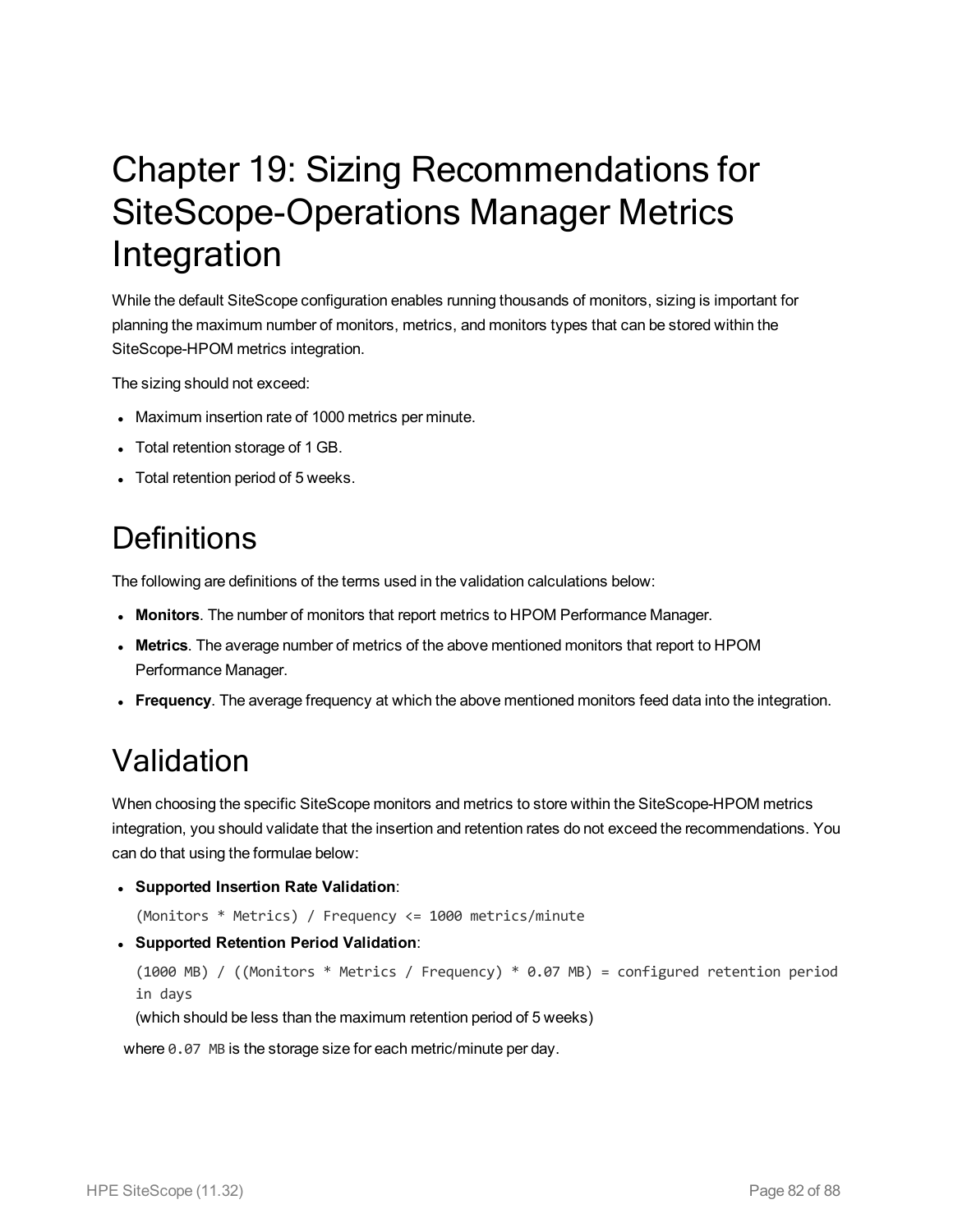### Example

If you have 2500 monitors that report data using the HPOM metrics integration, and every monitor has 4 metrics, the frequency of these monitors is every 10 minutes, and the average metric storage size per day is 0.07 MB, you will be able to store your historical data for 14 days.

Validation calculations:

<sup>l</sup> **Insertion Rate Validation**:

(2500 monitors \* 4 metrics) / 10 minutes = 1000 <= 1000 metrics/minute

<sup>l</sup> **Retention Period Validation**:

1000 MB / (((2500 \* 4 Metrics) / 10 minutes)\* 0.07 MB) = 14.28 days (<= 5 weeks)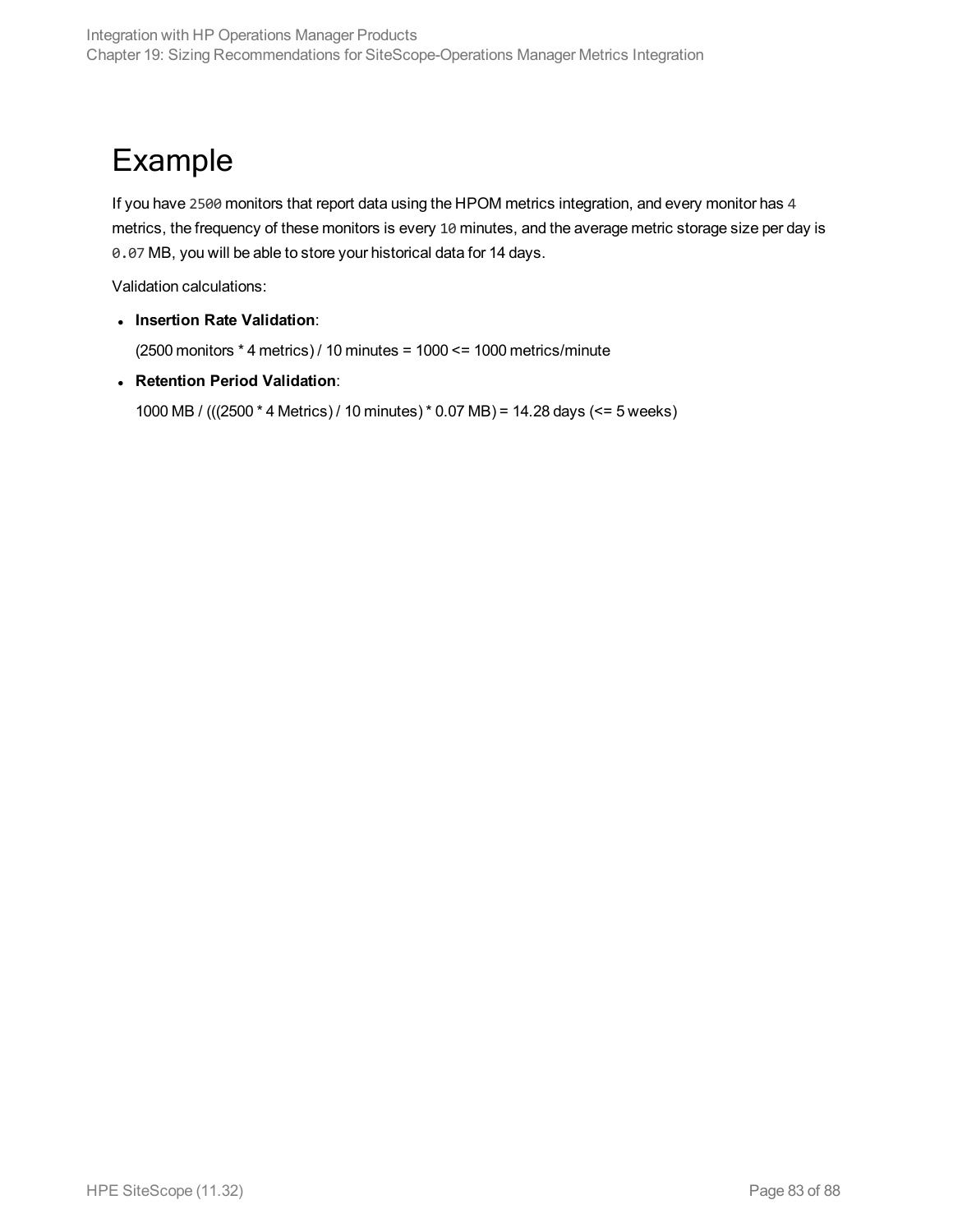## <span id="page-83-1"></span>Chapter 20: Troubleshooting Metrics Integration Issues

This section includes:

- "Notes and [Limitations"](#page-83-0) below
- ["Troubleshooting](#page-84-0) the HP Operations Agent Configuration" on the next page
- "Health [Monitors](#page-85-0) Errors" on page 86
- "HP Performance Manager [Configuration"](#page-85-1) on page 86
- "CI Resolution does not work ("BadHint error" in the cir enrichment.log)" on page 86
- <span id="page-83-0"></span>. "System runs out of ports when reporting data to the HP [Operations](#page-86-0) agent" on page 87

### Notes and Limitations

- $\bullet$  The agent data store supports only alphanumeric and the underscore  $(\_)$  character in SiteScope metric names. All other characters are converted to supported characters (the metric display name (heading) remains in the SiteScope style).
- Web Script monitor data cannot be reported ...to Operations Management or HPOM.
- After upgrading from Performance Manager to Performance Graphing and connecting SiteScope to BSM, historical report data cannot be upgraded since it does not have CI-based reporting capability (it can still be viewed in the old Performance Manager way).
- To enable reporting numerical values with postfixes (such as 25% or 400MB) to the agent data store, add the list of postfixes, separated by commas, to the **\_omMetricIntergationAllowedNumberPostfixs** property in the **<SiteScope root directory>\groups\master.config** file. For example, to include %, MB, KB, and GB, add **=%,mb,kb,gb**. Note that all postfixes should be in lower case.
- In an Operations Management Manager of Managers configuration (where multiple HPOM servers are connected to Operations Management, and multiple SiteScopes are connected to the HPOM servers, and indirectly to Operations Management), data sent from SiteScope is not supported by Performance Graphing, since SiteScope does not send topology to Operations Management. For details on Operations Management deployment configurations, see the section on Connected Servers in the BSM Application Administration Guide.
- To prevent overloading the agent data store, follow the sizing recommendations as described in ["Sizing](#page-81-0)" Recommendations for [SiteScope-Operations](#page-81-0) Manager Metrics Integration" on page 82.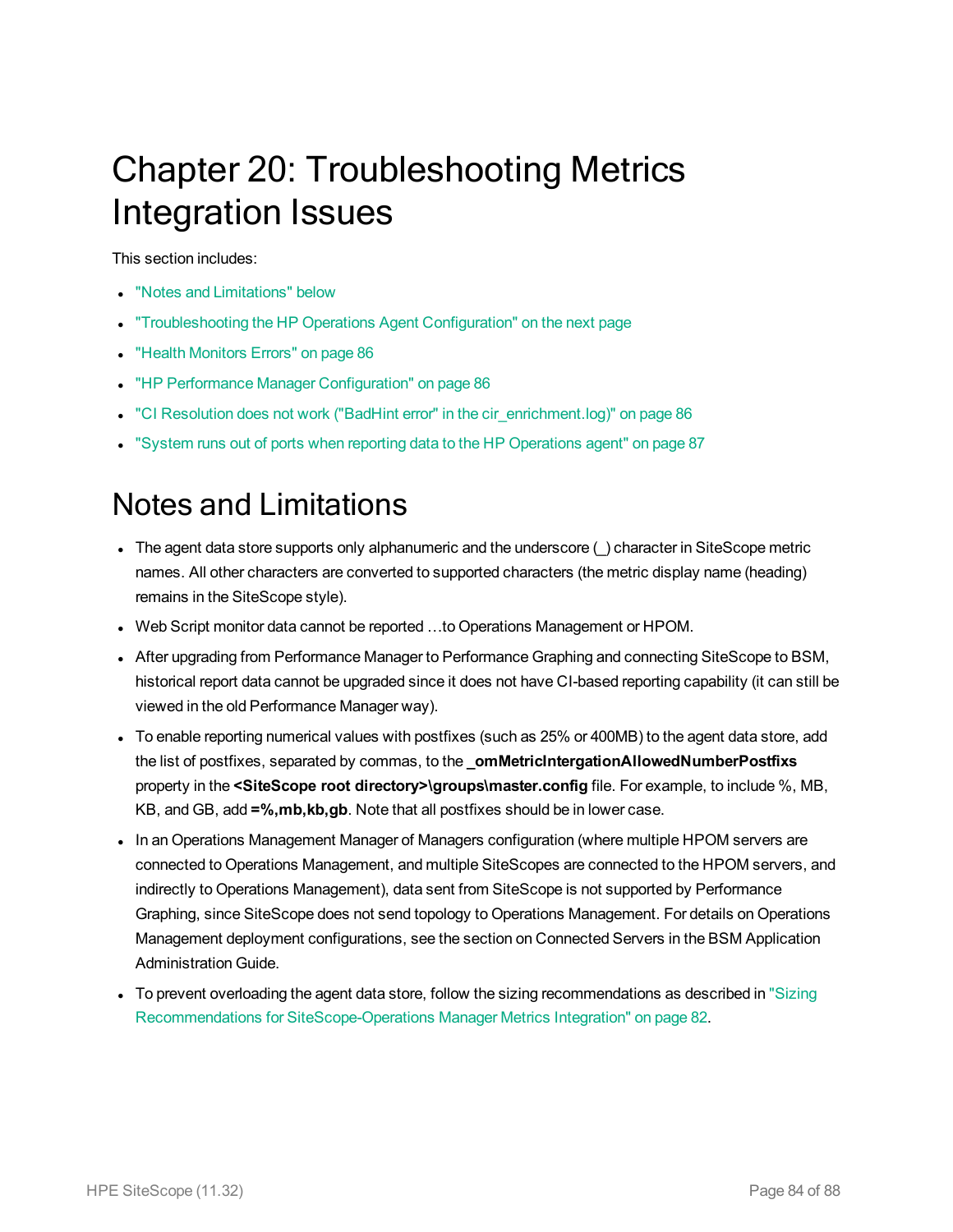### <span id="page-84-0"></span>Troubleshooting the HP Operations Agent **Configuration**

#### **Check the HP Operations Agent Configuration**

1. Check the status of the HP Operations agent installed on the SiteScope server by running the following command: opcagt -status

The expected output is:



If opcacta or opcmsgi are not running, try to restart the agent by running:

opcagt -stop opcagt -start

- 2. Select **Preferences > Integration Preferences**, and select an existing or create a new **HP Operations Manager Integration**. Verify that the **Enable sending events** check box is selected.
- 3. Under the Properties tab for the monitor, expand the HP Integration Settings panel, and verify that the **Report metrics to HP Operations agent** check box is selected.
- 4. Run the monitor, and wait for about a minute.
- 5. Run the following command to check if the agent data store contains the data:

set CODAMAGIC=0X05201993

ovcodautil -obj -ds AGENTLESS

You should receive object names from AGENTLESS data source (similar to the following):



6. To dump the summarized last record for AGENTLESS data source, run the following command:

ovcodautil -dumpds AGENTLESS

#### **Check the Relevant SiteScope Logs**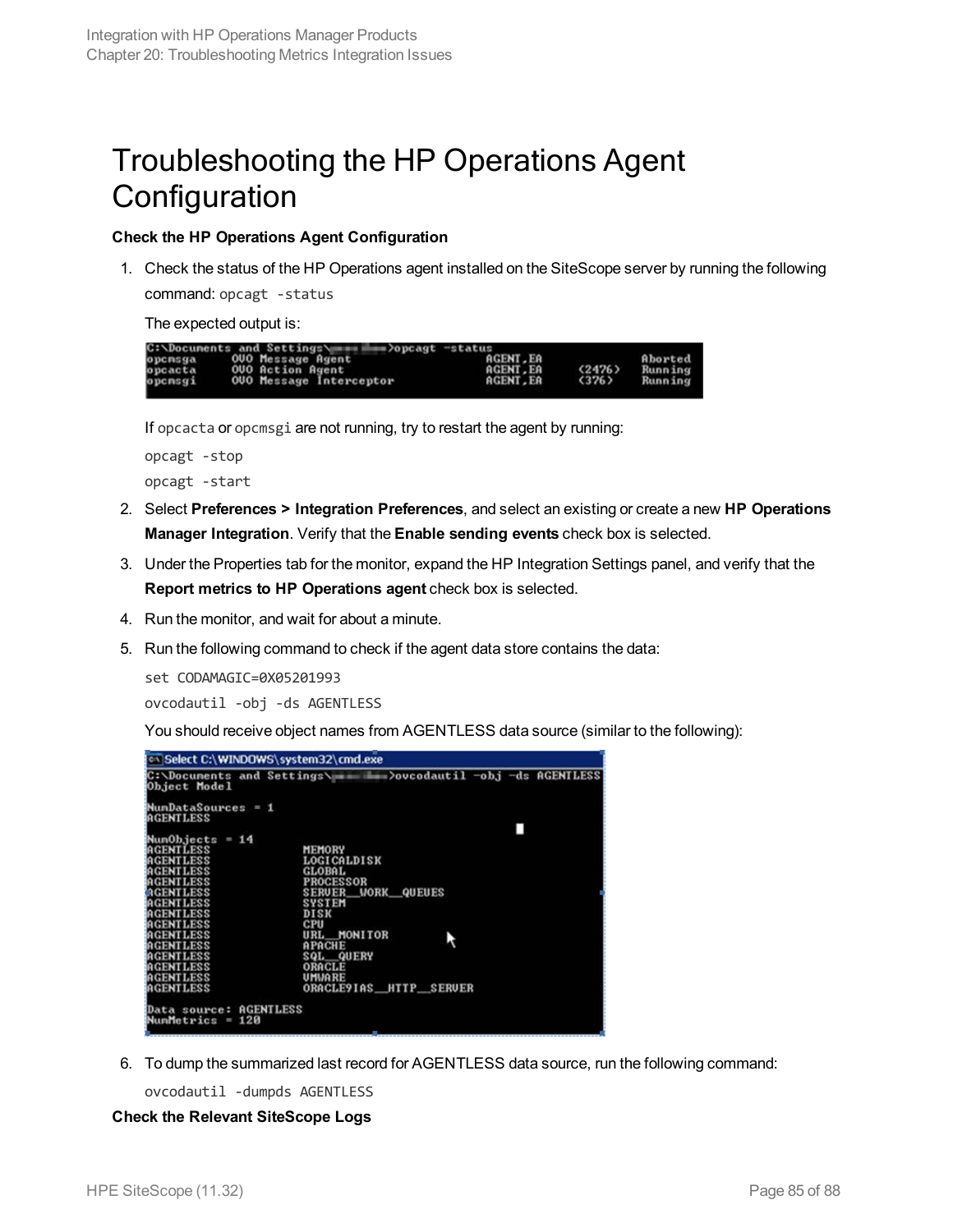Check the following logs that are available from the **<SiteScope root directory>\logs** directory:

- <sup>l</sup> **error.log**
- <sup>l</sup> **RunMonitor.log**
- <sup>l</sup> **om\_metric\_integration.log**
- <span id="page-85-0"></span><sup>l</sup> **data\_integration.log**

### Health Monitors Errors

In the SiteScope monitor tree, expand **Health** and click **Log Event Checker**.

- <sup>l</sup> If the **Failed to report data to HP OM Agent** counter is in error, SiteScope failed to connect or report data to the HP Operations agent using Java API. For more information, see the **oa\_metric\_ integration.log** file in the **<SiteScope root directory>\logs** directory.
- <sup>l</sup> If the **Generic Data Integration queue exceeded allowed size** counter is in error, the queue of metrics waiting to be sent is oversized and some metrics were dropped to maintain SiteScope stability. For more information, **data\_integration.log** file in the **<SiteScope root directory>\logs** directory.

### <span id="page-85-1"></span>HP Performance Manager Configuration

- 1. On the Performance Manager server, open the **OVPMconfig.ini** file in the **%ovdatadir%\shared\server\conf\perf** directory.
- 2. Update the SiteScope server details as follows:
	- [SITESCOPE]
	- $\cdot$  SERVER = servername
	- NODEGROUP = Agentless
- <span id="page-85-2"></span>3. Restart the HP Openview Tomcat(B) service.

### CI Resolution does not work ("BadHint error" in the cir\_enrichment.log)

- 1. Go to **Admin > Platform > Infrastructure Setting**.
- 2. In the **Application** dropdown, select **End User/System Availability Management**.
- 3. In the **SiteScope CI Resolver Settings**, check for **TQL Queries** value.

The default value is CIs Monitored by SiteScope (in BSM versions earlier than 9.20).

4. Go to **Admin > RTSM Administration** and check for **CIs Monitored by SiteScope** query results. If you do not get the requested CI in the query results, CI resolution will not find it as well.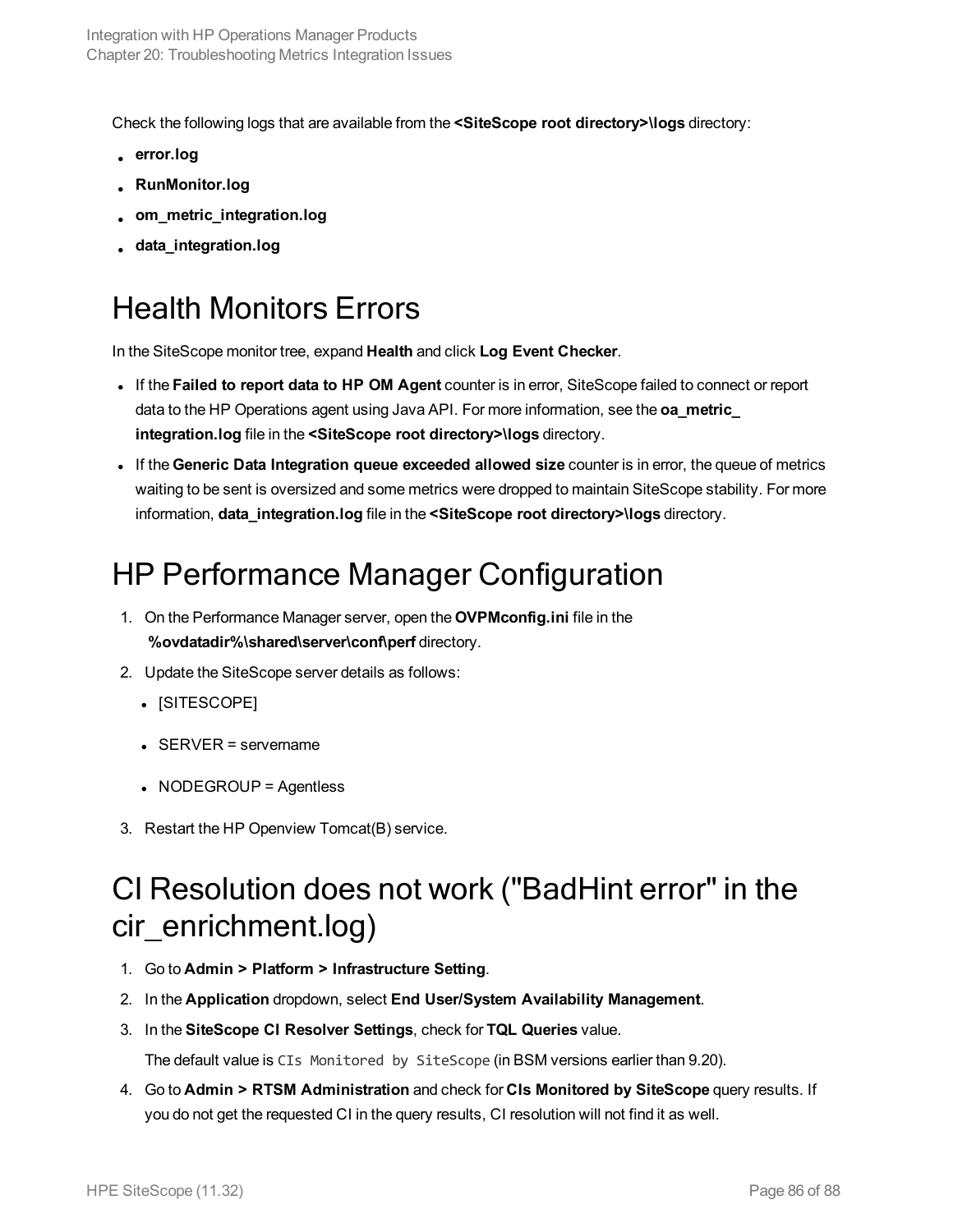<span id="page-86-0"></span>Possible problem: CI has missing attributes or the SiteScope monitor CI is not connected to any monitored CI.

### System runs out of ports when reporting data to the HP Operations agent

**Problem:** The system runs out of ports when reporting metrics data to the HP Operations Agent in a loaded environment.

- In SiteScope Health, an error is displayed in the Log Event Checker monitor for the .\*Failed to report data to HP OM Agent.\* counter.
- . In the **oa\_metric\_integration.log**, the following error is displayed: "ERROR Failed to report data to /Hewlett-Packard/OpenView/Coda/ IO error while gettingSingle Object;Address already in use: connect".

**Possible solution:** Increase the upper range of ephemeral ports and reduce the client TCP/IP socket connection timeout value in Windows. For details, see [http://msdn.microsoft.com/en](http://msdn.microsoft.com/en-us/library/aa560610(v=bts.20).aspx)[us/library/aa560610%28v=bts.20%29.aspx](http://msdn.microsoft.com/en-us/library/aa560610(v=bts.20).aspx).